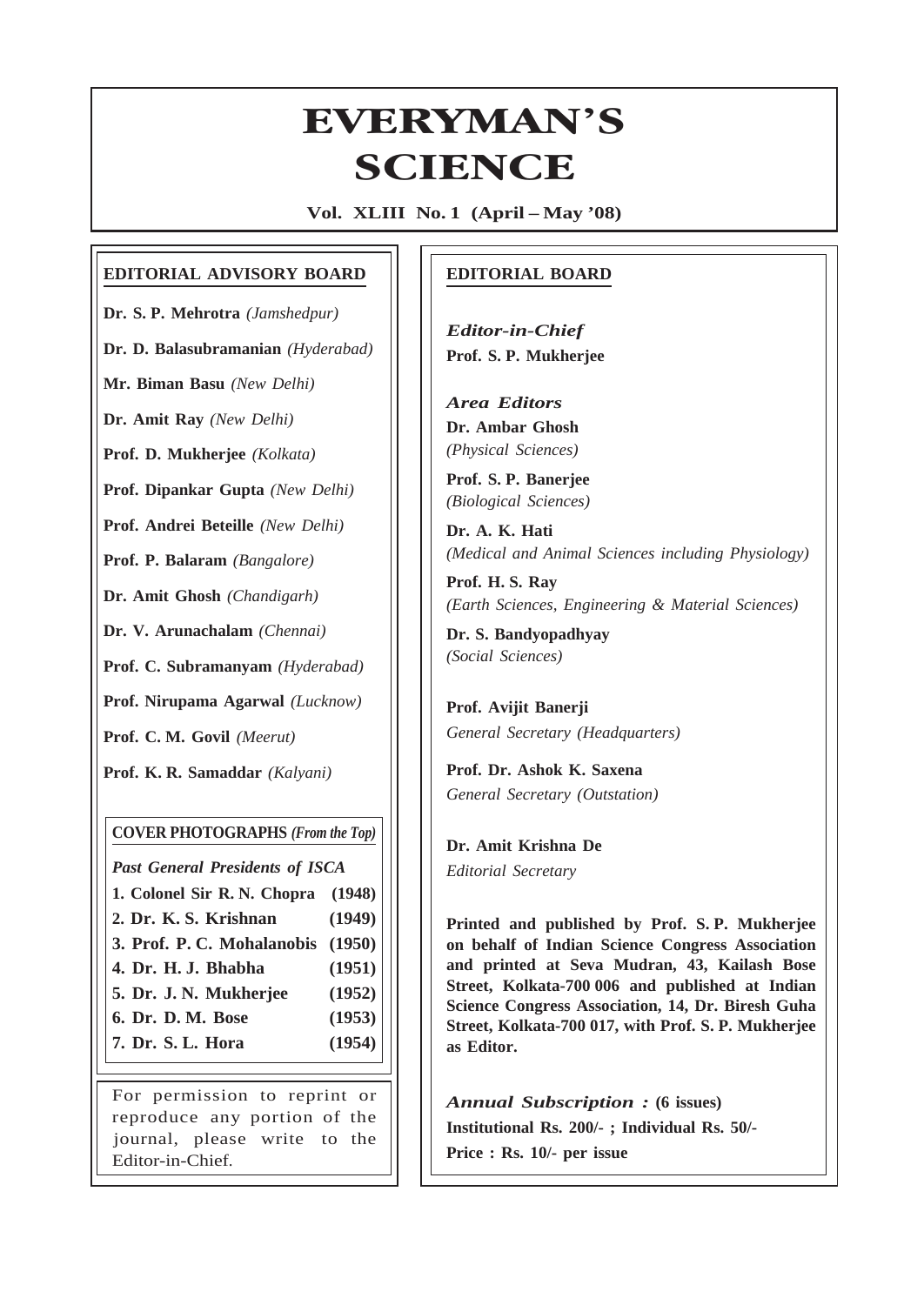# **CONTENTS**

**Everyman's Science VOL. XLIII NO. 1, April — May '08**

| <b>EDITORIAL:</b>                                                                                                                                | 3  |
|--------------------------------------------------------------------------------------------------------------------------------------------------|----|
| <b>ARTICLES:</b>                                                                                                                                 |    |
| <b>Presidential Address: Rationalisation of Medicine in India</b><br>Colonel Sir Ram Nath Chopra                                                 | 5  |
| Comprehending the Earthquake Risk Estimation : A New Approach<br>Pradip Kumar Pal                                                                | 23 |
| <b>Environmental Auditing and its Countenance</b><br>Shreerup Goswami and Prabhasini Pati                                                        | 27 |
| <b>Early Achievements of Indian Science and Technology</b><br>B. B. Singh and Sandip A. Wagh                                                     | 36 |
| <b>Emotional Regulation : Functional Catalyst of Current</b><br><b>Century in Steering Adaptability</b><br>Nilanjana Sanyal and Manisha Dasgupta | 42 |
| Microwave Oven & Health<br>Ammar Ibne Anwar                                                                                                      | 46 |
| What the Future Holds for Iron & Steel Making<br>Rajesh Kamal & G.J. Mahajan                                                                     | 50 |
| <b>SHORT COMMUNICATIONS</b>                                                                                                                      |    |
| Peptides that Puncture the Bodies of Bugs<br>D. Balasubramanian                                                                                  | 58 |
| <b>KNOW THY INSTITUTIONS</b>                                                                                                                     | 61 |
| <b>CONFERENCES / MEETINGS / SYMPOSIA / SEMINARS</b>                                                                                              | 65 |
| <b>BOOK REVIEWS</b>                                                                                                                              | 66 |
| <b>S &amp; T ACROSS THE WORLD</b>                                                                                                                | 67 |
| ANSWERS TO "DO YOU KNOW"?                                                                                                                        | 68 |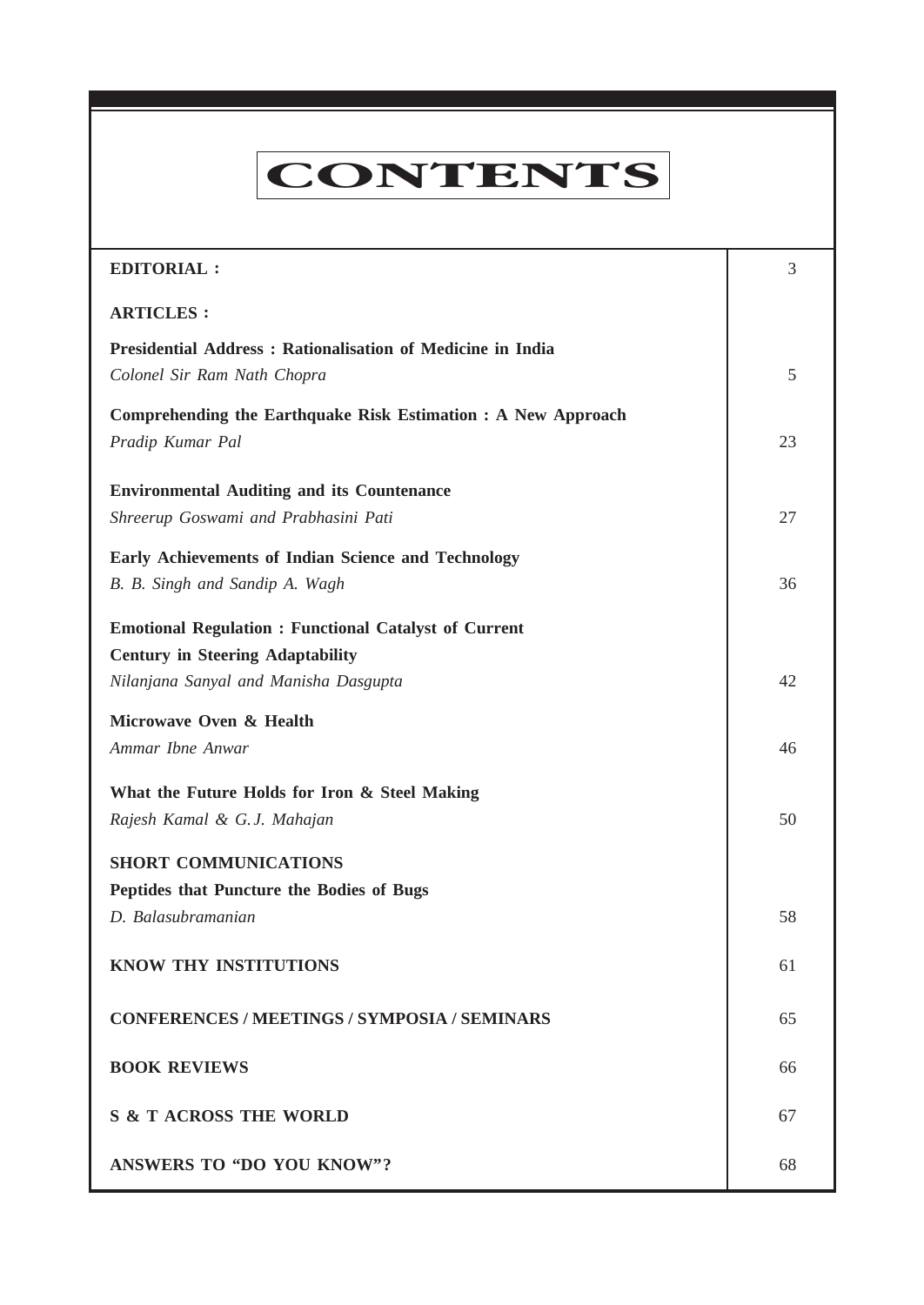# **EDITORIAL**

#### **ON QUANTIFICATION**

No branch of human knowledge is completely devoid of quantification today—to meet a genuine need for as much of precision as possible and, in some cases, to fall in line with workers in the same field who consciously allow their knowledge of quantitative methods to play a meaningful role in their scientific pursuits. Starting with the so-called 'exact sciences' where different entities under investigation needed quantifiers to express their magnitudes and involved measurements for the purpose, quantification has now been vigorously taken up to study even unobservable (but possibly perceivable) traits like interest, attitude, aptitude, feeling and emotion. We also find that quantification has been an age-old practice that was in vogue even before commonly agreed scales of measurements were available and simple or sophisticated measuring instruments were developed.

'Quantification' is derived from the Latin root 'quantus' meaning 'how much'. Quantification literally implies 'to limit by a quantifier, to bind by prefixing a quantifier, to determine, express or measure'. Incidentally, quantization is a completely different exercise—though not incongruous with quantification. 'Quantization' mean 'sub-division (as energy) into small but measurable increments or to calculate or express in terms of quantum mechanics.' In fact, first quantize and then quantify is what is commonly—though not explicitly—done in a variety of investigations, like those dealing with images, motifs, etc.

Quantification generally involves measurements, though categorization or ranking are also recognized tools for quantification. And the motivation for measurements arises from considerations of precision and accuracy. However, measurements present an amazing panorama with a wide diversity in precision and accuracy and, more so, in uniqueness. Let us look a bit closely at measurements—their diversity and quality—to help us in answering a vexing question as to whether the use of some measurements adds to the credibility of inferences in all situations.

While orthogonal classifications of measurements based on different considerations may not be easy, such a classification is really not necessary to realize the wide diversity of measurements. Thus, for example, we have very large measurements like those on inter-stellar distances in billion light-years, to microscopic measurements of intermolecular separations in solids. On the one hand we talk of a macro-level measurement like the concentration of a suspended particulate matter in the atmosphere over, say, a paddy field while inter-regional disputes arise over total stocks of such matters in whole regions. Quite often, macro-level measurements like the latter are obtained by multiplying small micro-level measurements taken on much smaller units. It is not difficult to realise that even a minute error in the micro-level measurement gets largely magnified in the macro-measurement. Sometimes, the reverse procedure is followed to derive the micro-level measurement as the quotient of a large macromeasurement divided by a usually large number of units. This is the case with, say, per capita national income or per capita annual consumption of active substance extracted from nature in USA.

There are many other distinguishing features of measurements. Thus, we have exact measurements as are yielded by some measuring devices against approximations or estimates. The latter not only correspond to rounding off of measurements to a desired order of accuracy, but also relate to situations where exact measurements are ruled out and estimates have to be made on the basis of limited measurements on related entities and/or some assumptions. For example, we can speak of the exact quantity of coal raised from a pit, and can offer only an estimate of the total exploitable reserve of coal in a coal-field. As a second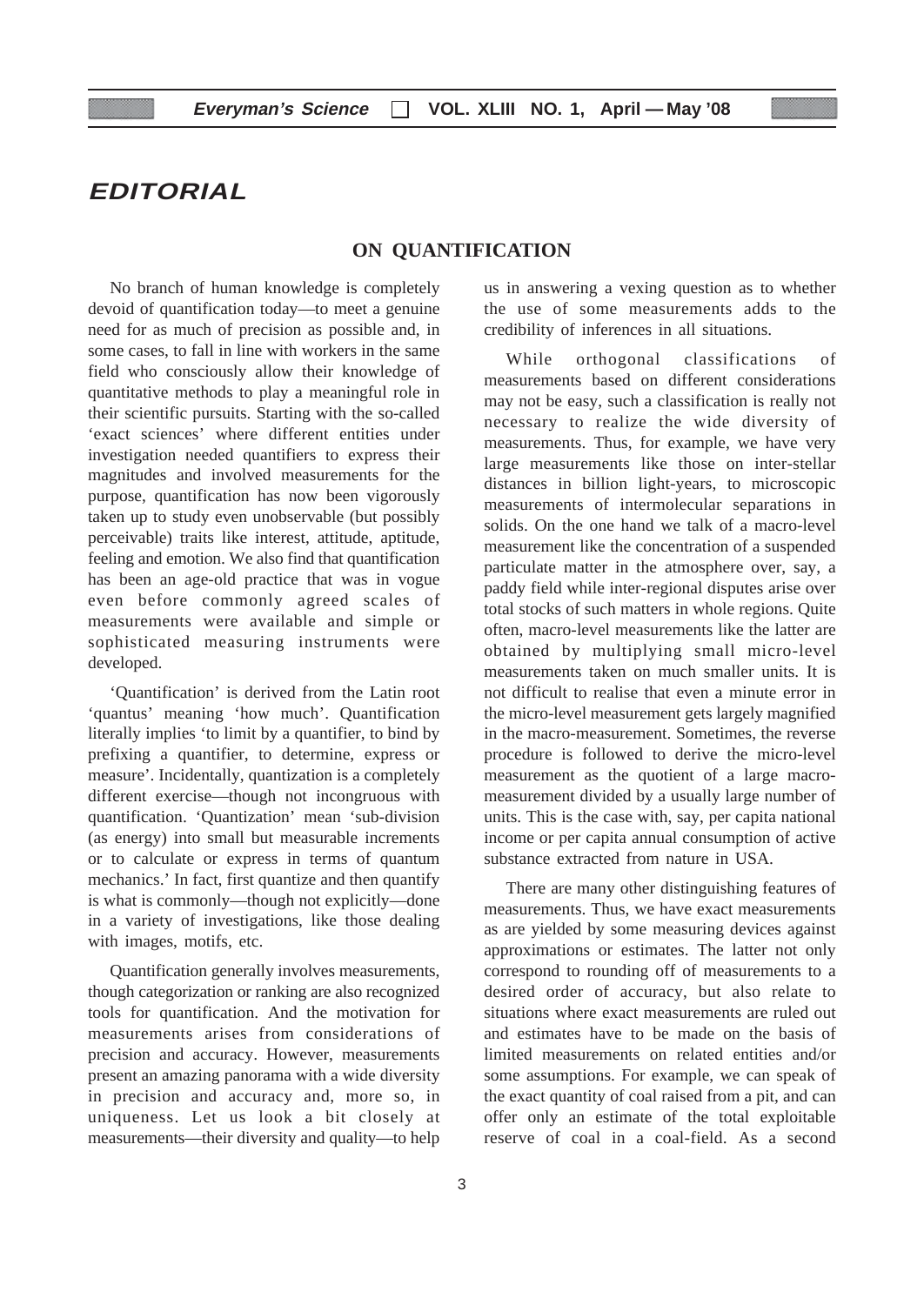illustration, we may consider the exact measurement of the response (assumed quantitative) of a single living organism to a given dose of a biological preparation, as against the estimate of the lethal dose 50 or the median effective dose of that preparation. Further, we can easily distinguish between direct measurements involving some measuring equipments directly in contact with the entities/objects/artefacts to be measured and indirect measurements which may involve measuring equipments not in contact with the real objects and also some calculations(s). Thus the height of a building is a direct measurement, while the height of a mountain is only an indirect measurement.

We sometimes make distinction between primary and derived measurements, noting further that some derived measures are based on theoretical considerations or on some models while other are based on aggregation or relational considerations. For example, we have the primary measurement of performance of an individual child in a school examination and we then derive a measure of wastage or stagnation or drop-out in primary education. Again, the latter may be based on cohort data, following up a cohort of children admitted at the same time to class I and the concept of a tree diagram, or we can and are sometimes compelled to make use of current data on admission to various classes along with class examination results.

Since measurements provide bases for making scientific inferences, we should and we do worry about the quality of measurements used in a particular investigation. Quality of a measurement is not amenable to a unique definition or measurement, and has been generally comprehended in terms of three parameters, viz., adequacy, accuracy and currency or contemporaneity. Accuracy is the key parameter and has attracted a lot of attention. In Metrology or Measurement Science, the terms accuracy and precision have different connotations and more recently investigators focus attention on the inherent uncertainty in a measurement. While precision is concerned with consistency among repeat measurements, accuracy is defined as closeness with true value. Now the problem is to define and obtain the true value of a measurand (quantity to be measured).

Estimating the uncertainty in a measurement (obtained through a measuring instrument along with a reference standard in a certain environment) from results of repeat measurements and statements or prior information about the input quantities (of which the measurand is a function) has of late been a problem of great interest in Measurement Science or Metrology.

The basic statistical problem here is to construct the theoretical distribution of true values for a given observed value on the basis of observed distributions of realized values against each of several true values. The length of an interval that covers a large part of this distribution is taken as a measure of uncertainty. It may be easier to consider this length as a corresponds to the level of confidence we can have in a statement that the (unknown) true value of the measurand (property of parameter to be measured) lies within this interval.

Measurements carry the charisma of objectivity and there has been a growing tendency among investigators to use measurements as bases for arguments—for and against. It should be remembered that subtle, subjective (individualistic) behaviours, attitudes, aspirations, aptitudes, and similar traits studied in social sciences do not strictly admit of unique measurements. Though uniqueness and objectivity are not synonymous attributes of measurements, they are quite akin to each other. Hence the use of measurements in unfolding the vectors of the human mind or in related matters should not be downright denounced, but should be taken with due caution.

*Prof. S.P. Mukherjee*

*"We know what we are, but know not what we may become." — William Shakespeare*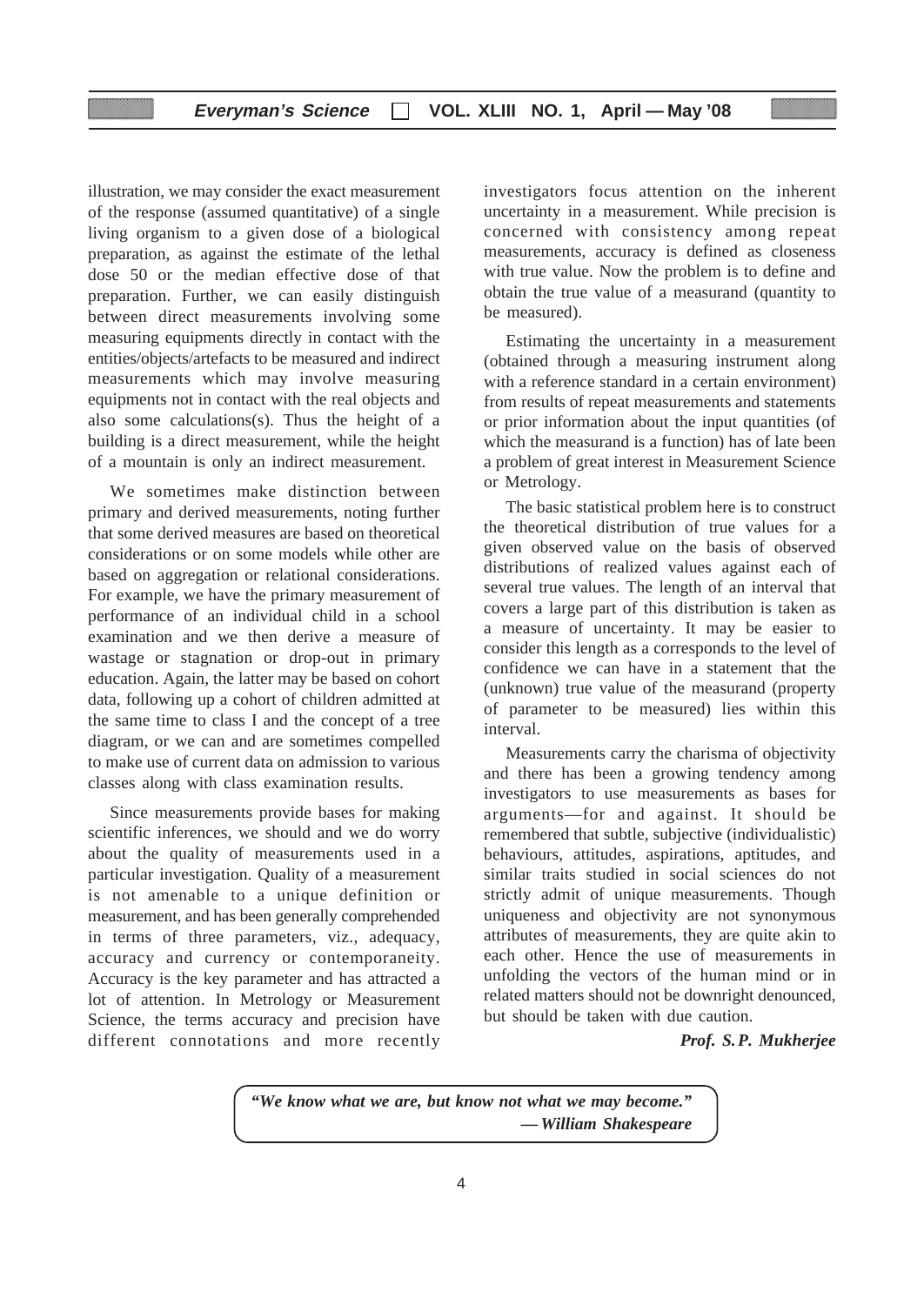### **PRESIDENTIAL ADDRESS**

#### **RATIONALISATION OF MEDICINE IN INDIA**

COLONEL SIR RAM NATH CHOPRA\*

#### **INTRODUCTION**

The highest honour which a scientist in this country can aspire to is to be elected the President of the Indian Science Congress, and I wish to express my deep sense of gratitude to you for this distinction. On looking back at the brilliant array of my predecessors—great scientists, distinguished industrialists and eminent statemen, I am also made conscious of the great responsibility which the election to this office entails. On receiving the news of my election, I wondered whether I would be able to do justice to the task assigned to me. I accepted with great humility and with doubts of my ability to succeed worthily that great statesman and foremost national leader, Prime Minister Pandit Jawaharlal Nehru. I was, however, encouraged by the thought that in carrying out my duties, I shall have the full support and collaboration of the body of eminent scientists and others associated with this great organization.

The venue of the Congress in Patna is of personal interest to me. It was during 1929-30 that the Patna University invited me to deliver a course of lectures in connection with the recently founded Sukhraj Ray Readership in Natural Science. As at that time, I was engaged in the study of the rationalization of the use of the material medica of Indigenous Medicine. I selected it as the subject of my lectures. Today, in my address on the *Rationalisation of Medicine in India* I propose

briefly to review the work done since and to indicate how this study is likely to help in replacing the empiricism current in medical practice by a system based on scientific research and verification, i.e., a rational system.

#### **INDIGENOUS MEDICINE**

#### **Zenith of Development**

The development of Medical Science in India is a fascinating study. The ancient Hindu system of medicine has not only provided relief for the past many centuries, but is still doing so to large sections of our people over vast areas of this great country. Ayurveda, which is stated to have been written about 2,000 years B. C., formed the foundation stone of medicine in India. Later on such works as Charaka medicine, and sub-castes, who on one side believed that as the Ayurveda was an inspired Science, it was not possible to improve on it further by the wisdom of man. On the other hand the touching of dead body was regarded as polluting and therefore sinful and the dissection of bodies was given up, the result was that studies of such basic subjects as Anatomy and Physiology were altogether neglected. The effect of ignoring these basic studies particularly on Surgery can well be imagined. A large number of drugs were, however introduced during the late Buddhist period and properly equipped hospitals and well-organised system of State medical relief was instituted. But with the decline of Buddhism deterioration set in all round in knowledge, teaching and practice of

<sup>\*</sup> General President, Thirty-fifth Indian Science Congress held during January, 1948 at Patna.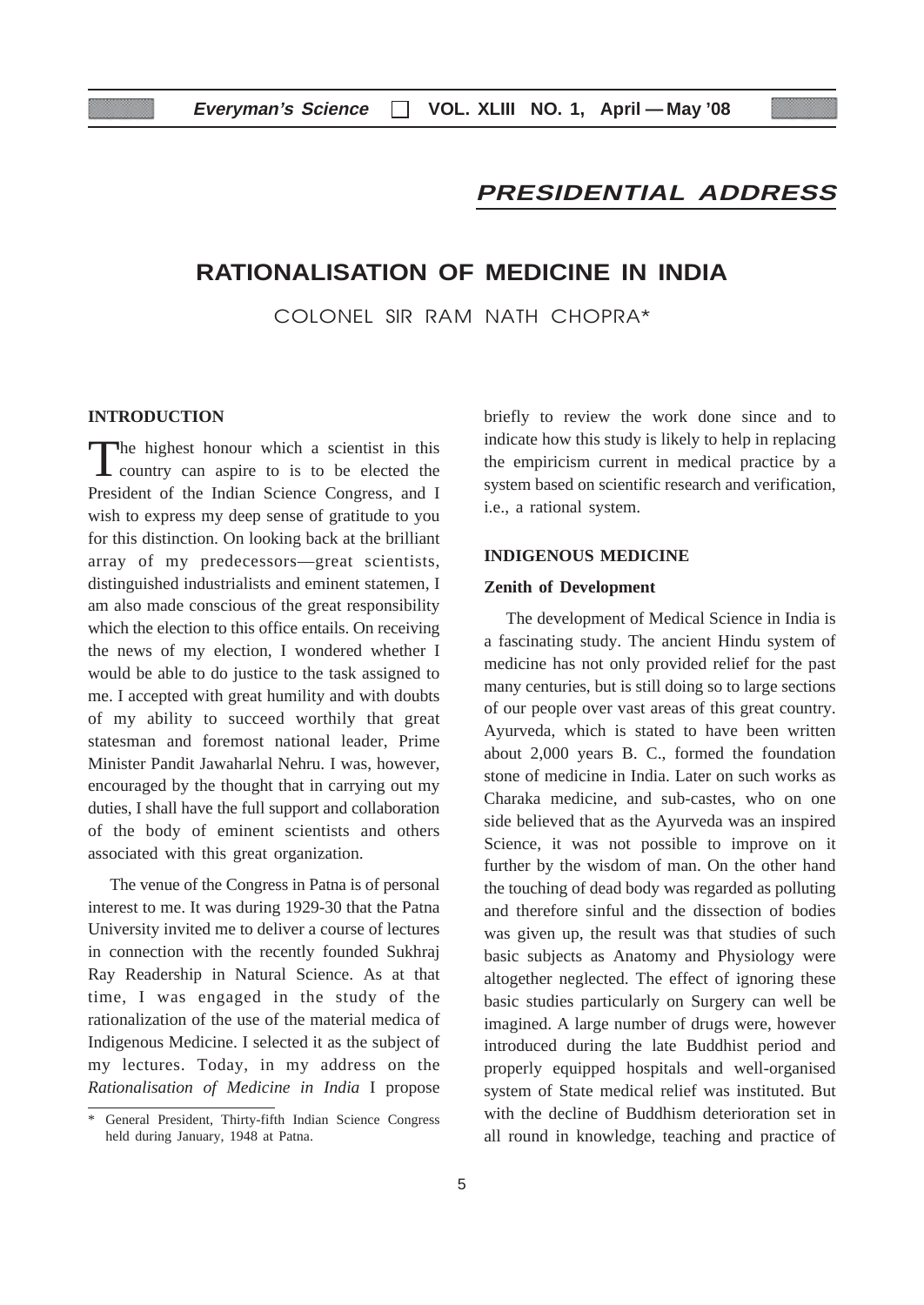medicine. Not only was information regarding many drugs lost, but recognition and identification of a large number became impossible. This was a great loss to Ayurvedic medicine, and whilst there undoubtedly, is reason to be proud of its glorious past, it is not possible to view its present condition without a sense of apprehension.

It has been my good fortune to come into contact with eminent scholars and practitioners of Indigenous Medicine some of whom have also studied the Western Medicine. They are equally concerned with the decline and sterility of the system but consider that as there is much in common between the old and new ideas concerning the etiology, pathogenesis and treatment of disease, the restoration and development of the Indigenous system would not be difficult. The old theories of causation of disease according to them can be justified in the light of recent advances in scientific medicine. Some even claim that there are indications that the old Hindu medicine had knowledge of the bacterial origin of disease, and that even the role of viruses was not unknown. They point out that in their system more attention has rightly been given to the state of the soil, that is the body, than to the seed of disease, that is, the micro-organisms which become engrafted on it. In recognizing the importance of this soil factor, which has now been appreciated by Modern Medicine, Indian Medicine was undoubtedly centuries in advance of the Western. The eminent scholars and practitioners of Indigenous Medicine, however realize fully the need for investigation and research, if their system of medicine is to be brought into line with the present day requirements. For with the lapse of time and changes in environments some diseases have become modified and perhaps their etiology and pathology altered. While some of the old diseases have disappeared new ones have come in. The great advance recently made in treatment too cannot be neglected. Unless fresh knowledge is acquired, their practice would be at a grave

disadvantage. Unfortunately, very little has been done so far in this direction. Many among the orthodox Vaidas still believe in the divine origin of Ayurveda and resent the introduction of any innovations. They have resisted all attempts at the inclusion of new ideas and even of considering the possibility of any improvements in the practice of their ancient system.

The position with regard to Tibbi medicine, both as regards its theory and practice, is no better than that of the Ayurvedic medicine. What has been said about the present day status of Ayurvedic medicine applies with equal force to the literature and practice of Tibbi medicine.

That there is much in the Indigenous Medicine, especially in its material medica, which can contribute to the well-being of the people of the country, is beyond any doubt. Eminent Western scholars and the medical men have borne testimony to their efficacy and usefulness. But with such a background as has been described above, Indigenous Medicine, it is believed, cannot play as effective a part nor take its proper place in the present day medical relief in this country, as its exponents would claim, and the people would rightly expect them to do. They will first have to put their house in order and become cognisant of the present-day environments and their requirements. The practitioners will have to be properly trained, and unauthorised practice will have to be rigidly eliminated. The true spirit of research and discovery will have to be inculcated and irrationalism excluded from diagnosis and treatment of disease. The discoveries which have proved effective beyond doubt in the treatment of disease must be accepted and incorporated and all inherent prejudices discarded to achieve the one sublime object of the alleviation of human suffering.

#### **MEDICAL RELIEF TO THE MASSES**

#### **Mode of Relief**

At the present time in this vast country, medical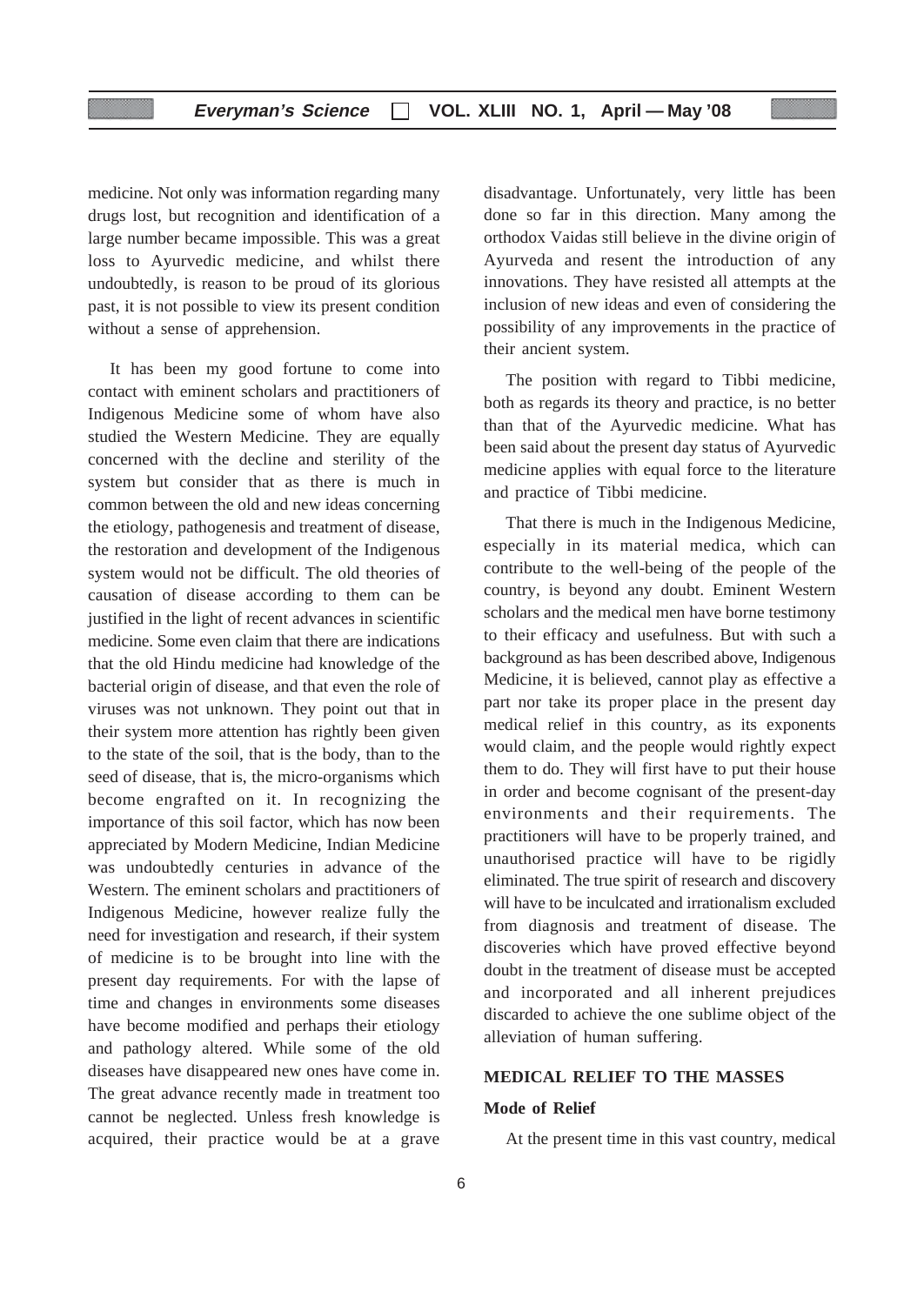relief to the masses is carried out by two agencies

- 1. Indigenous and
- 2. Western

1. Indigenous Medicine is being practiced by a vast number of practitioners. Unfortunately only a small portion of these have received any proper systematic training in educational institutions set up for the purpose. Of the rest a few may have acquired some knowledge through connection with families which have either practiced this art for generations or through having sold medicines. By far the largest number, however, have medicines and sell these to the ignorant and credulous masses. Many of them are wandering pedlars who carry their stock-in-trade of medicines with them from place to place. Their nostrums have the virtue of cheapness no doubt, but they cost the people very dear indeed. There is evidence to prove that they are responsible for producing much misery and suffering. But it is this very class which at the present time attends to the needs of the major portion of the population, particularly in the rural areas which are so inadequately supplied by properly trained practitioners of any system. There are however some important considerations in favour of the Indigenous medicine if properly practiced. The first is that the materia medica used is derived entirely from indigenous sources, and therefore is inexpensive and suits the people whose economic condition is low. The second is that these systems are ingrained among the people who have faith in the treatments prescribed and the drugs used. Some even consider that it suits their constitution better.

2. The second agency of medical relief is through practitioners of Western Medicine. This system of medicine has been in vogue in India for nearly a century and a half, and is the form of relief recognized by the State. Though it has a scientific basis and is, therefore, much more amenable to rational practice, it unfortunately does not reach much more than 20 per cent of the population of this vast country in spite of all efforts that have been and are being made to extend it.

The reason for this tardiness is not far to seek. The economic condition of masses of the people is very low and there are millions who cannot afford any kind of treatment whatsoever, cheap or expensive. Consequently they have to depend on charitable medical relief institutions which, considering the extent of the population, are not only too few in number but are so situated as to be available only for limited areas of the country roundabout. The cost of medicament is so high that most of these institutions with limited annual budgets are not able to cope with the demand for common essential drugs to say nothing of the expensive medicines which are sometimes necesary and are even indispensible. For these reasons, but chiefly on account of its costliness, the practical utility of Western Medicine for medical relief on a very large scale has been limited.

In any scheme of rationalization and extension of medical relief to the masses, all these factors will have to be carefully considered without prejudice for or against any particular system medical relief on rational lines and on as extensive a scale as possible being the prime and only consideration.

#### **IRRATIONAL PRACTICE OF MODERN MEDICINE**

Quite in contrast to the Indigenous Medicine, Western Medicine has made enormous strides, both in connection with the causation of disease and its treatment. This is not the place for me to go into details of the progress which has been made during recent years, but its effect in relieving human suffering has been remarkable. So far as the application of these discoveries in actual diagnosis and treatment of disease among the teeming millions of this country is concerned it must be admitted that the general practitioner has lagged far behind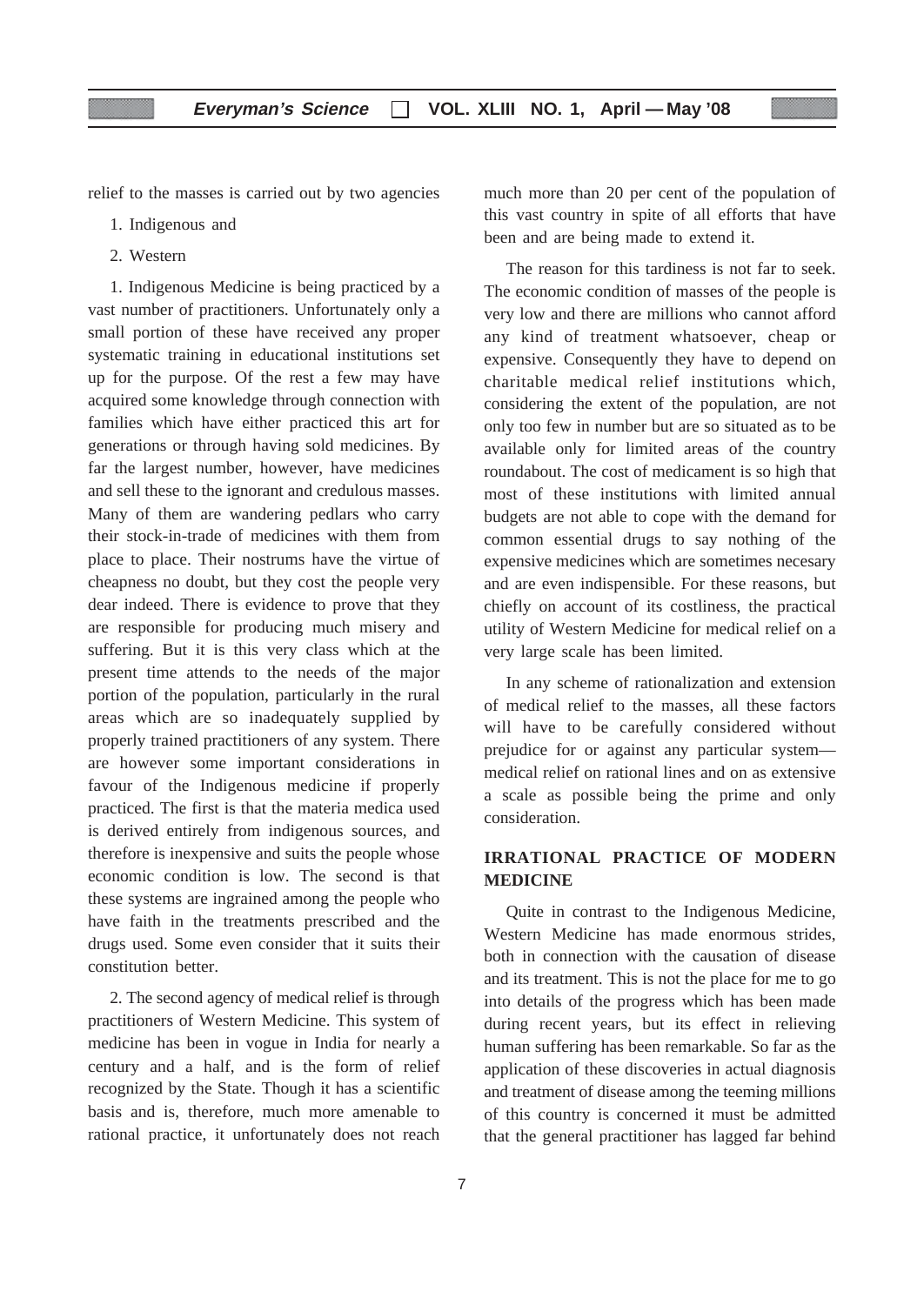the times in his knowledge and equipment. This position is unsatisfactory and regrettable. It has been my painful duty to point out from time to time the tendency of practitioners of Western Medicine towards mere empiricism. The remarkable progress in the aetiology, physiology and pathogenesis appears to lose its significance, and makes little appeal to them in the actual practice of the healing art. Diagnosis is still made on empirical basis in the majority of cases. Non-critical and irriational use of therapeutic agents is rather the rule than the exception. In part this is due to the fact that medicine is mostly taught through European and American textbooks and is practiced without making due allowances for climatic and other environmental factors. The ideas regarding diet in disease run counter to the beliefs held by people and are often repugnant to their social and religious susceptibilities. In fact if the state of medical practice in India is examined without prejudice, one is forced to the conclusion that with the exception perhaps of a small number of institutions, such as large hospitals and colleges and of a comparatively small number of practitioners, the practice of Western Medicine is not even a shade better than that of Indigenous Medicine. And one dare not estimate the harm that has been done through indiscriminate use of powerful remedies which Science has placed in the hands of the practitioners.

In addition the outlook of the average Western medical practitioner of the present day is sadly restricted. While he is always crying down indigenous medicine, he takes no steps to improve the low standard of his own practice. The charge of irrationalism applies as much to him as to the practitioner of indigenous medicine. Pandit Jawaharlal Nehru, while inaugurating the meeting of the Conference of physicians last year, criticized the spirit of narrow trade unionism which dominated the medical profession in India. He exhorted the practitioners to keep in view the interest of the

community as a whole and to help in building up a healthier and more prosperous India. This call was truly needed for public health is perhaps the most important item in the programme of a nation and yet its promotion is badly neglected by the medical profession in this country. It is a sad commentary on things that though Western medical science has been well-established in the whole country for at least half a century, if not more, it has not yet succeeded in making the average educated men more health conscious to say nothing of the uneducated and ignorant masses. Again there is very little understanding between the medical man and the patient. The doctor often looks down upon the poor class of patients and does not accord them the sympathy and consideration which is their right. This is particularly the case in government and semigovernment institutions. The resentment often expressed in the press and elsewhere, bears simple testimony to this fact, and most of us are aware of it from personal observation also.

These are some of the potent reasons why "an average" Indian shuns the Western medical practitioner and prefers the more sympathetic and considerate Vaid or Hakim. How can rationalization be achieved under such conditions ? I say without the least hesitation, from my personal experience during the last forty years that I have discerned little progress in the rationalization of practice of Western medicine generally in this country. But while I say this, I must also admit that the blame does not lie wholly at the door of the general practitioner.

#### **WHY RATIONAL MEDICINE NOT PRACTISED**

#### **Financial Starvation**

One of the chief reasons why rational medicine has not been practiced, is that those responsible for the Government of this country in the past have neglected the growth of the nation-building health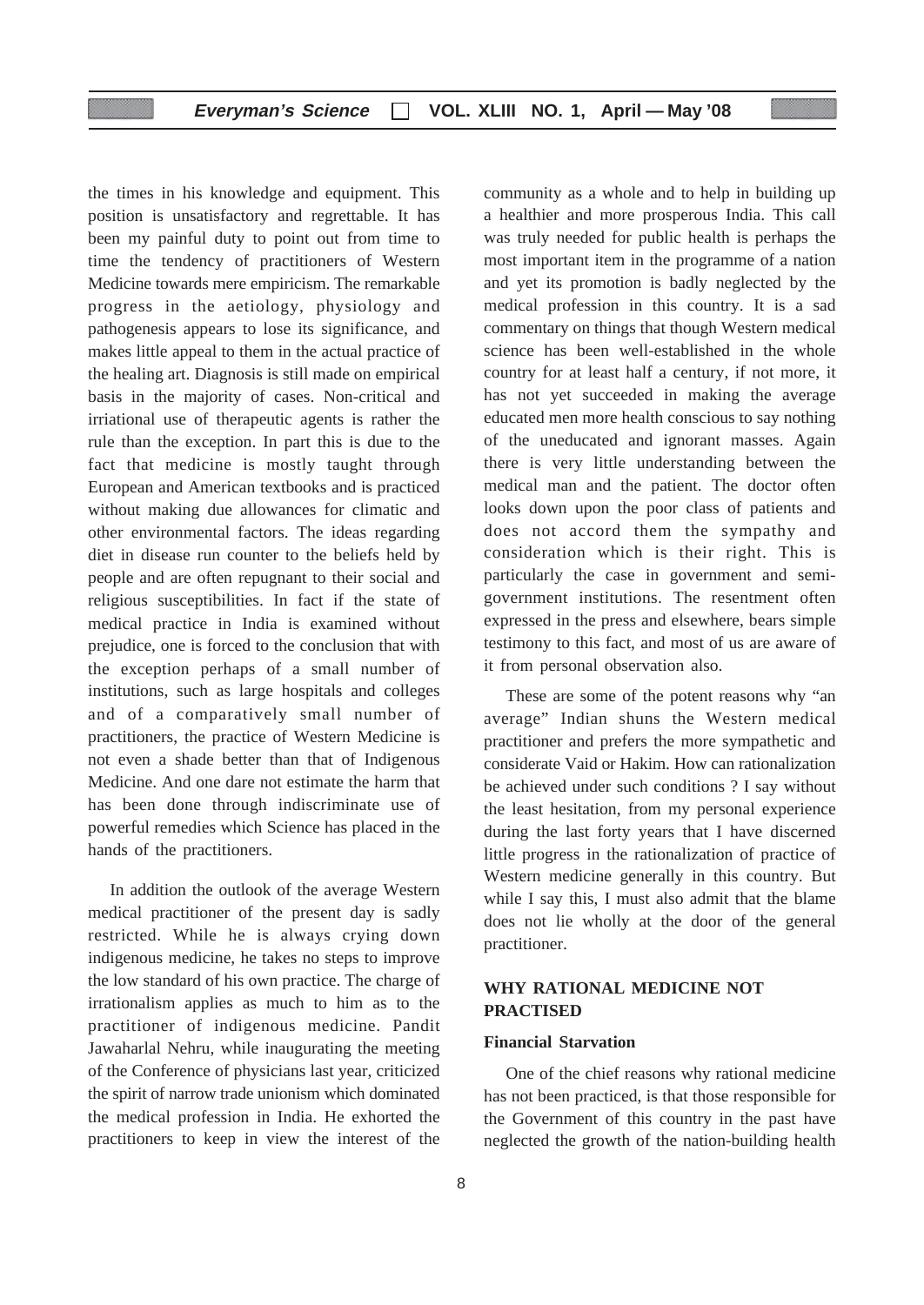services. The per capita expenditure has, in the past, been absurdly low as compared with that what should have been spent. The Bhore Committee on Health Survey and Development has pointed out that even after making due allowance for the much higher national incomes in countries like Great Britain and the United States "India should have spent annually Rs. 3.3/- per head of the population if her expenditure on health services were to bear the same relation to the national income as the amount spent in Great Britain 1934- 35 on health measures bore to her own national income. On the basis of a similar comparison with the United State, India's per capita expenditure on health, should have been Rs. 2.5/-" In comparison with these figures the combined expenditure on medical relief and public health activities in the provinces during 1944-45, ranged between 2.8 annas *per capita* in the Central Provinces to 10.9 annas in Bombay. Is it, therfore surprising that medical education and medical research which form the foundation of rational medicine have suffered seriously ? The teaching institutions are too few and many of those that exist are poorly equipped and inadequately staffed. The teaching of such important subjects as physiology and pharmacology the science of action of drugs, on which mainly depends the progress of medical treatment, is highly defective. Others such as pathology and bacteriology are no better. Practical instruction in most subjects leaves much to be desired. Hospitals and dispensaries are few and far between, and lack modern facilities and appliances, and the number of practitioners is far below that required for adequate relief.

#### **MEDICAL EDUCATION**

Medical education should therefore be carried out on much broader and sounder lines than heretofore if the present low standard of medicine in India is to be raised. This can only be done by improving the educational institutions, both as regards their teaching staff and equipment.

No doubt, this will mean enormous expenditure, but it is expenditure that will repay itself many times.

The system of letting all the clinical teachers indulage in private practice has led to much abuse and neglect of their teaching duties. Such practice in State-supported hospitals has given rise to most reprehensible differential treatment of patients. While it is desirable that a few of the senior teachers may take up private practice and bring the experience from that particular type of practice to the student, its indiscriminate indulgence by all teachers has done incalculable harms to medical education.

Then, large sums of money are being spent at present on students going to foreign countries for obtaining qualifying medical degrees. If our own educational institutions were improved this drain would stop. Facilities for postgraduate studies should be very considerably increased and medical graduates encouraged to take these courses frequently. This can best be done by sending selected teachers to progressive countries to receive advanced knowledge and after their return to disseminate it among the medical profession. Provision should also be made for sending abroad qualified individuals for training in specialized subjects so that this knowledge is brought to the postgraduate students. Exchange of lecturers and professors should be arranged with well-known institutions all over the world. With the object of training our own men in special lines experts in highly sepcialized subjects should be imported, for limited periods, into Universities and Colleges, irrespective of the cost.

#### **GROUP PRACTICE**

It is obvious that modern medicine cannot be practiced scientifically and rationally unless the necessary expert personnel and facilities for diagnosis and treatment are available. Both these are sadly lacking at present even in large towns.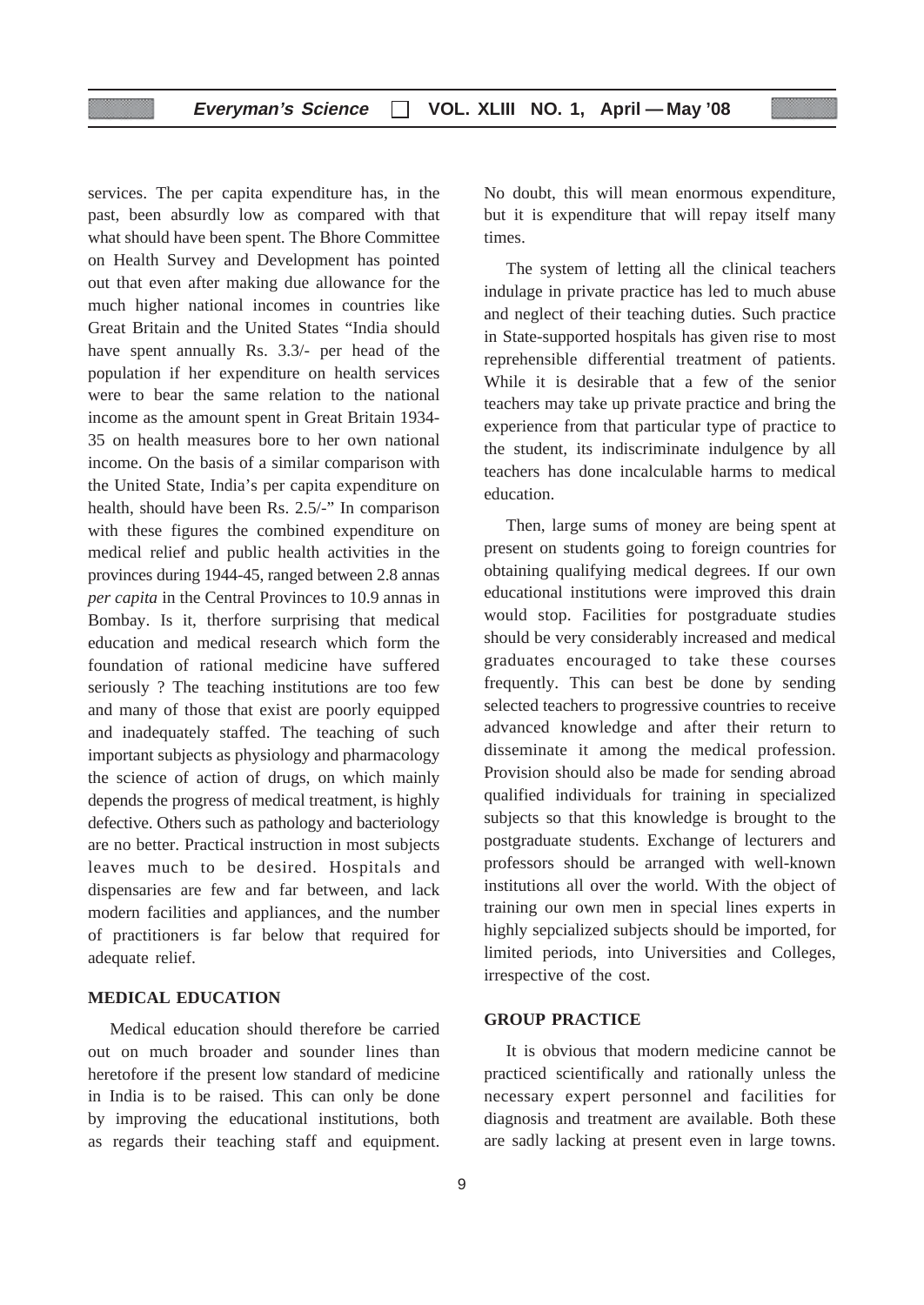During recent years the development of "group practice", that is collaboration of specialists in different branches, with all their resources in the diagnosis and treatment of disease, has become a very noticeable feature in America and in Great Britain. In the latter country, the proposed National Health Service will bring into being the helthcentre, an institution which it is intended should provide the general practitioner with all modern methods of diagnosis and treatment. If the medical practice in this country is to be rationalized, adequate provision will have to be made on similar lines. A beginning on these lines was successfully made in the School of Tropical Medicine, Calcutta some years ago.

#### **Medical Research**

There is no doubt that rational medicine cannot be practiced unless there is extensive medical research. Here again one is struck with amazement at the callousness and apathy of the Government of this country in the past, at the manner in which medical research was relegated to the background. The annual grant for medical research by the Government of India, till recent years, was only a paltry few lacs of rupees and even this was cut down through the disgraceful recommendations of the Inchcape Commission. The research worker is poorly paid and all the best talent goes to practice because it is more remunerative. You have only to see what importance countries like the U. S. A. and Great Britain are attaching to medical research and the amounts they are spending for this purpose, to realise the importance of medical research in rationalization of medicine. With all these disabilities it is not surprising that the standard of medical practice in India is low, and scientific or rational medicine has not been practiced.

The immediate implementing of a progressive plan like the one put forward by the Bhore Committee will enable us to draw abreast of recent knowledge and to introduce in our country up-todate teaching and research and what is best in the health administration of advanced countries. Medical education, postgraduate studies and medical research will thus be brought to the level in the progressive countries. This will mean that the expenditure on health measures which has hitherto been in the neighbourhood of the absurdly low figure of about 6 annas *per capita* per annum, will be increased to 2-5 rupees a year. Even when this has been done India would be spending on public health only 15 per cent of her national income (Central and Provincial) as compared to the 25 percent spent by Great Britain. But increased expenditure is the only method which will eventually give the country an up-to-date health organization and medical relief on scientific basis.

#### **TRAINED PERSONNEL AND THEIR RETIRING AGE**

Trained personnel is the first most important single factor for provision of adequate medical relief on rational lines. India possesses not more than 40,000 trained medical men and this works out about one doctor for 10,000 of population. Even this proportion does not give a correct idea because most of this personnel is concentrated in large towns. Look at it any way you like, the present number available is entirely inadequate. For adequate relief necessary for rationlisation there should be at least one medical man per 1,000 of the population. In fact in advanced countries there are two or three per 1,000. Thus we need at least "ten times" the number we have and it will take at least 30 to 40 years to train sufficient men for our need. It is imperative, therefore, that we do make the most of what we have. The present retiring age in regular services and elsewhere is considered to be 55 years when most of the incumbents are yet fit to carry on efficiently for many years. They should be made to work as long as possible and, if necessary, their sphere of work should be changed to suit their physical capacity.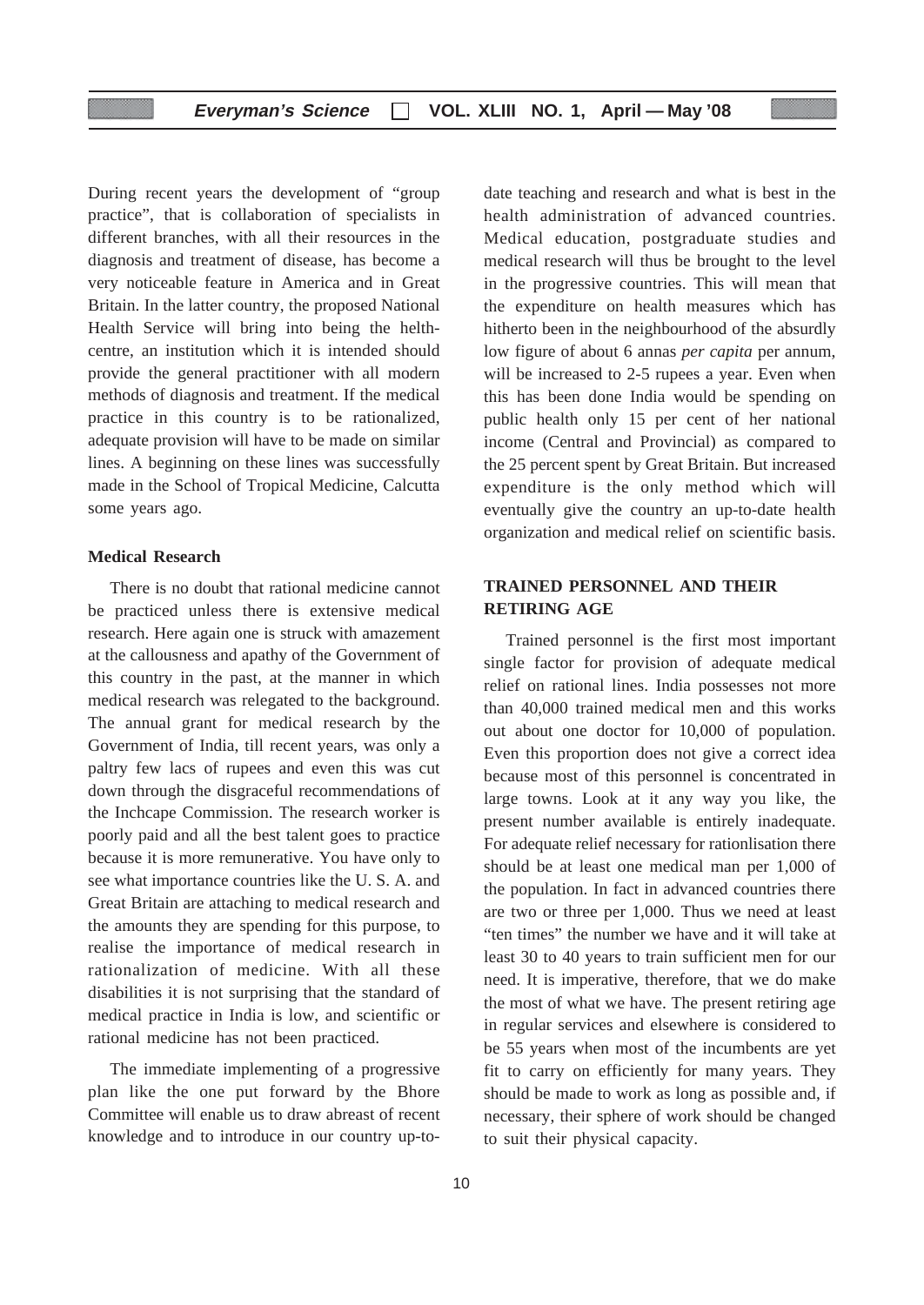When we come to highly specialized workers, such as Research Workers, of whom we have a still less adequate number, it would be foolish to retire them as is the usual practice at the age when they are most valuable for training other workers, organising new institutions and directing the activities of younger workers.

The retiring age of 55, which is now treated in the country as an unalterable law, was fixed by a foreign Government for Imperial Services staffed largely by foreign workers. They wanted them to go back Home, live in comfort or carry on efficient work for many years at our expense. What I am saying about medical workers applies with equal force to other scientific and technical personnel. There is no other country in the world where other than manual workers are retired earlier than 65 years.

#### **THE ROLE OF INDIGENOUS MEDICINE**

#### **Bhore Committee**

The Bhore Committee considered in detail various aspects of public health, and medical relief, but left the part played by indigenous medicine severely alone. It was stated that the Committee was not in a position to assess the real value of Indigenous Medicine as practiced today. They stressed, however, that certain aspects of health problems could be secured wholly or at any rate largely, only through up-to-date scientific medicine and that indigenous medicine could not give much help here, as preventive medicine or public health was its weakest feature at the present time. The Indigenous Medicine does not also, at present, deal with such vital aspects of medicine as obstetrics, gynaecology, advanced surgery and other highly specialized subjects. Further, no system of medicine which is static in conception and practice and does not keep pace with the discoveries and researches of scientific workers the world over, can ever hope to give the best ministration to those who need its aid. The Committee, therefore, recommended that

"it should be left to the Provincial Governments to decide what part, if any, should be played by the Indigenous Systems in the organization of public health and medical relief. It is for them to consider after such investigations as may be found necessary, under what conditions the practice of these systems should be permitted and whether it is neceessary either during some interim period or as a permanent measure, to utilize them in their schemes of medical reflief. The criticism offered is very cogent and awaits an answer by the exponents of Indigenous Medicine.

The scheme envisaged by the Bhore Committee, admirable as it is, is bound by its very nature to take a considerable time to mature. the question, therefore, is whether things should be allowed to drift as they are drifting while a perfect system is being evolved or should anything be done in the interim period to improve the existing inadequacy of medical relief by using the Indigenous System ? And if something is to be attempted what line should it take ?

#### **POPULAR VIEW**

There are many thinking people who consider that while a comprehensive and rational system of public health is being evolved, use should be made of Indigenous Medicine. Indigenous System—good bad or indifferent as it may be—still caters for the needs of the major portion of the population particularly in rural areas. They, therefore, consider that it cannot be excluded altogether from the field, and urge that it should be used to the best advantage while the process of evolution of a perfect system of rationalization of medicine is being worked out. During this transition period, they also hope that Indigenous Medicine will overhaul itself and became an integral part of the permanent system evolved.

If the existing state of affairs is considered without prejudice, there would appear to be a good deal of justification in favour of this course.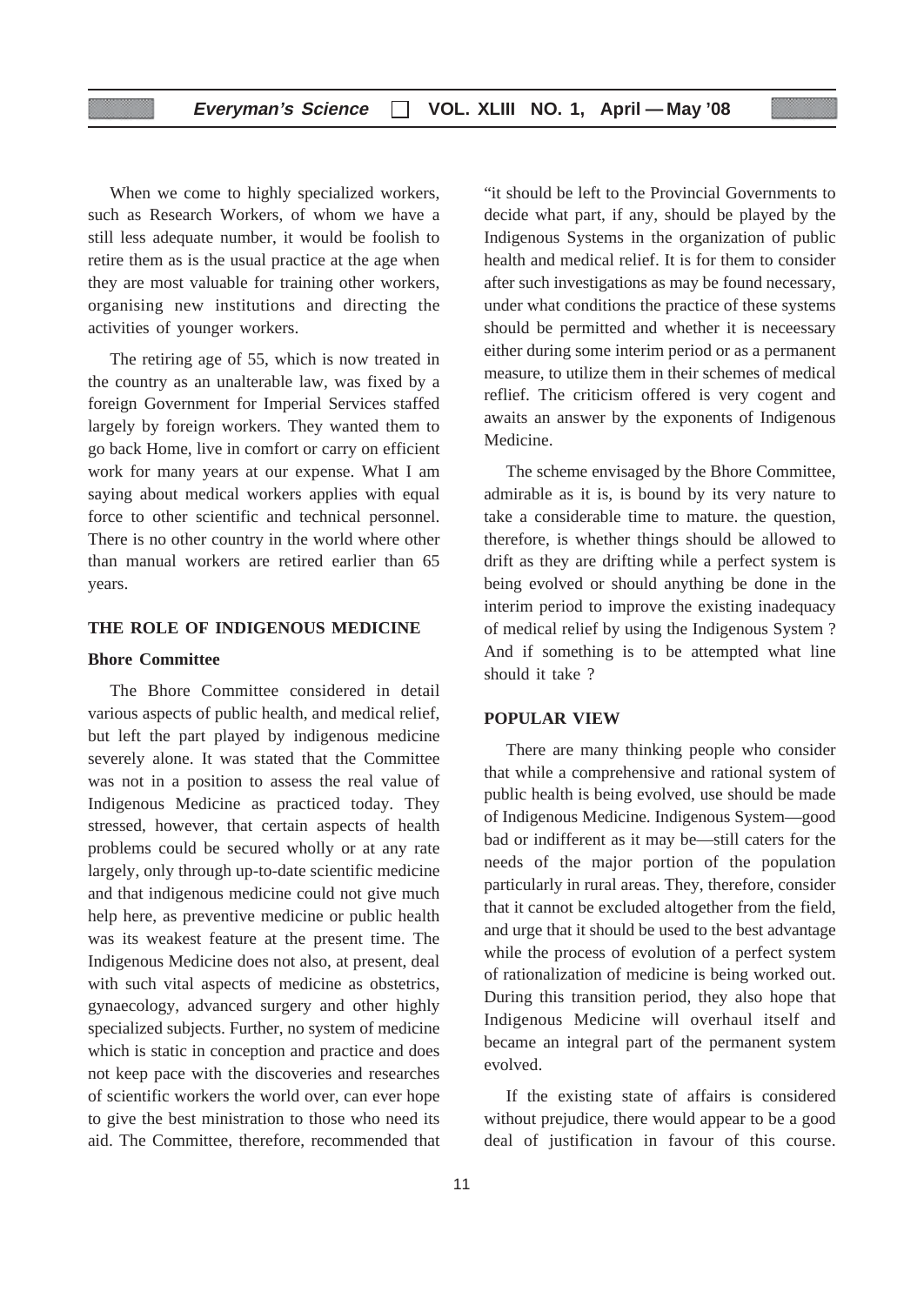Indigenous Medicine should be given a fair opportunity to overhaul itself, to discard what is useless, and to bring up-to-date in the light of modern discoveries, what is intrinsically efficient and useful in it. It is also to be remembered that the people who still use Indigenous Medicine do not all belong to the ignorant and uneducated class. A portion of the high intelligentsia in the country, who can think for themselves, believe in its efficacy, and it is reasonable to suppose that they must be getting some benefit out of it to think in this way. One is, therefore, forced to conclude that Western Medicine has not attempted to understand the Indigenous systems, and has been carried away by the inherent prejudices of the foreigners who have hiterto controlled the destinies of medical relief in this country. But while one can understand the European medical practitioner not understanding the value of Indigenous Medicine, it is not possible to endorse the views of the Indian practitioners of standing, when they assert that no notice should be taken of it, as it is archaic and obsolete, and therefore more or less useless. This attitude shows a lack of appreciation of the fundamentals and practice of their own system, and makes it essential to reorient their ideas with regard to the extension of medical relief.

#### **SYNTHESIS OF MODERN AND INDIGENOUS MEDICINE**

I have always held that some of the distinctions drawn between the various systems of medicine practiced in this country and which have given rise to the prejudices in the minds of the advocates of one system against even the good points of another, are unreasonable and unscientific. The universal and cosmoplitan nature of Medicine does, of course, vary according to environment and with the advance of knowledge necessary adjustments have to be made. But the only solution for rationalization of Medicine is the evolution of a country-wide extension of a system, which can be regarded in

the words of the Bhore Committee, "neither as Eastern nor Western but in a corpus of scientific knowledge and practice belonging to the whole world to which every country has made its contribution."

Regarding this question I feel that a thoroughgoing synthesis may, at present result in the almost complete submergence of the Indigenous into the Western System. For, the Western System is based on the surer foundations of Biological and Physical Sciences, and has all the recent facilities for diagnostics, cure and prevention at its command. Moreover, any real synthesis will take years to work out.

The Indigenous System on the other hand is cheap and suits the pockets of the poor, and being widespread, serves a very large number. Under modern democratic conditions the State too cannot be indifferent to what is popular with its people. Such a cheap and popular system cannot be ignored and we must consider whether the building up of efficient health services in the country cannot be extended and accelerated through its addition to the State-sponsored Western System.

Western Medicine, which at present dominates the country and is the system recognized by the State, should discard its narrow outlook of contempt for anything which is not its own. The Indigenous Medicine, on the other hand, should discard its inherent prejudices and bring itself up-to-date by incorporating from other systems all that is of value. The practitioners of indigenous medicine should understand that in these days no claims of esoteric knowledge can be entertained, nor origin, antiquity and fancied utility urged as justifications.

#### **IS A SYNTHESIS POSSIBLE ?**

In connection with the rationalization of medical practice in India two important questions suggest themselves. Firstly, can the practice of medicine be so regulated by the exponents of Modern and of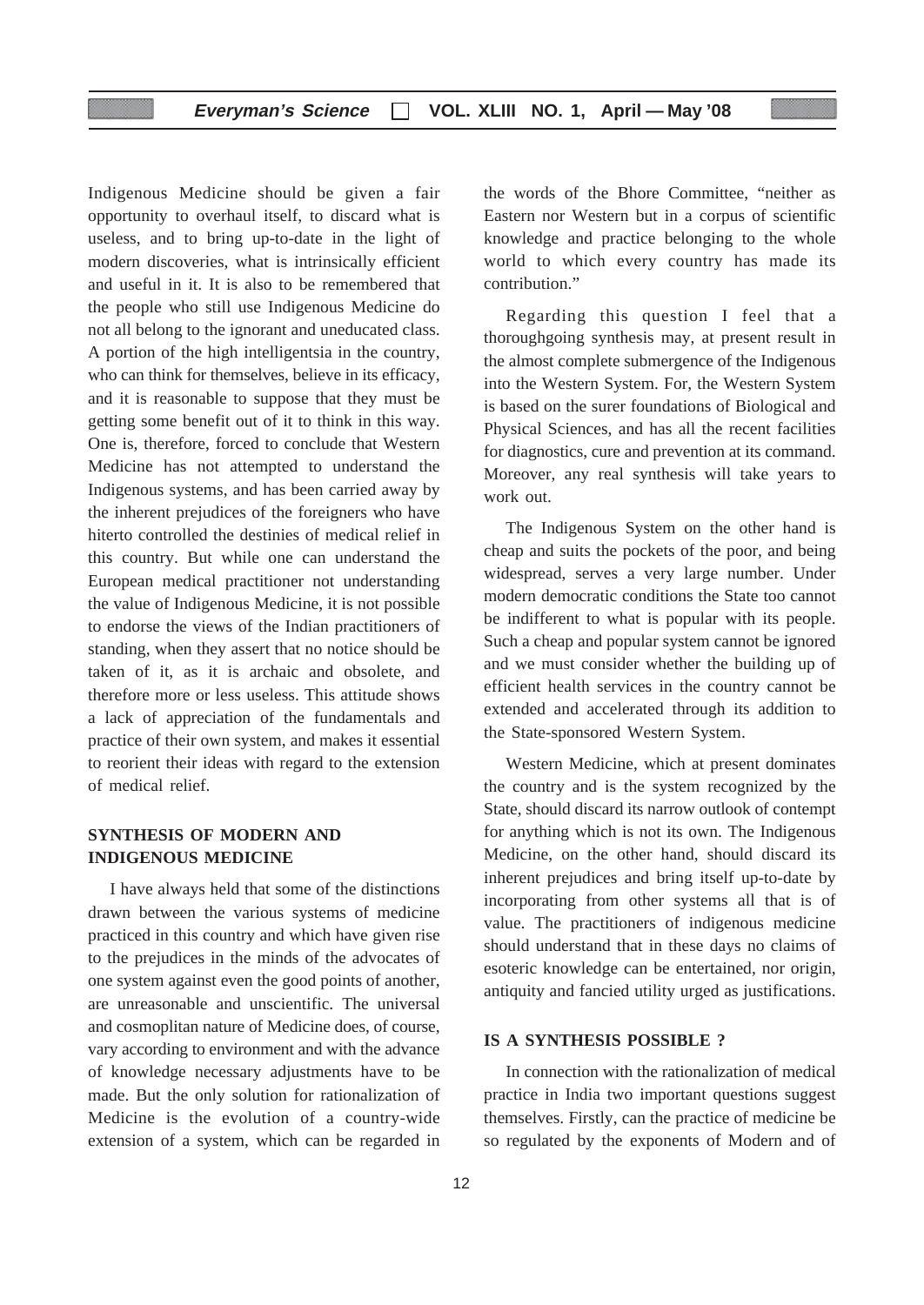the Indigenous Systems that the fullest possible use is made of the facilities available for diagnosis, treatment and prevention of disease ? I have already alluded to this. The second question is, can a synthesis of Indigenous and Modern Systems of Medicine be attempted so as to promote the utilization of the knowledge from all available sources for the interpretation of health and disease and for diagnostic, curative and preventive purposes.

#### **A PARTIAL SYNTHESIS**

I believe that both extension and acceleration are possible through what may be called a partial synthesis of the two systems, in the elementary stages of our teaching. The present course of study in the Indigenous Medicine should be suitably curtailed on one side and enlarged on the other. On the side of curtailment, I suggest the teaching of subjects like Anatomy, Physiology and Pathology should be reduced to some extent. Their inclusion, on the present scale in the curriculum of the Indigenous Medicine leads to considerable confusion in the minds of the students. In passing it may be mentioned that the reduction in studies will go parallel to the reduction in the studies of students of Western Medicine, as proposed by the Bhore Committee. On the side of enlargement, I suggest that in addition to the basic principle of Ayurveda and Unani the students should be taught the basic principles of Western Medicine. They should also be given training in preventive health measures.

The next effect of this suggestion will be twofold. It will shorten considerably the period of study and thus lead to the training of a much larger number of qualified practitioners. And, secondly while giving the students a sufficient background of scientific knowledge with regard to the diagnosis, treatment and prevention of disease, it at the same time will make them conscious of their own limitations and of the necessity to appeal to higher practice in difficult cases. There are about a hundred thousand practitioners of Indigenous Medicine in India, many of whom could be quickly fitted for this purpose after suitable training.

Those who are likely to object to this curtailment and partial synthesis, should bear in mind that nearly 80 per cent of ailments are of a minor nature and can be dealt with by simple medical and surgical measures and require no advanced knowledge of the theory of diagnosis and treatment. More over, the suggested training will enable the practitioner to become an integral part of the health services, and thus the administrative difficulties now being experienced in some provinces through a dual system of medical relief will be avoided.

The services of such practitioners will be of particular value in the rural areas, which are now almost beyond the reach of Modern Medicine. Rural medical relief will be considerably facilitated if some further steps are taken to standardize medical practice by prescribing uniform scales of drugs and medical appliances for institutions, their production in bulk and distribution under the auspices of the State. If all practitioners are properly registered and practice by non-registered practitioners prohibited, a reasonable standard of competence could be secured by prescribing and enforcing the necessary rules regarding an expeditious system of training and examination in respect of their qualifying diplomas.

#### **RESEARCH IN INDIGENOUS MEDICINE**

#### **Importance of Research**

Nothing can remain static in this dynamic universe, and the ever-changing world needs everchanging methods to deal with its ever-changing problems. Indigenous Medicine can be no exception to this rule. While this partial and workable synthesis is taken in hand, I would earnestly suggest that careful research be made by the exponents of the Indigenous Medicine so as to link their system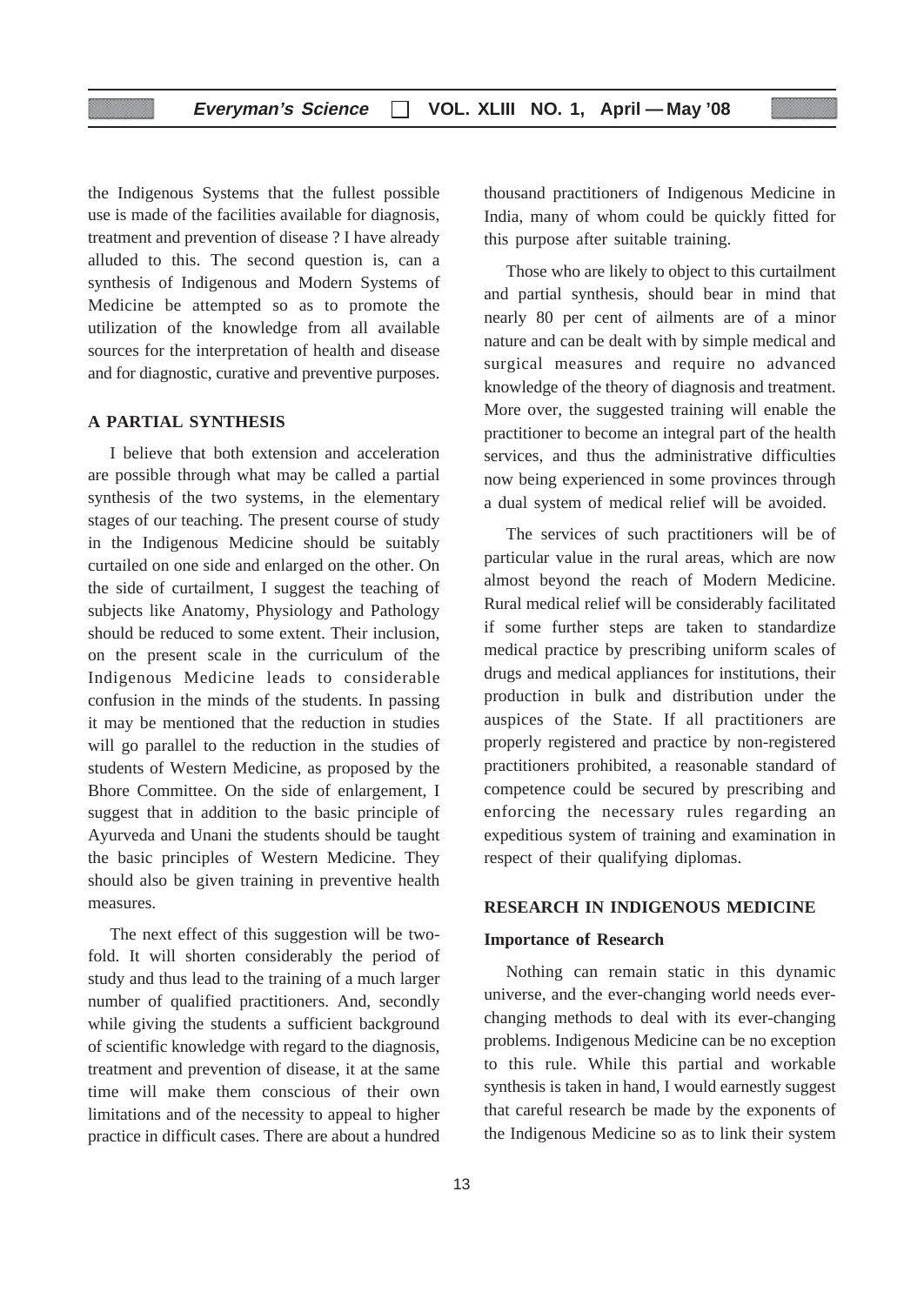with the Modern Medicine. There is nothing derogatory in this. But the work can only be taken up by the learned Vaids and Hakims and is bound to take time ; and yet, if this is not done their systems are bound to become entirely obsolete. The process of rationalization of their material medica should be comparatively easy and has already been taken up by a number of workers outside these systems.

A reference has, however, to be made here to the unreasonable attitude adopted by some of the indigenous practitioners towards the workers outside their own fold. They consider that investigation of their drugs by methods of chemical analysis and biological testing developed by Science, serves little purpose. It is opined that there is something mysterious in the action of "whole drugs" which cannot be investigated or elucidated by such tests. It is possible that there may be some such factors. The discovery of antibiotics and hormones in plants to which no importance was previously attached may lend support to these views. But these should be explained and the mystery cleared by efforts of the exponents in the light of present knowledge. If they do this a complete synthesis will not be a remote possibility. If they fail, the world outside cannot be blamed if it refuses to believe their theories. The present-day world cannot accept any fantastic views whatever be their origin and however strong their following. The result will be their complete extinction in the course of time.

The outside workers should not be depressed by the hostile attitude and should go ahead. Every little contribution adds to our knowledge and may help materially towards the alleviation of human suffering.

I now give some concrete suggestions for Research in Drugs, in Indigenous Materia Medica, for Drug Standardisation, Manufacture and Control which are essential for rationalization.

#### **DRUGS AND MEDICAL REQUISITES**

#### **Central Institute for Drug Research**

My first suggestion is that a Central Institute for Drug Research should be established at the earliest possible opportunity. The lines on which the Institute should work have already been endorsed by the Council of Scientific and Industrial Research. The institute will ensure the fullest collaboration between all the Allied Sciences concerned in drug research, between the scientists themselves, and between them and the industry. By rationalising the materia medica the Institute will help considerably the rationalization and extension of Medical Relief all over the country and particularly in the rural areas.

It is worth recording that the beginnings of this work were laid down by me more than a quarter of a century back at the School of Tropical Medicine, Calcutta. As a result of the activities at that School, botanical identification, chemical analysis, pharmacological studies and clinical trials of a large number of commonly used drugs have been completed. Rational explanation with regard to the efficacy of some of these drugs has thus been forthcoming, and a number of these drugs are now largely used by medical practitioners in the country. But only the fringe of this vast subject has yet been touched. It would be for the proposed Institute to take up this work on an extensive scale in all its details.

All sections of the Institute should be liberally staffed and generously equipped. It should perform the dual function of investigating the indigenous material medica on scientific lines so that it can be brought into more extensive use and of synthesizing and evaluating, with special reference to the requirements of this country, the new remedies which are being daily introduced by scientific organizations and firms of repute. In so far as these remedies are essential for the welfare of the people, economic commercial processes for their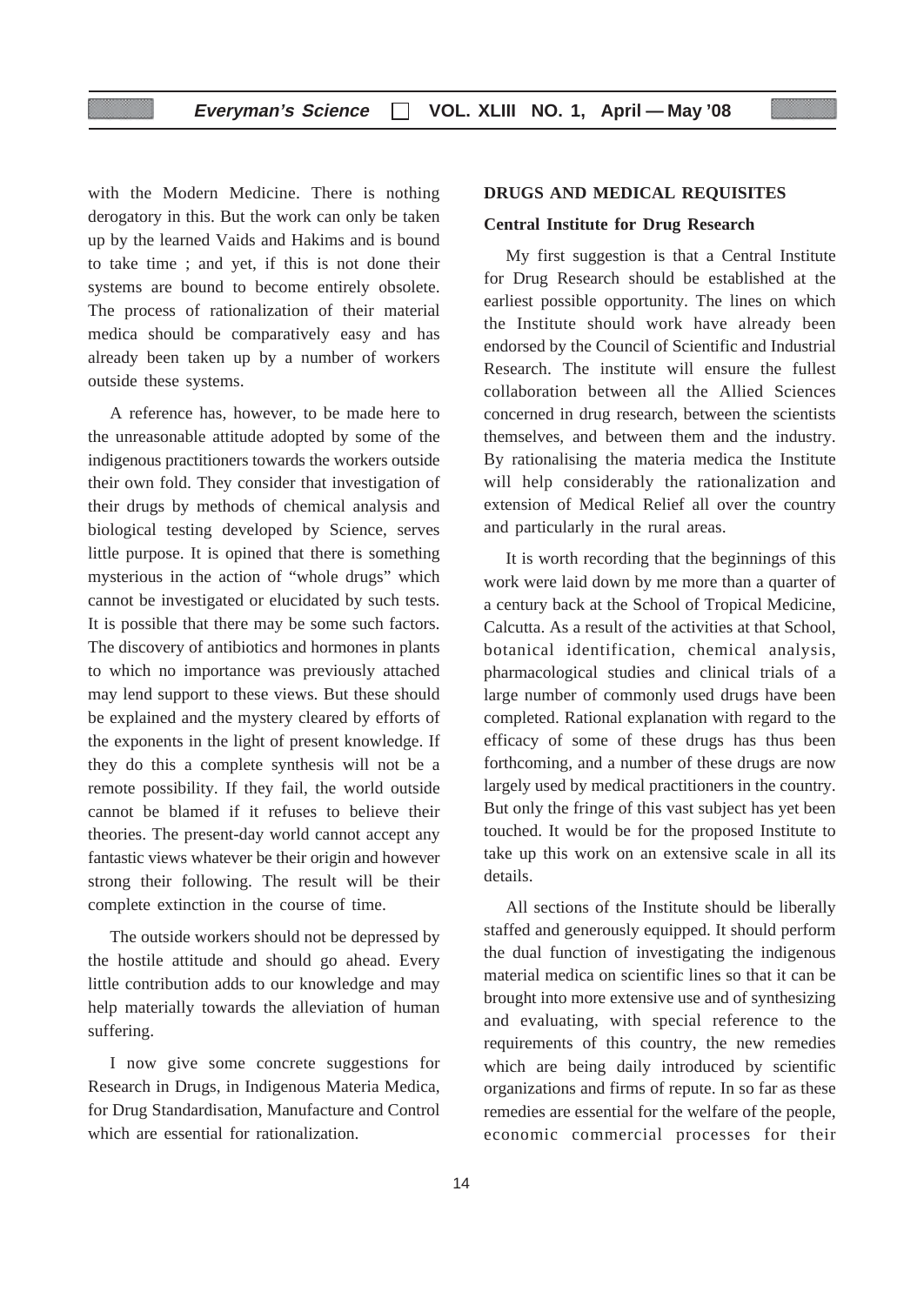manufacture should be worked out immediately. Had such an institute been established after world war I, the acute shortage of drugs which was experienced during the world war II would not have occurred. The country woruld have been selfsupporting with regard to medicinal agents of every description. Further the price of drugs would have been brought down to the economic level of the people. Such a scheme does not preclude the existence of individual foci of research in universities and other research organisation ; on the other hand these should be encouraged more than ever. This Institute should also be independent of the work envisaged in the Drug Control Laboratory, and in the Divisions of Biochemistry and Biological Evaluation of the National Chemical Laboratory.

The Central Institute should have a fully equipped special section in which the exponents of the Indigenous Medicine can work in their own way, rationalize their material medica and demonstrate its efficacy to the world.

The reason why a Central Institute has not been brought into existence is that the vested foreign interests wanted this country to remain the largest dumping market in the world of all kinds of drugs good or bad.

#### **PANEL ON DRUGS AND FINE CHEMICALS**

The Bhore Committee, to which I have already referred, gave serious consideration to requirements of the country as regards essential drugs and other medical requisites. They considered that for the better medical relief organization of the country, the therapeutic substance and medical appliances came second in importance only to the adequate number of personnel needed by the country and they stressed the extreme importance of making the country self-supporting as regards drugs and medical requisites of every description. They pointedly drew attention to the disruption of the medical relief organization of the country brought about by the shortage of drugs and medical appliances caused by the war. They strongly felt that India must never suffer that fate again. They brushed aside the usual arguments advanced against the manufacture of drugs and medical appliances in the country, such as that the cost of production in the country would be greater or that the raw materials for the manufacture of drugs were not available in the country or that certain drugs and appliances were of such a highly specialized character that they would take long to produce in India and then the difficulty of patents. They considered these arguments and came to the conclusion that these objections made it all the more important to plan on a wider basis. India has enough talent and more than enough, and if it is properly exploited, it could match production anywhere. They definitely stated that the lack of raw materials for making synthetic drugs in India was an additional reason why in addition to the drugs the raw materials should also be produced in the country and they saw no difficulty in such a manufacture being made a success. However they recommended that an *ad hoc* committee should be appointed by the Government of India to go into the question.

Such a Committee was instituted by the Planning and Development Department of the Government of India in 1945 under my chairmanship. On this Panel for Fine Chemicals, Drugs and Pharmaceuticals were represented the leading scientists and the representatives of the important drug manufacturers in the country and the services of an eminent consulting chemical engineer from the U. S. A., were made available in an advisory capacity. This committee thoroughly went into the question and produced a valuable Report in 1946. I particularly want to draw your attention to some of the salient recommendations made by the Panel. The country must produce all essential drugs and make them available for use of the masses at economic prices. It was specifically recommended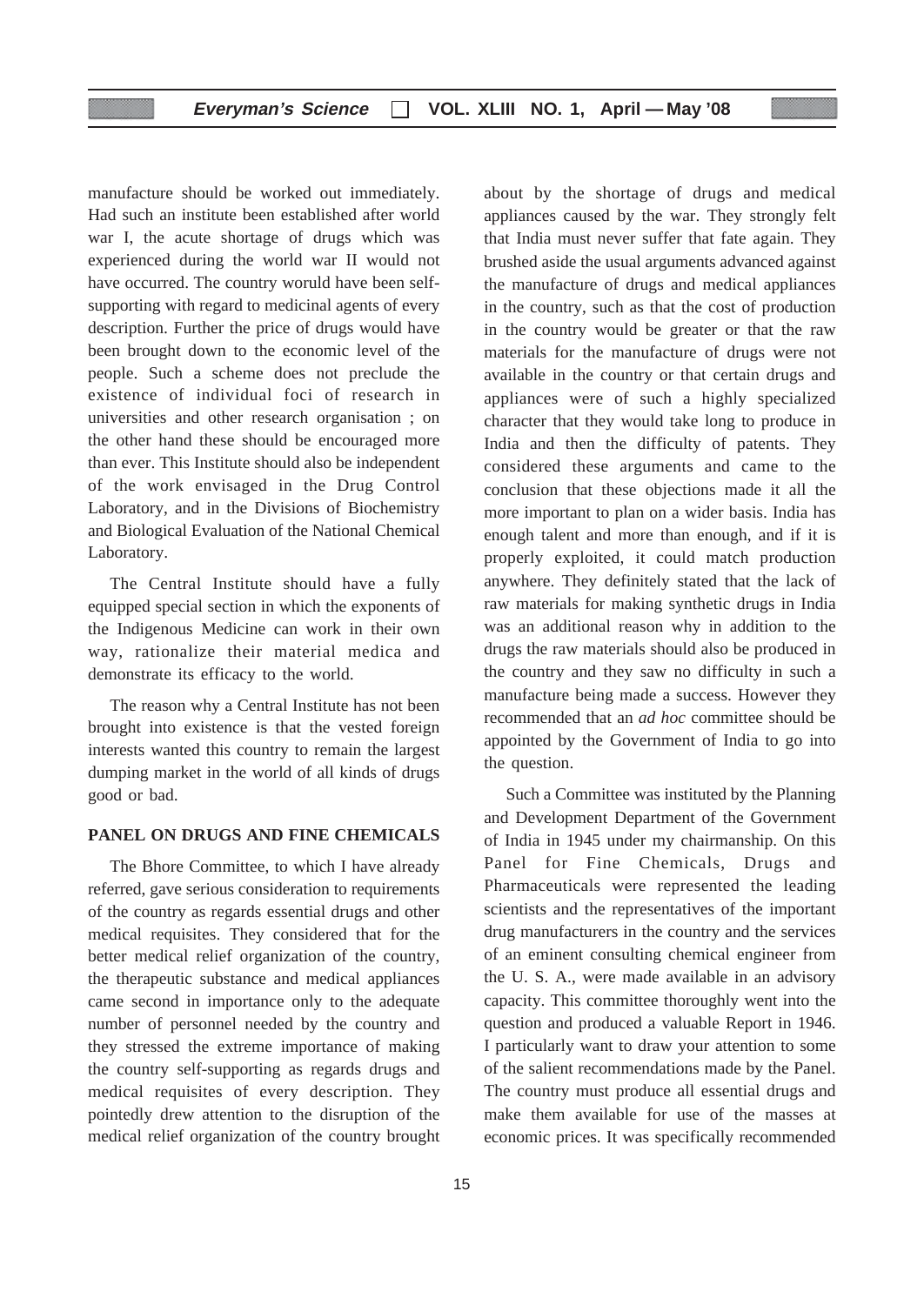that the manufacture of two types of drugs should be undertaken immediately, namely.

- 1. those which are essential for guarding the health of the public and warding off infectious diseases and
- 2. those for which India already has or can easily develop raw material in abundance.

Under the first category come sulpha drugs, antimalarials, antibiotics like Penicillin, Stereptomycin etc. The arsenicals and D.D.T. can also be included in this list. The panel recommended that the manufacture of these drugs should be taken up immediately and recommended that Government should take up the initiative and put up the first plants which should serve as models. I wish to draw special attention to this recommendation, and its full significance will be understood when you realize that the representatives of commercial firms, who were present, fully endorsed the view that the first plants should be put by Government. These would serve as models for the industry and provide a training ground for personnel. Further, these drugs are needed by the poorest of the poor and they must be made available to the health authorities at the lowest possible cost.

In the second group come drugs of vegetable origin. The production of the drugs from vegetable sources, such as quinine, emetine, morphine, caffeine, ephedrine, santonin, essential oils etc., should be developed to the fullest possible extent, both for the needs of the country and also for export. These drugs are literally to be treated as the wealth of the country and should be exported to good purpose.

#### **DEPUTATION TO ENGLAND AND THE U.S.A**

In consonance with the recommendation of this Panel, the Government of India deputed two distinguished scientists from the Haffkine Institute to go to England and America to explore the

possibility of the manufacture of antibiotics, sulpha and antimalarial drugs. They returned to India by the end of November last year and submitted their Report to the Government of India, Department of Industries and Supplies. I have seen this Report and can say without hesitation, that the Report is of great national importance for more reasons than one. In the first place, it gives complete data which are necessary for undertaking the manufacture of drugs and these data show clearly that all these drugs can be made much cheaper in India, at about 1/5th of the cost, than they can be imported from abroad and when the question of the treatment of millions of the poorest of the poor is involved, this is a matter of very important consideration. But the making of these drugs is not to be recommended solely on the grounds of saving money.

#### **A VALUABLE TRAINING CENTRE**

The making of drugs in the country in a State Institute would mean greatly increased production. If the drugs are manufactured in the country, we would have an excellent training center, such as we do not possess at present. The Government of India, is incurring heavy expenditure for sending men abroad for training. It should be realized that no country abroad gives training in industrial production readily. Dr. B. C. Roy recently stated that though he could get promises of great deal of facilities for academic training of our men, he was not so successful as regards industrial training in manufacturing concerns. Here lies the importance of the scheme. We have workers who have gained the experience of production and have the necessary ability and are actually producing these drugs in a semi-commercial scale, in laboratories like the Haffkine Institute. We should now put up a large plant under public auspices, which will provide those facilities for training which the country has so far lacked and without which the country will get nowhere. This will provide a first-class modern chemical plant and research laboratory for training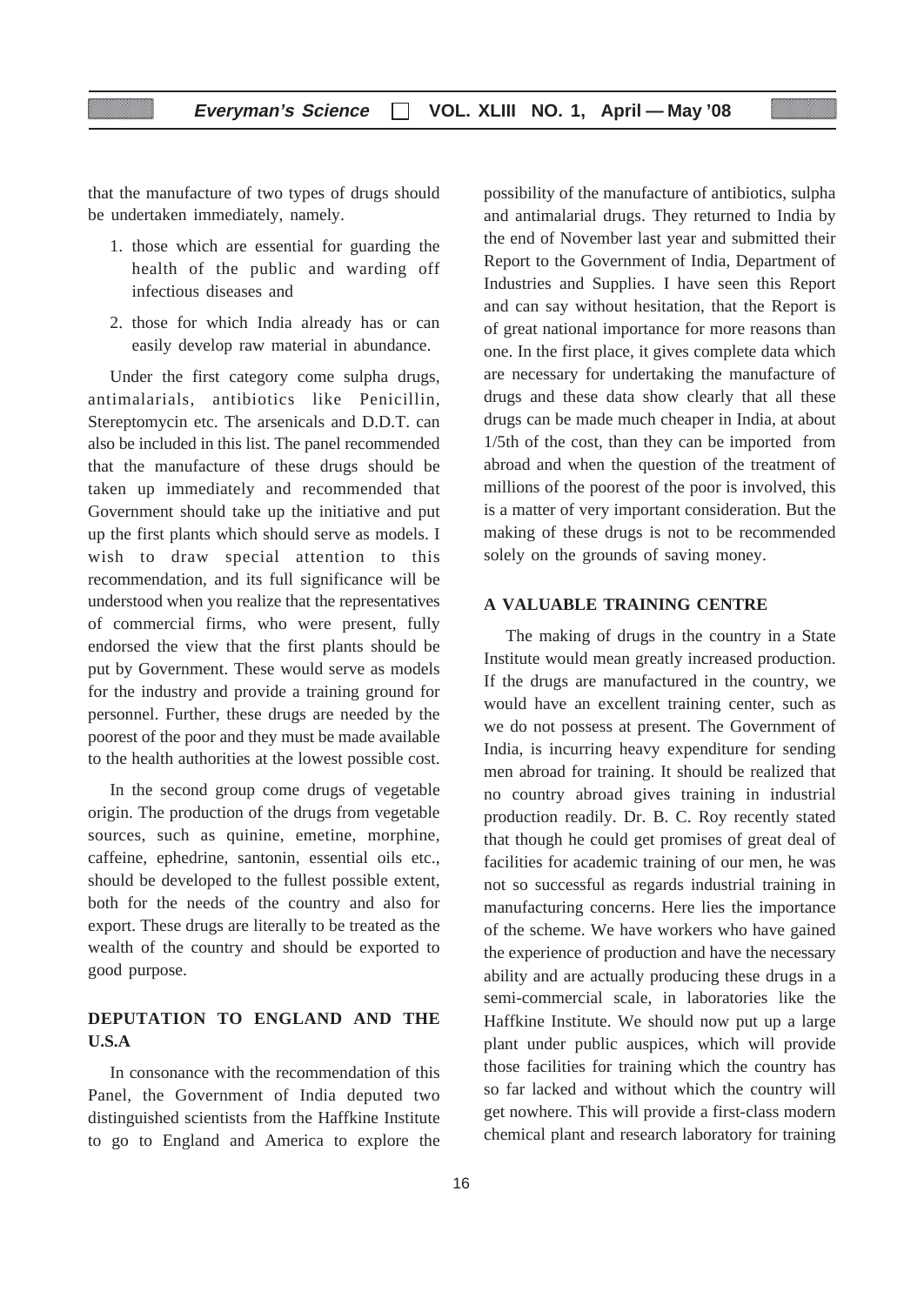for drugs and fine chemical manufcture. If such a scheme materializes, I feel confident that within a few years, we would train hundreds of new chemists and within a reasonable period, say 10-15 years, the country would become fully self-sufficient and would not have to depend on foreign import.

#### **VEGETABLE WEALTH OF THE COUNTRY**

The question of the manufacture of the second type of drugs I have mentioned above its equally important. Here we have literally ready-made wealth in our hands and in these days of lack of dollar credits, we can use this great wealth of the country to very good purpose for foreign markets. A start has already been made in this direction, only now the Government must take a hand and put the production on a proper basis.

I would, therefore urge the Government of India to immediately consider these propositions and take steps to implement them. I have said before that even the Panel on which representative of commercial firms were represented, had no hesitation in saying that the first plants for the manufacture of synthetic drugs like sulpha drugs and antibiotics must be put up by the State and now that we have the necessary knowledge and trained personnel, there is no reason why the interests of the country be damaged by delaying the implementation of the proposed scheme which is essential for the rationalization of medicine.

#### **RESEARCH IN INDIGENOUS MATERIA MEDICA**

This work must be carried out in a systematic manner under the following sections.

#### **Identification of Plants**

The materia medica of Indigenous Medicine consists predominantly of substances derived from the vegetable kingdom and practically all the plants used, grow in India. In the investigation of these plants the greatest difficulty I encountered in the

beginning was that many plants mentioned in the literature baffled and defied recognition and identification. The descriptions in the old texts were in such vague and general terms that it was often impossible to be certain whether the specimens obtained were of the drug described. The identification of drugs is naturally not possible until prominent characteristics of each plant are establised. But the verbal descriptions, are of economic plants. Detailed surveys of grass-lands and other localities would be the function of this Bureau so that measures for protecting live-stock against the menace of poisoning could be adopted.

#### **FOREIGN AGRICULTURAL RELATIONS**

The Section on Foreign Agricultural Relations should be an important part of this Bureau if a seperate Bureau for this purpose is not established. This will help "in addition to other activities, medicinal plant culture by publishing statistical information showing the principal market outlets for such botanicals nearest to their point of production and by establishing liaison with countries through diplomatic and other channels, for procurement of seeds and other agricultural information necessary for the acclimatization of a new crop of economic and industrial significance."

#### **HERBARIUM OF MEDICINAL PLANTS**

The section of Bureau of Plant Industry should have along with it a special section of Herbaria of Medicinal and Economic Plants. Herbaria are urgently needed for food and fodder plants, grasses and for plants poisonous to men and animals, edible and poisonous fungi, algae, mosses, etc. Knowledge regarding these plants is lacking at present.

There is no doubt, a large herbarium in the Botanical Gardens at Sibpur, Calcutta, but the specimens are so mixed up that to look up for a specimen is like hunting for a needle in a haystack.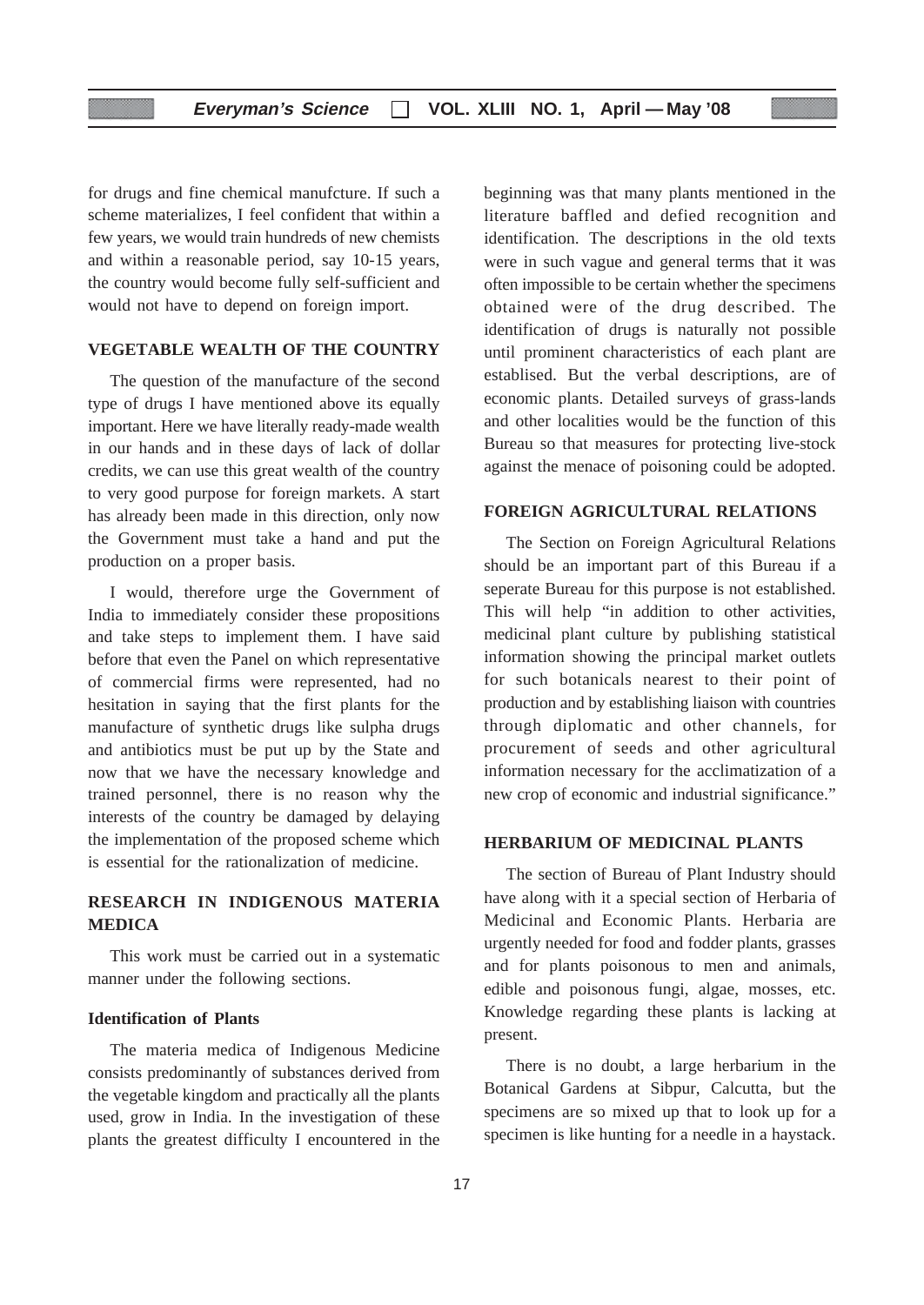In order, therefore to facilitate the work, on indigenous drugs, some years back, I decided to build up a reference herbarium containing authenticated specimens of all medicinal plants growing in the country. The collection of such a herbarium was slow at first, but was speeded up when grants for the purpose were sanctioned by the Indian Research Fund Association and the Imperial Council of Agricultural Research. A wellequipped botanical unit was established for making collections of plants from all parts of India and for their proper preservation and identification. By extensive investigations and collections in the field and by laborious studies in all the existing local herbaria in different parts of the country, about 10,000 specimens of nearly two thousand of the common species of medicinal plants were collected. Several sheets of each species were prepared, and to ensure perpetuity and enhance and extend their utility to scientific workers, three more or less, complete sets of speciments were housed at the Forest Research Institute, Dehra Dun, the School of Tropical Medicine, Calcutta and at the Drug Research Laboratory in Kashmir State. A few hundreds of the uncommon species have still to be collected and this is being gradually done; this work could be expeditiously done by the Bureau of Plant Industry. This Herbarium is already becoming known and it is being used by scientific workers.

#### **SURVEY OF MEDICINAL AND POISONOUS PLANTS**

Side by side with the survey of the distribution of medicinal plants, there should be a section on Survey of Poisonous Plants and Food and Fodder Plants. A preliminary given in the old literature, could not enable the botanist to identify the plants and parts of plants which even in themselves do not invariably present the same characteristics and even the learned exponents of Indigenous Medicine cannot with certainty indicate which is the authentic specimen mentioned in the old texts. As a result considerable confusion has arisen in the literature of Indigenous Medicine. Again, many drugs are frequently sold under different names, and entirely different drugs often under the same name. Very careful and detailed enquiries had, therefore, to be made before a plant could be taken up for investigation. In the work of identification help was at first obtained from the works of Western writers of the 19th century such as Jones, Ainslie, Roxburg, Wallich, Dymock, Watt and others who had carried out laborious studies to classify these plants. This also did not solve all the practical difficulties that arose.

#### **BUREAU OF PLANT INDUSTRY**

The great handicap was that there has not been in this country a proper organisation corresponding to the Bureaus of Plant Industry in advanced countries which collect and keep the information concerning plants up-to-date and encourage investigation and research. The Botanical Survey of India (Economic Products Section) and Forest Research Institute (Minor Products Section) do some scattered work in this connection but the whole work must be unified and concentrated so that full collaboration with allied organizations can be established.

For collecting and supplying all information regarding plants, a Bureau of Plant Industry on the lines of that existing in the United States of America and in the U. S. S. R., should be established under the Ministry of Agriculture. The Bureau in America can serve as a model. It carries on its activities under the Department of Agriculture in collaboration with agencies such as Bureau of Entomology and Plant Quarantine, Federal Crop Insurance Corporation, Federal Surplus Commodities Corporation, Forest Services, Office of Foreign Agricultural Relations, Agricultural Marketing Service, Food and Drug Administration etc., Any organization planning to stimulate the cultivation and development of medicinal plants in this country must collaborate with scientific workers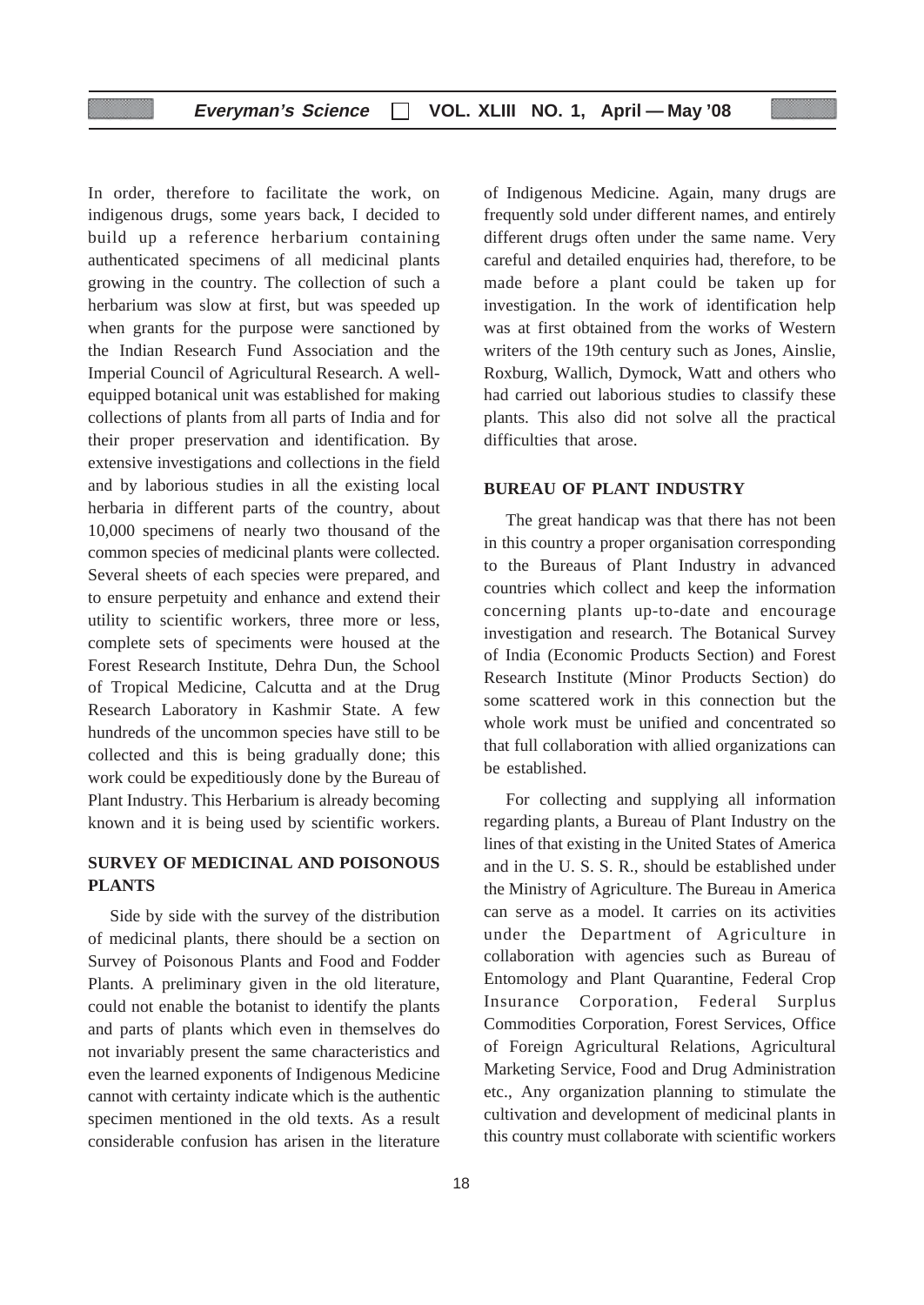in allied branches for the solution of inter-related problems. The functions which such a Bureau could usefully perform, are multifarious and should be worked out according to the requirements of the country. For example, it could collect and maintain up-to-date information with regard to all plants of economic importance by carrying out surveys and collecting statistical data regarding their export and import. It could have information with regard to new species which can be successfully introduced and commercially developed and about markets in India and abroad. It should have knowledge regarding the quality and quantity of drugs growing in a state of nature and which are and can be successfully cultivated. Substitutes of pharmacopoeial drugs which might serve the same therapeutic purposes could be investigated under this auspices and brought into use. The Indian drug trade has seriously suffered because the quality of drugs has not been maintained and adulteration has been rife. The Bureau could exercise quality control and regulate drug trade by establishing drug emporia which could act as a central clearing house for authentic drugs. It should establish herbaria for the various types survey was made by me, years back. The exact habitats of plants growing in a state of nature or otherwise were verified during extensive tours and a lot of existing confusion was cleared up. Many of the medicinal plants are poisonous to man and animals, and in the course of the survey, notice was taken of those which have toxic properties but are not used in medicine. It was very soon realized that while much work had been done on this group in Europe, America, South Africa and other countries, no systematic work had so far been attempted in India.

But much remains to be done. The distribution of many plants as described in the literature of Indigenous Medicine in the latter half of the 19th century is often vague and inaccuracies which have crept in have passed from one book to another. Again plants may change their habitats and exotics may come in. Such a survey is, therefore, important not only from the point of view of distribution of medicinal plants but in other respects also.

Further, for the extension of medical relief on rational lines it is not only necessary to make a scientific study of these plants but to cultivate them for therapeutic use if need be. The only way in which it is possible to determine the areas of optimum production, with any degree of accuracy, is first to find out whether a particular plant grows well and in abundance or is scarce in any particular area. These studies alone can provide the basic information regarding the suitability of localities for the cultivation of different plants. The gradual development of such work has led to the cultivation of a number of plants of great utility with as good active principle contents, as are found anywhere else.

The medical and toxicological aspects of the Cryptogamic flora of India constitute an almost unexplored field. We have very little information about the deleterious effects produced by Indian algae. Many of the fungi such as rusts, smuts, etc., attack food and fodder, while poisonous mushrooms grow in many parts. Many more poisonous species exist than have been studied and about these also little or no information is available. The same applies to liverworts and mosses of India.

#### **POISONOUS PLANTS AND INSECTICIDES**

So far as the Phanerograms (flowering plants) are concerned, two main groups exists ;

1. The group of plants poisonous to man and livestock. This is a large one, and while considerable information is available about plants poisonous to man, knowledge regarding poisoning of the livestock is meagre. India possesses roughly a third of the bovine population of the world and the question of its fodder supply is of utmost importance. Even in countries like America, where much is known about these plants, the figures of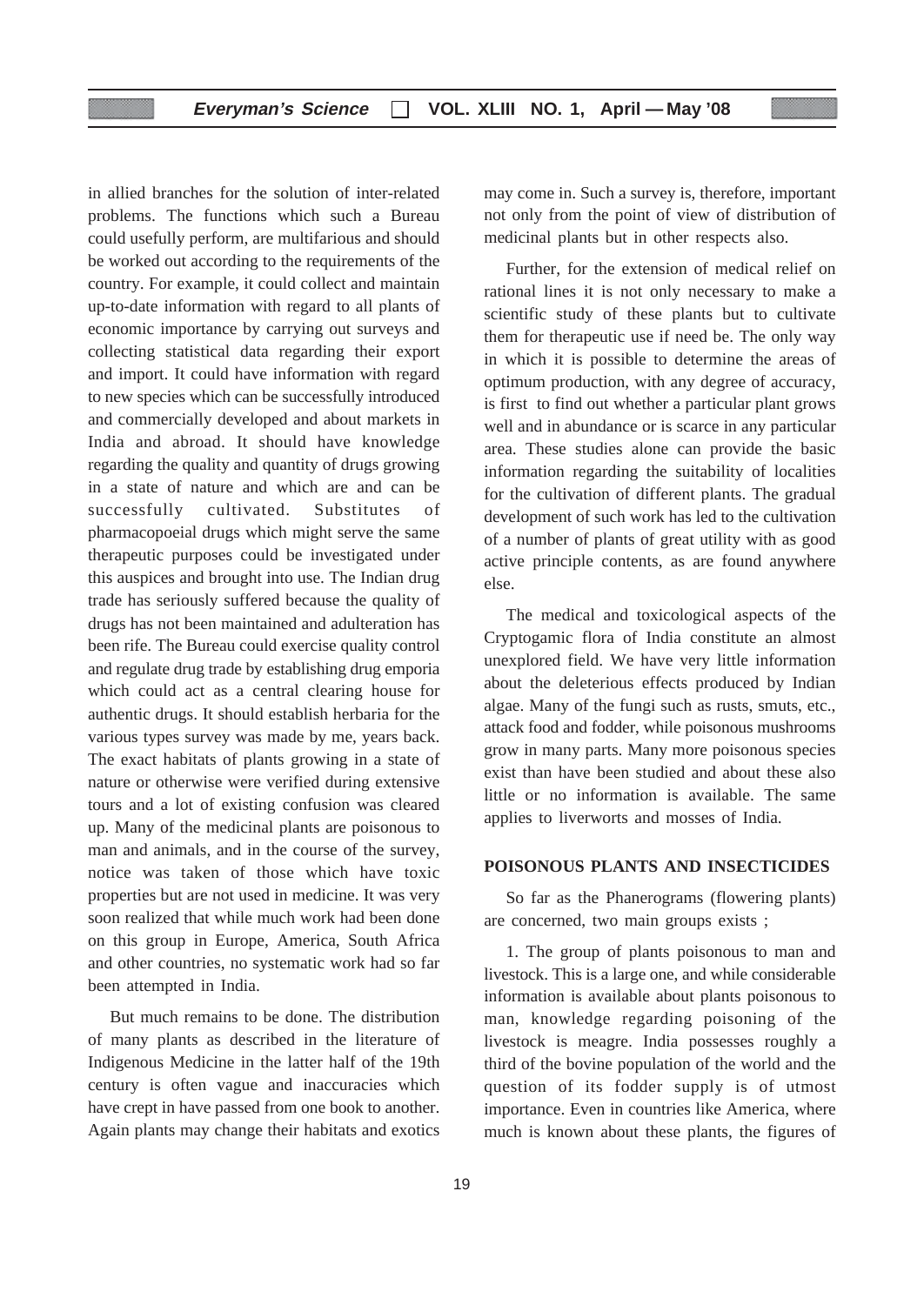losses suffered through poisoning are high. Similar figures of losses are not available in India, but they are sure to be very high. Unless detailed information about these plants is available, preventive measure cannot be adopted. Grasses form an important part of the food of animals and some of these develop dangerously large quantities of hydrocyanic acid, flourides etc., under certain climatic and soil conditions, especially in time of drought when plants have become wilted and stunted.

2. The group of plants poisonous to insects and fish is also important in the economy of the nation. Insects do incalculable harm and are responsible for a considerable loss of life and destruction of property. On a moderate computation the annual loss caused to India through insect pests has been put at 2,000 millions of rupees and over a million and a half in human lives. An effective control of these enemies of social and economic progress will reduce this enormous loss and will facilitate national development. One means of fighting them is by insecticides which could be supplied by this group of plants. In spite of the development of cheap, synthetic and potent insecticides such as D. D. T., vegetable insecticides still hold a prominent place, as they are less deleterious to warm blooded animals and plant life and possess immediate knock-out effects.

#### **CULTIVATION OF MEDICINAL PLANTS**

The acute shortage of drugs during the world war II drew attention to this important subject and a good deal of interest is now being taken to give it a practical shape. Most of the drugs required for therapeutic purposes are grown in this country. Those which do not grow can be grown in selected places. Among the exotics of great practical utility which have been successfully cultivated may be mentioned cinchona, ipecacuanha, digitalis, pyrethrum and others. It should be realized, however, that this is no novice's work but needs specialised knowledge and guidance of a scientific

organization. The soil, the season of planting, the gathering time, hybridization, plant diseases etc., are some of the important factors which call for expert attention in connection with the active principle of plants. The collaborative efforts of plant and culturists, pharmacognosists, pharmacists, pharmacologists, entomologists and chemists are essential and these could be made available only by such organizations as the Central Institute for Drug Research, Bureau of plant Industry, Foreign Agricultural Relations Bureau, etc.

#### **DRUG STANDARDISATION AND DRUG CONTROL**

Rationalisation of medicine is not possible till the drugs in use are standardized and controlled. This applies with equal force to the drugs used in Indigenous Medicine.

#### **Adulteration**

It has been shown that a large number of drugs and pharmaceutical preparations marketed in this country, vary a good deal in regard to the potency claimed for them. While a certain amount of determination in active principles takes place through climatic factors and effects of storage, it has also to be admitted that often open and wilful adulteration of many remedies is being practiced. To rectify this state of affairs, the Government of India appointed the Drugs Enquiry Committee of 1930-31 under any direction. Investigation on an extensive scale showed that the position was even worse than had been believed. The Committee submitted its report early in 1931 but unfortunately legislation could not be enacted till 1940, and owing to the exigencies of war, it was not possible to establish the machinery for implementing it till April last year (1947). This legislation, while it is far from perfect, should help materially towards stabilizing the quality of drugs in this country.

The Committee unfortunately could not suggest any action with regard to the drugs used extensively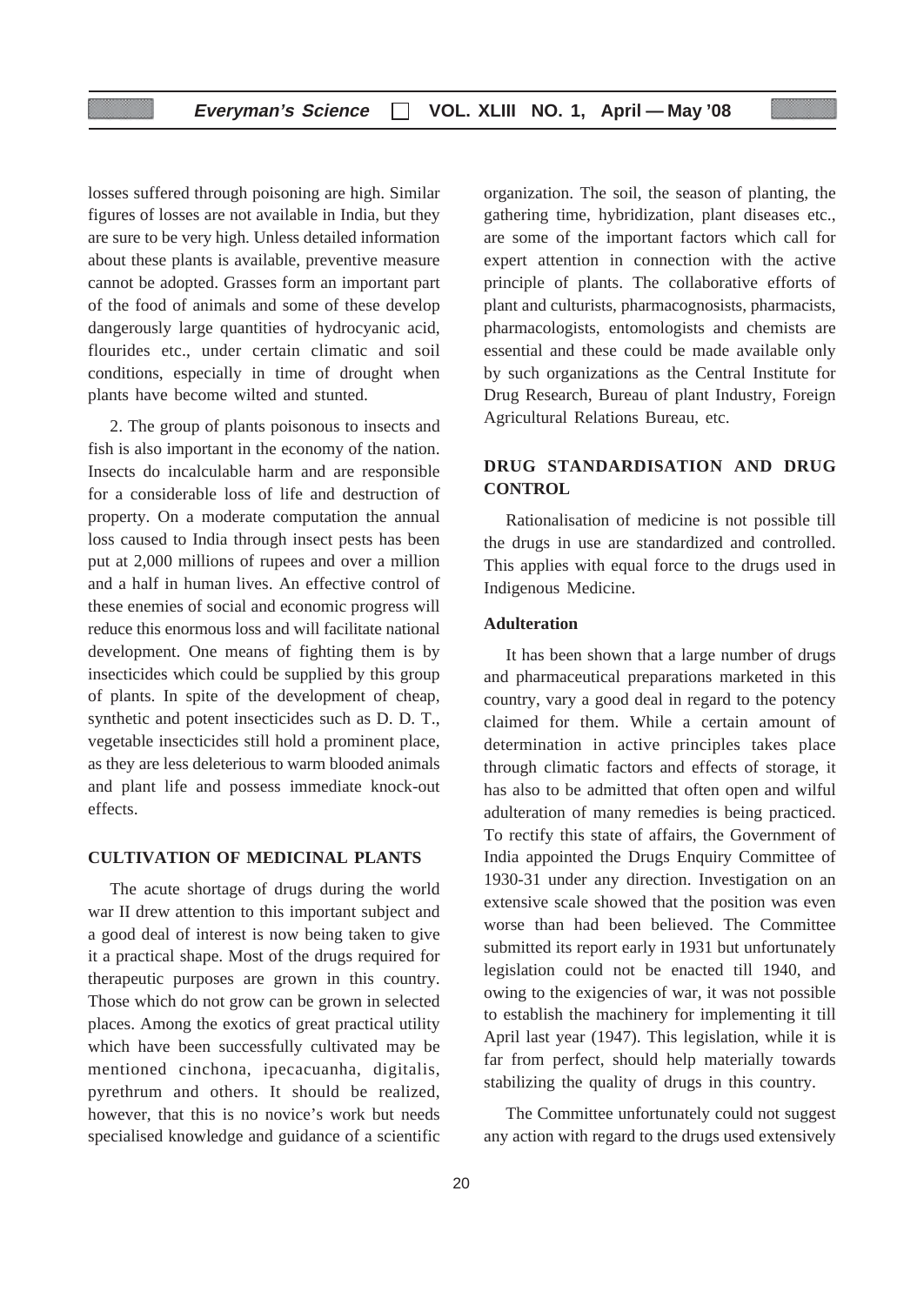in the Indigenous Medicine, although there was abundant evidence that these were extensively adulterated and were often of inferior quality. The main reason was that the active principles of many of these drugs had not been identified and, therefore, no standards could be laid down for their control.

The protagonists of Indigenous Medicine should realize that unless standards are established for drugs they use, either by their own methods or by the generally accepted chemical and biological assay the efficacy of their drugs cannot be guaranteed. Establishment of standards for all drugs and their inclusion in the Indian Pharmacopeia of the future is absolutely essential before such drugs can play an effective role in a rational system of treatment.

#### **Indian Pharmacopoeia**

A National Pharmacopoeia is primarily meant to meet the claims and to satisfy the needs of a particular group of physicians at a particular time. The object of a pharmacopoeia is, in the words of founders of the United States Pharmacopoeia, "to select from among substances which have medicinal power, those the utility of which is most fully established and best understood, and to form from these, preparations and compositions in which their powers may be exerted to the greatest advantage." The modern pharmacopoeia is a book of standards, its fundamental objects are "to provide standards for drugs and medicines of therapeutic usefulness or pharmaceutic necessity, sufficiently used in medical practice ; to lay down tests for the identity, quality and purity, to ensure as far as possible, uniformity in physical properties and active constituents." In other words, usage—rational usage and scientific usage are bases of judgement. Such criteria are no less applicable to Indigenous Medicine as to Western or any other system of medicine wherever practiced.

The Drugs Enquiry Committee considered the question of compilation of an Indian Pharmacopoeia and came to the conclusion that there were cogent scientific reasons in favour of it. The methods of therapy vary in different countries. The raw materials from which medicinal preparations are made do not possess the same qualities, and may not be available so readily in one part of the country as in another. The effect of climatic conditions on the pharmaceutical processes has to be studied. Racial variations in dosage also have to be considered. For these reasons the pharmacopoeia of one country is not always applicable to another country. It is essential, therefore, that each country should evolve a pharmacopoeia best suited to its own peculiar climatic and racial factors. It should include the therapeutically active substances of known composition, of definite action, of well established therapeutic use of known toxicity, and with necessary standards for determing safe maximum dosages. In the case of the drugs in use, it is essential that requisite standards should be established for strength and purity of the materials which are to be used in treatment.

#### **A Permanent Pharmacopoeia Committee**

Such standards are being gradually worked out and have actually been evolved in case of a number of drugs used in the practice of medicine both indigenous and modern. It is gratifying to note that at last the foundation of such an essential work has been laid by the publication of an Indian Pharmacopoeial List compiled by a Committee appointed by the Central Health Ministry (formerly Health Department) of which I was the chairman. This work should be considerably extended by the proposed Central Institute for Drug Research and other research organizations. A permanent Committee should be set up on the lines of British Pharmacopoeia Commission or the organization in the U. S. A. to build up an Indian Pharmacopoeia including all drugs of value in the practice of Medicine in this country. This can be accomplished in the very near future if all facilities are made available. Such a Pharmacopoeia is essential for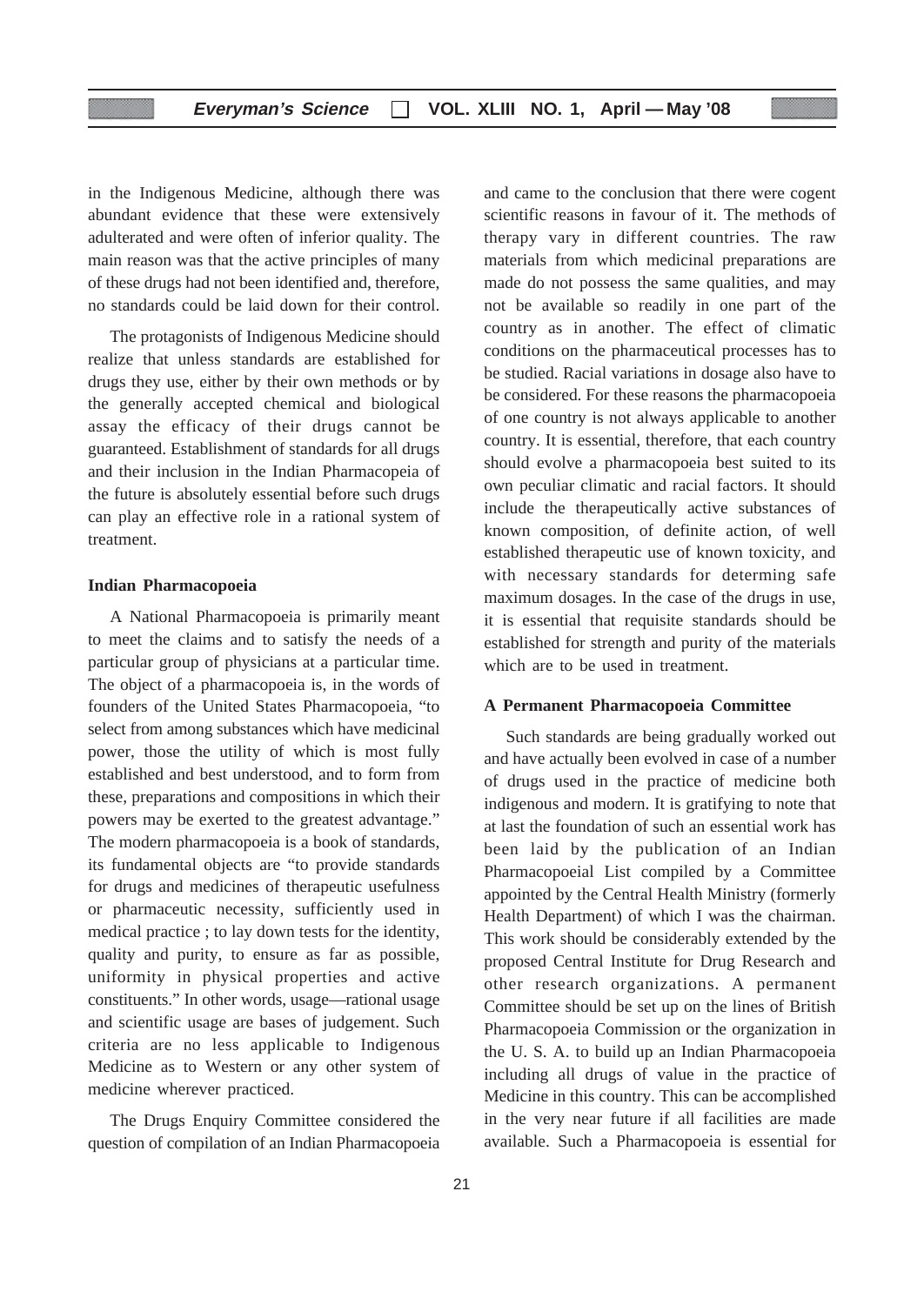rationalization of Medicine in this country and will act as a bulwark against the present tendency towards irrational practice.

#### **REFERENCES**

- 1. Chopra, R. N., Ghosh, B. N., Field for Research in India, Indigenous Drugs ; *Ind. Med. Gazette,* Vol. 50, p. 99, 1923.
- 2. Report of Drugs Enquiry Committee (1930- 31), Government of India Press, New Delhi, 1931.
- 3. Chopra R. N.; Indigenous Drugs of India, The Art Press, Calcutta, 1933.
- 4. Chopra, R. N. ; Indigenous Drugs Inquiry ; A review of the work, Indian Research Fund Association, New Delhi, 1939.
- 5. Mukerji, B. ; Planning for India's Foreign

Trade in Vegetable Drugs, *Indian Pharmacist*, 1945, Vol. I, No. 1. p. 31.

- 6. Report of the Health Survey and Development Committee, Government of India Press, New Delhi, 1946.
- 7. Chopra, R. N.; Indian Medicinal and Poisonous Plants ; A brief review (1921- 46) Indian Science Congress and Council of Scientific and Industrial Research, 1947.
- 8. Report of the Panel on Fine Chemicals, Drugs and Pharmaceuticals, Government of India Press, Simal, 1947.
- 9. Chopra R. N.; Badhwar, R. L., and Ghosh, S ; *Poisonous Plants of India,* in two volumes. Government of India Press, Calcutta (in press)
- 10. Mukerji, B.; Scheme for Central Institute for Drug Research-Unpublished.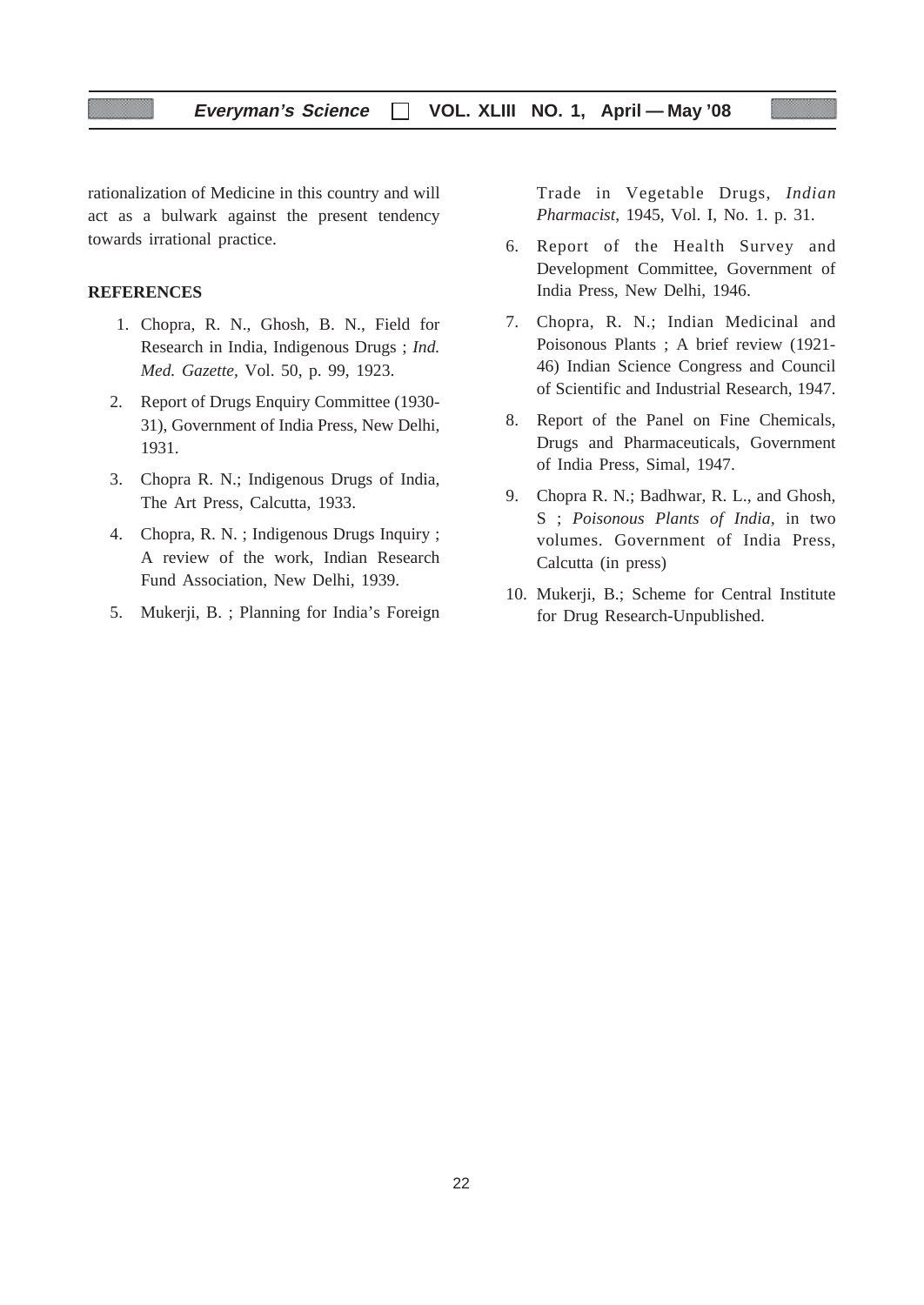# **COMPREHENDING THE EARTHQUAKE RISK ESTIMATION : A NEW APPROACH**

Pradip Kumar Pal\*

**The statistical characteristics of natural drainage systems and earthquakes have been mapped in the northeast India region using the satellite imagery and International Seismological Catalogue data. The maps reveal the seismogenic structures and the crustal heterogeneities, which are useful for earthquake hazard estimation.**

#### **INTRODUCTION**

he indian subcontinent in general and the northeast India in particular is the region the maximum number of earthquake disasters. A disaster is defined as "a calamitous event bringing great damage, loss or destruction." Earthquakes (also called seismicity) are natural disasters caused by earth's internal energy. The area of study discussed has suffered the consequences of intense tectonism in the past. Two great earthquakes; the June 12, 1897 Great Shillong Earthquake (25º42' N, 91º00' E) of magnitude 8.6 and the 1950 Great Assam Earthquake (28º30' N, 96º30' E) of magnitude 8.6 were accompanied by catastrophic loss of property and lives in adjacent areas. The present write up covers from latitudes 26º to 27º N and longitudes 91º to 95º E of the northeast India. However to discuss the seismicity patterns, the surrounding regions have also been incorporated.

To get an idea of the seismic status of a place, or region, a variety of geological and seismological information is required such as : (i) detailed information on past earthquakes including isoseismal maps of important events, (ii) catalogue of earthquakes giving details of epicentres, origin time, depth of focus and magnitude, (iii) tectonic maps delineating the various fault systems along which earthquakes had occurred as well as those which are currently active. (iv) history of formation of geological structures in regions of earthquake activity, and (v) detailed knowledge of the geological foundations on which the structures are to be built. Tectonic eqrthquakes occur as a consequence of the accumulation of strain due to relative motion of the plates which behave as rigid bodies while the plate boundaries behave as brittle mass. The strain release takes place along the plate boundaries giving rise to distribution of earthquakes. However, not all the earthquakes are restricted to plate boundaries. On a regional scale it is observed that some rigid blocks that are largely aseismic are bordered by relatively softer regions having appreciable seismic activity. The parameters of an eqrthquake are hypocenter (focus), epicenter, origin time and magnitude. Magnitude is the measure of energy released by an earthquake and it is instrumentally determined numerical quantity independent of the location of the instrument. Seismic hazard means the probability of occurrence of potentially damaging seismic soil motions at certain site within a certain time interval.

#### **STATISTICAL CORRELATIONS**

The process of determining seismic hazard in a region is called 'seismic zoning'. The main outcome

<sup>\*</sup>Visva–Bharati, Santiniketan–731235, West Bengal.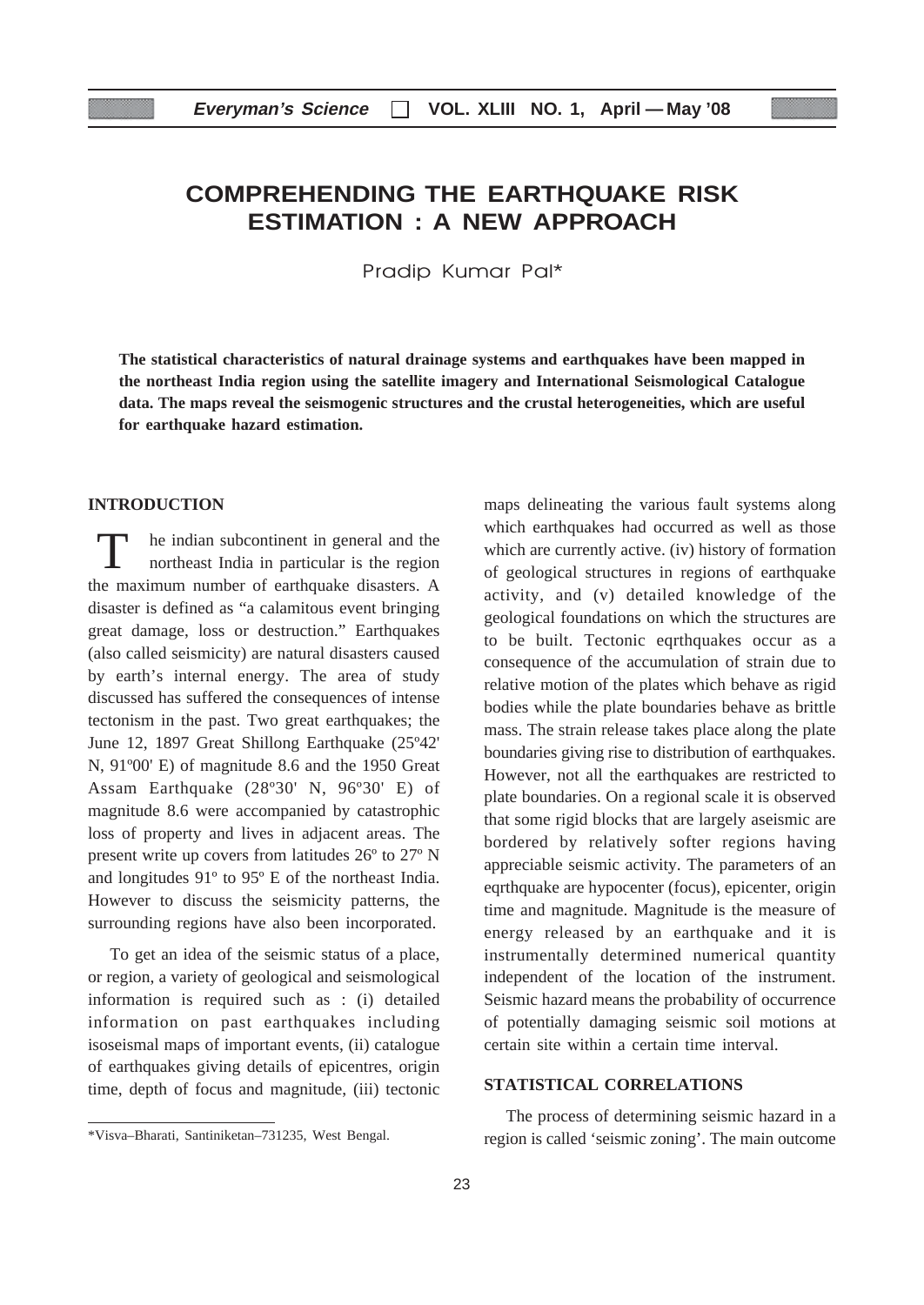of a seismic zoning procedure are zoning maps displaying a quantity related to the assessed frequency and severity of shaking due to expected future earthquakes. Various statistical correlations have been used to relate the frequency of occurrence of earthquakes to their magnitude, but the most generally accepted is the Gutenberg and Richter relation and it is applicable globally as well as locally. In this relation there are two constants, namely; 'a' is a measure of seismic activity dependent on the area and time period involved and 'b' is a measure of relative abundance of large and small earthquake events. Furthermore, the 'b–value' varies preceding a major earthquake2. Many objects in nature, e.g. mountain landscapes, coastline, ocean floor topography, fracture networks, etc. have a self-similar structure. This implies that system parameters are correlated over large distances, and are called fractals. The earthquakes are represented by self-similar mathematical construct, the 'fractal', and the scaling parameter is known as the fractal dimension<sup>3</sup>,  $D'$ . The fractal dimension characterizes the degree to which the fractal fills up the surrounding space. Obviously, the fracture characteristics can be predicted by knowing the fractal dimension value. Furthermore, the natural drainage systems analysis provides clues to the distribution and attitude of the underlying rock formations and geological structures ; such as fractures, faults, folds, etc<sup>4</sup>. The spatial distribution of the natural drainage systems can be characterized as fractals<sup>5</sup>. An extrapolation of the fractal relation for drainage systems and regional seismicity appears to make a reasonable prediction of great earthquakes over a given section.

#### **EARTHQUAKE PREDICTION**

Multidisciplinary approach towards earthquake prediction programme is now increasingly popular. Satellite based geomorphological mapping in the north-east India has immense applicability for earthquake prone zone analysis, because the existing database, regarding this purpose in this region, is extermely unreliable, outdated and also not easily accessible. The new approaches in the present years for comprehending seismicity of northeast India are the satellite imagery based natural drainage systems mapping and the fractal theory of natural drainage systems ; also the earthquakes have been taken into consideration in this communication.

Geologically, the study area comprises oldest to youngest rock types : Precambrian gneissic complex, the Shillong group, older and younger alluvium. The earthquakes in the Himalayan arc are referred to collision tectonics and are associated with the known regional thrusts, the Main Boundary Thrust (MBT) and the Main Central Thrust (MCT)6. There are several major faults and lineaments in the study region.

Satellite remote sensing has been used for natural drainage systems mapping in the study region based on visible interpretation of IRS LISS–III imagery of  $5<sup>th</sup>$  March, 2003 on 1:250,000 scale. The drainage frequency  $(D_f)$  is defined as the total number of stream segments per unit area (Number/  $Km<sup>2</sup>$ ). The drainage density  $(D_d)$  is defined as the



**Fig. 1.** Location of earthquakes epicentre in the study region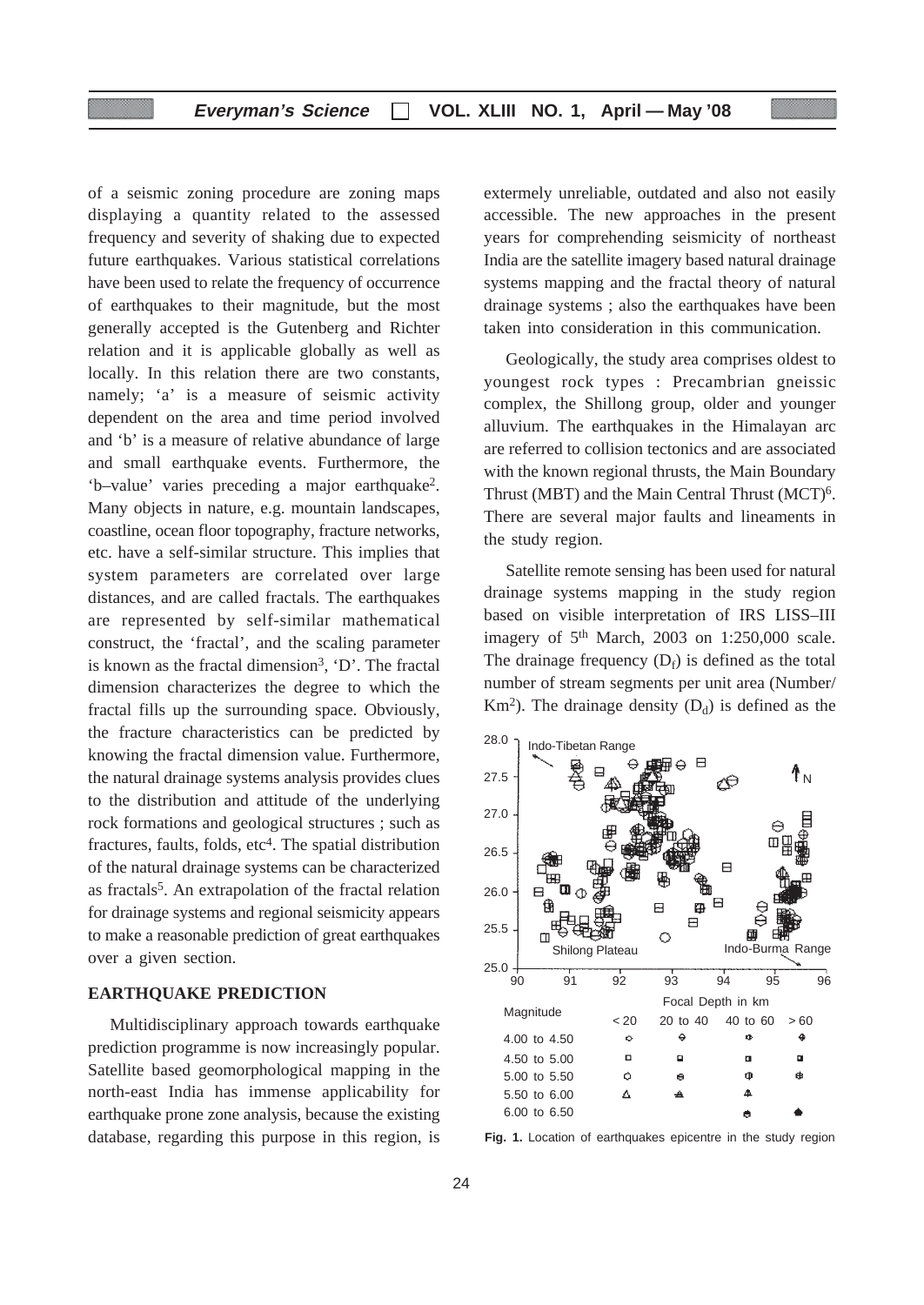total length of stream segments per unit area (Km/ Km<sup>2</sup>). The drainage systems can be represented as a growing tree. The number of branches at each node (including the root) is constant as the tree grows. The growth of a tree is symbolized by the addition of fresh branches at each node. The earthquake data have been adopted for the period 1964 to 1993 from the International Seismological Catalogue (ISC) of magnitude  $(m_b) \geq 4.0$ . The distribution of earthquakes in the study region has been shown in Fig. 1.

Contour maps were prepared separately of the fractal dimensions for the earthquakes, drainage frequency and drainage density of the study region as shown in Figures 2, 4 and 5 respectively. The



**Fig. 2.** The contours of earthquakes fractal dimension in the study region.



b – value estimate in the study region has been shown in Fig. 3. Figure 3 shows higher  $b - value$ contours towards Indo-Burma ranges as well as towards Shillong Plateau and lower contours towards Assam valley area. The variations in the fractal dimension (Figures 2, 4 and 5) values are



**Fig. 5.** The contours of the fractal dimension of drainage frequency in the study region.

comparable. The estimated fractal dimensions in this study suggest that the faults are spatially distributed in the whole region, and the whole region is seismically active. Furthermore, the fractal dimension contours show a higher trend in the NW–SE direction along the Kopili lineament and along the Indo-Burma ranges, which are comparable with the b-value trends (Fig. 3). It may be seen that while the North-East India region as a whole is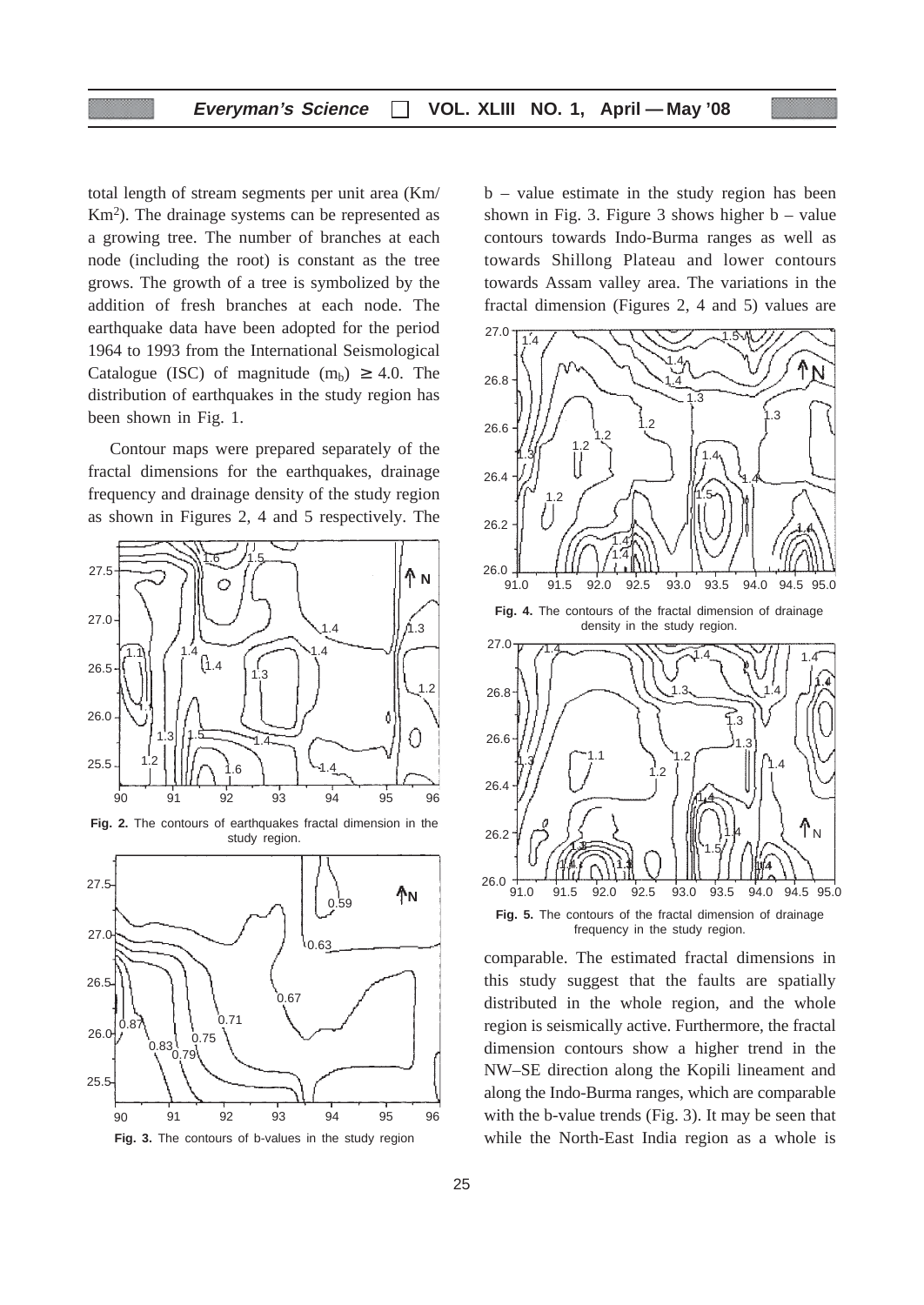highly seismic, there are pockets of very high seismicity with other small areas of comparatively less activity. Hence, the fractal dimension mapping of drainage parameters may be identified as the seismogenic structures in this study region; an inhabitant structural and lithological controlling agent of landform evolution of the mother earth. Obviously, with the help of these estimated parameters, the seismic zoning of the study has been done as shown in Fig. 6



Hence, this entirely new technique utilized for earthquake risk evaluation from the natural drainage parameters may communicate a broadly new idea regarding the earthquake hazard estimation.

#### **REFERENCES**

- 1. B. Gutenberg and C. F. Richter, Seismicity of the earth and related phenomena ; Princeton University Press, 1954.
- 2. K. Mogi, Earthquake prediction ; Academic Press, Tokyo, New York and London, 1962.
- 3. B. B. Mandelbort, The fractal geometry of nature; W. H. Freeman, San Francisco, 1982.
- 4. W. D. Thornbury, Principles of Geomorphology ; John Wiley and Sons, INC, 1954.
- 5. P. K. Pal, *J. Geological Society of India,* **69,** 4, 765-772, 2007.
- 6. J. Ni and M. Barazangi, *J. Geophys. Res.,* **89,** 1147-1163, 1984.

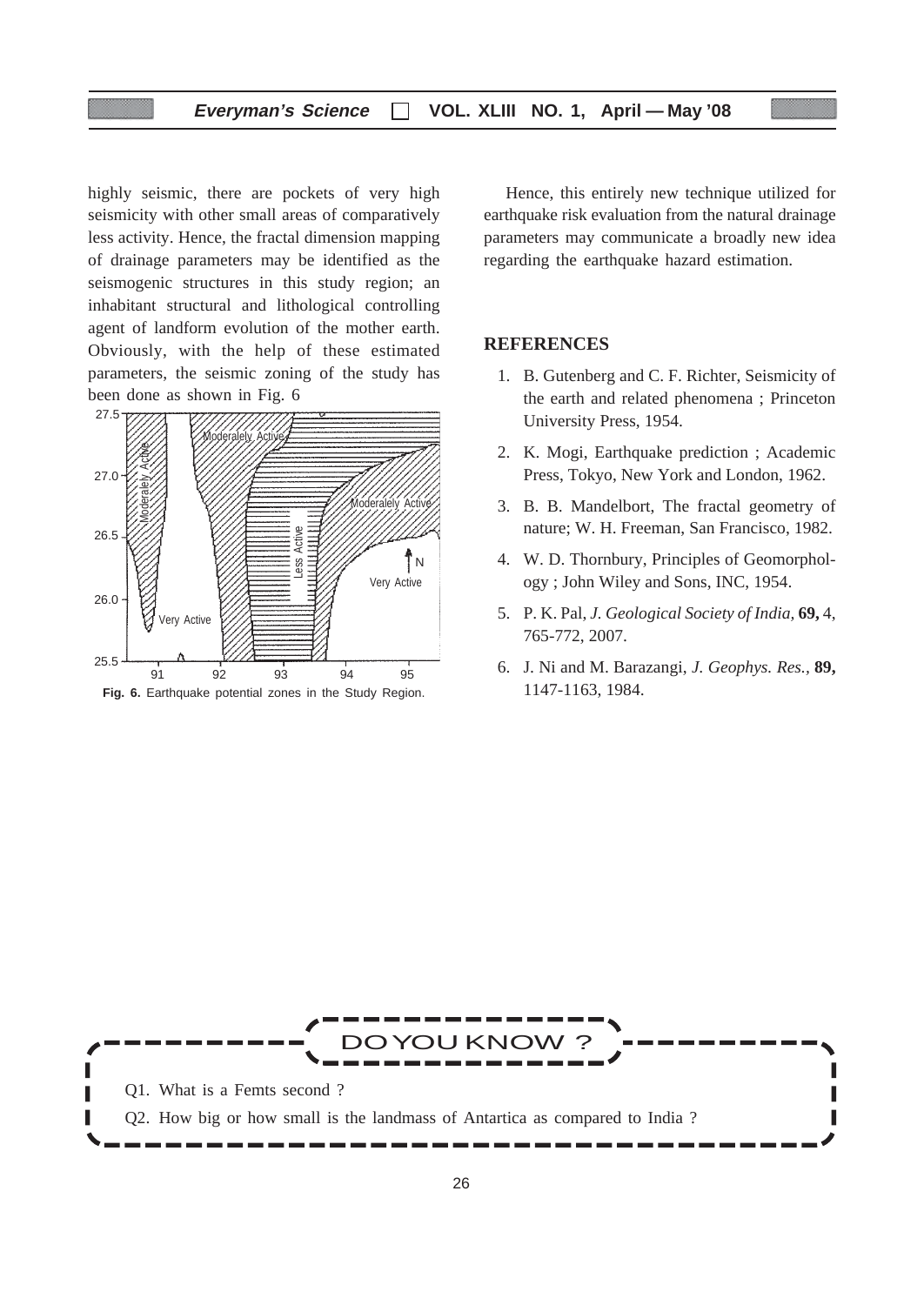# **ENVIRONMENTAL AUDITING AND ITS COUNTENANCE**

Shreerup Goswami and Prabhasini Pati\*

**Environmental auditing is a management tool, which simply inspects the environmental management activities performed by the industries or organizations and makes them aware of new cleaner technologies. Objectives of environmental auditing and its benefit are discussed in this article. Moreover, environmental audit scheme and its components, principal areas of environmental auditing and its processes, environmental audit practice and its status in India are also enumerated. For popularization of environmental auditing in India and to serve as an important environmental management tool for the improvement of companies and industries, some suggestions are also recommended.**

#### **INTRODUCTION**

he growing problems of increasing human population and rapid growth of industrialization has created a lot of overburden on the earth. There is now a clarion call from every nook and corner of the society that "Save the nation from—this menace the pollution". Now-a-days people from every walk of life have become aware of the adverse impacts of air, water, noise and soil pollution. Governments, all over the world, have formulated laws and regulations to correct and cure the past violations of good environmental practices.

We are familiar with the term "auditing" wherein financial accounts and records are examined. Environmental audit, similarly, refers to verification and assessment of environmental measures adopted by an organization. It is examination of accounts of revenues and costs of environmental and natural resources, their estimation, depreciations and values recorded in the books of accounts<sup>1</sup>. Environmental auditing is a management tool comprising a systematically documented, periodic and objective evaluation of the performance of the organization to protect the environment with the aim of

- facilitating management control of environmental practices ;
- assessing compliance with company policies, including observance of the existing regulatory requirements and
- facilitating professional competence<sup>2</sup>.

The concept 'environmental auditing' was first used by British Petroleum (BP) international group in 1972, when a perfumery and petrochemical complex was subjected to a stringent study. In Europe, Ciba-Geigy was the first corporation to adopt environmental audit in 1981. The United States Environmental Protection Agency published their environmental policy in 1986 followed by International Chamber of Commerce booklet on environmental auditing in the year 19883.

ISO-14000 is a methodology for environmental management. It provides necessary requirements and recommendations for any organization to develop and implement a cost effective system of management by introducing environmental auditing. ISO-14000 series covers environmental audit, audit

<sup>\*</sup>P.G. Department of Environmental Sciences, Fakir Mohan University, Vyasa Vihar, Balasore-756019, Orissa goswamishreerup@gmail.com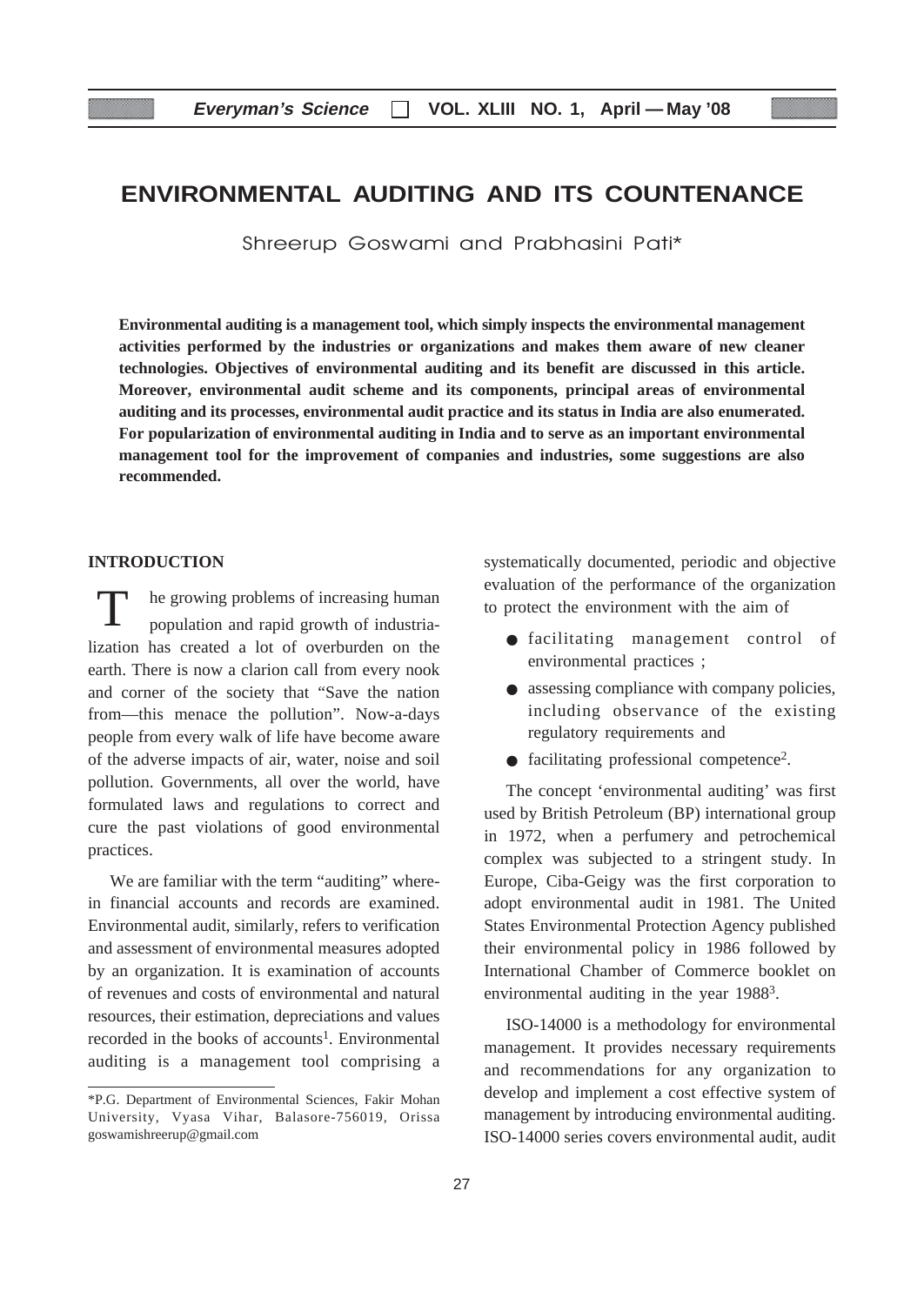procedure, audit criteria, audit management, site assessment, labeling, performance evaluations and life cycle assessment<sup>2</sup>.

#### **OBJECTIVES OF ENVIRONMENTAL**

#### **AUDITING**

The important objectives of environmental auditing are as follows :

- 1. Monitoring, measuring and evaluating the performance of a company, assessing the probable risk/hazards associated with the malfunctioning of the pollution control equipments.
- 2. Assessing the scale of optimum utilization of the resources and evaluating the relative position and orientation of the company at national and international level.
- 3. To improve energy consumption and to suggest for using alternative energy for conservation of energy resource.
- 4. To determine the mass balance of various materials used and the efficiency of machineries and processes.
- 5. To identify the areas of water usage, utilization of waste water and also determine the characteristics of waste water and their effects on the living system.
- 6. To determine the polluted air emission, their sources, quantities and characteristics.
- 7. To identify the categories of solid wastes and hazardous wastes and their sources, quantities and characteristics.
- 8. To help in minimizing the wastes through modern cleaner technologies.
- 9. To identify and document the environmental compliances status.
- 10. It helps in producing environmentally educated and technically sound personnel by regular environmental auditing once in a year.

11. To protect the corporation from the probable liabilities<sup>3, 4</sup>.

Before auditing a particular industry or organization the third party or the auditors design a set of plans and programme. It is otherwise known as auditing protocol. It gives step-by-step guide to the auditor on how evidence is to be collected. It includes outlines of total audit work, and its time period. The audit work can be done systematically and efficiently by the help of environmental auditing programme<sup>5</sup>. It helps in the proper utilization of natural resources and as a whole it improves environmental quality.

The auditing programme is, therefore, the key step in conducting audit so far as it informs managers and others about the scope of the audit and provides the opportunity to request to make some additional changes for better environmental  $m$ anagement<sup>1</sup>.

#### **ENVIRONMENTAL AUDIT SCHEME AND ITS COMPONENTS**

Environmental auditing scheme is a management tool involving a systematic, objective, documental and periodic evaluation of Environmental management system with a broad aim for a green environment.

- It helps in minimizing wastes.
- It helps in assessing compliance with regulatory requirements.
- It helps in prevention and control of effect of pollutants.
- Lastly, it establishes relationship between qualified technical professionals, individual industries, state pollution control board, other public authorities and industrial associations etc6.

There are the following three components of Environmental Audit Scheme (EAS).

(a) State Pollution Control Board.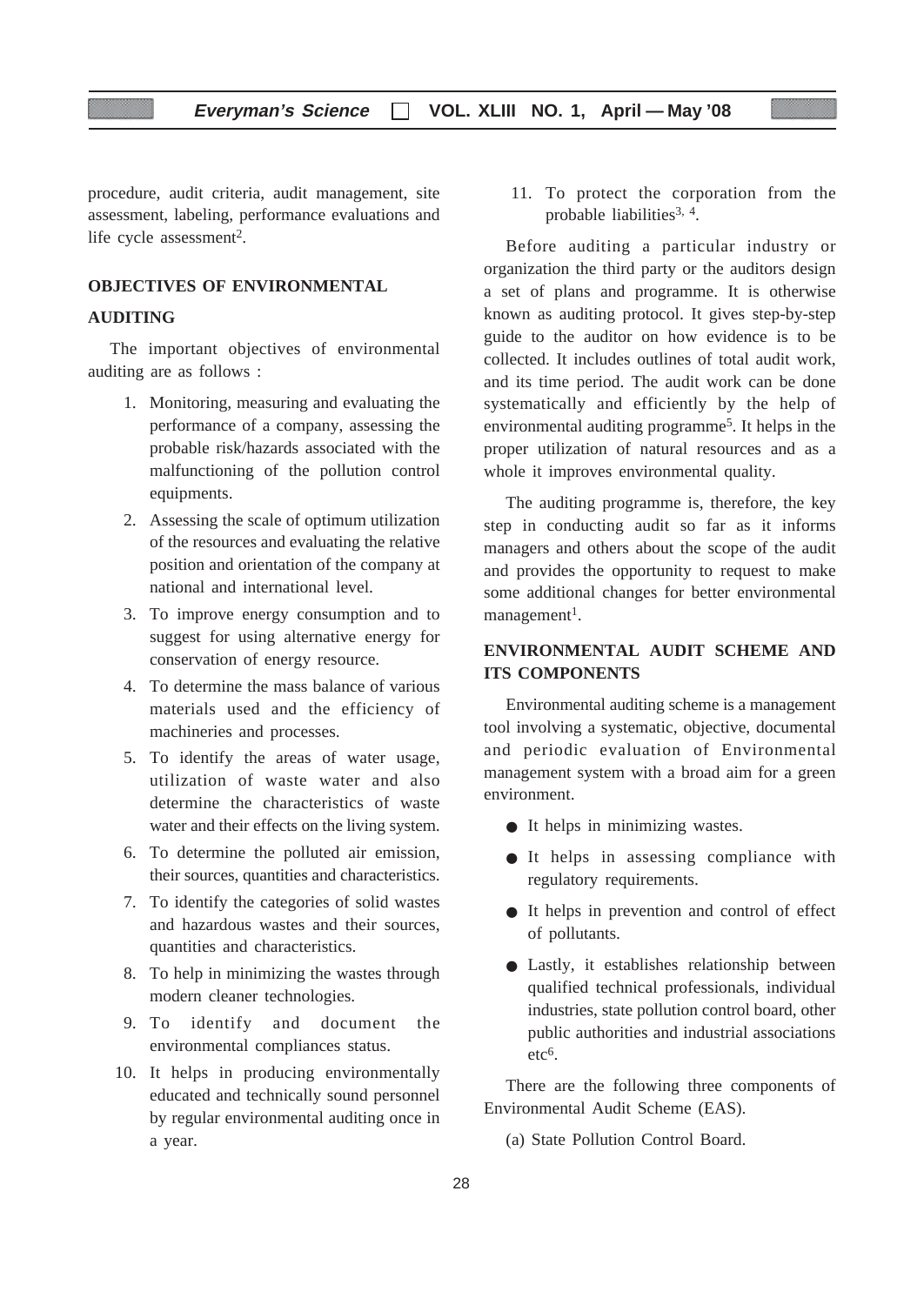- (b) Internal Auditor Board.
- (c) External Auditor.

#### **(a) State Pollution Control Board :**

The State Pollution Control Board should have an active participation in environmental audit for effective implementation of the audit scheme. The roles of State Pollution Control Board are given below :

- To prepare format of audit report incorporating information on all the aspects of environmental protection.
- To select internal auditors who can be engaged by the industries to prepare audit report.
- To accept/receive the audit reports prepared by internal auditors from the industries.
- Forwarding the audit reports to appropriate agency for evaluation and verification.
- Initiating the action if any, based on external auditor's comments.

#### **(b) Internal Auditor**

As environment has no limit, it includes subjects from every aspect. For this reason there must be a team of auditors consisting of experts from various backgrounds with at least one to two years experience having :

- A degree in chemical/civil/environmental enginering and
- a degree in microbiology/biochemistry/ environmental science/allied disciplines.

The team must be recognized by the State Pollution Control Board and provided with the well-equipped laboratory facility for analysis of water and air samples. Internal audit report is to be prepared as per the format prescribed by State Pollution Control Board.

#### **(c) External Auditor**

The external auditor team should be constituted with component institutions/agencies as approved by State Pollution Control Board. The team of external auditors examines the audit reports submitted and verifies the facts given therein. After verification, external auditors have to send their comments to State Pollution Control Board for further action at cost.

Environmental audit scheme may have some limitations. However, its ultimate goal would be achieved and become fruitful only when the audit scheme is willingly accepted by the industries.

#### **PRINCIPAL AREAS OF ENVIRONMENTAL AUDITING**

The concept of Environmental Audit has wide scope covering the following principal areas<sup>2, 3, 4, 7</sup>.

- (a) Material audit.
- (b) Energy audit.
- (c) Water audit.
- (d) Health and safety audit.
- (e) Environmental quality audit.
- (f) Waste audit.
- (g) Engineering audit.
- (h) Compliance audit.
- (i) Management audit.
- (j) Liability definition audit.
- (k) Property transfer audit.

**(a) Material Audit :** Material audit examines the use of different raw materials or natural resources for production, quantity use for unit, cost per unit, process wise consumption, process wise wastage etc. and available information pertaining to material usage. Data for last few years (at least 3 years) should be collected and analysed. Other environmental factors like conservation of raw material, scientific storage and reuse of wastage material are taken into consideration in material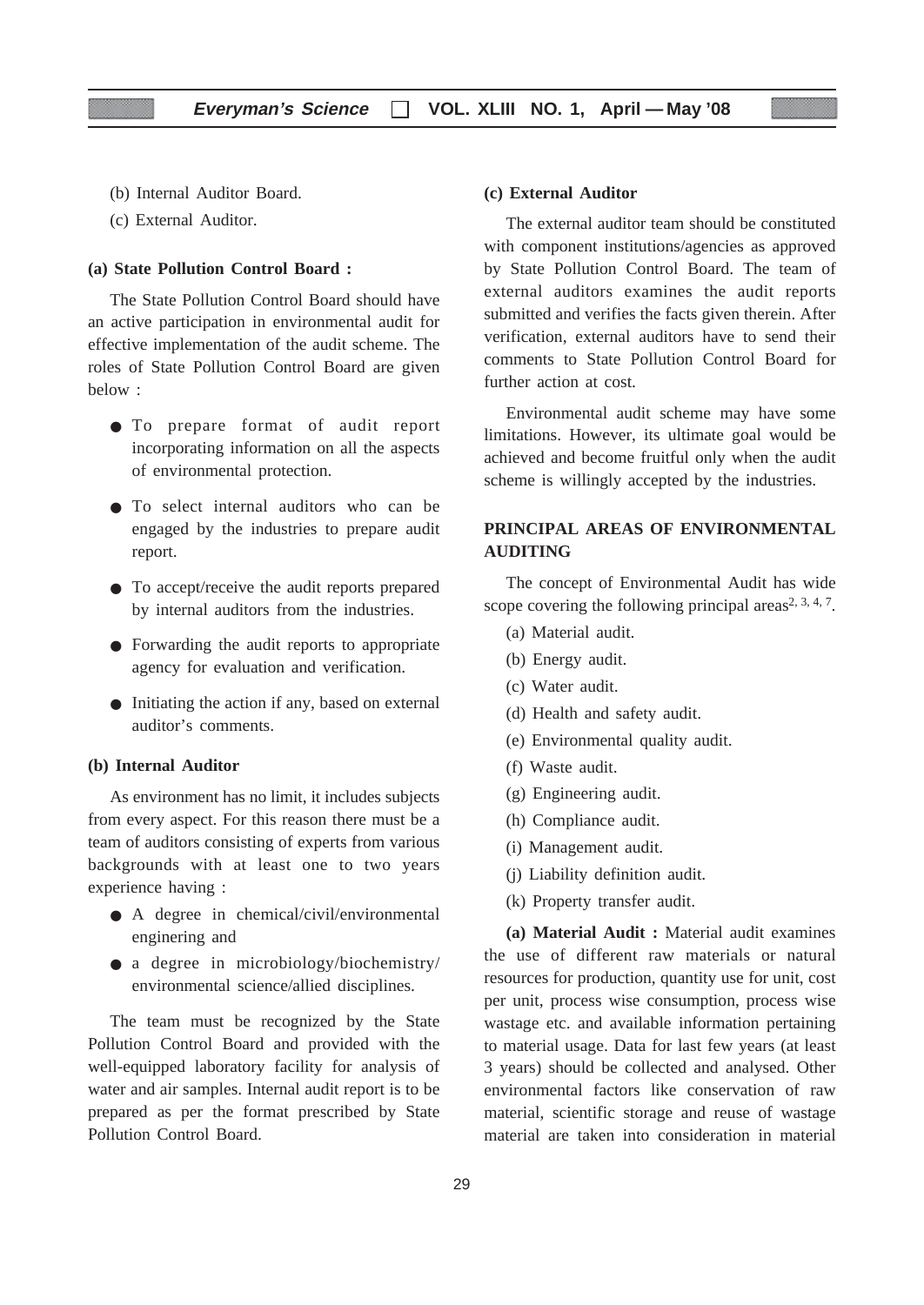audit. A comparison of data with similar industry should be made preferable to know the more information pertaining to material usage.

**(b) Energy Audit :** Energy audit examines consumption of various forms of energy in different processes in any industry or organization. Energy audit aims at minimization, elimination of avoidable losses of valuable energy and their conservation. Without input of energy we cannot get any type of processed product from any industry. Thus, conservation of energy is very vital for us. It saves money, minimizes operation cost and gives more profit. It also partly reduces environmental problems as a whole.

**(c) Water Audit :** Water audit conducts consumption of water at different sources. It aims at evaluation of raw water intake, performance in different waste-water treatment plant, cost involved in water treatment and reutilization of waste-water. Data analysis of last few years should be reviewed.

**(d) Health and Safety Audit :** As the trained workers and employees are the wealth of the industrialists, they should take care for the health and safety of the employees. Health and safety audit aims at examining existing health and safety measures in the industry or organization. The risk and incidence of occupational health hazards and accident statistics of the organization should be examined carefully and an on-site audit must be carried out. Physical management of hazardous wastes, toxic pollutants and fire prevention measures etc. should also be evaluated .

**(e) Environmental Quality Audit :** A thorough examination of the status of existing air quality within the industrial complex, noise level at different sites, functioning of effluent treatment plant, contamination of soil and review of the greening programme undertaken etc. should be done sincerely.

**(f) Waste Audit :** Waste audit covers a number of steps like examining the waste generation sites and identification of the type of waste etc. It is also analysed that whether waste can be minimized or eliminated or recycled or ceased ; whether it can be a raw material for another organization ; Whether the particular industry has the recycling facility or not and whether it disposes wastes without segregating different types of wastes. Accordingly, suitable strategies should be recommended for waste minimization.

**(g) Engineering Audit :** Engineering aspects like efficiency of plants and machineries, engineering methods and techinques may be examined. Accordingly, preferable and suitable processes are recommended.

**(h) Compliance Audit :** The different aspects of audit that are required to be carried out as per regulations, procedure and according to the policies of that particular industry are known as compliance audit. Each activity of an industry has certain limit. Some sort of rules and regulations in every aspect must be obeyed for running an industry smoothly. There are different types of regulations like hazardous Waste Management and Handling Rule 1989, Water act 1974, Water Cess act 1977, Air Act 1981, and Municipal Solid Waste Management and Handling Rule, 2000 etc., which contain important procedures for environmental management.

**(i) Management Audit :** A management audit determines whether an adequate compliance management system is established, implemented and used correctly to integrate environmental compliance into every day operating procedure. Such an audit examines socio-cultural management and operational elements which include internal policies, human resources training programme, budgeting and planning, monitoring, reporting system and information management system. Some of the broad activities are done through management audit like – responsibility of the owners or other technical persons, adequate system of authority, division of duties, training of personnel, documentation and internal verification etc.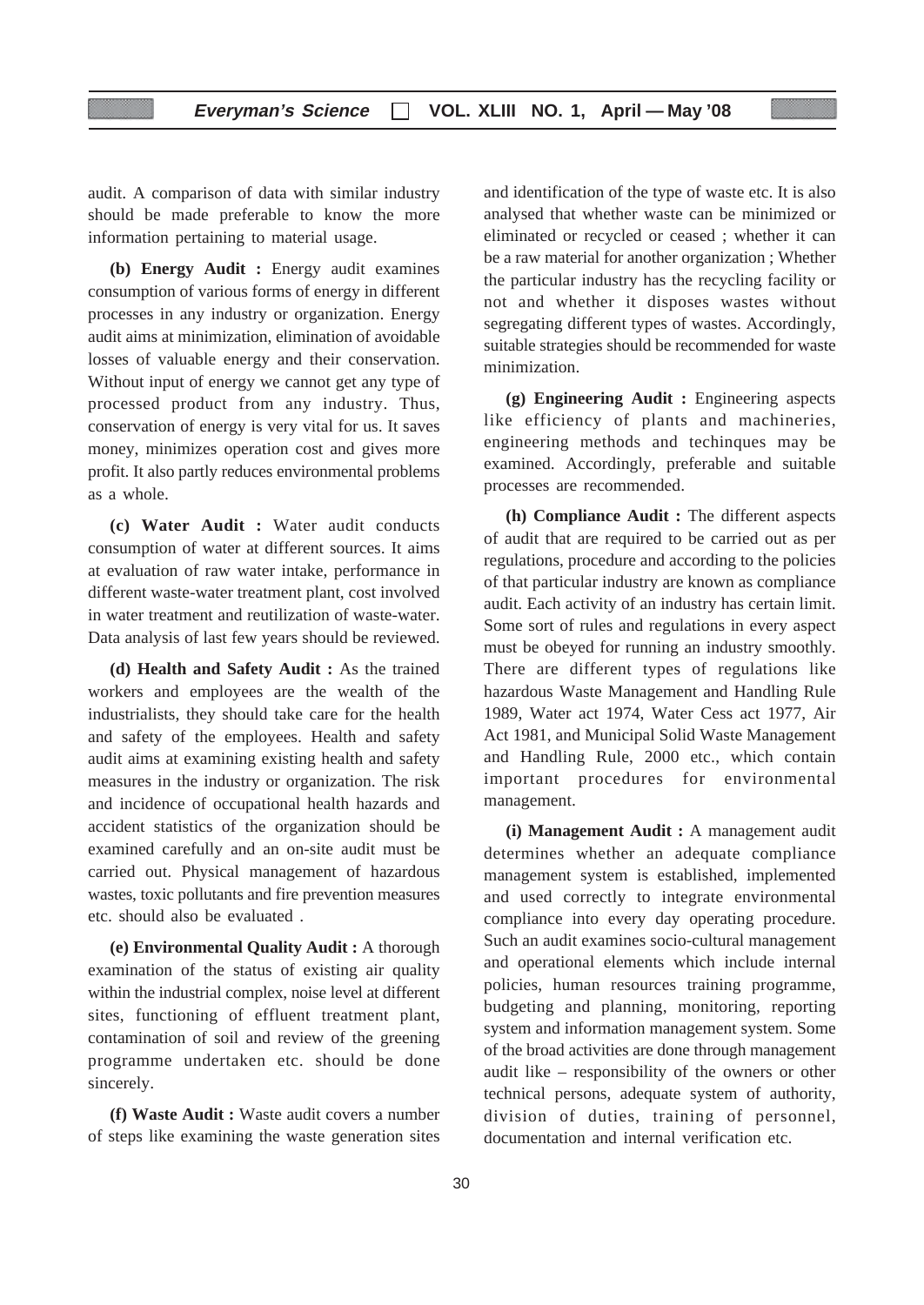**(j) Liabilities Definition Audit :** Another type of environmental audit is a liabilities definition audit. Such an audit identifies the environmental problems that could reduce the value of a property or expose the buyer to liability.

**(k) Property Transfer Audit :** A pre-audit is required prior to the transfer of industrial property.

#### **PROCESSES OF ENVIRONMENTAL AUDIT**

The environmental audit approach has three different process as given below<sup>7, 8</sup>.

- (i) pre-audit activities/Planning and preparations,
- (ii) On-site activities and
- (iii) Post-audit activities

**Pre-Audit Activities :** Pre-audit activities include various preparatory works.

- (a) Collection of preliminary information which includes
	- (i) location of the industry with surrounding land use,
	- (ii) climatic conditions,
	- (iii) products manufactured,
	- (iv) raw materials used,
	- (v) organizational set up and policies of the company for environmental management.
- (b) Formation of the audit team and their composition from different fields
- (c) Imparting education of environmental audit to each and every person of the industry is the primary task.
- (d) Time frame for the audit must be carefully formulated so that the whole activities are accomplished within a stipulated time period.
- (e) Necessary questionnaire must be prepared to collect and analyse relevant information before the commencement of the audit.

**On-site Activities :** The main purpose of onsite activities is to review documents maintained at the facility, to interview the employee at site and to inspect thoroughly all relevance operations conducted at the facility.

The activities at the site include the following :

- (i) Deriving material balance
- (ii) Identifying waste flow line
- (iii) Monitoring of waste characteristics
- (iv) Evaluation of the performance of process and pollution control equipment/system
- (v) Assessing environmental quality
- (vi) Reviewing safety measures
- (vii) Reviewing operating and administrative records and documents etc.
- (viii) Holding discussions with the manager and finally preparing the draft report.

**Post-Auditing Activities :** Post-auditing activities include discussion among the auditors about the present status of a particular industry after site visit, preparation of an audit report based on the information obtained with suitable suggestions for environmental management.

A typical environmental audit report contains general information about the industry i.e. name, size, code, etc. and about the environmental management performance of that industry.

#### **Steps in Post-Audit :**

- (a) Issue of draft report
- (b) Issue of final report
	- (i) Correction of draft report
	- (ii) Distribution of final report
	- (iii) Highlighting the requirements for action plan.
- (c) Implementation of action plan based on audit findings in final report.
- (d) Conducting follow-up to the corrective action<sup>2,  $3, 5$ </sup>.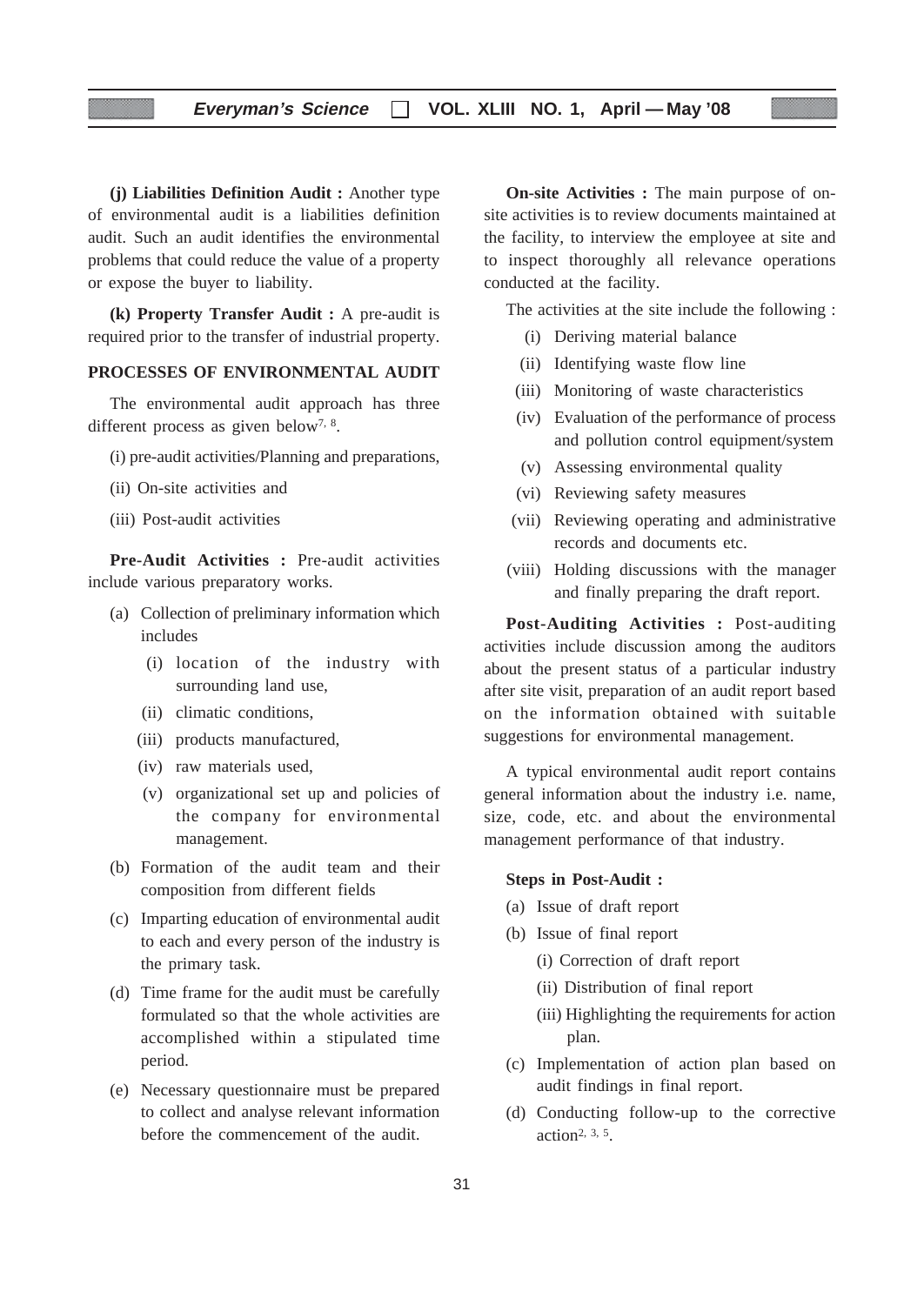#### **BENEFITS OF ENVIRONMENTAL AUDIT**

A properly implemented environmental audit plan provides a wide range of benefits<sup>3, 4, 7, 8</sup> for an organization as well as to the environment. These are :

- It provides a framework for measuring and therefore managing environmental performance.
- It identifies potential ways of cost savings, which can be achieved through reduction in raw material consumption by way of waste minimization, recycle and reuse and reduction of pollution load to the earth.
- It increases awareness of environmental policies and responsibilities.
- It helps in understanding the technical capabilties and the environmental status of the company.
- It helps in timely warning, management of potential future problems and plan for emergencies.
- It helps in interchange of information between units of the same industry and even on a wide scale between similar industries.
- It enhances production as well as reputation of the company.
- Confidence and co-operation among the labours are boosted.
- It produces trained personnel. Thus production capability increases.
- It reduces the social resistances and brings awareness of envirnmental policies between staffs and generates an information base for disaster management.
- As a whole environmental audit plays an

important role in minimizing the environmental problems locally, regionally, nationally and internationally.

#### **ENVIROMENTAL AUDIT PRACTICE : STATUS IN INDIA**

The development of industrial audit facilities in India appeared in the beginning of the nineties. Many efforts are being made to make the programme successful before it could be mandatory. Oil spill of the British South Coast (England), Bhopal gas leak (India), Chernobyl disaster (USSR), and pollution of various rivers, etc. have led to increased concern in industrial environmental management. The United States Environmental Protection Agency published their environmental audit policy in 1986 followed by International Chamber of Commerce booklet on Environmental Auditing. UNEP also published their technical report on environmental audit and many other environmental protection agencies in other countries started to think about their environmental management systems. India is one of them.

In India, recognizing the importance of environmental audit (EA), procedure for EA was first notified under the Environmental Protection Act, 1986 by the Ministry of Environment and Forest by issuing of a gazette notification (No. GSR 329 (E)) on  $13<sup>th</sup>$  March 1992, through which submission of the environmental audit reports has been made mandatory. The industries are now required to submit their audit reports to the concerned State Pollution Control Boards on or before 15<sup>th</sup> day of May every year beginning 1993. A large number of polluting industries were identified to submit their EA reports<sup>5</sup>. The EA report has been renamed as Environmental Statement (ES) in 1993. The detailed format prepared by the State Pollution Control Board is known as Form V.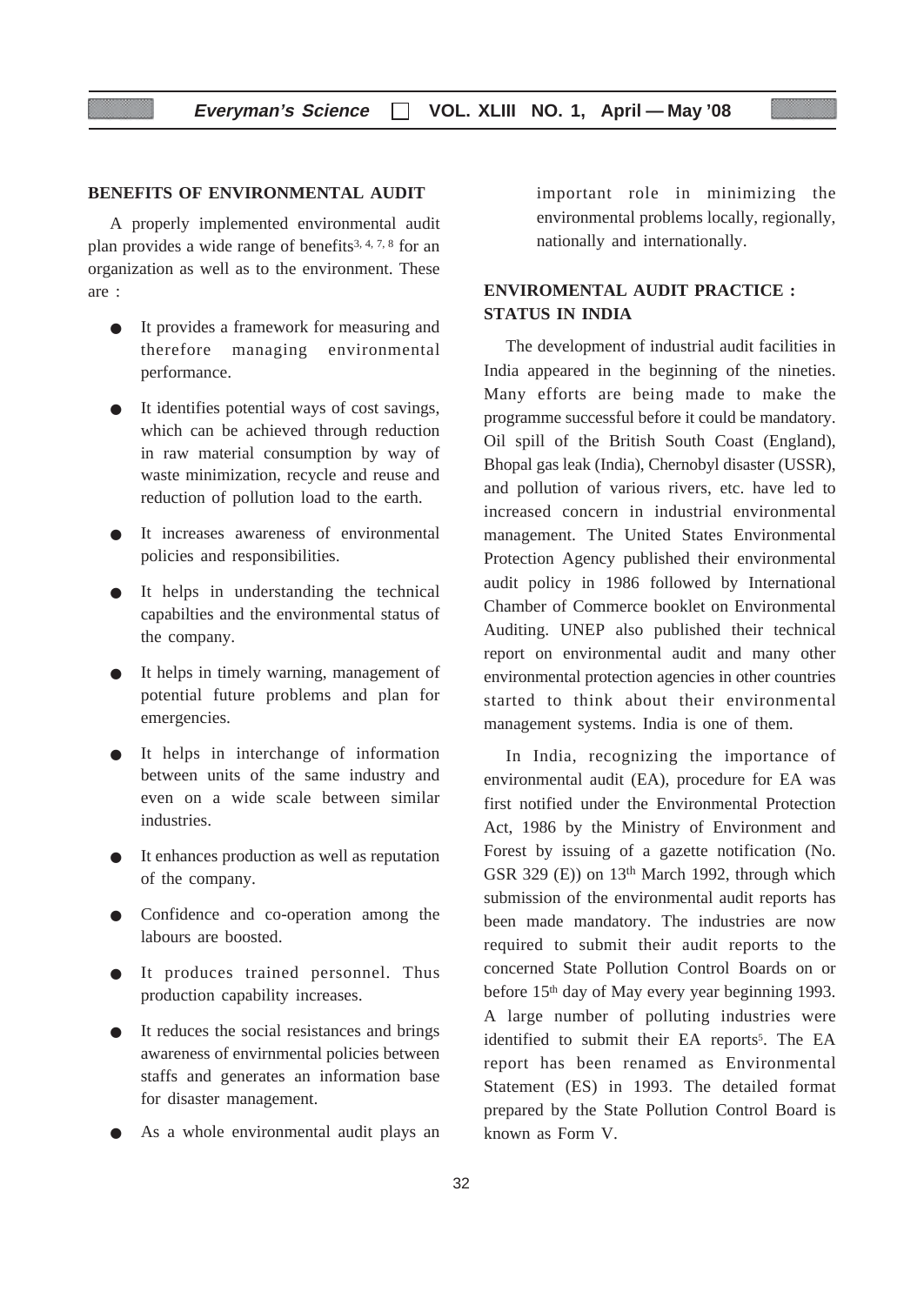#### **Everyman's Science VOL. XLIII NO. 1, April — May '08**

#### **DETAILS OF PROFORMA FOR FORM V**

#### FORM V

Environmental Audit Report for the Finacial year ending the 31st march.

PART A

- I. Name and address of the owner/occupier of the industry operation or process.
- II. Date of the environmental audit report submitted.

PART B

Water and Raw material consumption

(i) Water consumption  $m^3/d$ Process Colling **Domestic** 

| Name of product | Water consumption per unit of products |                      |  |
|-----------------|----------------------------------------|----------------------|--|
|                 | During the previous                    | During the current   |  |
|                 | financial year $(1)$                   | financial year $(2)$ |  |

(1)

(2)

(3)

(ii) Raw material consumption

| Name of the raw material                       | Consumption of raw material per unit output |                                                                            |  |  |  |
|------------------------------------------------|---------------------------------------------|----------------------------------------------------------------------------|--|--|--|
|                                                | During the previous                         | During the current                                                         |  |  |  |
| financial year                                 |                                             | financial year                                                             |  |  |  |
|                                                |                                             | PART C                                                                     |  |  |  |
|                                                |                                             | Pollution generated                                                        |  |  |  |
| (Parameter as specified in the consent issued) |                                             |                                                                            |  |  |  |
| (i) Pollution                                  | Quantity of pollution                       | Percentage of variation from                                               |  |  |  |
|                                                | generated                                   | prescribed standards with reasons                                          |  |  |  |
| (a) Water                                      |                                             |                                                                            |  |  |  |
| $(b)$ Air                                      |                                             |                                                                            |  |  |  |
|                                                |                                             | PART D                                                                     |  |  |  |
|                                                |                                             | Hazardous Wastes                                                           |  |  |  |
|                                                |                                             | (As specificed under hazardous wastes/management and handling Rules, 1989) |  |  |  |
| Hazardous wastes                               |                                             | Total quantity (kg)                                                        |  |  |  |
|                                                | During the previous financial year          | During the current financial year                                          |  |  |  |
| (a) From process                               |                                             |                                                                            |  |  |  |
| (b) From pollution control facilities          |                                             |                                                                            |  |  |  |
|                                                |                                             | <b>PART E</b>                                                              |  |  |  |
|                                                |                                             | Solid wastes                                                               |  |  |  |
|                                                |                                             | Total quantity                                                             |  |  |  |
|                                                | During the previous financial year          | Druing the current financial year                                          |  |  |  |
| (a) From process                               |                                             |                                                                            |  |  |  |

(b) From pollution control facilities (c) Quantity recycled or re-utilized

PART F

Please specify the characteristics (in terms of concentration and quantum) of Hazardous as well as Solid wastes and indicate disposal practice adopted for both these categories of wastes.

PART G

Impact of the pollution control measures on conservation of natural resources and consequently on the cost of production.

PART H

Additional investment proposal for environmental protection including abatement of pollution

PART I Miscellaneous

Any other particular in respect of environment protection and abatement of pollution.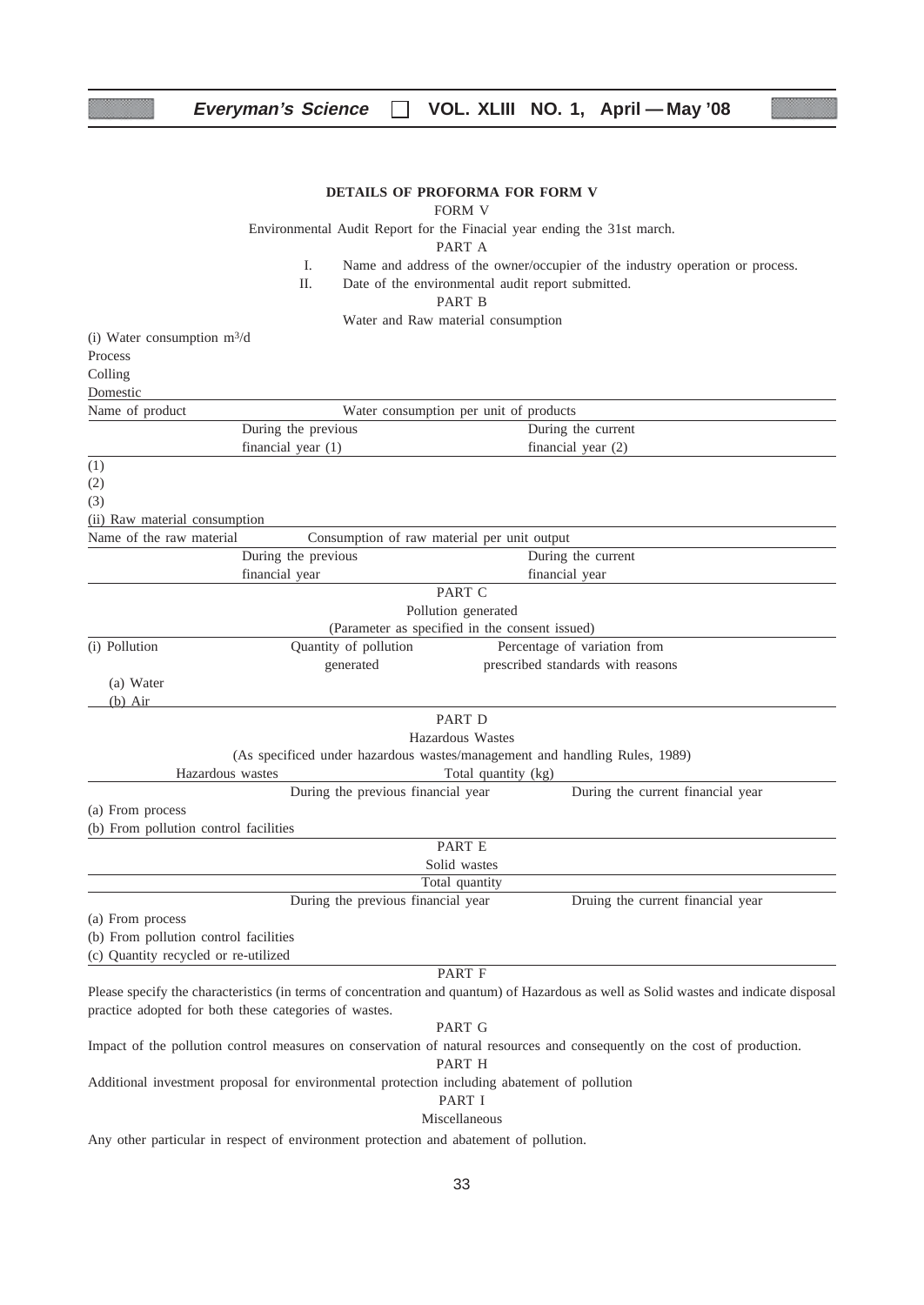#### **SUGGESTIONS**

For popularization of environmental auditing in India and to serve as an important environmental management tool for the improvement of companies and industries, some suggestions are prescribed hereunder2, 9.

- 1. In order to obey the environmental legislations, important steps must be taken for adoption of cleaner technologies for prevention and abatement of different types of pollution by the Indian corporate sector and organizations.
- 2. An environmental report must be published annually by the companies as a part of annual report and it should be made mandatory for all Indian companies.
- 3. As environment has so many complexities, environmental audit needs expertise from different fields with special knowledge. The team should comprise eminent professionals selected from different national institutes and universities. Indian Association for Environment Management (IAEM) and National Environmental Engineering Research Institue (NEERI) can play major role in this regard.
- 4. The environmental report must reach the public, so that it would succeed in minimizing the communication gap between the public and the industries. Based on this report, the company can challenge the public claims about the wrong notion that the industries are the major polluting agencies. Subsequently, it would help create awareness among other similar industries to abate their polluting activities.
- 5. Efficiency or inefficiency of the various departments of a company can also be judged

by environmental audit. Accordingly, the efficient departments should be encouraged and likewise the inefficient ones must be penalized.

- 6. Environmental auditing and the report preparation should be done separately in each department, *viz* production management, industrial management, environmental engineering and in commerce. Such compilation would serve better for the industry.
- 7. Regular environmental audit reduces the risk of technological hazards. It saves money which could be utilized for better environmental management.
- 8. In major polluting industries, environmental audit, at least once in three years, if not yearly, should be made mandatory. Subsequently, this should be referred to other industries.
- 9. The Form V of the environmental statement notification also needs some modification.

#### **CONCLUSION**

The Environmental Audit (EA) is carried out to provide an indication to company management about how the environmental organisation system and equipments are performing. As a result, the best practicable means can be applied to preserve air, water, soil, plant an animal life from the adverse effects.

The EA should not be undertaken simply to facilitate compliance with law. It should be seen as means to accomplish long-term strategic goals.

Industries can benefit from a critical selfexamination of the purposes and procedures using technology. It must see problem areas particularly with regard to human health.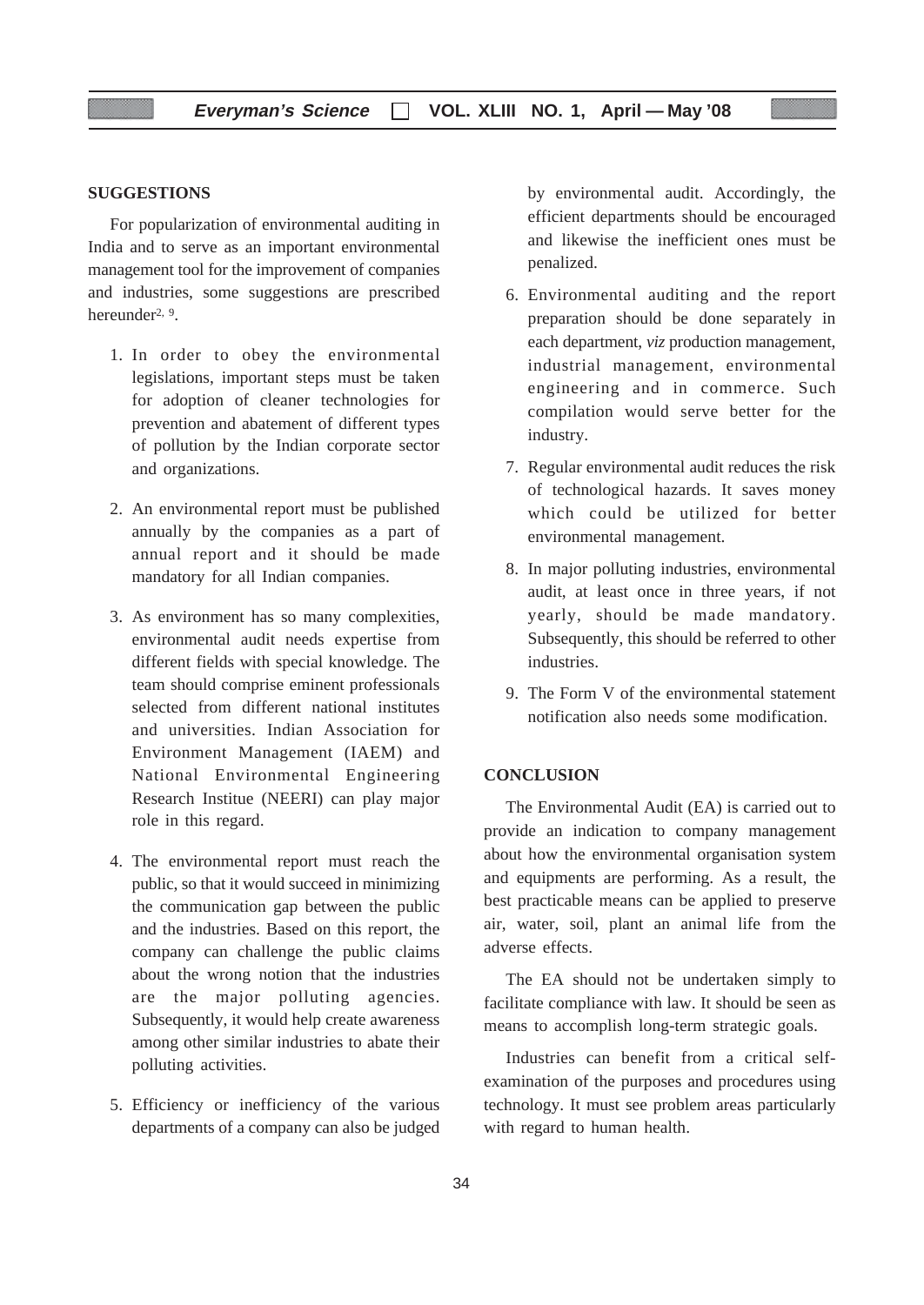#### **REFERENCES :**

- 1. C. H. Jariwala, Environmental Auditing In : Environmental Accounting and Reporting (Ed. Pramanik A. K.), 146-149, Deep and Deep Publications Pvt. Ltd. Rajouri Garden, New Delhi, 2003.
- 2. B. N. Dey, Environmental Auditing for Effective Corporate Managment, In : Environmental Accounting and Reporting (Ed. Pramanik A. K.), 50-65, Deep and Deep Publications Pvt. Ltd. Rajouri Garden, New Delhi, 2003.
- 3. Y. Anjaneyulu, Environmental Impact Assessment Methodologies, (Ed. Sastry C. A.), 254-281, BS Publications, Giriraj Lane, Sultan Bajar, Hyderabad, 2002.
- 4. M. C. Dash, Ecology, Chemistry and Management of Environmental Pollution, 276-277, Macmillan India Ltd. New Delhi. 2004.
- 5. S. C. Santra, Environmental Science

649-660, New Central Book Agency Pvt. Ltd, Kolkata, 2004.

- 6. M. Selvam, The need for an Environmental Audit, In : Environmental Accounting and Reporting (Ed. Pramanik A. K.), 82-85, Deep and Deep Publications Pvt. Ltd. Rajouri Garden, New Delhi, 2003.
- 7. A. K. Pramanik, Environmental Audit and Indian Scenario, In : Environmental Accounting and Reporting (Ed. Pramanik A. K.), 261-271, Deep and Deep Publications Pvt. Ltd. Rajouri Garden, New Delhi, 2003.
- 8. H. Sukla and H. Sukla, Environmental Audit, In : Environmental Accounting and Reporting (Ed. Pramanik A. K.), 220, Deep and Deep Publications Pvt. Ltd. Rajouri Garden, New Delhi, 2003.
- 9. N. K. Uberoi, Environmental Management, 2nd edition, 231-332, EXCEL Books, New Delhi, 2003.

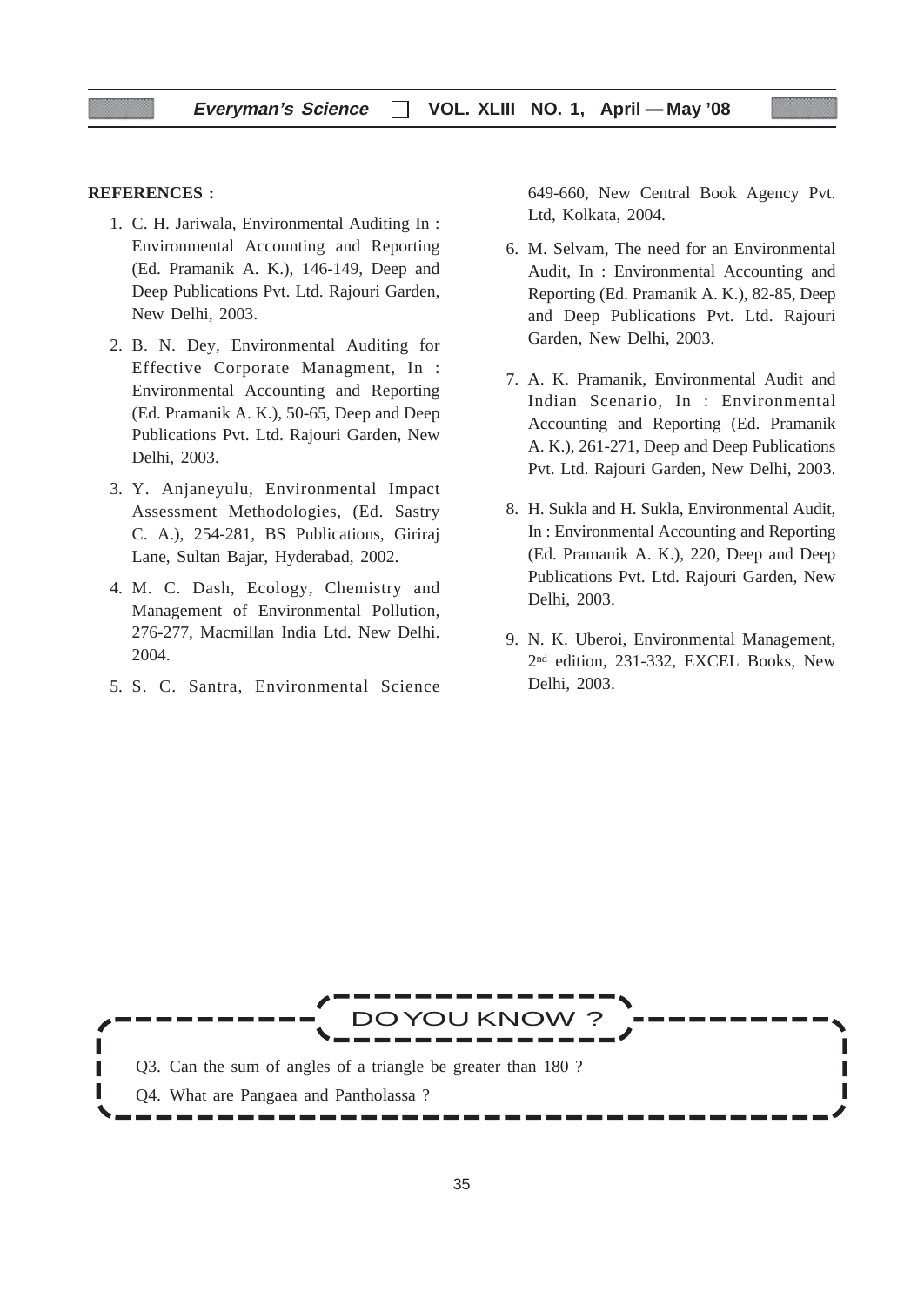# **EARLY ACHIEVEMENTS OF INDIAN SCIENCE AND TECHNOLOGY**

B. B. Singh\* and Sandip A. Wagh\*

**This article pin-points some important contributions of Indian Scientists and Technolgists to various disciplines of Science and Technology during ancient times.**

#### **INTRODUCTION**

I ndia's place in science and technology had its peak early especially due to its pivotal position in mathematics and astronomy long before the era of Aristotle and Plato. Its textile had the global distinction. The age-old Indian philosophy, mythology and way of life have had ingredients of deep-rooted systematization of knowledge that are now being rediscovered, re-invented by most powerful tools capable of probing the secrets of nature. Many famous authors of science fictions, like Sir Arthur Clark, do not hesitate to appreciate the great marvels of the ancient Indian scriptures. However, during the last 5-6 centuries, it has received a set-back. As if to add to our handicap, the industrial revolution of the Western World took place when India had been shackled under colonial rule. During the later part of 20th century, extra-ordinary rapid growth in scientific knowledge coupled with technological innovation and expansion took place.

Although Modern Western Technology has produced amazing achievements, we must analyze the wider implications of such technological progress. These technologies often bring huge negative consequences that seem negligible in the short-term.

When such extraordinary rapid developments were in motion in the Western World, India achieved her independence. At that time, in the name of technology, India had only a few obsolete textile and sugar factories and produced almost nothing of what the country needed. This was further worsened with stagnating agriculture. With the entrenchment of colonialism, the contributions made by Indian Science and Technology were ignored. No serious efforts were made by the British regime to bring renaissance in the Indian Science. The British colonizers could never accept that Indians were highly civilized as far back as the third millennium BCE when the europeans were still in a barbarian stage. Under their industrial policy the Indian manufacturers were forced out of business, often through draconian laws. This was, in many instances, justified as civilizing them. Meanwhile, a new history of India was fabricated to ensure that the generations to come would believe in the inherent inferiority of their own traditional knowledge. This was done at the instance of Macaulay, a civil servant, who became the most prominent champion of such British cultural imperialism strategy. The policy had created a climate in which entrenched prejudice against the non-western knowledge still persists. Even after independence, a step-motherly treatment towards

<sup>\*</sup>Department of Mathematics, Dr. Babasaheb Ambedkar Technological University, Lonere–402103, Dist. : Raigad, Maharashtra, India. e-mail : brijbhansingh@yahoo.com, e-mail : sandipal 1234@yahoo.com.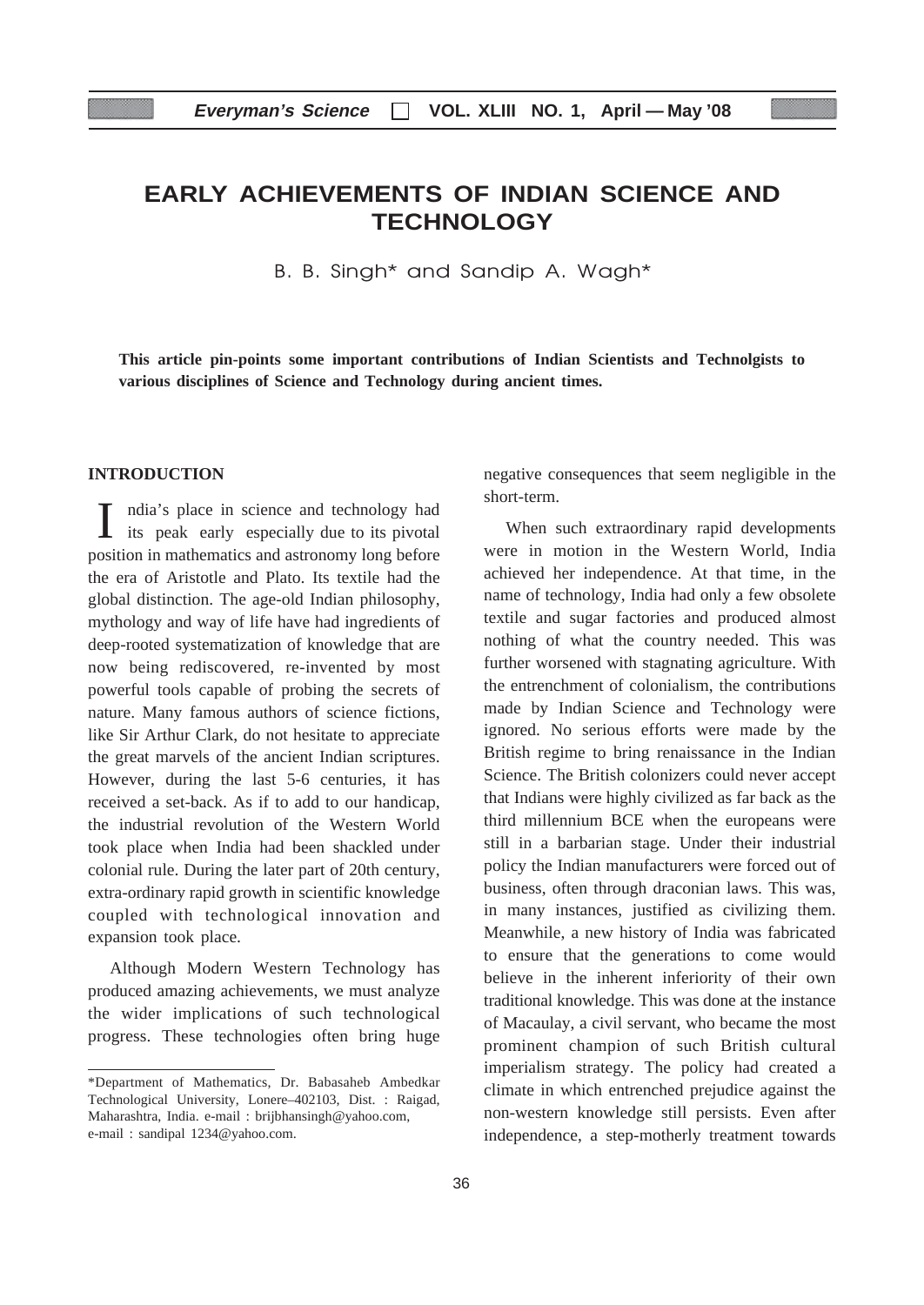our traditional science and technologies continued. Many Indian intellectuals still continue to use the pre-colonial, feudalistic frame-work of Indian society.

Yet the fact is that amongst all the conquered and colonized civilizations of the old world, India is unique in her science and technology. In case of native Americans, the plunder by the colonizers was of natural assets. In case of Africans, the plunder was of natural assets and of slave labour. But in India's case, the colonizers took extraordinary profit margins from the control of India's exports, the taxation of the economic production and usage of science and technology to increase the production at colonizer's home. This comprised an immense transfer of wealth out of India to Europe. Because of this reason only, India was reduced to an importer of goods despite being the world's major exporting economy and despite being the source of much of the economic capital that funded Britain's Industrial Revolution once upon a time. From its envied status as one of the wealthiest nations, it became a land synonymous with poverty. A country whose educational institutions attracted the cream of foreign students from Asia, became the land of highest number of illiterates.

The justification for this gross exploitation and denigration of colonial victims was known as the civilizing mission. The colonial powers argued that in exchange for the wealth they plundered, both material and intellectual, they were providing the colonized people an opportunity to modernize. But, first, they had to create the perception that the West held all the keys to progress and that it was benevolently willing to share its gifts with the world. This perception was manufactured by Eurocentric historiographies and manipulation, distortion, and concealing of historical data. In the Indian context, colonial Indologists were required to create a portrayal of India as a region that was backward and in need of colonial stewardship.

In the case of China, Joseph Needham, a leading scholar at Cambridge, made it his life's work to document China's history of science and technology in over 30 volumes. But the time he died at the age of 90, his works had transformed the study of China forever. The Needham Foundation has continued this monumental work, and has been expanding the series with new volumes. Today, every research library on China, and every major library on science and history, has the Needham collection as important reference. Every serious China scholar respects this work, and its impact on the perception of China has been phenomenal. This impact has also trickled down to depiction in schools and the general media.

Unfortunately, India is yet to achieve this kind of intellectual repositioning. She continues to be depicted through "caste, cows and curry" images all too often. Indian culture is frequently portrayed as being mystical in the sense of being irrational, and in lacking a sense of advancement in the material plane of society. Often many Westernized Indians internalize these colonial stereotypes.

A similar history of Indian's science and technology has not yet been attempted, though many of the elements have been well discussed in particular studies. The absence of a general study, like Needham's, is influenced by an attitudinal dichotomy. On the one hand, those, who take a rather spiritual, even perhaps a religious view of Indian's history, do not have a great interest in the analytical and scientific parts of India's past except to use as a piece of propaganda about India's greatness. On the other hand, many who oppose religious and communal politics are particularly suspicious of what may even look like a glorification of India's past. The need for a work like Needham's has remained unmet.

## **INDIAN CONTRIBUTIONS TO EARLY SCIENCE AND TECHNOLOGY**

Al-Beruni and other visitors recorded centuries ago that Indians were among the leading medical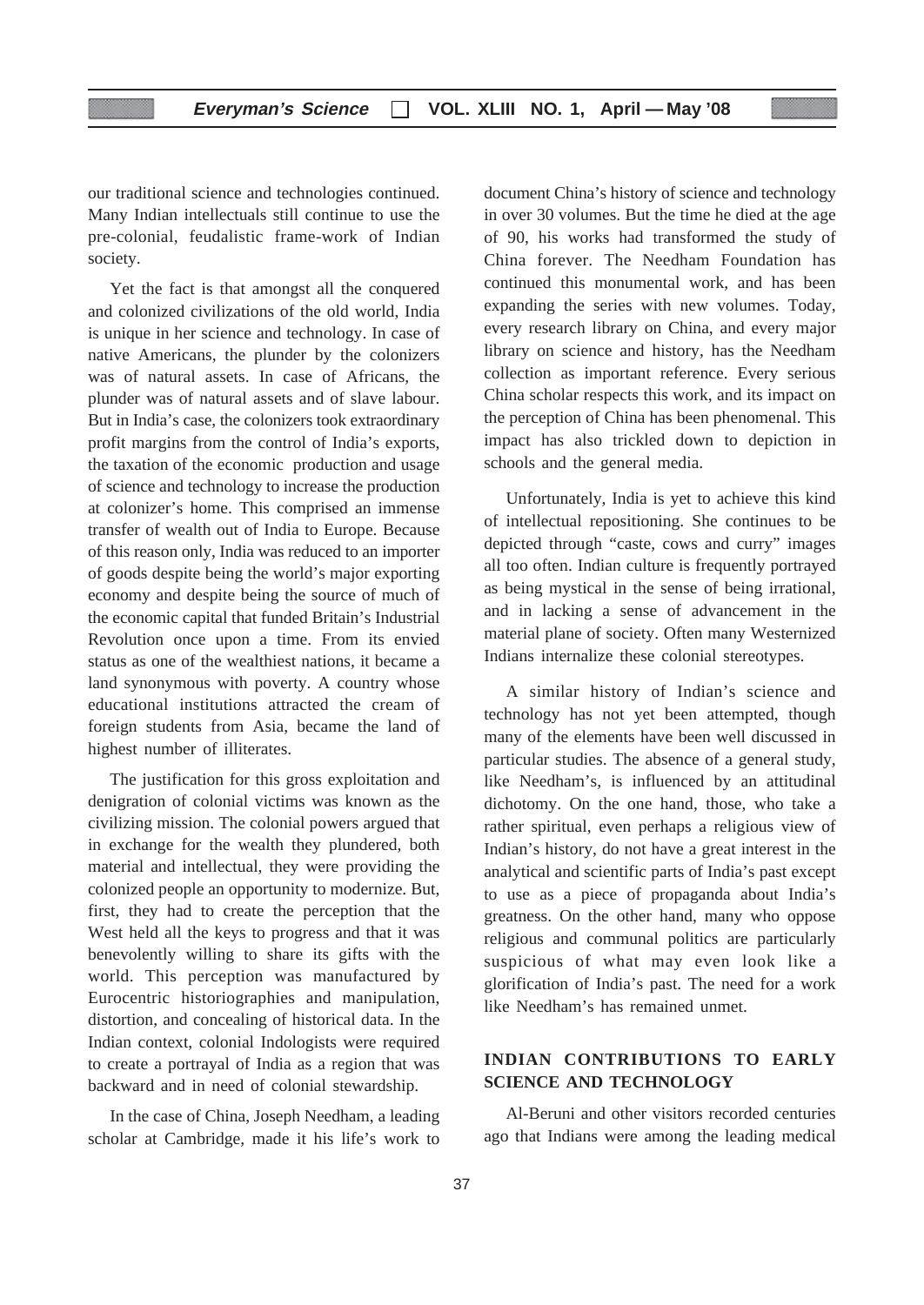practioners, researchers and educators in the Middle-East. Records in China support these claims. Indians pioneered in various fields of mathematics, metallurgy, agriculture, medicine, shipping and trade language, etc. India was the mother of panasian civilizations in certain ways just as Greece was the mother of European civilization. This Indian influence on East and Southeast Asia is acknowledged by those scientists today and is well-documented in their own writings, but not in the writings by European authors where Indian sources are often marginalized.

The depth and breadth of Indian science and technology is staggering, and this section gives just a glimpse into the genius of India's scientists and engineers.

## **Civil Engineering**

For complex Harappan towns to Delhi's Qutub Minar, India's indigenous technologies were very sophisticated. They included the design and planning of water supply, traffic flows, natural air conditioning, complex stone work, and construction engineering. The Harappan or Indus-Saraswati Valley Civilization in India is the world's oldest and most advanced civilization. This Civilization was the world's first to build planned towns with underground drainage, civil sanitation, hydraulic enginering, and air-cooling structure. While the other ancient civilizations of the world were small towns with one central complex, this Civilization had the distinction of being spread across many towns, covering a region about half the size of Europe. Weights and linguistic symbols were standardized across this vast geograph, for a period of over 1,000 years, from around 3000 BCE to 1500 BCE. Oven-baked bricks were invented in India in approximately 4000 BCE. Over 900 of the 1500 known settlement sites discovered so far are in India.

Since the Indus-Saraswati script is yet to be decoded, it remains a mystery as to how these people could have achieved such high levels of sophistication and uniformity in a dispersed complex and with no visible signs of centralized power.

#### **Water Management**

Given the importance of fresh water in India, it is no surprise that the techmologies to manage water resources were highly advanced from Harappan times onwards. For example, in Gujarat, Chandragupta built the Sudarshan Lake in late 4th century BCE, and was later repaired in 150 BCE by his grandson. Bhopal's Raja Bhoj Lake, built in 1014-1053, is so massive that it shows up in satellite images. The Vijaynagar Empire built such a large lake in 14th-15th century CE that it has more construction material than the Great Wall of China.

Scientists estimate that there were 1.3 million man-made water lakes and ponds across India, some as large as 2500 square miles. These are being re-discovered using satellite imagery. These enabled rain water to be harvested and used for irrigation, drinking, etc. till the following year's rainfall.

## **Textiles**

Indian textiles have been legendary since ancient times. The Greeks and Romans extensively imported textiles from India. Roman archives record official complaints about massive cash drainage due to these imports from India.

One of the earliest industries relocated from India to Britain was textiles and became the first major success of the Industrial Revolution, with Britain replacing India as the world's leading exporter. What is suppressed in the discourse about India and Europe is the fact that the technology, design, and even raw cotton were initially imported from India while, in parallel, India's textile mills were outlawed by the British. India's textile manufactures were de-licensed, even tortured in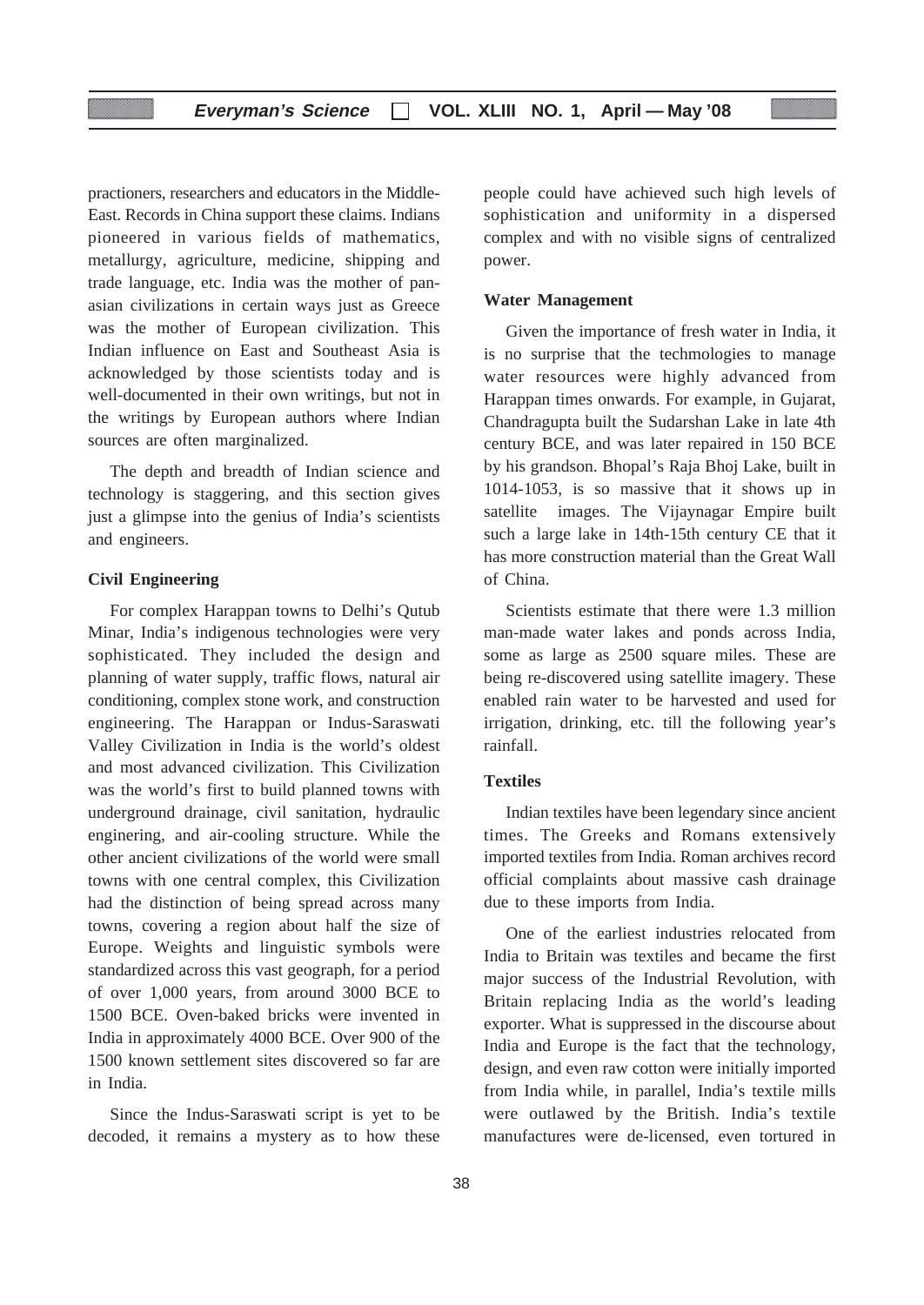some cases, over-taxed and regulated, to civilize them into virtual extinction. Textile and steel were the mainstays of the British Industrial Revolution. Both had their origins in India. The Ahmedabad textile museum is a great resource for scholarly material.

## **Iron and Steel**

Iron is found in countries neighbouring India, leading European Scholars to assume that it came from outside India. Given the similarities between the Vedas and Avesta (a Zoroastrian text), some saw this as supporting the theory of diffusion of iron and Vedas into India from outside. But the fact is that the iron is much older in India. Cemeteries in present-day Baluchistan have iron objects. The earlier iron found in Middle Eastern archeological sites was essentially meteorite material sculptured as rock/stone carvings, and was not metallurgically processed at all. Since iron can be a by-product of copper technology, this could be its likely origin in India because copper was a well-known technology in many parts of ancient India. A smelting furnace dated 800 BCE is found in Naikund (Maharashtra), India. Recent discoveries reveals that iron was known in the Ganga valley in mid second millennium BCE. In the first millennium BCE, the Indian wootz steel was very popular in Persian courts for making swords.

Rust-free steel was an Indian invention and remained an Indian skill for centuries. Delhi's famous iron pillar, dated 420 CE, is considered a metallurgical marvel and swords, now displayed in museums across Europe. The acclaimed Sheffield Steel in UK was Indian crucible steel. The best brains of European science worked for decades to learn to reverse-engineer as to how Indians made crucible steel, and in this process, modern alloy design and physical metallurgy was developed in Europe.

Indian industry was dealt a death blow by the

colonial masters who banned the production and manufacture of iron and steel at several places in India, fearing their use in making swords and other arms. In addition, they also ensured that India would depend upon iron and steel imported from Europe.

#### **Zinc Metallurgy**

Another important Indian contribution to metallurgy was in the isolation, distillation and use of zinc. From natural sources, zinc content in alloys such as brass can go no higher than 28 percent. These primitive alloys with less than 28 percent zinc were prevalent in many parts of the world before India. However, to increase the zinc content beyond this threshold, one must first separate zinc into 100 percent pure form and then mix the pure zinc back into an alloy. A major breakthrough in the history of metallurgy was india's discovery of zinc distillation whereby the metal was vapourized and then condensed back into pure metal. Europeans learnt the process of distillation for the first time in 1743, when knowhow was transferred from India. Until then, India had been exporting pure zinc for centuries on an industrial scale. At archeological sites in Rajasthan, retorts used for the distillation are found in very large numbers today.

#### **Shipping and Ship Building**

Shipbuilding was one of India's major export industries until the British dismantled it and formally banned it. Medieval Arab sailors purchased their boats in India. The Portuguese also continued to get their boats from India and not from Europe. Some of the world's largest and most sophisticated ships were built in India and China.

The compass and other navigation tools were already in use in the Indian Ocean long before Europe. "Nav" is the Sanskrit word for boat, and is the root word in navigation and "navy". Using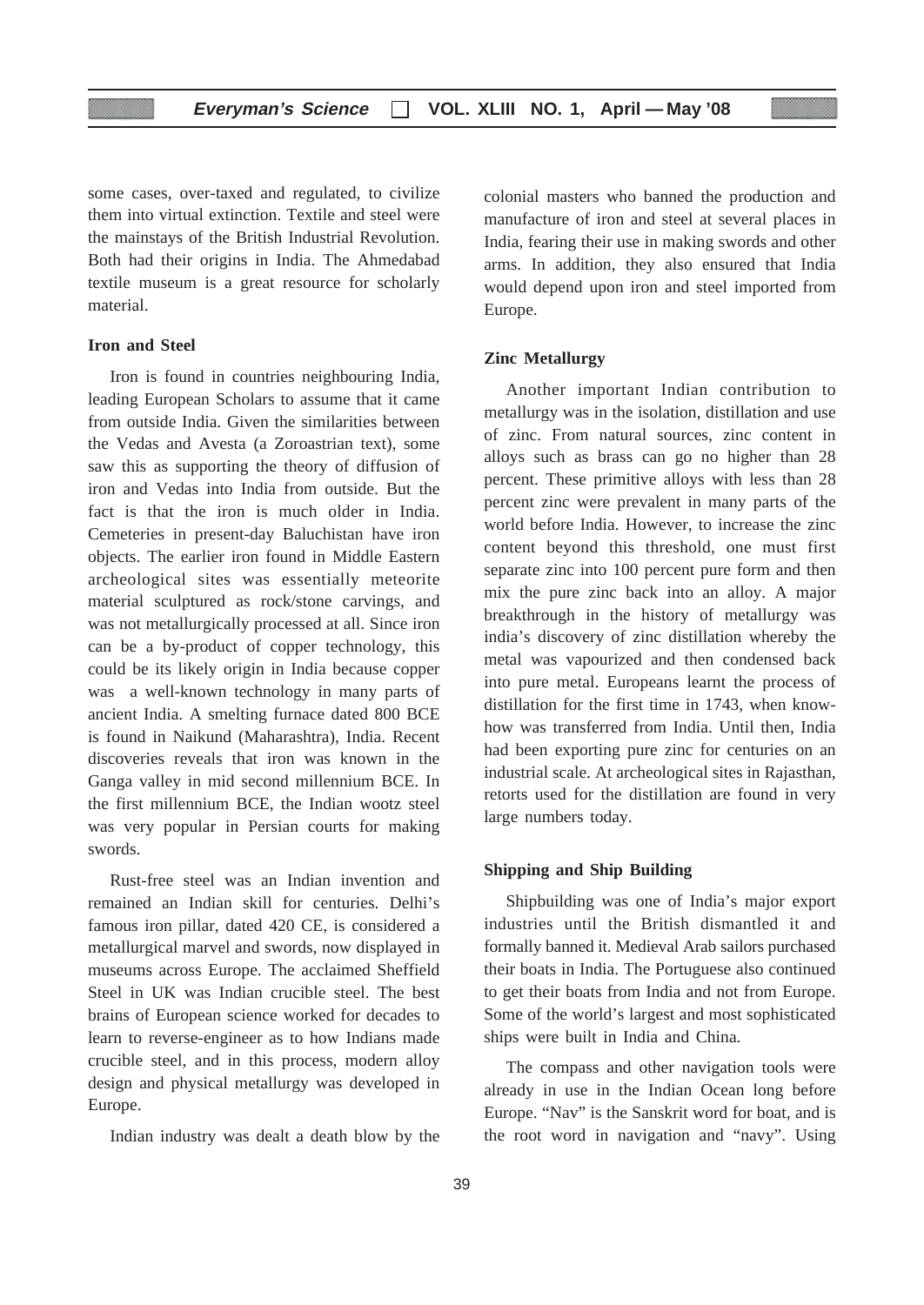their expertise in seafaring, Indians participated in the earliest known ocean-based trading system.

#### **Forest Management**

Many interesting findings have recently come out about the way forests and trees were managed by each village and how a careful method was applied to harvest medicines, firewood and building material in accordance with natural renewal rates. There is now a data-base being built of 'sacred groves' across India. Once again, it is a story of an economic asset falling into disuse and abuse of the dismantling of local governance and disrespect for traditional systems.

#### **Farming Techniques**

Indian farmers developed non-chemical, ecofriendly pesticides and fertilizers that have modern applications. These traditional pesticides have been recently revived in India with excellent results. Crop rotation and soil technology that have passed down for thousands of years are traditional practices which India pioneered.

## **Traditional Medicine**

Much re-legitimizing of traditional Indian medicine has already started, thanks in part to many Western labs and scientists. Many multinationals no longer denigrate traditional medicine and have in fact been trying to secure patents on Indian medicine without acknowledging the source. Traditional medicine is now a wellknown and respected field.

## **Mathematics**

When Europeans started importing Indian ideas about mathematics, what had been natural to Indian thinkers for a long time was very hard for Europeans to accept. The period of the renaissance of European mathematics can be divided as under :

1. The first mathematics war in Europe was

from 10th to 16th centuries, during which time it took Europe 500 years to accept the concept of zero, because the Church considered it to be heresy.

2. The second war of mathematics was over the Indian concept of individuals, which led to the theory of real numbers and infinitesimals, paving the way for the development of calculus. This war lasted three centuries, from the 17th to 19th centuries.

3. The third war of mathematics is now underway and is between computational mathematics (Indian algorithmic approach) and formal mathematics (Western approach).

Additionally, Indians developed many imported concepts including the base ten decimal system, now in global use, and crucial trigonometry and algebra formulae. They made several astronomical discoveries. Diverse schools of logic and philosophy proliferated. Mathematical thought was intertwined with linguistics. India's Panini is acknowledged as the founder of linguistics, and his Sanskrit Grammar is still the most complete and sophisticated of any language in the world.

## **Relation with Inner Sciences**

India's inner sciences of mind and consciousness are simultaneously (a) being appropriated by the West and (b) being depicted as anti-progressive and irrational. In fact, inner and outer realms of enquiry are often viewed as opposites that can, at best, be balanced but not unified. This falsely assumes that the inner sciences make a person and society less productive, creative and competitive in the outer realm. However, contradicting this, India's inner science and outer development co-existed in a mutually symbiotic relationship. A strong inner science will definitely strengthen the outer science since it is the inner world which provides the inspiration, creativity, and knowledge that is necessary in the development of a sound outer science. A strong outer science allows the freedom for the exploration of inner science.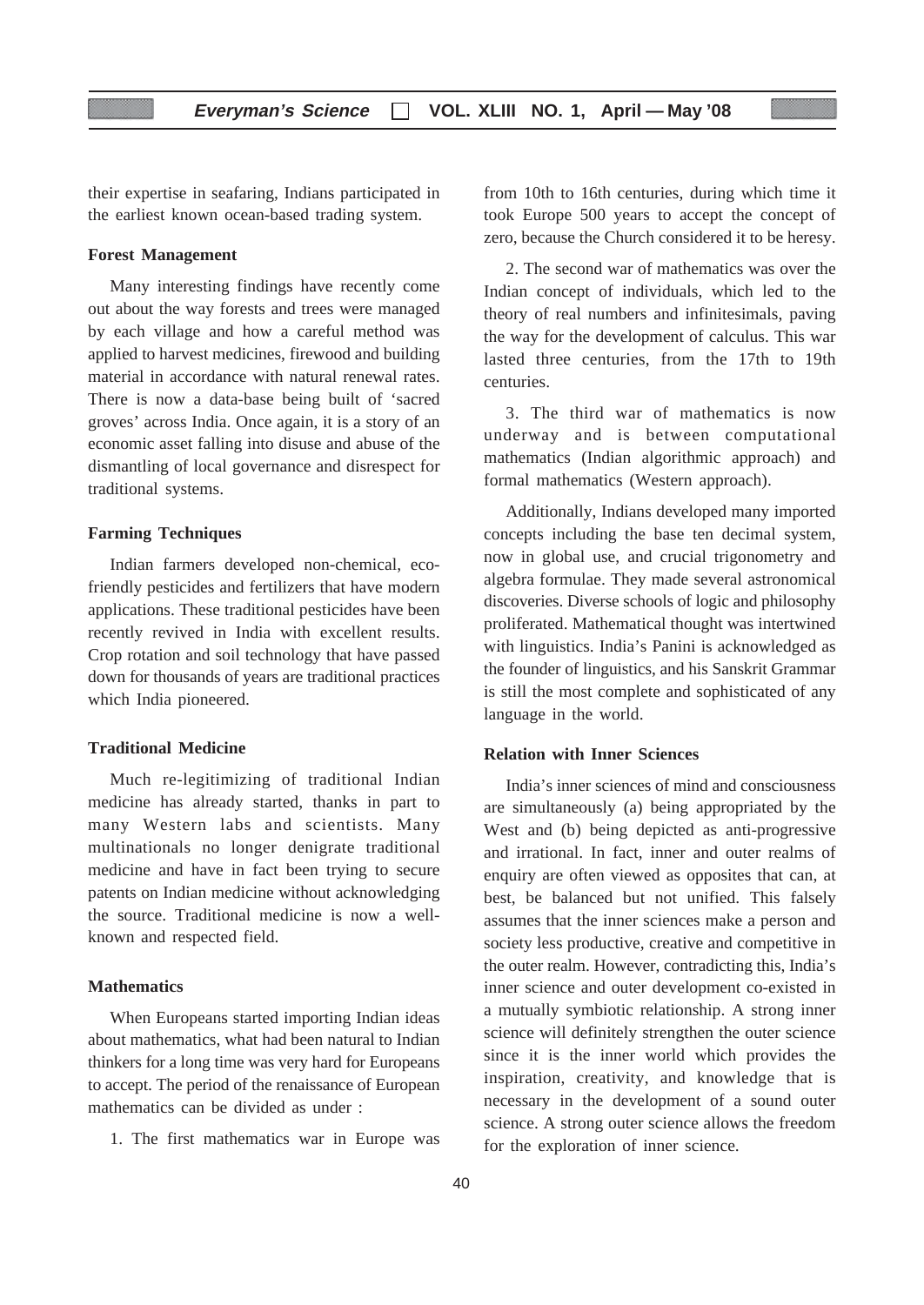### **CONCLUDING REMARKS**

An exploration free from the phobias against Indian Civilization shows that the West did not come out on top due to any inherent superiority, but, rather due to their cunning and ruthlessness. This also shows that non-Western minds also have the capability to contribute to original technology. India's own English-educated elite should be made aware of these facts to shed its Macaulayite complexes. Since the colonial Indology and world history have become institutionalized over many decades, many of the reference works and popularly used texts are in drastic need of being re-written. The availability of new reference books for scholars would alter the historical assessment of India. Since the current institutions controlling the intellectual discourse do not desire to alter the power equation, the challenge for popularization and documentation of Indian contributions to the world in Science and Techology is not easy. So, various academic and research organizations are required to step up to meet this challenge.

#### **REFERENCES**

 1. S. P. Ganguly and Pramod Talegiri, India 2000 : Global civilization and cultural roots, New Age International Publishers Ltd., New Delhi, pages 94-99, 2000.

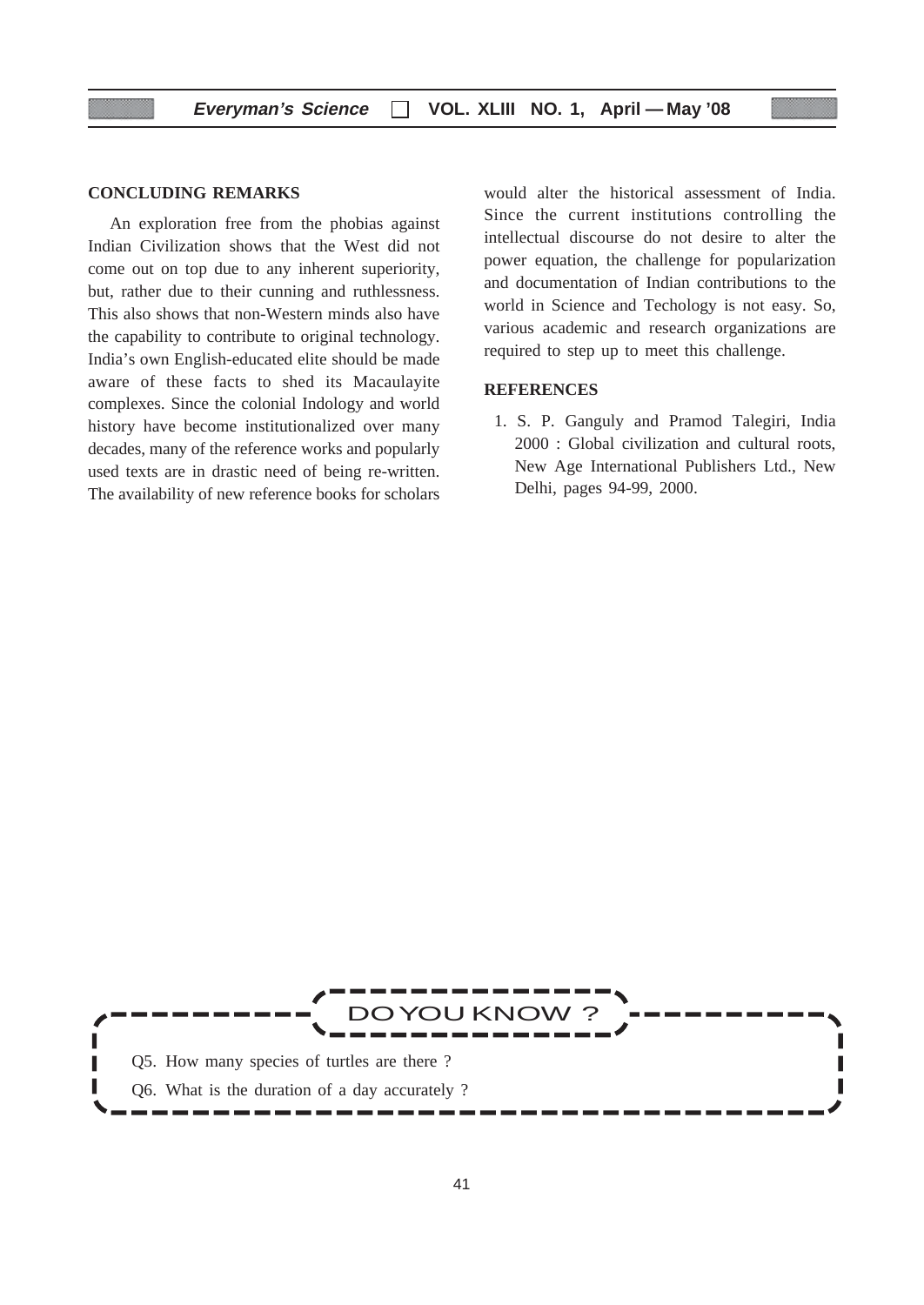# **EMOTIONAL REGULATION : FUNCTIONAL CATALYST OF CURRENT CENTURY IN STEERING ADAPTABILITY**

Nilanjana Sanyal\* and Manisha Dasgupta\*

**The present consumerism-rimmed lifestyle is adorned by the "mask" of "superior intelligence" in the achievement-targeted nexus of pleasure and passion. However, the parlance of emotions often remains vulnerable, consequently resulting in a hike of impulsivity in the conative platter of personality, taking its toll in the clinical domain. Hence, the significance of launching the construct of "emotional regulation" as a chief catalyst in enabling individuals become authors of their lifescripts, incorporating creativity and becoming masters of their socio-emotional economy in the long run.**

#### **INTRODUCTION**

n an era of jet-set progression of technology, marks of superior intelligence are predominant in every fold of life. Enhanced cognitive potential is not found to be proportionately balanced with emotional adaptability, rather the cry of the day is to establish "self-identity" at any cost. The rat race of achievement is on, consumerability of materialism rolls down to stretched periphery of social-emotional life boundary. But with it, the brightness of cognition is merging into darkness of depression in the failure of stepping into the desired platform of achievement-fulfillment. Stray emotional disturbances, accumulating unknowingly and having their consistent flow in life circles from multiple sources, result into the bulk of neurosis or behavioural breakdown of clinical concern. The problem, hence, has put up the hoarding of "emotional regulation" as the key necessity in current day peaceful adjustability contexts.

Emotion regulation may be undertaken for a number of goals or purposes like :

- Reduction in subjective distress (owing to feeling oppressed, humiliated, defeated, not accepted, exploited, marginalized, ostracized, etc.) ;
- Reduction in the frequency of unacceptable emotion-related behaviours e.g. physical and verbal acts of aggression) ;
- Accomplishing instrumental-goals e.g. obtaining advice, information and feedback from people in one's social network when dealing with stressors) ;
- Replacing one emotion with a more productive one<sup>1</sup> (such as replacing anger by engaging in positive refocussing).

The functionality of the concept needs to be verified in day-to-day situations as well as in pathological maladjusted behavioural sequences, but definitely with an introductory clarification of the concept.

<sup>\*</sup> Department of Psychology, University of Calcutta, 92, A.P.C. Road, Kolkata-700 009

email address : sanyal\_nilanjana2004@rediffmail.com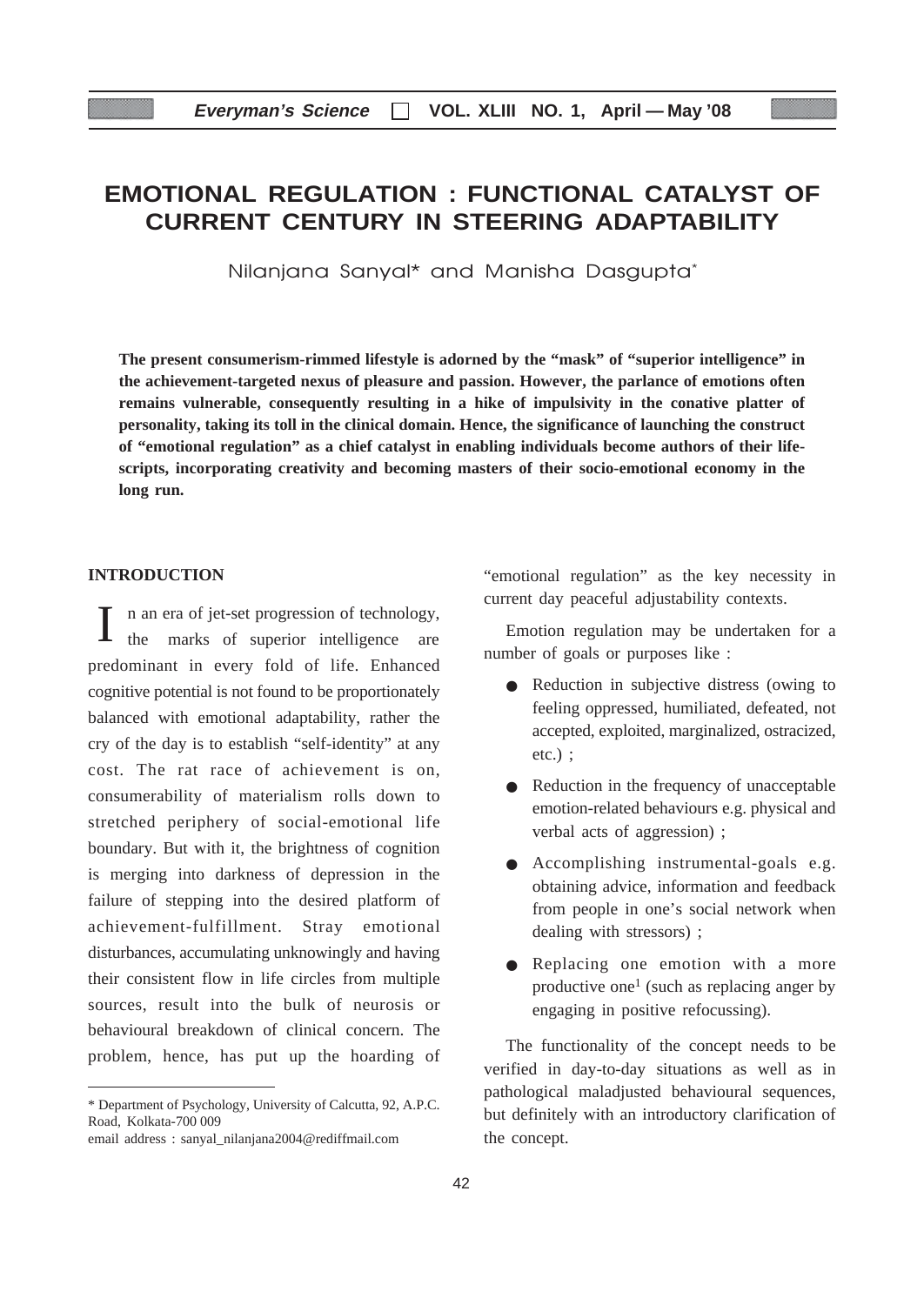## **DELINEATING THE EMOTION REGULATION DOMAIN**

The general concept of emotion regulation can be understood as "All the extrinsic and intrinsic processes responsible for monitoring, evaluating and modifying emotional reactions, especially their intensive and temporal features, to accomplish one's goals and, can refer to a wide range of biological, social, behavioural as well as cognitive processes $1,2$ . Thus the concept unfolds the following features :

Emotional regulation is the process of initiating, maintaining, modulating or changing the occurrence, intensity or duration of internal feeling states and emotion-related physiological processes, often in the service of accomplishing one's goals.

It is central in the development of quality social functioning in individuals.

It also helps enhancing one's subjective wellbeing.

Hence, product-wise, the concept seems to be beset with certain behavioural dimensions like :

- Restructuring cognition ;
- Emotional understanding and
- Adoption of appropriate action components.

Such features are evident in various behaviour patterns of individuals, in specific modes of expression that bring into picture another associated concept of cognitive emotion regulation.

There are important individual differences in the way people regulate their emotions, some ways of regulating emotions may be more adaptive than others. The basic means of regulating emotions may be a two-fold business ;

- Emotional regulation as an adopted mode of practice and hence more of a habit in specific social ambience, and
- Cognitively understanding the nature of personal emotions and the social-personal need to control it.

The first mode is following the dictums even unknowingly, whereas the second mode seems to be the sign of mental maturity. Signs of problems in emotion regulation are common among different forms of psychopathologies<sup>3,4</sup>. The difference appears to be the product of the fact that individuals suffering from some form of psychopathology are impaired in one or more emotion regulation strategies like self-blame, catastrophising and positive reappraisal4,5,6.

## **CONCEPT OF COGNITIVE EMOTION REGULATION**

It focuses on the cognitive way of handling the intake of emotionally arousing information7. An array of physiological, attentional and cognitive processes seem to lace the practiced emotion regulation. In the fold of submerged cognitive process may exist the contents of selective attention processes, memory distortions, while conscious cognitive radars may utilize the cues of cognitive restructuring, blaming oneself, ruminating or catastrophising.

## **COGNITIVE EMOTION REGULATION : A DEVELOPMENTAL CATALYST**

Well-adjusted, regulated individuals would be expected to be relatively high in the ability to voluntarily control their attention and behaviour as needed to respond in an adaptive manner and vice versa. Research has found that children having deficits in cognitive emotion regulation have problems in social problem-solving or conflictmanagement skills<sup>8</sup>. They react to inter-personal conflict situations in hostile ways without considering non-aggressive or pro-social solutions ; and they anticipate fewer consequences for their aggressive solutions $9,10$ .

Such children also have difficulty knowing how to "read" social situations because they distort and/ or under-utilize social cues. Negative social experiences with parents, teachers, and peers, impart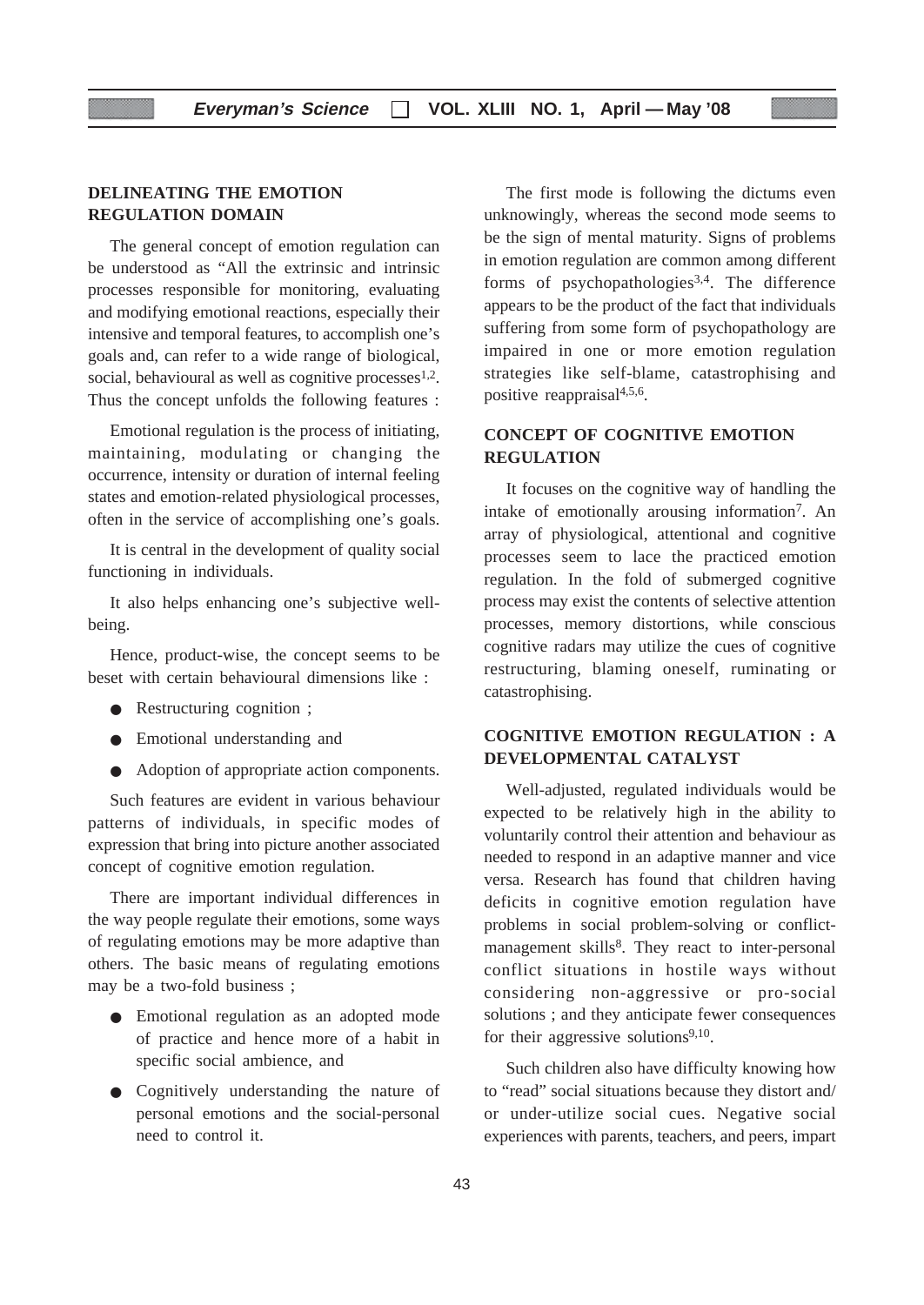the result of their lack of social competence, further exacerbate their adjustment difficulties, perpetuate their aggressive behaviour problems and selfregulation difficulties, and reinforce their distorted perceptions and social cognitions<sup>10</sup>.

## **DEVELOPMENT OF COGNITIVE EMOTION REGULATION DURING SCHOOL AGE**

In order to understand the process of how such 'emotional element' starts acting as a catalyst in our adaptive mode of behaviour, its developmental roots need to be fathomed. It has been noted that emotional understanding-based regulatory component is a major developmental task $11$ . The initial regulation must be provided by the environment. During the school-age years, emotional regulation changes to a more complex and abstract process ; whereas in infancy, it was primarily **reflexive**, guided by physiological discomfort, now it becomes more **reflective**, guided by the child's sense of self and the environment. Moreover, as children develop their own capacity for emotional regulation, the internal or subjective aspects of emotion become separate from the external expression of emotion (or affect the regulated emotion as habit), giving rise to **compartmentalization of affect.** Research does suggest that, there are at least four processes undergoing children's growing ability to regulate their emotions.

- Maturation of the child's neurological inhibitory system, which provides the necessary neurological "hardware" required for the eventual control of emotions ;
- Child's temperament and developmental status ;
- Parental socialization, practiced behaviour and environmental support and ;
- School and teachers' emphasis on emotional education.

## **CONCLUSION**

In fact, the ability to regulate emotionality is an aspect of emotional intelligence so that one is guided by emotions and not compelled by them. People need to be able to govern what they choose to express and what they suppress. They need to stop runaway anxiety. Ultimately, it is the integration of emotion and cognition that lead to good physical and mental health.

Days have changed for us. Stimulations are varied and impinge on nerves and impulses too strongly. Despite superior intelligence as the product of current advanced world, the strings of emotions stay loose and create havocs in negative directions too often. The net result is the hallmark of current century, being the century of "terrorism" and "impulsivity." The lens of mental health is focusing on emotions and emotional intelligence to control the gear of impulses. To usher in such processes, the behavioural catalyst seems to be the one and only concept of "emotional regulation," be it in the practiced mode or else prompted by cognitive flares of mankind.

## **REFERENCE :**

- 1. J. J. Gross. *Review of General Psychology,* **2**, 271-299, 1998.
- 2. R. A. Thompson, and S. D. Calkins, *Development and Psychopathology*, **8**, 163- 182, 1996.
- 3. J. J. Gross. and R. F. Munoz. *Clinical Psychology : Science and Practice*, **2**, 151- 164, 1995.
- 4. A. M. Kring, In J. J. Mayne and G. A. Bonanno (Eds.), *Emotions : Current issues and future directions*, pp. 337-361. New York : Guilford, 2001.
- 5. N. Garnefski, T. van den Kommer, V. Kraaij, J. Teerds, J. Legerstee and E.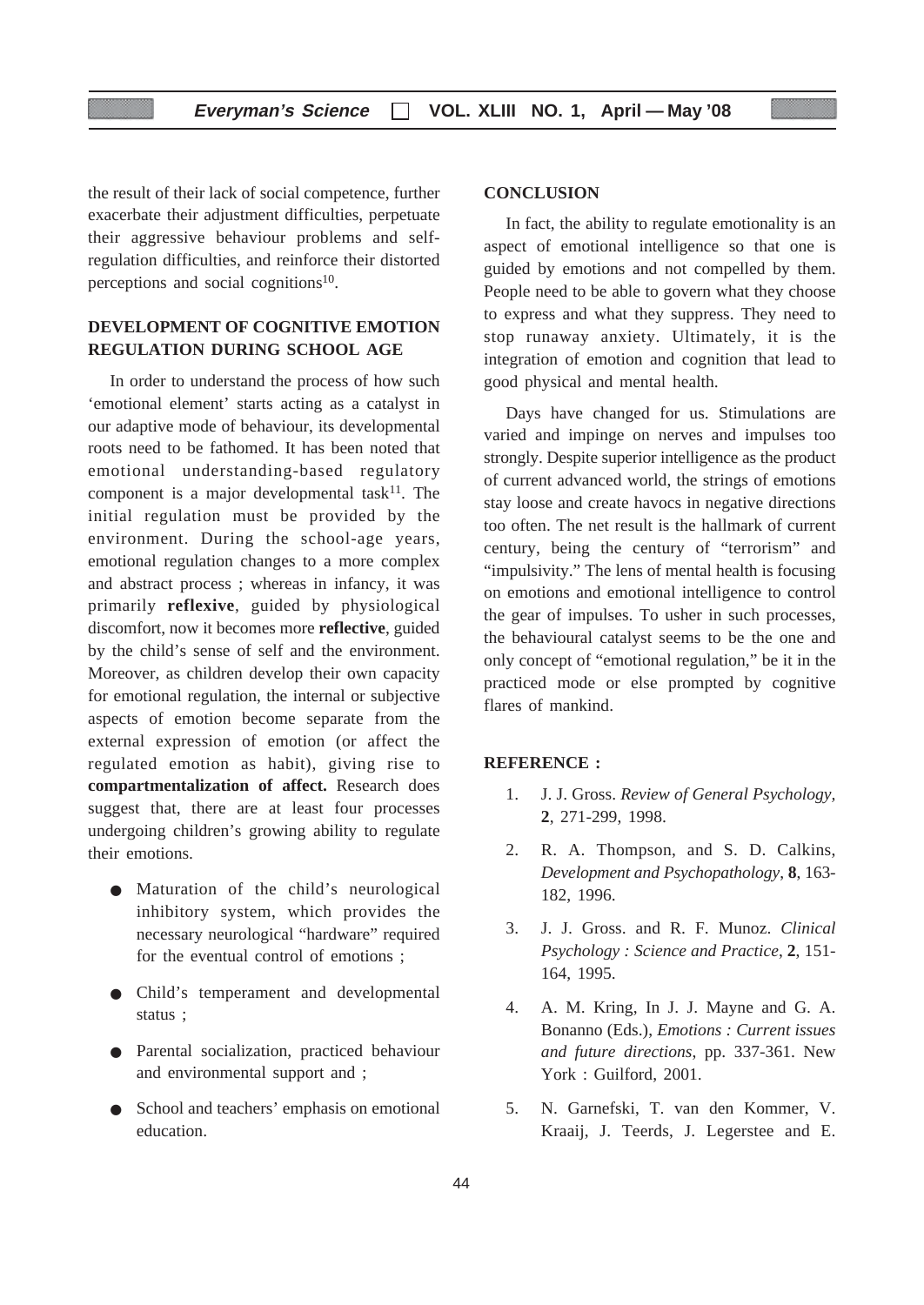Onstein, *European Journal of Personality*, **16**, 403-420, 2002.

- 6. M. Dasgupta and N. Sanyal, *SIS Journal of Projective Psychology and Mental Health*, **14**, 1, 64-75, 2007.
- 7. R. A. Thompson, *Educational Psychology Review,* **3**, 269-307, 1991.
- 8. A. Caspi, W. Damon (Series Ed.) & N. Eisenberg (Vol. Ed.), *Handbok of child psychology ; Vol 3. Social, emotional and*

*personality development*. New York : Wiley, (in press).

- 9. J. Garber and K. A. Dodge, (Eds.). *The development of emotion regulation and dysregulation*. New York : Cambridge University Press, 1991.
- 10. C. B. Kopp, *Developmental Psychology*, **25**, 343-354, 1989.
- 11. L. Greenberg. *Emotion-focused therapy : Coaching clients to work through feelings*. Washington, D. C. American Psychological Association Press, 2002.

DOYOU KNOW ? Q7. What is the meaning of 'Dinosaurs' ? Г П Q8. Which is the highest plateau on earth ?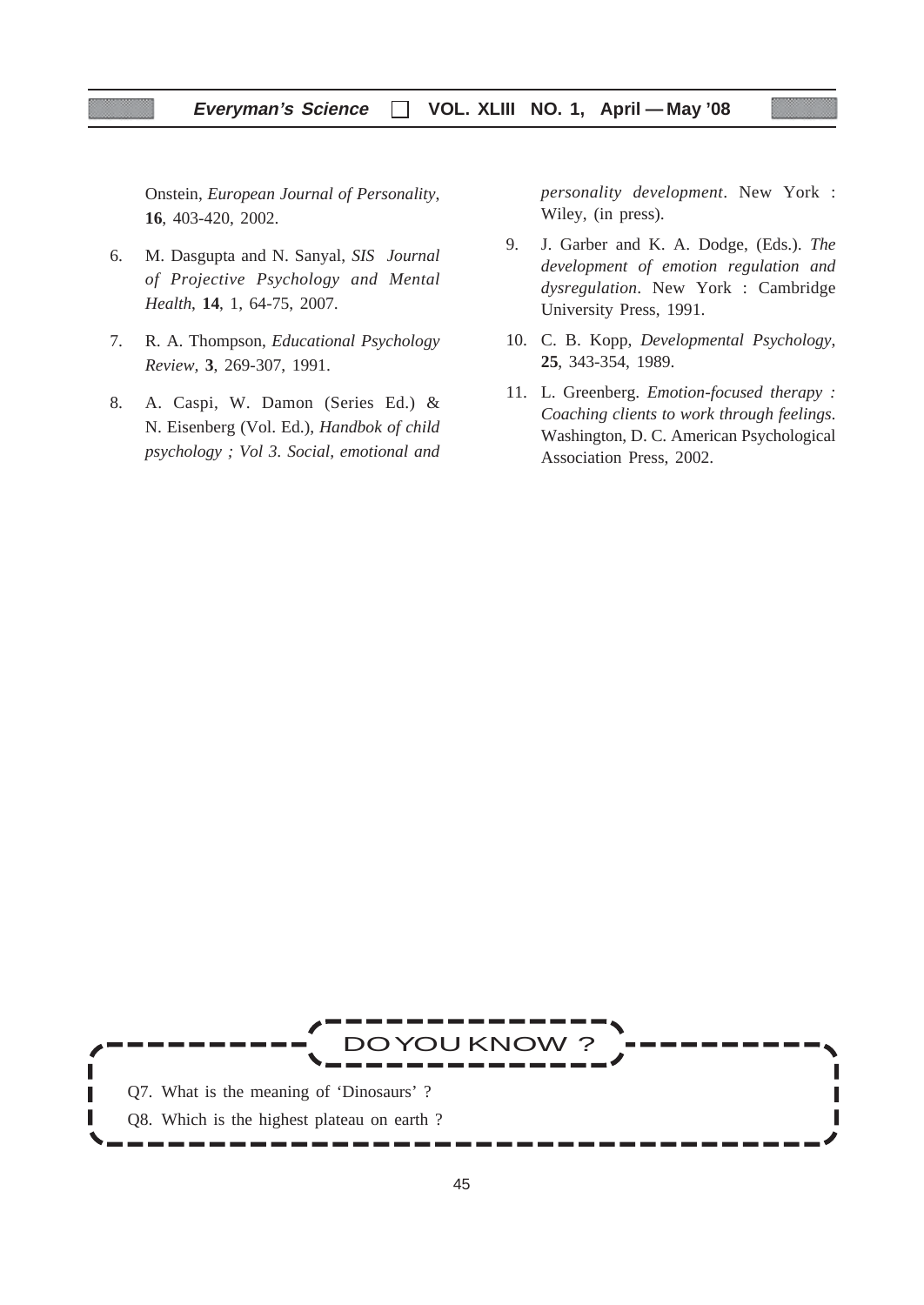## **MICROWAVE OVEN & HEALTH**

Ammar Ibne Anwar\*

**The microwave oven is a versatile, time saving kitchen appliance that uses microwave radiation to heat food. Microwaves pass through glass and plastic, bounce off some metals and are absorbed by any object that contains water. All foods contain varying degrees of moisture, no matter how dry they look. Heat is produced as the microwaves agitate the water molecules contained within the food.**

icrowave oven, device that uses micro waves to rapidly cook food. Every microwave oven contains a magnetron, a tube in which electrons are affected by magnetic and electric fields in such a way as to produce micro wavelength radiation at about 2450 Mega Hertz (MHz) or 2.45 Giga Hertz (GHz). This microwave radiation interacts with the molecules in food. All wave energy changes polarity from positive to negative with each cycle of the wave. In microwaves, these polarity changes happen millions of times every second. Food molecules—especially the molecules of water—have a positive and negative end in the same way a magnet has a north and a south polarity.

In commercial models, the oven has a power input of about 1000 watts of alternating current. As these microwaves generated from the magnetron bombard the food, they cause the polar molecules to rotate at the same frequency millions of times a second. All this agitation creates molecular "friction", which heats up the food. This unusual type of heating also causes substantial damage to the surrounding molecules, often tearing them apart or forcefully deforming them.

The microwaves cause water molecules in the

food to vibrate, producing heat, which is distributed through the food by induction. A special electron tube called a magnetron produces the microwaves. To ensure even heating, the magnetron directs its waves at a rotating metal disk with offset vanes, which scatters the waves through the oven cavity; a rotating platform for the food is sometimes used in addition. Power settings may reduce the amount of radiation by cycling a constant-output magnetron on and off for varying lengths of time, or may reduce the level of radiation constantly produced by an inverter magnetron. The magnetron may be supplemented by quartz and halogen bulbs for browning food, which microwaves do poorly. Microwaves are transmitted, reflected or absorbed by objects, depending on what the objects are made of.

Cooking food with microwaves was discovered by Percy Spencer while building magnetrons for radar sets at Raytheon. In 1946 Raytheon patented the microwave cooking process and in 1947, the company built the first microwave oven, the Radarange. It was almost 6 feet (1.8 m) tall and weighed 750 pounds (340 kg). It was water-cooled and produced 3000 watts, about three times the amount of radiation produced by microwave ovens today. In the 1960s, Litton bought Studebaker's Franklin Manufacturing assets, which had been manufacturing magnetrons and building and selling

<sup>\*</sup>K-78 Safira Apartment Medical Road, AMU, Aligarh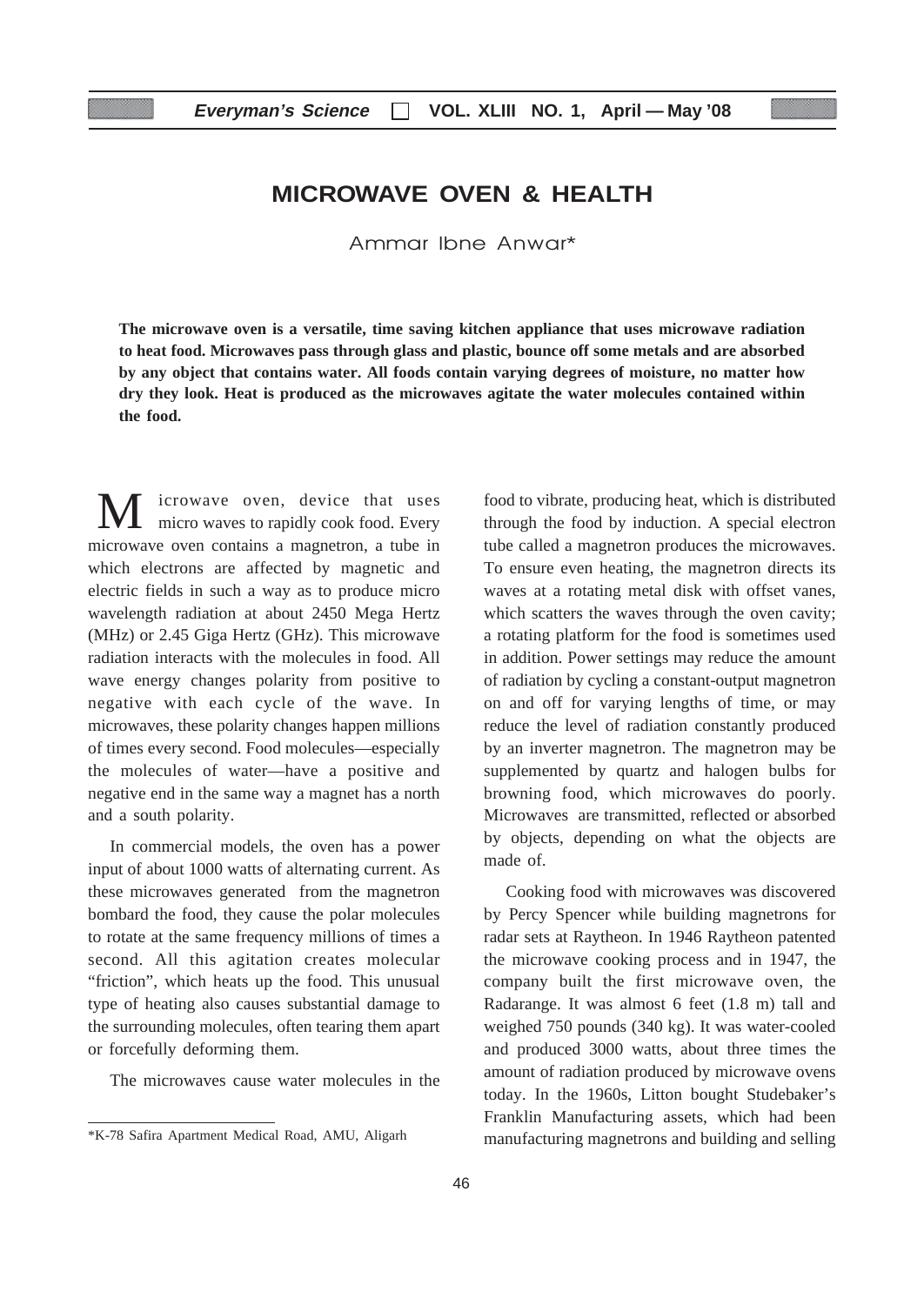microwave ovens similar to the Radarange. Litton then developed a new configuration of the microwave, the short, wide shape that is now common.

## **ADVANTAGES OF THE MICROWAVE OVEN**

Some advantages of using the microwave oven include :

- It is faster than conventional methods of cooking.
- Conventional methods of cooking use energy to heat oil, water or air microwave ovens only heat the food, so you can save on your energy bills.
- Nutrients are retained in the food.
- Protein foods don't brown when cooked in a microwave. This reduced oxidation means that nutrients like vitamin A and E are less likely to be destroyed.
- Food heated quickly in a microwave retains more nutrients than foods kept hot for a long time, such as those simmered on a stove.
- Potentially dangerous micro-organisms in food tend to thrive in temperatures between 5ºC and 60ºC. When you use a microwave oven, food can be thawed, cooked and served quickly. So it spends less time in the dangerous temperature zone.

## **HEALTH HAZARDS**

### **Uneven Heating**

Food is heated for so short a time that it is often cooked unevenly. Microwave ovens are frequently used for reheating previously cooked food, and bacterial contamination may not be killed by the reheating, resulting in foodborne illness. The uneven heating is partly due to the uneven distribution of microwave energy inside the oven, and partly due to the different rates of energy absorption in different parts of the food.

#### **Acute Dangers**

Liquids, when heated in a microwave oven in a container with a smooth surface, can superheat ; that is, reach temperatures that are a few degrees Celsius above their normal boiling point without actually boiling. The boiling process can start explosively when the liquid is disturbed, such as when the operator grabs hold of the container to take it out of the oven, which can result in severe burns.

Utensils such as forks produce sparks when placed in the microwave. This is because while it acts as an antenna, absorbing microwave radiation just like other metal objects such as the spoon, the pointed ends of the fork will act to concentrate the electric field formed at the tips. This has the effect of exceeding the dielectric breakdown gradient of air, about 3 mega volts per meter  $(3 \times 10^6 \text{ V/m})$ , causing sparks to form. This effect is somewhat analogous to the effect of St. Elmo's fire.

## **Biological Effects of Exposure**

Continually eating food processed from a microwave oven causes long term-permanent brain damage by "shorting out" electrical impulses in the brain [de-polarizing or de-magnetizing the brain tissue]. The human body cannot metabolize [break down] the unknown by-products created in microwave food. The effects of micro waved food byproducts are residual [long term, permanent] within the human body. The minerals in vegetables are altered into cancerous free radicals when cooked in microwave ovens. One of the histological studies with microwaved broccoli and carrots have revealed that the molecular structures of nutrients are deformed by high-frequency reversal of polarity, even up to the point of destroying the cell walls, whereas in conventional cooking the cell structures remained intact.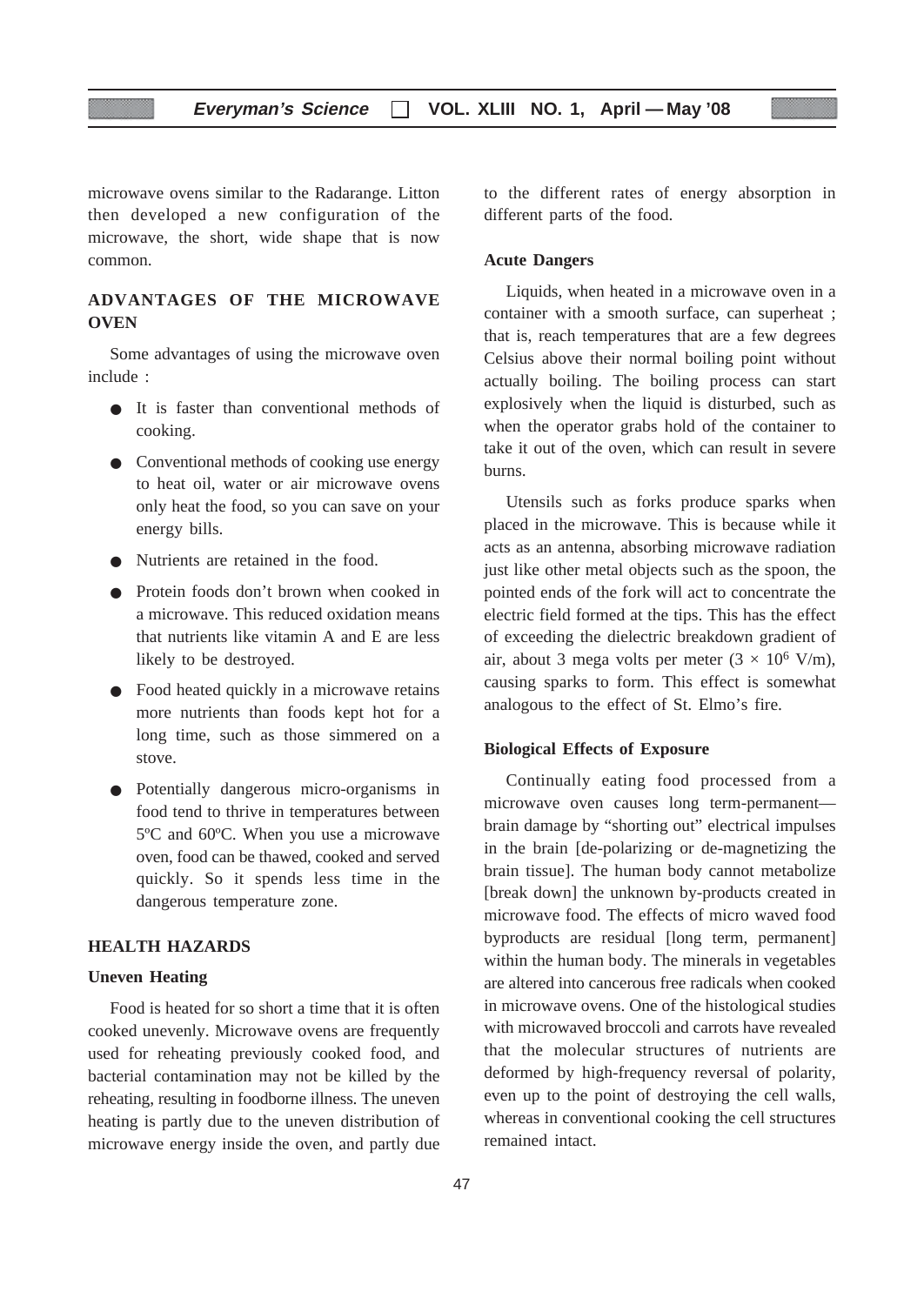## **Everyman's Science VOL. XLIII NO. 1, April — May '08**

Some scientists clam that there can be 'microwave sickness'.

The first signs are low blood pressure and slow pulse. The later and most common manifestations are chronic excitation of the sympathetic nervous system [stress syndrome] and high blood pressure. This phase also often includes headache, dizziness, eye pain, sleeplessness, irritability, anxiety, stomach pain, nervous tension, inability to concentrate, hair loss, plus an increased incidence of appendicitis, cataracts, reproductive problems, and cancer.

It has also been claimed that microwaving baby formulas converts certain trans-amino acids into their synthetic cis-isomers. Synthetic isomers, whether cis-amino acids or trans-fatty acids, are not biologically active. Further, one of the amino acids, L-proline, is converted to its d-isomer, which is known to be neurotoxic (poisonous to the nervous system) and nephrotoxic (poisonous to the kidneys). It is bad enough that many babies are not nursed, but now they are given fake milk (baby formula) made even more toxic via micro waving.

One short-term study found significant and disturbing changes in the blood of individuals consuming micro waved milk and vegetables. Eight volunteers ate various combinations of the same foods cooked in different ways. All foods that were processed through the microwave ovens caused changes in the blood of the volunteers. Haemoglobin levels decreased and over all white cell levels and cholesterol levels increased. Lymphocytes decreased. Luminescent (lightemitting) bacteria were employed to detect energetic changes in the blood. Significant increases were found in the luminescence of these bacteria when exposed to blood serum obtained after the consumption of micro waved food.

## **PREVENTIVE MEASURES**

● Make sure that frozen foods are properly thawed in the microwave before cooking, because cold spots may allow bacteria levels to rise.

- Thorough cooking is more likely if you chop the food into similar sized chunks. Smaller portions cook more evenly than large portions.
- The use of cooking bags and lids, or covering the container with plastic film, helps ensure even cooking and destruction of harmful bacteria.
- Ensure a more even temperature by using shallow and round containers, rather than square and high-topped containers.
- Stir food at least once during the cooking process.
- Foods that can't be stirred (such as roasts or quiches) should be left to stand, so that the heat can penetrate more evenly throughout.
- Observe recommended standing times on microwave food products, such as popcorn or pre-packaged meals.
- Avoid cooking stuffed poultry, as it is hard to ensure the stuffing has reached a temperature high enough to kill harmful bacteria.
- Don't cook an egg within its shell. The build-up of steam will explode the egg.
- Liquids or foods can be 'super-heated', which means they may boil explosively when stirred or otherwise disturbed. Always observe recommended cooking times. If you're unsure of how long to cook a particular food or liquid, leave it to cool in the microwave oven before taking it out.

#### **GENERAL SAFETY SUGGESTIONS**

- Read the microwave oven's instruction manual thoroughly. Keep it handy so that you can refer to it often.
- Only use microwave-safe containers. Glass or ceramic containers that aren't labelled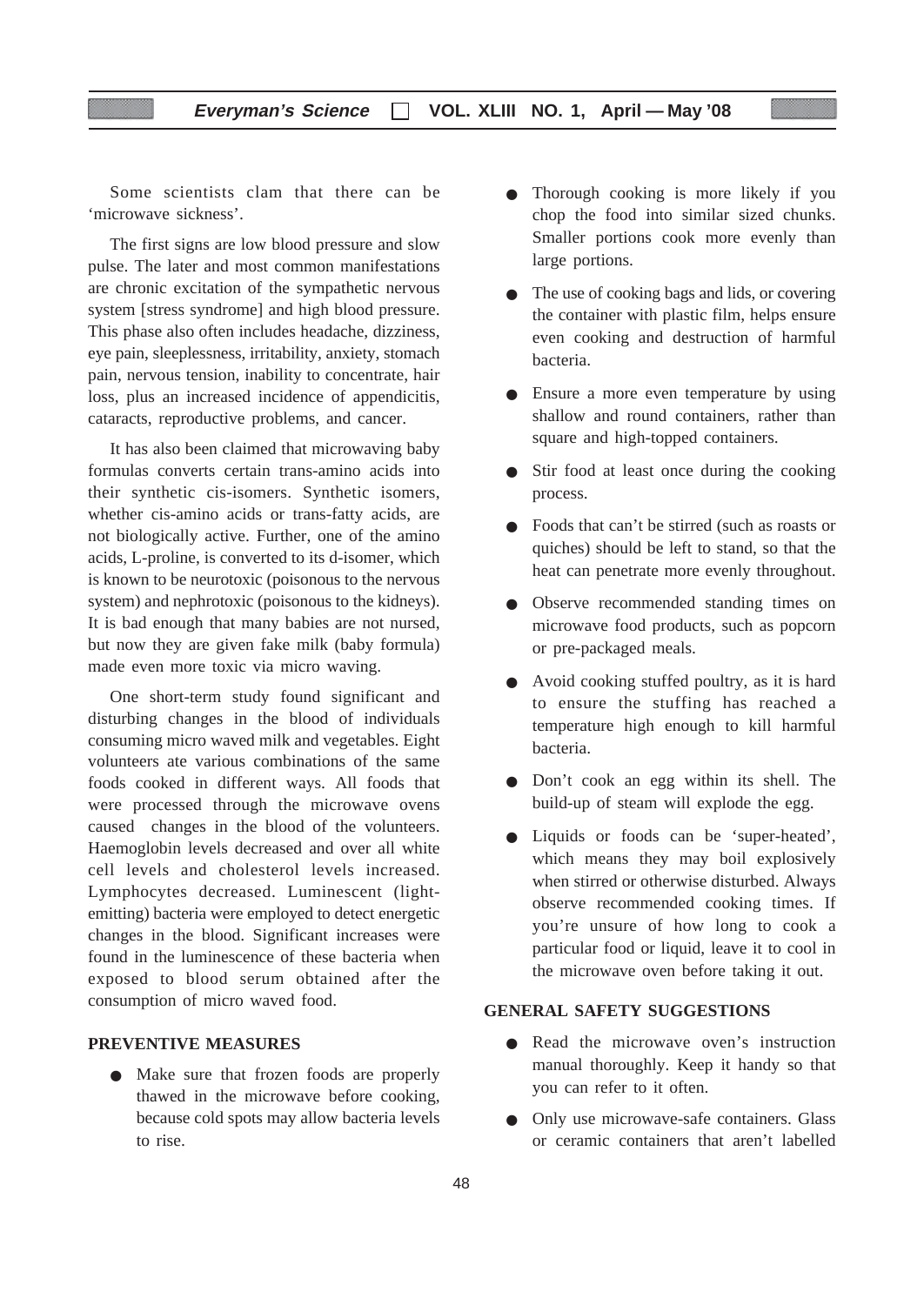'microwave-safe' may overheat and cause burns.

- Never use plastic grocery bags, newspaper or plastic containers for frozen foods (such as ice-cream containers) in the microwave.
- Avoid using plastic containers or film unless the manufacturer explicitly states that these items are microwave safe. Otherwise, compounds from the heated plastic can leech into the food.
- Don't allow plastic film to touch the food. Even plastic labeled 'microwave safe' should

not touch food to avoid migration of chemicals from the plastic.

- Use glass containers designed for microwaves to cook high-fat foods, as additives from plastic are more likely to migrate into fatty foods at high temperatures.
- Don't use metal containers or containers with metal trims.
- Always supervise children when they use the microwave oven. Show them how to use it safely and warn them of the possible dangers.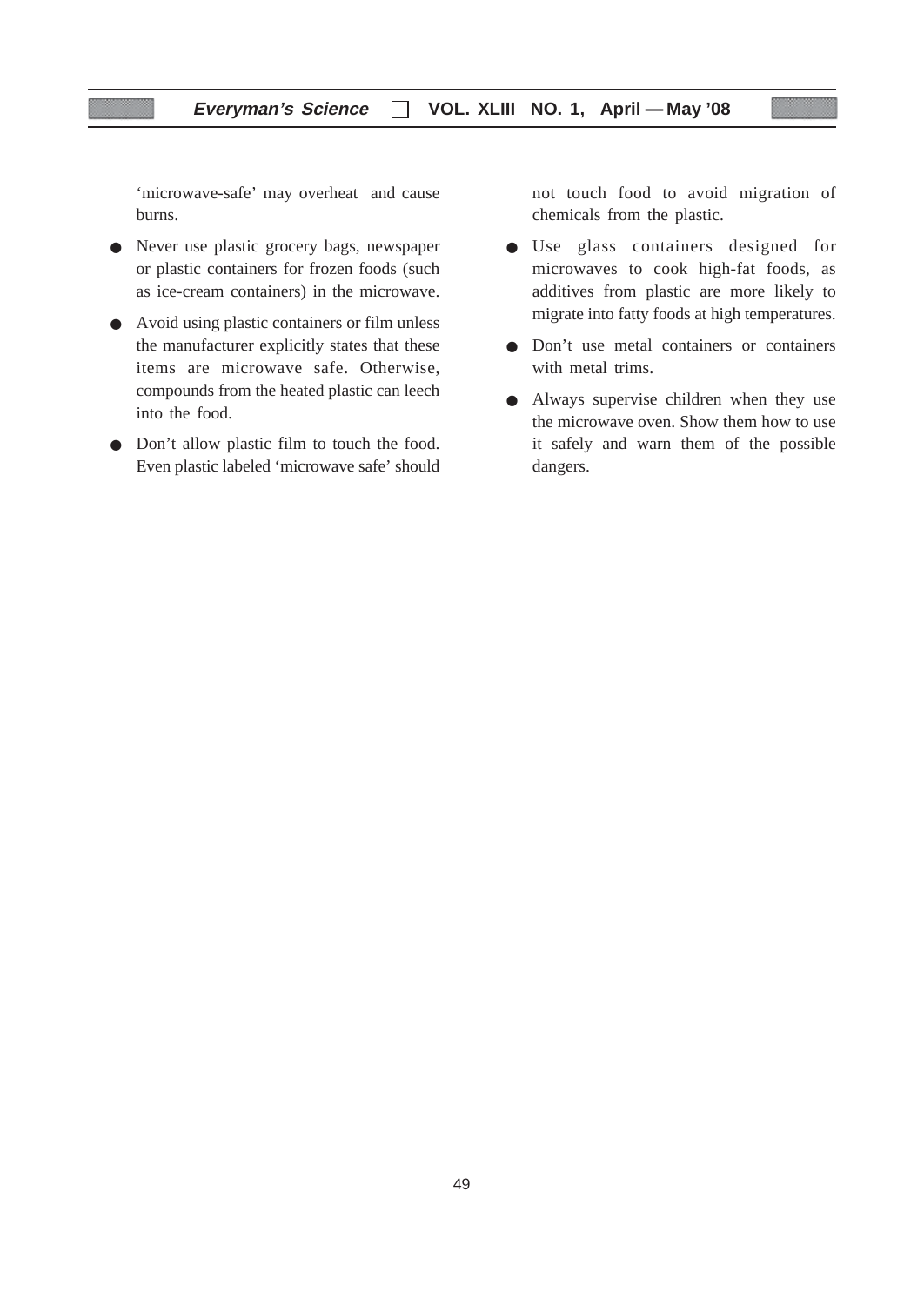## **WHAT THE FUTURE HOLDS FOR IRON & STEEL MAKING**

Rajesh Kamal and G.J. Mahajan

## **INTRODUCTION**

e have dwelt with technologies being practised, introduced and retrofitted in integrated steel works of today. Now it is time to reflect and gaze into crystal ball as to what the future holds for these integrated steel works, more specifically the integrated steel plants of India-and the steel industry in general of India and the world.

Iron making is likely to see major and visible changes in next four decades or so. An interesting possibility has already emerged in the name of Smelting Reduction even though its current contribution in world production is hardly 1%.

A question arises here as to why we should be so concerned about developments related to iron and steel. Steel has been the prime engineering material due to its high strength to weight ratio, toughness, cost advantage over competing materials (e.g. titanium), easy availability of raw materials and meets stringent requirements for a wide cross section of end applications.

There have been many attempts to replace steel and the attempts are continuing to replace it as the number one engineering material. While these attempts meet with partial success, other applications emerge where steel is indispensable. The result is that steel consumption is the largest of all engineering materials (wood, concrete, aluminium) and all projections indicate that this number one position of steel would be retained even in the next hundred years or so.

Steel Product group, RDCIS, Ranchi

## **PROJECTIONS OF STEEL CONSUMPTION**

Steel has so far proved to be the single key factor responsible for industrial production, and thereby, for economic growth. And it is growing from strength to strength with newer developmentboth within steel making practice as well as engineering developments, which ask for more usage of steel. So much so, that economic development has become almost synonymous with steel consumption.

Trend studies have revealed that steel consumption is strongly dependent on the state of development of the economy where it is consumed. In this connection, the economies of Germany, UK, USA, and Japan can be considered as developed economies where the consumption rises to a peak and then declines and tends to stagnate.

If we plot the normalised consumption of steel (i.e. ratio of consumption to peak consumption



**Fig. 1.** Steel Consumption in Present Day Economies

Reproduced from 'Steel Plant Technologies—an overview' published by Research & Development Centre for Iron & Steel. Steel Authority of India Ltd. Ranchi-834002 ; with permission.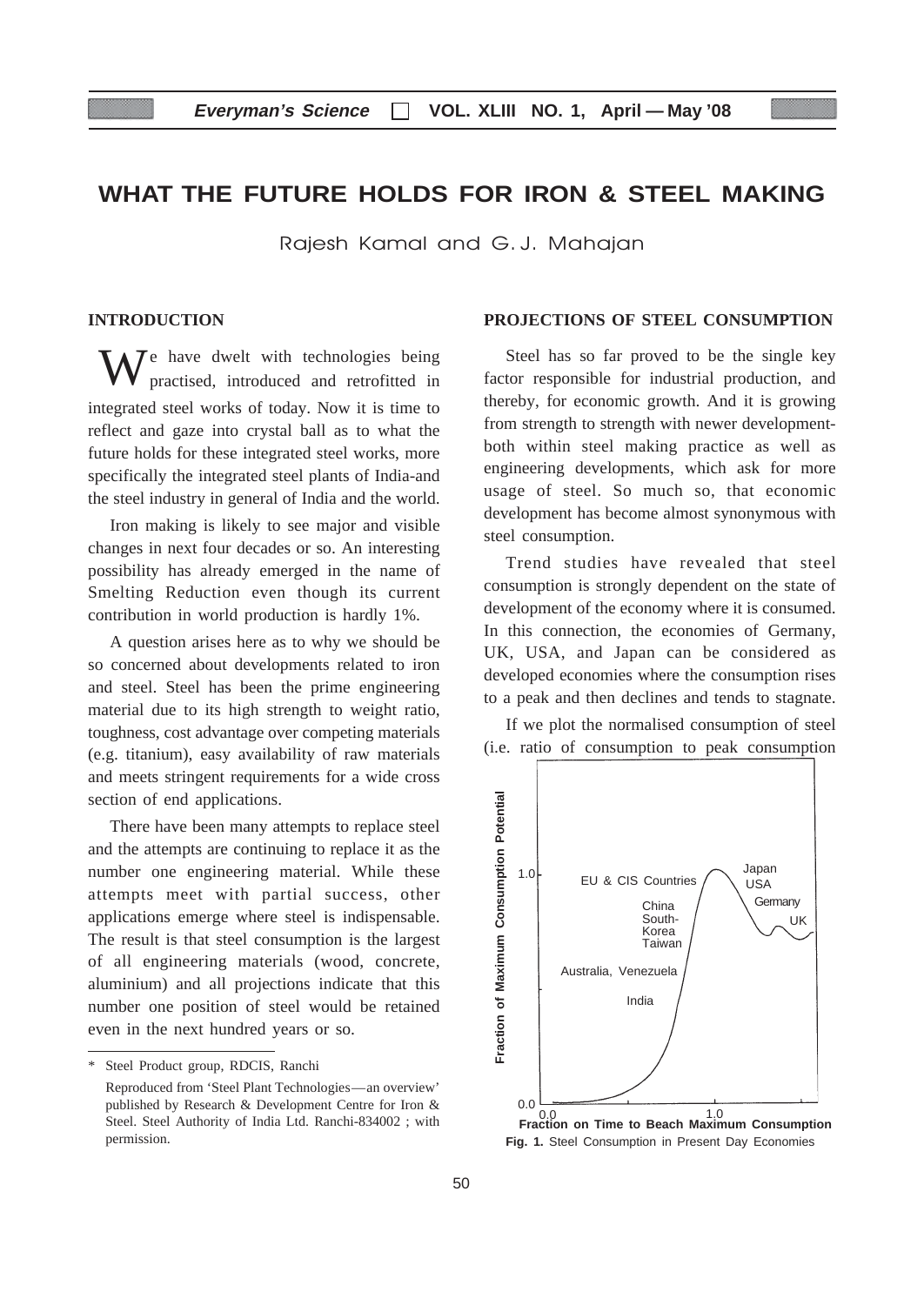value) against normalised time of peak consumption value) against normalised time of peak consumption (ration of years elapsed from a judiciously chosen starting year to the years taken to reach peak consumption) we get a plot of type shown in Fig. 1.

World consumption has not being showing such a trend, possibly the peak has not been reached yet. Since world consumption would actually be superimposition of many such curves in a staggered manner, the peak is expected to be erratic like a mountain range (Fig. 2).



**Fig. 2.** World crude steel production

China presently is the dominant player in steel consumption pattern of the world. Apart from being the largest steel consumer, it is also the largest importer, and the latter has contributed maximum in stimulating steel production all over the world-as also in India.

For a long time India's steel production and consumption figures were matching, but in 2002- 03, India produced about 32.5 million tonnes of finished steel, approximately three million tonnes more than its consumption, resulting in increased exports. In spite of the recent recession in the

domestic steel consumption, yearly consumption rate has been consistently increasing. Most of the time the actual consumption has been falling short of projected figures. However, in 1991-93 period, the consumption increased by 21%, averaging 11.5% per year, as against a six decade average growth of 5.5% per year. The six decade average growth in the index of industrial production is also 5.5%, which implies direct dependence of industrial growth on steel consumption.

In-house projection indicated that India's steel consumption would peak to 170 million tonnes by 2050 AD. This projection was made in 1997 based on trend analysis and the outcome appeared very improbable. But since then the changes occurring in the steel industry of China has raised hopes that this type of change is very much likely.

For this to happen, the steel consumption in India will have to increased five fold in the next four decades. This should be made possible through :

- Government thrust on infrastructure development
	- ➢ 'Golden Quadrilateral' project
	- $\geq$  Other road projects
	- $\geq$  Development of housing sector
	- $\geq$  Modernisation of airports
	- $\geq$  Expansion of railway tracks
	- $>$  Safety and other development programmes of Indian Railways
	- $\triangleright$  Additional electricity generation (1 lakh NW in next 5 years and to grow further at a higher rate)
- Connecting major rivers of the country
- 'Sagarmala' project to boost port facilities
- Giving incentives for promoting export oriented industries
	- $\sum$  Cars
	- $\geq$  Consumer products, e.g. home appliances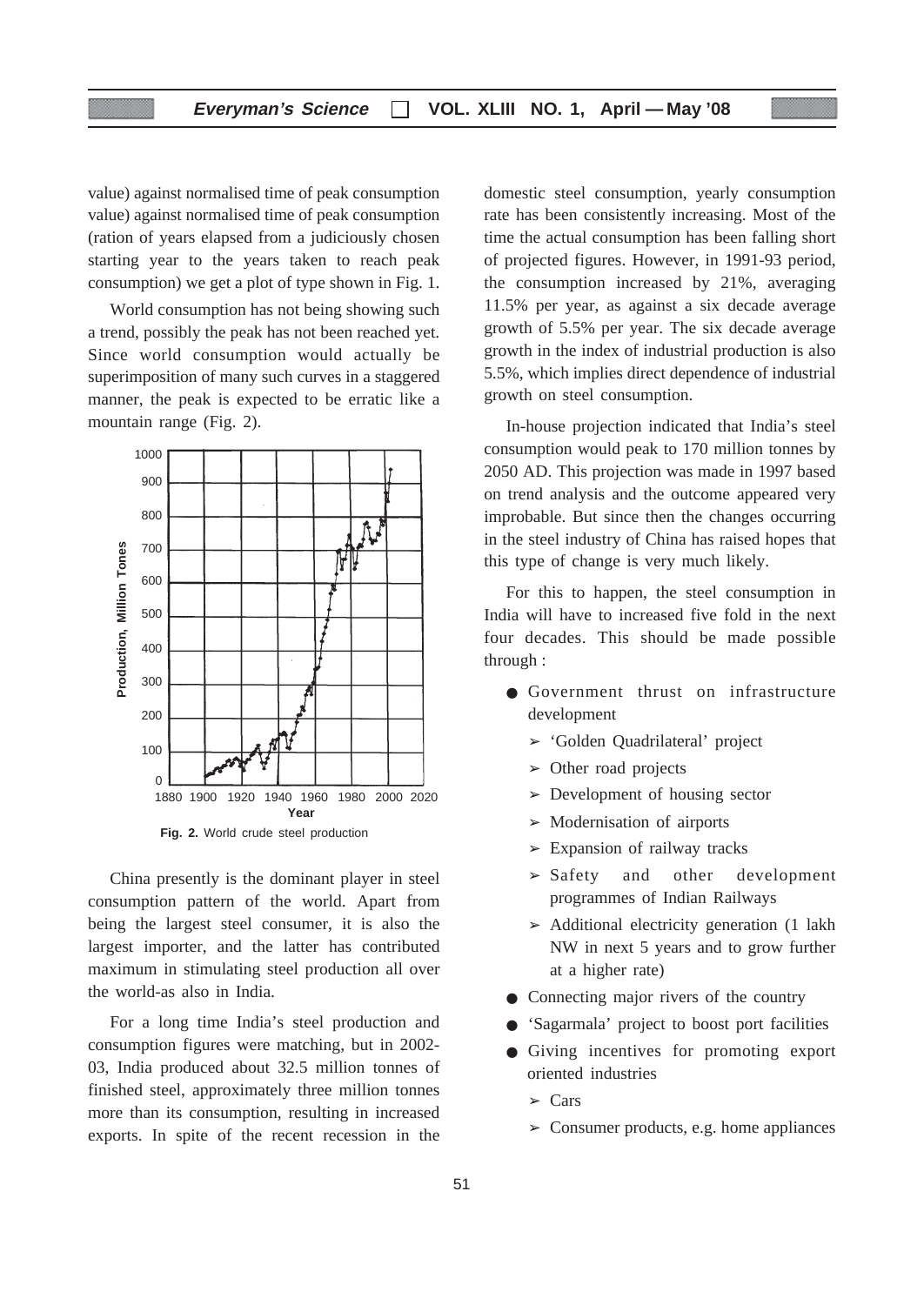For meeting this increased demand in India, BF-BOF route will continue to play significant role. But its dominance is likely to be eroded largely because of shortage of metallurgical coal. The availability of the same will remain restricted within the country Blast furnaces may not only survive but the numbers may grow based on imported metallurgical coal. But even these imports may prove prohibitive cost wise gradually.

About 70% of iron is extracted in blast furnaces, while over 20% comes from the DRI route (Table I).

Blast furnace and DR technologies have been covered in earlier sections but the balance about 10%, which comes from the Smelting Reduction route has not been discussed earlier and needs to be dealt in detail at this point and has been covered in the next section.

In India, scarcity of coking coal has been forcing adoption of processes involving non-coking coal. The Indian non-coking coals are unsuitable for many applications, but appear ideally suited for treatment in rotary kiln sponge iron making processes-a trend which is likely to continue for a few decades to come. The blast furnace iron making would stay as long as it can run efficiently-would

|                               |    | <b>Present Espected After</b> |
|-------------------------------|----|-------------------------------|
|                               |    | <b>Four Decades</b>           |
| <b>Total Steel Production</b> | 32 | 150                           |
| Steel Production by Hot       |    |                               |
| Metal-BOF Route               | 20 | 75                            |
| (Contribution of SR-BOF       |    |                               |
| likely to increase from about |    |                               |
| 10\% to about $20\%$          |    |                               |
| Steel Production in Electric  |    |                               |
| Furnaces (Hot metal + DRI     |    |                               |
| + Scrap) (Contribution of DRI | 10 | 75                            |
| is likely to be maintained at |    |                               |
| about $70%$ )                 |    |                               |
| Matching DRI Production       | 7  | 52                            |
| Matching BF Hot Metal         | 20 | 60                            |
|                               |    |                               |

use less and less of hard coke-would inject more of alternative fuels like beneficiated and pulverized non-coking coal, tar, nature gas, etc.

In Table I below, we attempt to predict the situation in India after about 4 decades. The overall global situation would be roughly compatible with the situation in India as regards the contribution of different routes, while the overall consumption would remain roughly stagnant.

Table I : Likely Indian steel making scenario in mid-twenty-first century

(Inferred from 'Steel Demand Forecasts : India 1999-2000'-Steel Times International, 23(4), pp. 14-17 (July '99) (Million tonnes)

While changes in rest of the world are going to be in similar pattern, the DRI or sponge iron part would be of coal based variety in Indian subcontinent while in rest of the world (with possible exception of African continent) the natural gas based sponge iron would predominate. Smelting Reduction Processes like Corex, Romelt and/or other newer processes would supplement the hot metal production from blast furnaces. While blast furnaces would be using a minium amount of hard coke, even this would be supplemented by formed coke or something similr.

## **DEVELOPMENT OF SMELTING PEDUCTION**

The term 'smelting reduction (SR)', meaning melting accompaned with reduction, theoretically encompasses the blast furnace iron making process as well. But by usage, it has come to denote that group of processes, which makes hot-metal-like liquid iron from iron ore or other iron oxides using non-coking coal. Attempts to evolve such a process started as soon as the scarcity of coking or metallurgical coal was felt. Presently, only half percent of total hot metal production in the world is by three plants based on Corex process. More plants based on processes such as Romelt, Corex, Hi-Smelt, etc. are in the pipeline.

In these processes (Corex, Romelt, Hi-Smelt,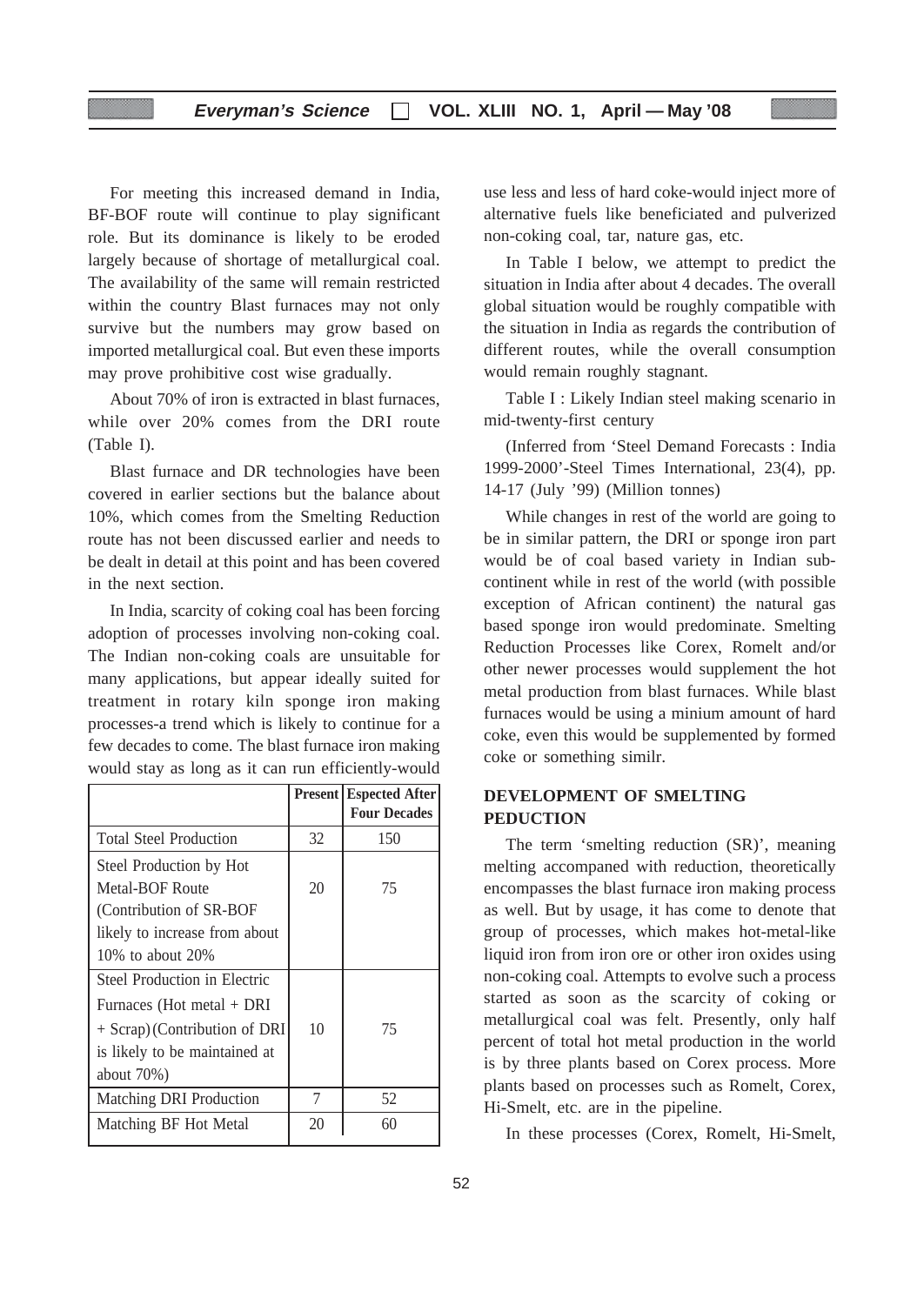Ausmlt, Dios, AISI-DOE, etc.), the blast furnace concept has been adopted and suitably modified to eliminate the need for cohesive zone so that noncoking coal can be used directly for reduction. Most of the processes (Corex, Hi-Smelt, AISI-DOE, Hoogovens, etc.) have divided blast furnaces into two. First part caries out pre-reduction of iron oxide, which is coupled to the second reactor where pre-reduced material (highly reduced sponge iron in case of Corex and partially reduced iron oxide in most of the other processes) is smelted with non-coking coal, flux and oxygen and/or air (preheated or otherwise) to make hot metal. Most of the processes use oxygen, while Hi-Smelt uses preheated air. Romelt uses some quantity of cold air apart from oxygen.

In the free board of smelting reactor, the evolving carbon monoxide (CO) gas is post combusted to different degrees in different processes. Single reactor processes, like Romelt, practice very high degree of post combustion, i.e. conversion of more than 70% of  $CO + H<sub>2</sub>$  in the freeboard gas to  $CO<sub>2</sub> + H<sub>2</sub>O$ .

Of the SR processes, only Corex has been operating ion commercial scale since 1995. A large demonstration unit of Romelt process at Novelipetsk Steel Works in Russia has been operating intermittently since 1985. Demonstration plants on Hi-smelt and Ausmelt processes have also been recently installed.

These newer processes produce liquid iron similar to blast furnace hot metal except for the following differences :

- 1. All these processes produce very low silicon hot metal.
- 2. Carbon contents is similar, on an average, slightly more than blast furnace hot metal.
- 3. Phosphorus level is considerably lower since some phosphorus presumbaly gets transferred to gas phase during smelting reduction.
- 4. Initially all these processes had problem of high sulphur in hot metal. Corex has apparently solved these problems and now

produces hot metal containing sulphur consistently below 0.05%. But on an average, it is still higher than the average sulphur level of blast furnace hot metal

## **Corex Process**

A large demonstration unit of Corex (called C-1000 module) was installed and commisioned in 1989 at Pretoria in South Africa. After initially having a large number of teething troubles, which required considerable modifications, the plant was operated successfully till 1999 and exceeded its rated capacity of 300,000 tonnes per annum. After the installation and commissioning of a C-2000 module at Saldhana Bay under the same company (ISCOR), the C-1000 module at Pretoria was shut down.

The first C-2000 module was installed and commissioned at POSCO (South Korea) in November 1995. The plant is reported to be producing more than 700,000 tpa hot metal.

The second C-2000 unit was installed at Saldhana Bay, South Africa in December-1998. This plant utilises the surplus Corex gas for making DRI in a Midrex unit. Both the DRI and hot metal are put in electric arc furnaces for processing into steel. The Corex unit is reported to be producing @ 824,000 tonnes of hot metal per year. The DR unit produces 832,000 tonnes of DRI per year. The Saldhana unit produces 1.25 million tonnes per year of ultra thin high quality hot rolled coils.

## *Indian Scenario*

The third C-2000 module was installed and commissioned in India under Jindal Vijayanagar Steel Ltd. (JVSL) in August 1999. There were considerable problems in start up and the plant could not run smoothly until more than one year later. But now it is operatng very smoothly although on 100% imported non-coking coal. The second C-2000 unit of JVSL has also been installed and commissioned in April 2001 and is operating smoothly.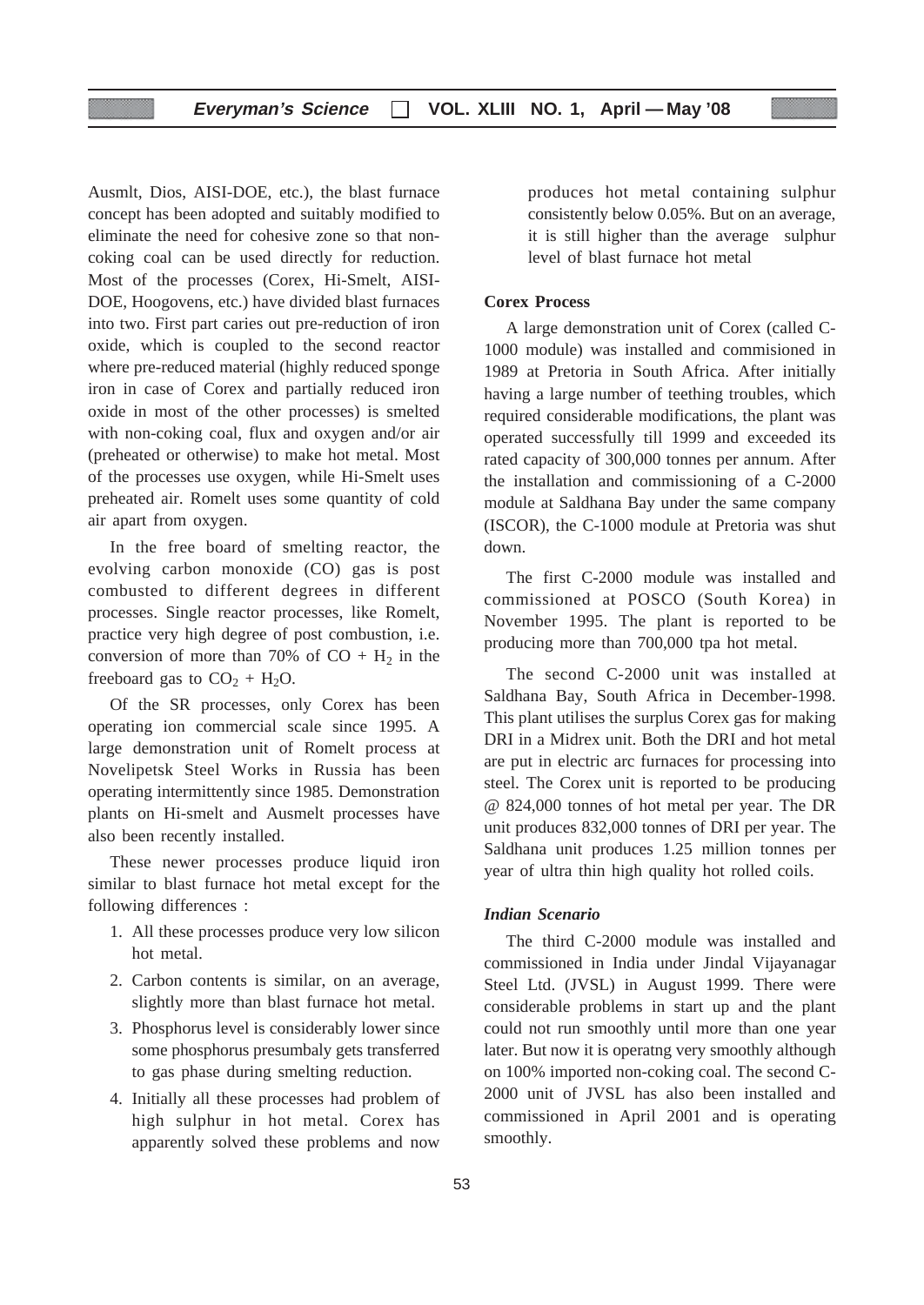## *Brief Process description*

Croex is a two reactor but a 3-stage process. The blast furnace concept has been used, virtually splitting it into two at the cohesive zone interface. Accordingly, a corex plant has a shaft unit, where iron ore pellets (with or without some closely sized lump ore) is reduced by gases emanating from the second unit to make hot sponge iron. This is machanically transferred to the second unit called Melter-Gasifier where it is melted and carburised through injection of both coal and oxygen. In upper parts of Melter-Gasifier a fluidised bed of coal char is maintained where and  $CO<sub>2</sub>$  or  $H<sub>2</sub>O$  is converted to  $CO$  and  $H<sub>2</sub>$ . Since there is practically no  $CO<sub>2</sub>$  or  $H<sub>2</sub>O$  in the gas above smelting bath we say that the post combustion degree  $\{(\text{CO}_2 + \text{H}_2\text{O})/\}$  $(CO<sub>2</sub>+CO<sub>2</sub>+H<sub>2</sub>+H<sub>2</sub>O)$  of Corex gas is zero.

#### *Proerties of Coal Required for Cored Process*

Since in the Melter-Gasifier no  $CO<sub>2</sub>$  is formed, the heat requirement in the reactor is met by the conversion of carbon in coal to CO by oxygen putj in through oxygen lances. This liberates les than one fourth of the energy available in coal. Coals containing high ash and high volatiles use up all such avaialble energy in reaching up to the reactor temperature and are therefore not suitable for sustaining the process. This is the reason why hardly any Indian coal has been found suitable for Corex process.

Absence of post combustion means that a lot of energy goes away in the exit gases and consequently the coal consumption in Corex process is much higher than in any other iron making process. However, if the exit gases can be suitably utilised, for example for power generation as in JVSL or for making DRI as in Saldhana Steel the over-all economics becomes quite favourable.

## *Romelt Process*

The sucessful operation of Remelt process has been demonstrated in short spells since 1985 in 300,000 tpa demonstraton unit at the Novolipetsk Steel Works (NLSW). The process has been developed primarily by Prof. Romenets at Moscow Institute of Steel and Alloys (MISA). Steel Authority of India Ltd. (SAIL) had formed a joint venture named Romelt-SAIL India Limited (RSIL) with the three Russian organisations, which had taken part in the development of Romelt porcess, namely NLSW, MISA and Gipromez. Based on the initiative of RSIL, India's National Mineral Development Corporaton (NMDC) is in the process of setting up a Romelt plant of 300,000 tpa capacity at Nagarnar, based on iron ore slimes available at Jagdalpur in Chhattisgarh State. Ground-work has started at site and tendering process is on. Commissioning of the plant is due in 2005.

National Aluminium Company (NALCO) in Orissa has accumulated massive deposite of "Red Mud" which is an iron oxide rich waste from the process of extracting aluminium. NALCO has taken up extensive investigations with a view to setup a Romelt plant of 243,000 tpa capacity, which can use, as input, this waste iron oxide along with iron ore. The plant is proposed to come up near Damanjori in Orissa.

Romelt is a single stage smelting reduction process for making blast furnace like hot metal from iron ore and non-coking coal. The uniqueness of this process is the array of lances used which effects post combustion to the extent of 70% or more, which enables ploughing back of much of energy in waste gas into the process. The process can also accept iron ore and coal of a variety of sizes and quality.

Although waste gases coming out of Romelt reactor do not contain much chemical energy, but the temperature is quite high. For economic viability, it has been found necessary to utilise this sensible heat for electrical power generation.

#### **Hi-Smelt and Ausmelt Process**

Both these processes have been developed in Australia and each of them now have operating demonstration plant. Hi-Smelt presently operates a 100,000 tpa "R & D facility". A larger Hi-Smelt demonstration plant of 800,000 tpa is being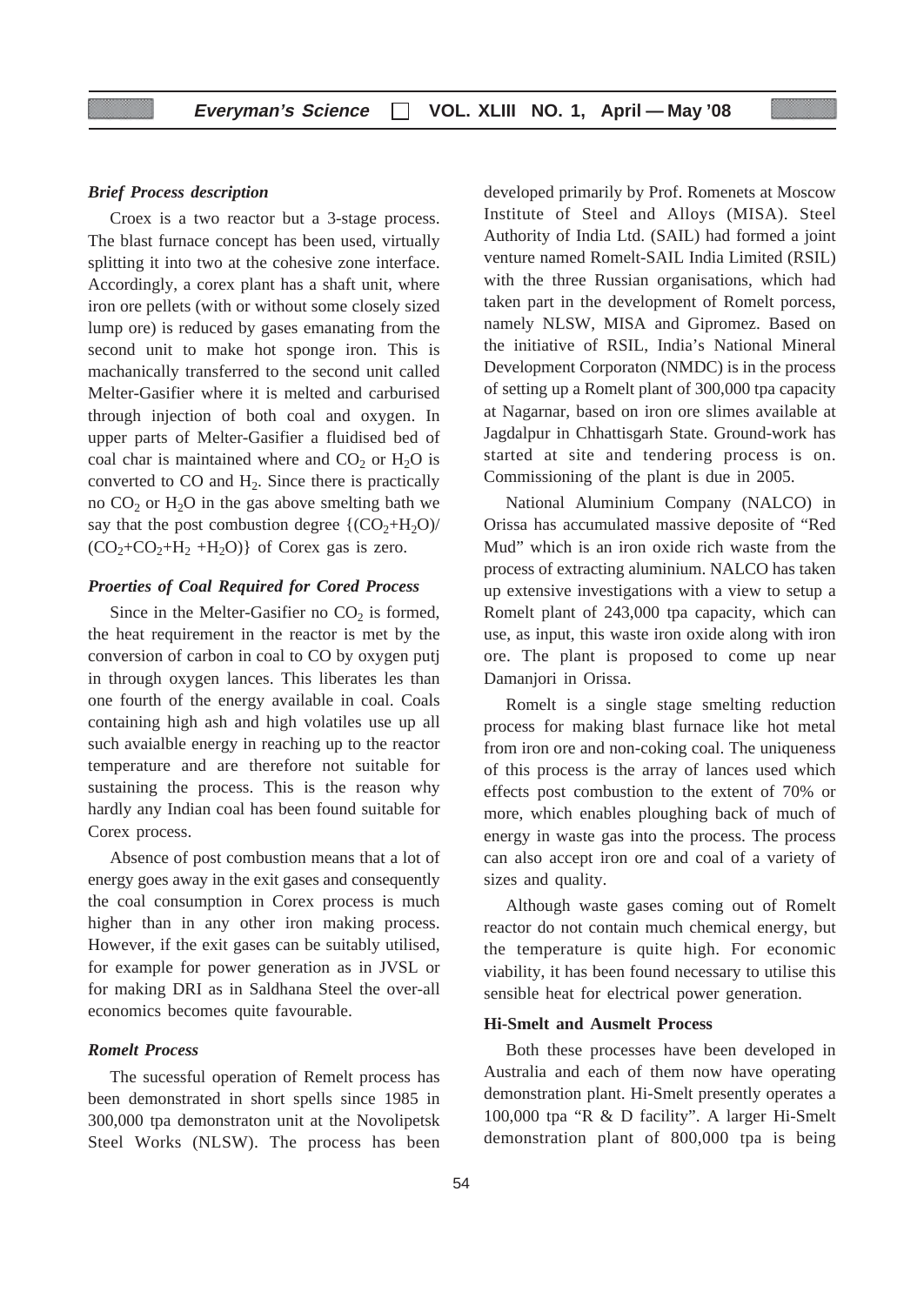constructed at Kwinana in Western Australia. It uses preheated air blow instead of normal oxygen lance. 70% post combustion level is maintained and iron ore fines are used as feed, which are preheated and pre-reduced by the exhaust gases in a fluidised bed reactor. The plant is due to be commissioned in the second half of 2004.

Ausmelt process used an LD like vessel, although somewhat wider and with multiple oxygen lances, for carrying out single stage reduction process with strategically located oxygen nozzles for post combustion. A 15,000 tpa demonstration plant is operating. No details are available.

#### **Other Developments on SR**

In addition to the above, there have been prominent development work on the following SR Processes :

- DIOS process of Japan
- AISI-DOE process in the US
	- (*Further development work on these have stopped*)
- Combismelt Process

*(This is in fact not a new process but a combination of existing DRI making process and electric pig iron making using DRI. Presently New Zealand Steel uses this concept as also a government unit (No. 3 Mining Enterprise) in Mayanmar).*

— Fastsmelt Process

*(This is a development by Midrex where combismelt concept is adopted using DRI made in a Rotary Hearth Furnace using cold bonded ore-coal composite pellets. This process has also not been commercialised yet).*

Even though the SR processes contribute much less than 1% or total worlds hot metal production, none can deny that among the newer hot metal making installations, SR processes are going to take up significant share. Their competitor is only mini-blast furnace, which is succeeding only as a stopgap arrangement.

## **LIKELY DEVELOPMENTS IN STEELMAKING & STEEL PRODUCTS**

Steel will remain leading technology material in 21st century. Current share of steel in total metal production is 93%, and is likely to remain around this level in the coming decades.

As seen earlier, iron making will continue to be dominated by blast furnace, while significant inroads would be made by DR and SR technologies. But steel making technology still has huge development potential with regard to new manufacturing and processing techniques. Efforts will continue to be deveoted towards enhancement in material properties, which will open up roads to even more applications. Incremental improvement, with short pay back peiod, will continue with thrust for :

- (i) Enhanced equipment speed
- (ii) Process continuity
- (iii) Plant automation

Intense development efforts, however, are likely to be made in automation and product improvement/ development rather than in fundamental process research.

In BOF Steelmaking, it is almost impossible to observe directly what is going on inside. There is no mathematical model, which can fully describe the thermo-metallurgical-fluid dynamic processes occuring inside. Currently, just a part of these processes is fully understood. Thus, there is a lot of scope for enhancing understanding of BOF Steelmaking Process. Developments in BOF technology for improving the process economics will be directed towards optimization of process technology, not just limited to target end composition and temperature, and quality of, and choice of fluxes and raw materials, but also for operation practice for the blowing lance (lance height and blowing pattern), bottom strring system etc., which will all have to be standardized with reference to steel quality to be produced.

BOF vessel design and suspension system shall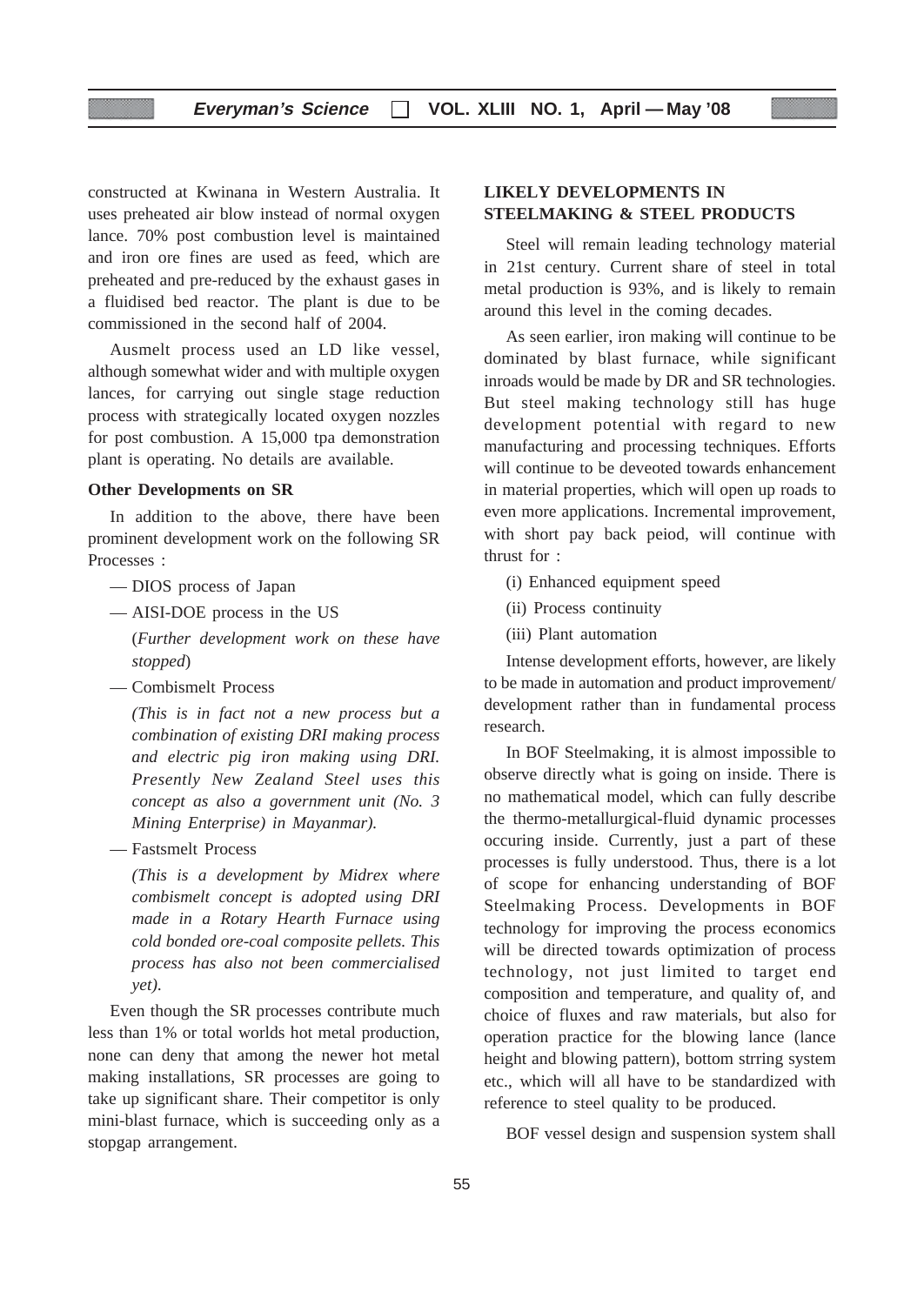certainly undergo improvement. Use of magnesiacarbon bricks and slag splashing techniques has resulted in increasing the temperature of the vessel shell, which means increased creep effect. Converter body will need higher creep resistant materials.

Share of EAF steelmaking will continue to grow in slow progression. Use of DC are furnace will lower the specific electrical energy requirement and electrode consumption. Wider adoption of secondary refining will improve productivity in steelmaking and provide cleaner steels. Continuous casting will achieve maturity. High casting speeds may be achieved-around 10m/min., with a goal to reach 12 m/min. Proportion of thin strip and thin slab casting is likely to grow. Long product casters that can cast both light and heavy section products will become reality. Simulation will be an invaluable tool in the development and optimization of casting process for new products for enabling visualization of what is happening in the mould and what causes defects in and influences the micro-structure during solidification.

Refractory materials are indispensable in steel industry. Efforts will continue to reduce cost and consumption of refractory materials as well as cost of refractories per tonne of steel produced. Process development, e.g. optimization of slag composition for improving efficiency of slag splashing in BOF, improvement in life of plunges in RH degasser etc., will also get adequate attention.

New technology package will be developed to significantly improve strip profile and flatness control. The key target of these packages will be to achieve a wide control range, easy to implement control characteristics, flexible pass schedule design, suppression of all types of strip buckles etc.

Increased plant automation is likely to reduce the demand on operators. Robots may be employed to carry out tough production tasks. Processes from blast furnace to rolling will have complete AI solutions. Currently AI adoption is in the decreasing order : Iron making-rolling-steelmaking-others ; in the ratio of around  $5:3.5$ ;  $1.0:0.5$ . "Through Process Models" shall be developed and utilized to predict the influence of one process stage on the next to optimize the whole sequence of process from start to finish, taking into consideration the product variety, changes in the width and thickness etc.

With the rising need for lighter automotive materials, there will be increased focus on high strength steels. 590 MPa class steel shall be in commercial production. High performance 780 MPa class, galvannealed high strength steel will also have demand from car manufacturers. 980 MPa, 1180 MPa and 1470 MPa class high strength steels may be developed through expertise in chemical composition and heat treatment techniques. Steels will be produced with ultra fine ferrite grain size down to 5 µm (micrometer) diameter. Obtaining ferrite grains with an average size on 1 µm would make it possible for a steel with a simple chemical composition, normally having a tensile strength of 400 MPa to reach 800 MPa. Faster cooling rates shall be achieved in continuous annealing and galvanizing lines. Cooling technologies and equipment will be developed which will make it possible to produce, starting from the same chemical composition, steels with the strength that can be modulated between 1000 and 1400 MPa.

Demand for high strength steel, more than 460 MPa, for bridges and metallic structure is likely to increase. New steel solutions shall be available to users for variety of applications.

## **A PEEP INTO THE IRON AND STEEL MAKING PRACTICE OF TWENTY SECOND CENTURY**

Making iron and steel causes incremental damage to environment, which has been cumulating over the years. Green house effect of accumulated carbon dioxide in the atmosphere is already affecting global climatic conditions. Strict restructions are coming into force for emission control in automobiles  $(CO<sub>2</sub>$  especially).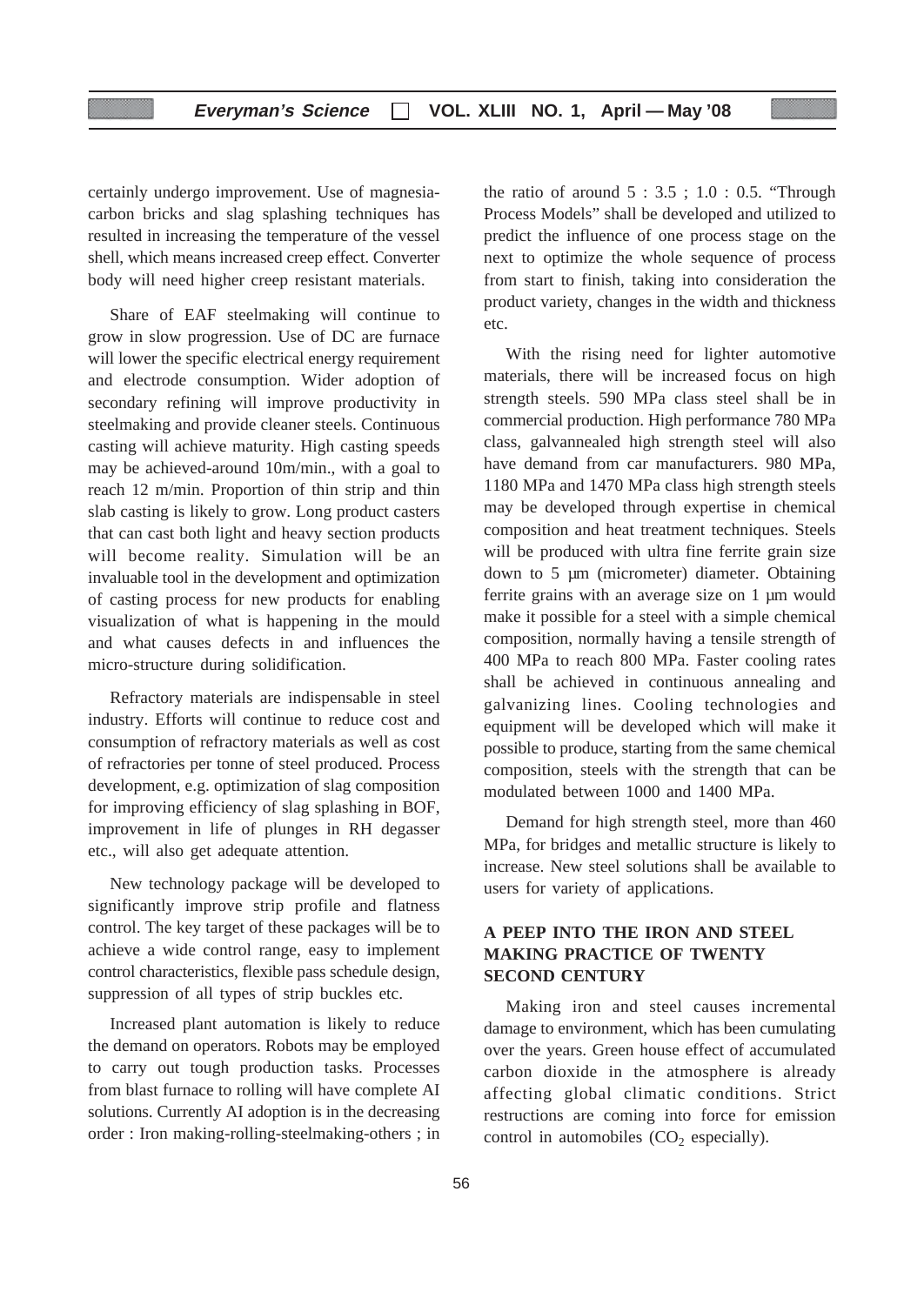We expect that within this century, the problem is likely to grow to question of the survival of human race. With this imperative in mind, the next century is likely to permit only those iron and steel making processes, which are safe for the environment. With this compulsion in mind, it should be possible to hazard a guess regarding the iron and steel making processes to the twenty second century.

Environmental concerns would force minimisation of  $CO<sub>2</sub>$  emissions from iron and steel making so much so that only the  $CO<sub>2</sub>$  emitted in electric melting of scrap or equivalent can be permitted. About 40% of the steel making would be from recycled scrap. The balance metallic input has to come from DRI, which is made from hydrogen reduction of iron oxide (Fig. 3). This hydrogen again may be mostly generated from the electolysis of water. Most of the electric power needs of the entire steel making chain would come from non- $CO<sub>2</sub>$  producing environment friendly



**Fig. 3.** Future steel making

route. Hydro electricity, sun power, wind power and geo-thermal power would all be contributors. Power from the waves of sea shore would also be contributing.

## **CONCLUSIONS**

The primitive sponge iron making in mud furnaces led directly to steel but intensification of the same has evoled into the present indirect routes predominated by blast furnace and basic oxygen furnace.

Steel is important to human society since it is the prime engineering material due to its high strength to weight ratio and toughness. Steel has been replaced from many past applications but has been found to be necessary in larger amounts in newer applications. Trends indicate that the dominant position of steel as the number one engineering material would be retained at least for next 100 years or so in spite of stiff competition. The method of making steel, however, may undergo major changes.

The trend in steel making is again moving towards more direct processes ending with electric furnace steel making. Future steel making should be supplemented by the input of hydrogen reduced sponge iron apart from recirculated scrap.

## **BIBLIOGRAPHY**

- 1. K. K. Prasad, Steel Demand Forecasts : India 1999-2000, Steel Times International, 23(4), pp 14-17 (July '99).
- 2. IISI Reports related to environmental concerns in iron and steel making.
- 3. K. K. Prasad and A. K. Ray, Sponge Iron Making in Rotary Kiln, RDCIS, SAIL, Ranchi, India (June 2002).
- 4. Various papers in the conference on Non-Conventional Energy Sources, Ranchi, India (1993).
- 5. K. K. Prasad and A. K. Ray, SR Process for India : Problems and Prospects, National Seminar on Smelting Reduction, Bhubaneshwar, India (2002).
- 6. K. K. Prasad, Romelt : An alternate Iron Making Process for India–Proc. Symp. AIMTDR, Mesra, Ranchi (2002).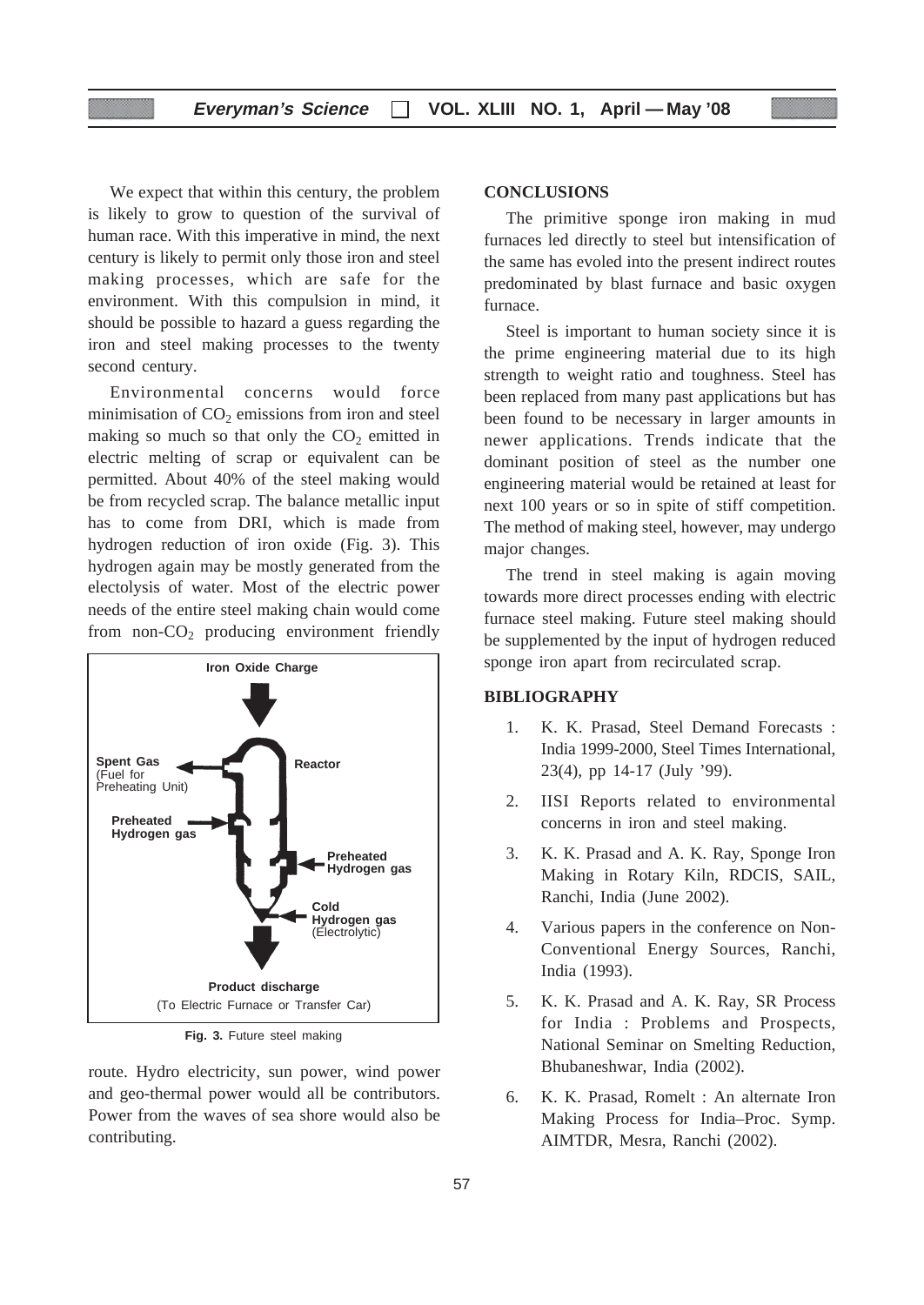## **SHORT COMMUNICATION**

# **PEPTIDES THAT PUNCTURE THE BODIES OF BUGS**

D. Balasubramanian\*

Come summer and complaints of stomach-aches and gastrointestinal infections shoot up. In trying to beat the summer heat, many tend to quench their thirst with the first available mouthful of water. Little thought is given to the cleanliness of the cup or the purity of the water. And the result is stomach cramps at the mildest to severe diarrhoea and dehydration at the worst. The culprits are of course the germs–viruses, bacteria and protozoa– that abound in the unclean water.

Not that we do not fight these invading germs. Over a period of time, we do get used, to some extent, to these microbes and fight them effectively. The immune system of the body offers an excellent defence mechanism that gets rid of the infecting germs by a variety of means. A set of special cells engulf the bacterium, take it inside and pulverize it into bits. The grand names given to the cells that do this awesome task are macrophages and polymorphonuclear leucocytes. Other cells generate special protein molecules called antibodies, each one of which is tailored to grasp a specific invader in a lock and key fit and knock it out. Such a double barrel attack on the invading microoganism, using cell mediated and antibody mediated modes, effectively protects us from the ill effects of the infection.

The remarkable point about the immune system of the body is its memory. When we encounter the invading germ for the first time, we suffer badly. But such close encounters of the first kind prime our bodies in a grand fashion for future. When the same germ attacks us the second time, our immune system recognizes the invader in terms of its cell size, shape and outer surface features, recalls the first battle we had with it, and mounts the defence reaction. The specific antibody to this bacterium, which was produced during the first encounter is massproduced in abundance, as also the phagocytic cells. The defence reaction is more prepared, more elaborate and more successful and the 'memory' is long lived. We have now developed immunity to the invading germ. This, of course, is the basis of vaccines. Edward Jenner, two centuries ago, noted that dairymaids exposed to the cow pox had developed resistance or immunity to the disease. From there to actually inject a (killed or attenuated) virus or bacterium into the body so as to prime it to to develop the immune reaction has been a logical step. During the first encounter with the microbe, the body cells generate the gene for the specific antibody. When the microbe strikes again, this gene goes into action and produces the knockout antibody in quantity. There are few better welltuned systems in our body !

Immunology is not the only mode of tackling the infecting organism. Medication is another. Antibiotics, whose history does not go beyond two generations, are very effective. Penicillin, tetracyclines and sulfadrugs are some successful examples. The curious thing is that many of these chemicals are produced by bacteria, fungi, insects and similar forms of life, and are used by these organisms as defence chemicals in order to fight those that invade them. Unlike antibodies, these antibiotics are less specific and more general purpose in nature, hitting out at most invaders. It is this broad-spectrum feature that helps us when we

<sup>\*</sup> L. V. Prasad Eye Institute, LV Prasad Marg, Banjara Hills, Hyderabad 500034, e-mail : dbala@lubly:itph.net. Article published earlier in The Hindu, Reproduced with permission.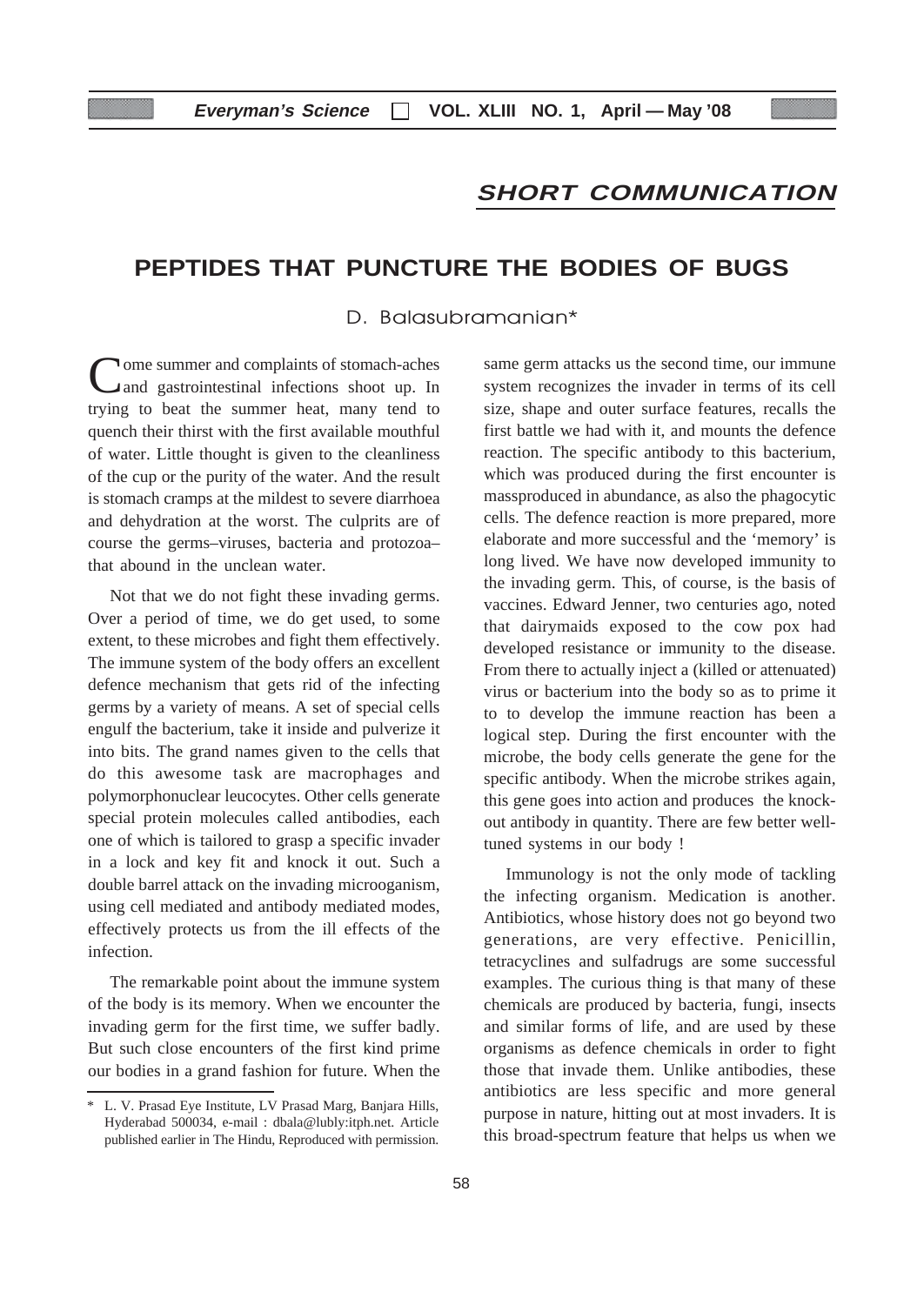take these drugs to fight microbial infections in our bodies. These are medium size molecules, of molecular mass in the range of 400–4 000, and come in a variety of sizes, shapes and chemical formulae. There is generally nothing common in their chemistry or even in their modes of action.

Designing an effective antibiotic is thus a diffcult task since there are no well-formulated guidelines, hints or principles to guide us in the synthesis. What one would like is to have the grammar or the syntax of the process understood. The diversity is too large to offer either a structural clue or a functional unifying principle. Besides, while these antibiotics are effective against many fungi, protozoa and bacteria, they are not generally as good in fighting viruses.

It is here that the peptide antimicrobials appear to present hope. First of all, peptides are simple in construction. The building blocks are twenty different amino acids that can be strung together, as in a necklace. If the chain gets long, it is no longer called a peptide but given the name protein. The twenty amino acids fall into two broad categories. Some of these contain electrical charges (ions) or polar groups which let them interact with water and aid the peptide to dissolve in water. These amino acids are thus hydrophilic or waterloving. The other class is the opposite or hydrophobic (water-repellant) and aid the peptide to attach itself to cell membranes and other similar oily surfaces. A peptide chain generally contains both types of amino acid residues, and will thus have a varying degree of ambivalence in its interaction with water or with membrane surfaces ; the term given is amphipathic.

Over the years, the way a peptide chain can shape itself into various molecular architectural motifs has been well studied. It is possible now by looking at the sequence of the amino acids strung up in a peptide chain, to make a good guess about what shape the molecule will take–the shape of a spiral staircase, a pleated sheet, a wet noodle, or

whatever. Pioneering work in this area has been done by Professor G N Ramachandran and his students at Bangalore, and the graphical representation of the shapes that the peptide chain takes is termed the "Ramachandran Plot".

Thus, two leads are available with respect to peptide antimicrobials—their tendency to dissolve in water or to seek membrane surface, and the shapes they can adopt. Both these leads are important in helping us understand the possible mode of action of these molecules. Some clue into the mode of action of such peptide toxins comes, of all places, from the skin of the frog. The frog sweats out a small peptide molecule called magainin, which protects its skin from invading bacteria. Quite an appropriate name, given by its discoverer, Dr Michael Zasloff of the National Institutes of Health, USA, since the Hebrew word *magain* means shield. Made of up 23 amino acids strung together in a screw-like helical chain, magainin is a general purpose antibacterial or germicide, which also effectively fights invasion by fungi and protozoans like amoeba.

The mechanism of how it shields or protects the frog has now become clear from Zasloff's work. The magainin molecule seeks out and anchors itself on the surface of the invading microbe, quite like the molecules of soap that seek out and attach themselves to the oily grime on our clothing during washing. Often, such attachment does not happen just by one, but by several peptide molecules, which assemble thenselves on the membrane into a bracelet or a hollow cylindrical tube. Once this is done, the interior contents of the bacterium can simply spill out and kill the bacterium. Alternately, a lot of water can rush into the bacterium from the outside through this peptide channel or pore and burst the microbe outwards into smithereens. Either way, it is the osmotic imbalance across the cell membrane that causes its death.

The mechanism of the frog peptide selfassembling on the membrane of the bacterial cell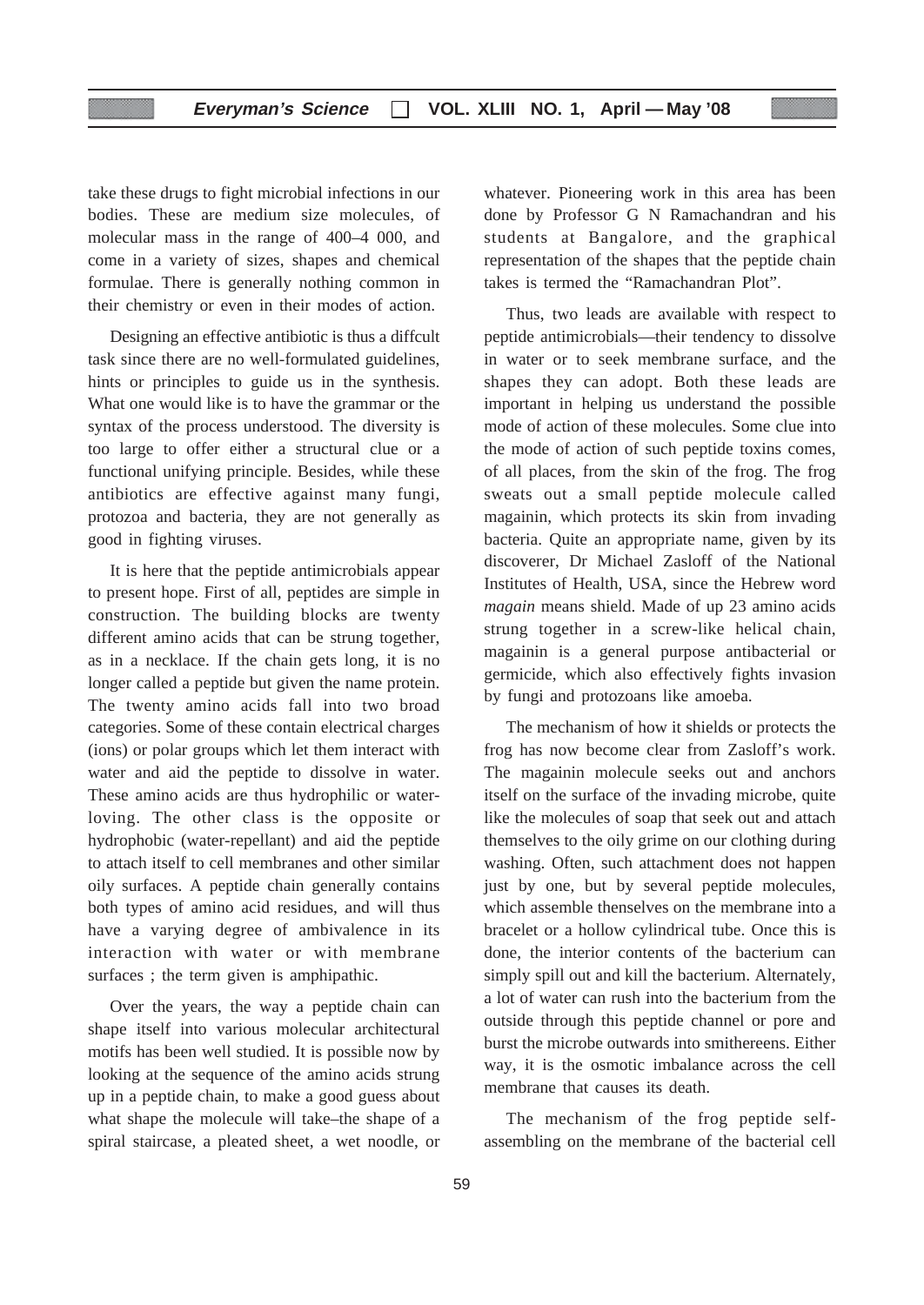and causing osmotic lysis appears to be general. Dr H Boman of the microbiology department of the University of Stockholm in Sweden finds that the cecropia moth secretes a 37-amino acid residue peptide (which he has named cecropin), which behaves similarly in protecting the moth from microbial attack. Certain types of fish secrete a very potent membrane-active peptide toxin called pardaxin, which acts by the same mechanism, as does melittin which is a 26-amino acid peptide of the bee venom. Even some of our own body cells generate a class of peptides called defensins, whose name is eloquent enough. The cobra venom contains, among other things, a peptide that hits at heat muscle membranes.

Peptide antimicrobials thus appear to be better candidates for laboratory synthesis and design. They are simple, they are general purpose, and they can be designed using well-known methods of peptide synthesis. Yet there are problems in this approach, which relate to the very generality of action of these peptide toxins. Ideally, one would want them to act on the invading microbes only and not on our body cells. It would be no good if they puncture the microbe cells and also our own stomach cells or blood cells ; we want to throw the bath-water out and keep the baby ! How then does one build in this antimicrobial selectivity?

Some insight into the basis of such selectivity comes from the work of Dr R Nagaraj and his colleagues at CCMBm Hyderabad. They were concerned with why the bee venom (melittin) is a non-discriminating toxin, attacking and breaking down both bacterial cells and human red blood cells ; while the death toxin from the bacterium *Staphylococcus aureus* (a rather common and nasty microbe that abounds in the hot Indian climate and infects a good many of us) is particularly deadly towards human blood cells but is hardly antibacterial. Both melittin and delta toxin are of the same size (26 amino acids long). They also have the same shape, adopting the amphipathic helical aggregate forms and the channel motif in

membranes. They differ only in the number of electrical charges that they have. Melittin, with its five lysines in the sequence, has a surfeit of positive charges while delta toxin, with its near-equal number of acidic (asp) and basic (lys) amino acids residues, has but one positive charge. Dr Nagaraj suggests that it is this difference that can make a peptide selectively antimicrobial, or hemolytic, or both. Vishnu Dhople and Nagaraj have seen that the 16-amino acid long mid-region of delta toxin is not toxic to bacteria or to blood, but if they chemically change the asp residue to a lys, the resultant mutant fragment is rich in positive charge and becomes strongly antimicrobial, but does not affect red cells that efficiently. In other words, changing the electric charge on the molecule can kill a bug or cause anaemia ! It appears that this charge difference can dictate the efficiency and avidity with which the toxic peptide can bind to the (usually negatively charged) outer surface of most bacteria. The red blood cell offers a markedly different surface for the peptide to interact with.

This work suggests the possibility of designing peptide toxins that are specifically germicidal and antibacterial, by judiciously positioning acidic and basic amino acid residues in the chain. Peptide synthesis is now a fairly routine procedure, thanks to the solid-state method introduced by Bruce Merrifield who won a Nobel prize for it, and the more recent tea-bag method of Richard Houghton, both of which involve stringing amino acids one after another in the chain. Automated peptide synthesizing machines are available, literally molecular sewing machines for making peptides and proteins. The era has dawned for designer peptide toxins that are venom for the invading germ and safe for the person using it. Lastly, isn't it interesting that some of the ideas in the area have come from people with rather appropriate names, Nagaraj (the king of snakes), Vishnu (resting on Adisesha) Dhople, Sitaram (synonym for Vishnu) and Krishna (dancing on the snake Kaliya) Kumari?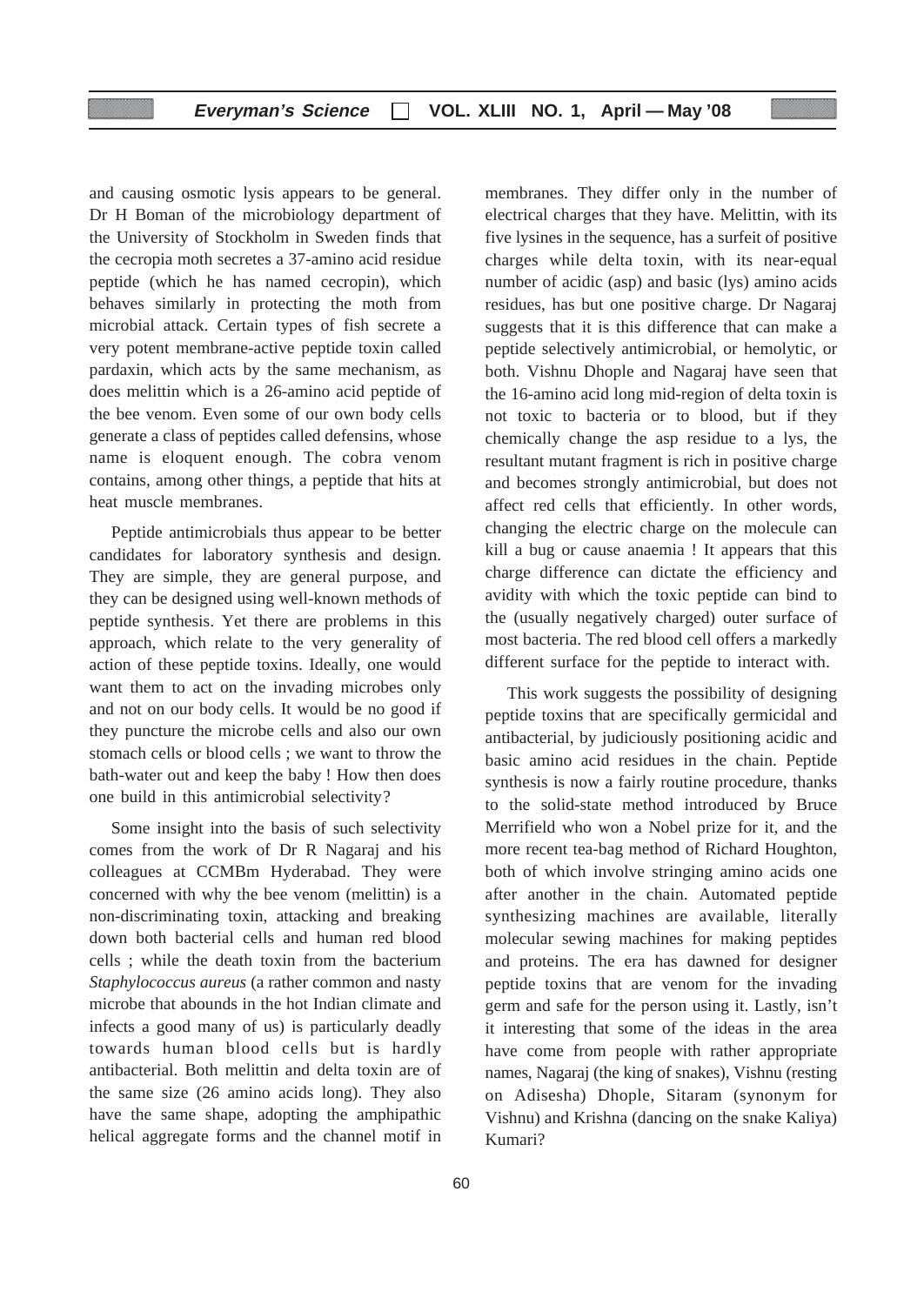## **Everyman's Science VOL. XLIII NO. 1, April — May '08**

# **KNOW THY INSTITUTIONS**



#### **DIRECTORATE OF OILSEEDS RESEARCH, HYDERABAD**

The Directorate of Oilseeds Research (DOR) has the responsibility to plan, coordinate and execute the research programmes to augment the production and productivity of sunflower, safflower and castor.

The establishment of All-India Coordinated Research Project on Oilseeds (AICORPO) in April 1967 was based on the recommendations of a subcommittee appointed by the Government of India and is the most significant event in the history of oilseeds research in India. The project had its beginning with one Project Coordinator to coordinate and monitor the research programmes of groundnut, rapeseed-mustard, sesame, linseed and castor operating at 32 research centres. Later during 1972, safflower, sunflower and niger were brought under the umbrella of AICORPO and the number of research centres increased to 40. Realizing the need for one national institute for oilseeds, the AICORPO was elevated to the status of Directorate of Oilseeds Research on August 1, 1977 with a Project Director as its administrative head and seven Project Coordinators for these oilseed crops. Subsequently, groundnut and rapeseed-mustard were de-linked from the Directorate with the establishment of National Research Centre for each of these crops during 1979 and 1993, respectively. In April 2000, the AICRP on Sesame and Niger and Linseed were delinked from DOR.

## **Location**

DOR is located in the campus of Acharya N. G.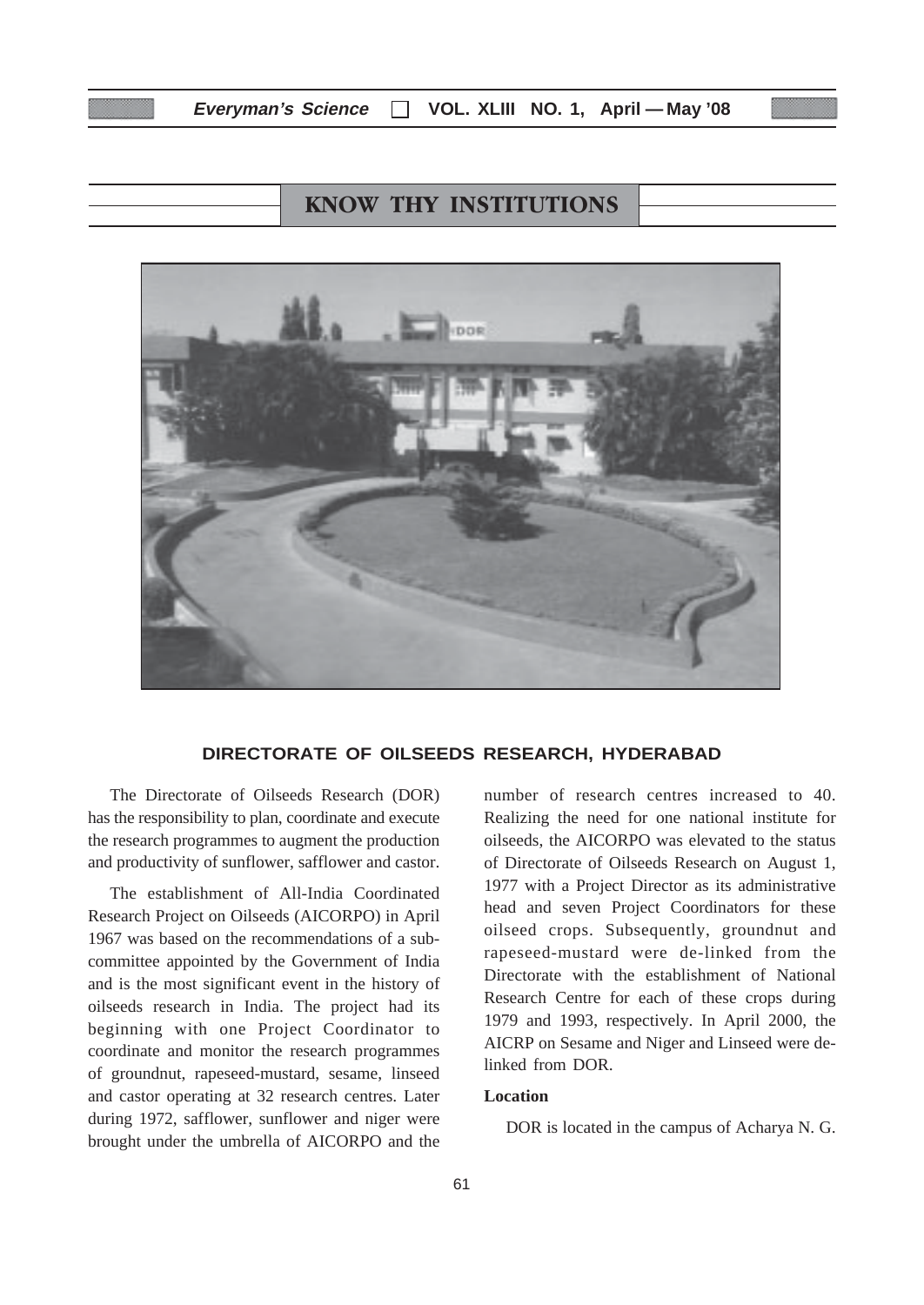Ranga Agricultural University at Rajendrangar, in Hyderabad city on the south-west of Ranga Reddy district of Andhra Pradesh. It is about 15 km away from Hyderabad Railway station and Central Bus Stand and 22 km away from Hyderabad airport. The overall climate is semi-arid with annual average rainfall of 700 mm.

## **INFRASTRUCTURE**

Execution of diverse activities is greatly facilitated at the main campus of DOR housing laboratories of all the disciplines including Biotechnology, Microbial and Biological Control. All laboratories are equipped with modern facilities and equipments with regular upgradation.

DOR's Library contains more than 10,000 books and periodicals, 80 Journals and 4 databases *viz*., AGRIS on CD, CABI Crop Science Database, AGRICOLA, Biological & Agriculture Index (Wilson). It has a Committee Room (20 seats) ; Conference Hall (100 seats) and 5 Glass houses. The Directorate of Oilseeds Research has three research farms : one farm (14.5 ha) located at the campus of DOR, Rajendranagar, Hyderabad ; one at Narkhoda Village (44 ha Alfisols), 7 km West of Shamshabad Mandal of Ranga Reddy district, and the other at ICRISAT campus, Patancheru (16.2 ha vertisols). All the farms have good internal service roads, drainage and efficient irrigation facilities. DOR's hostel provides comfortable lodging and boarding for 28 persons.

## **Activities**

To fulfill the mission oriented objectives, the Directorate has the following spectrum of activities :

● Crop improvement programmes are oriented for augmenting and harnessing the potential of genetic resources and changing the genetic architecture of the existing varieties/hybrids and to create novel plant-types with increased seed and oil yield with better quality and in-built resistance to major diseases and

insect-pests and breeder and hybrid seed production.

- Crop production activities are concerned with integrated management of natural resources for sustainable production, identification of remunerative and sustainable cropping sequences for increased input use efficiency and reduced cost of production, exploiting the physiological traits of the crops for higher productivity and stress tolerance and evaluation of oil content and quality.
- The programmes under crop protection endeavor to provide integrated and ecofriendly technologies for disease and insect pest management for sustainable oilseed production.
- The activities of the social sciences aim at economic appraisal of the improved technologies and developing suitable statistical data base management and transfer of improved technologies through frontline demonstrations and training programems.

#### **MAJOR ACHIEVEMENTS**

- The Directorate has the distinction of developing first castor hybrid (GCH-3) in the world and the first safflower hybrid in India (DSH-129).
- Fifteen open pollinated varieties and 19 hybrids in sunflower, 20 varieties and 5 hybrids in safflower, 18 varieties and 14 hybrids in castor have been developed and recommended for different regions.
- Developed new male sterile cytoplasm in sunflower from *Helianthus argophyllus* and tagged the fertility restorer gene using sunflower specific simple sequence repeat marker.
- Developed signature molecular marker for public sector bred varieties and hybrids of castor and sunflower.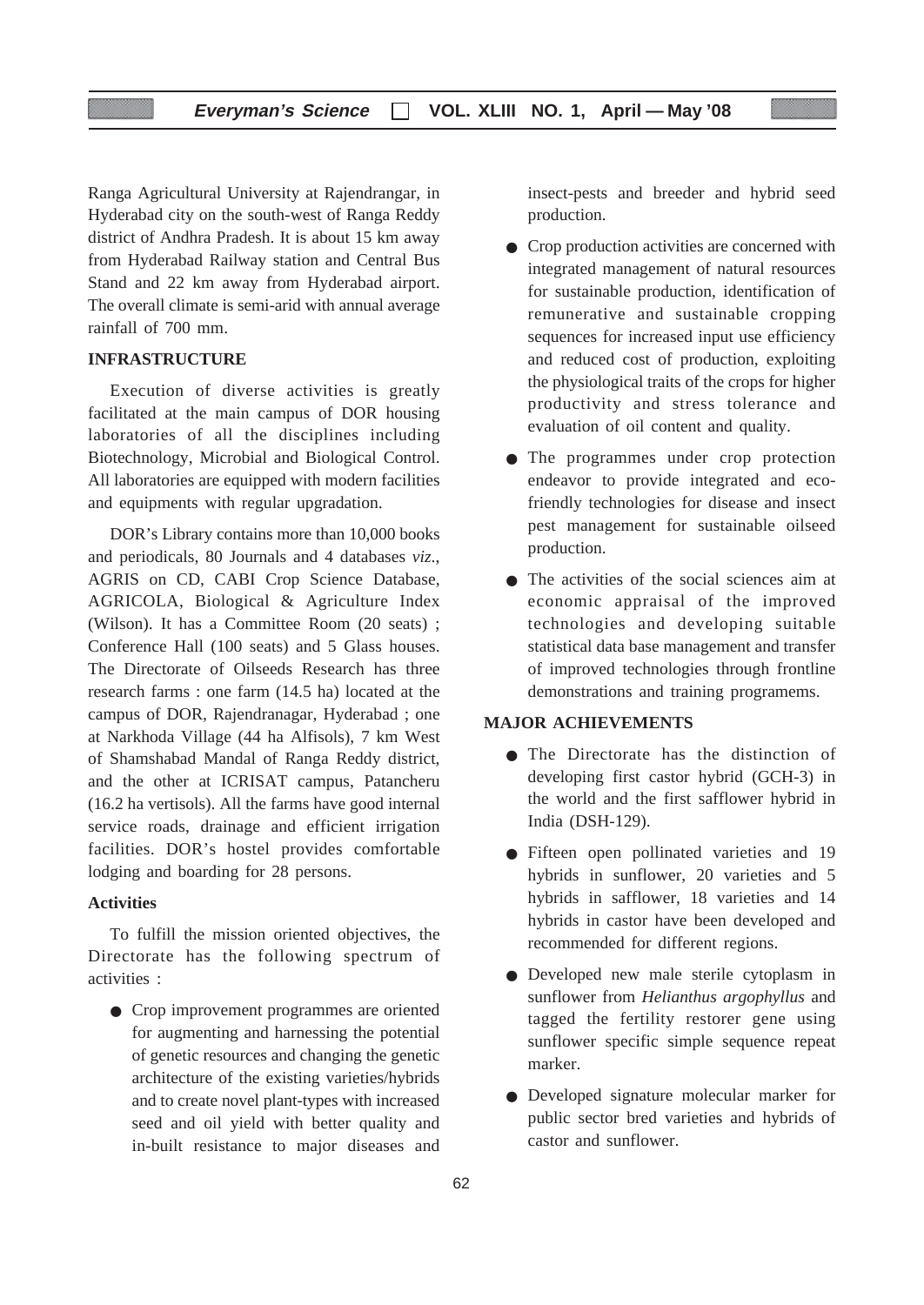## **Everyman's Science VOL. XLIII NO. 1, April — May '08**

- First successful attempt has been made for genetic transformation of castor through *Agrobacterium tumefaciens* mediated and direct gene transfer methods.
- Transgenic safflower plants have been developed by expressing the Orf H522 gene from sunflower and are being tested for induction of male sterility microbial insecticide from ICAR registered with Central Insecticides Board, GOI and already commercialized to 8 private entrepreneurs.
- Simple, reliable and rapid artificial screening techniques have been developed fro *Alternaria helianthi* in sunflower, *Alternaria alternata* and *Fusarium* wilt in safflower, *Botrytis* grey rot and wilt in castor.
- Native isolate of *Trichoderma viride* (B-16) highly effective in controlling wilt and nematordes of castor was identified and improved for fungicide tolerance. Talc-based formulation of this strain is found effective against soil borne diseases of pigeonpea, Orf H522 gene from sunflower and are being tested for induction of male sterility.
- About 1328, 7363 and 3292 germplasm accessions have been conserved and most of the accessions have been evaluated for agroeconomic traits and resistance to diseases and insect pests in sunflower, safflower and castor respectively.
- A number of remunerative cropping sequences and intercropping systems involving sunflower, safflower and castor have been identified for different regions.
- The region-specific production technologies for maximization of yield in the mandate crops have been standardized and recommended.
- Developed a low cost mass production

metholdology for the formulation of DOR Bt-1, a local isolate of *Bacillus thuringiensis* variety *Krustaki* (H-3a, 3b, 3c) which can be used to control lepidopteran insect pests of several crops. This is the first cotton and groundnut. This has also been registered with the Central Insecticides Board, GOI, India.

● More than 130 short and medium duration national training courses have been organized at this Directorate and more than 2,447 officials working throughout the country for research and development in these crops including the scientists from abroad have been trained on the improved technologies. Every year, a number of frontine demonstrations in the farmers' fields have been organized in order to exhibit the potential of the improved technologies. Besides, farmers' day and farmers' *ghosti* has also been organized.

## **FUTURE THRUST AREAS OF RESEARCH**

- Development of sunflower hybrids and populations with increased seed and oil yield with in-built resistance to *Alternaria* and necrosis diseases.
- Diversification of CMS system
- Development of CMS based safflower hybrids
- Development of spiny and non-spiny safflower varieties with high seed and oil yield and resistance to wilt, *Alternaria* and aphids
- Development of wilt and botrytis resistant early and medium duration castor hybrids
- Diversification of parental base of castor hybrids
- Reduction of ricin and RCA through PTGs technology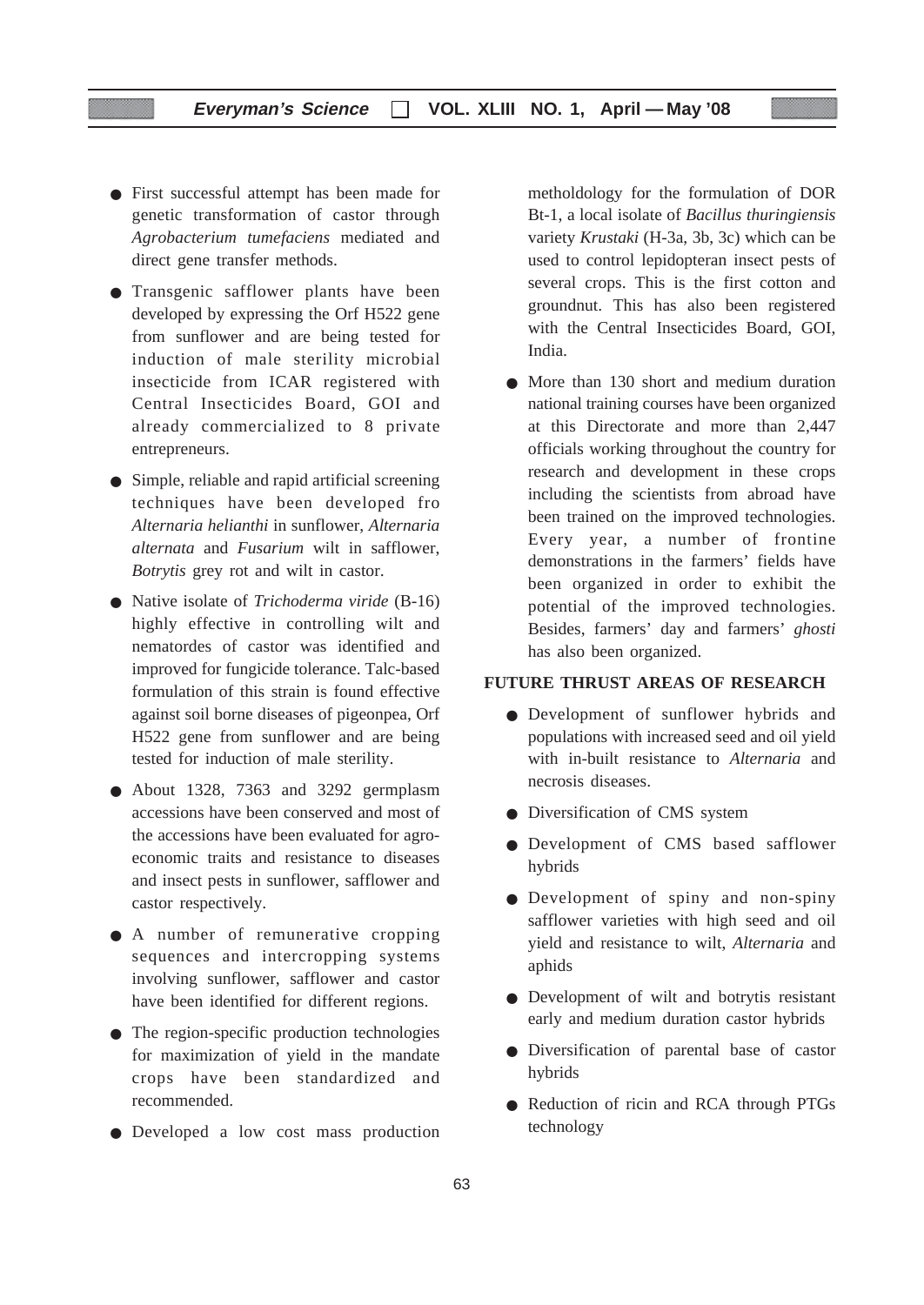## **Everyman's Science VOL. XLIII NO. 1, April — May '08**

- Integrated research management for higher nutrient use efficiency and reduced cost of cultivation for sunflower, safflower and castor based cropping system
- Development of bio-intensive integrated management packages for *Alternaria* and necrosis in sunflower ; wilt *Alternaria* and aphids in safflower and wilt *Botrytis* and capsule borer in castor.

## **SERVICES OFFERED**

Consultancy

- Utilization of bio-technological tools for oilseed crops improvement
- Hybrid seed production
- Nutrient and irrigation management
- Integrated pest management
- Data base management systems on oilseeds

#### **CONTRACT RESEARCH**

- Analytical service for oil content and its quality
- Projects on nutrient, water, pest and disease management in sunflower, safflower and castor based cropping system
- Testing of genotypes, fertilizer, pesticides and growth regulators
- Formulation of microbial agents and biopesticides for crop protection and their evaluation
- Soil and plant analysis for nutrient status

## **TRAINING**

- Hybrid seed production technology
- Hybrid purity assessment using molecular markers
- Production technology for yield maximization
- Integrated pest management
- Mass multiplication of microbial agents and their uses

#### **PUBLICATIONS**

- Oilseeds Situation : A Statistical Compendium
- Research Achievements in Sunflower (2006)
- Research Achievements in Safflower (2006)
- Research Achievements in Castor (2006)
- Bio control in Oilseed Crops
- Low cost production technology in oilseed crops
- Strategies for Enhancing Sunflower, Safflower and Castor Production in India
- Diversified Uses of Sunflower, Safflower and Castor
- IPM in Oilseed Crops
- Integrated Nutrient Management for Oilseed Crops.

#### **Contact :**

Directorate of Oilseed Research Rajendranagar, Hyderabad, Andhra Pradesh, Pin-500 030 Phone : 040-24015345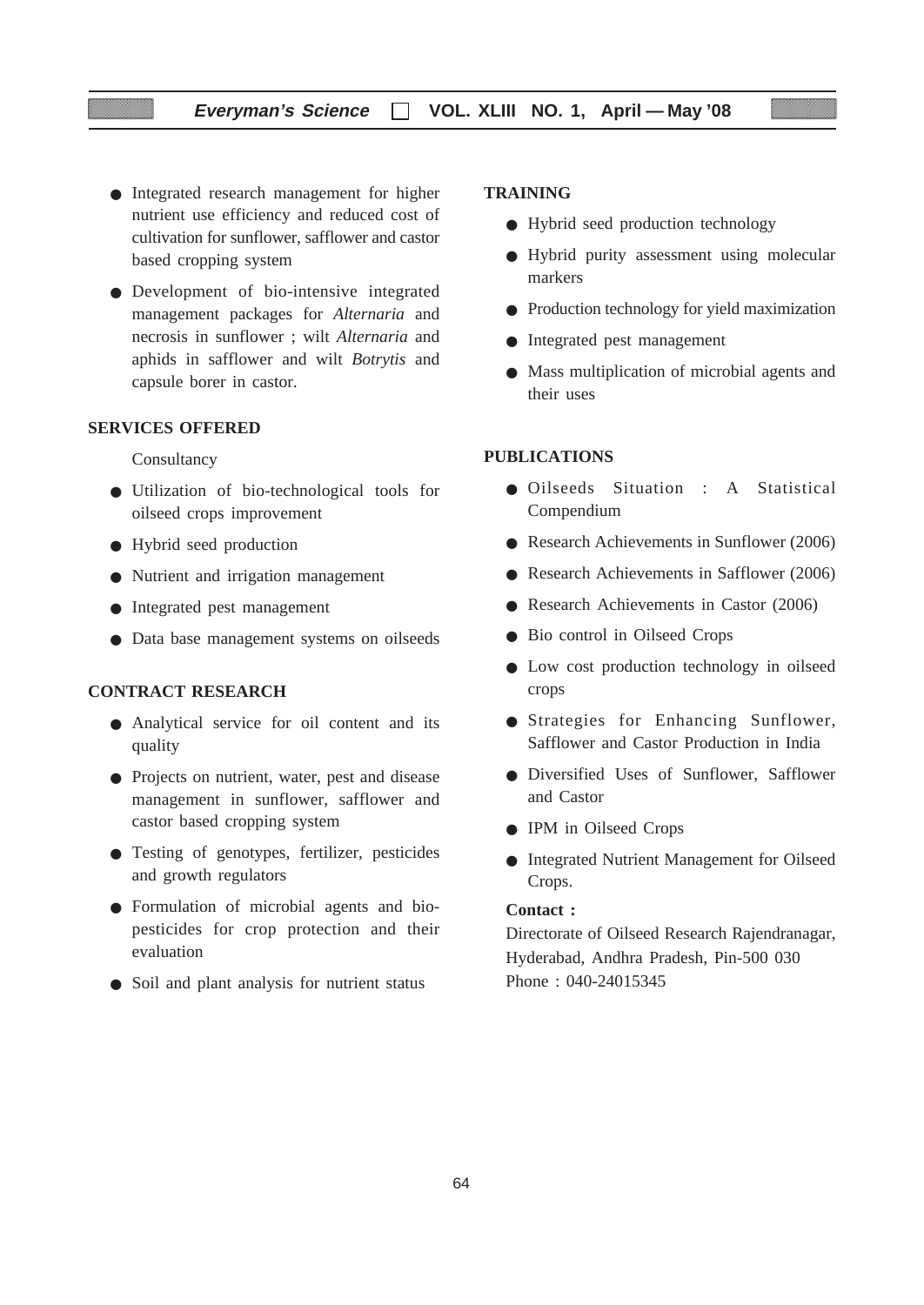# **Conferences / Meetings / Symposia / Seminars**

## **Third Biennial International Congress on Bioprocesses in Food Industries and Fifth Convention of Biotech Research Society, November 6-8, 2008, in Hyderabad**

International Forum on Bioprocesses in Food Industries (ICBF) and the Osmania University, Hyderabad jointly organize the third biennial International congress on Bioprocesses in Food industries and fifth convention of Biotech Research Society. The topics covered would be broadly in the area of food biotechnology, industrial biotechnology, environmental biotechnology and medical biotechnology. Last date of submission of abstract is *20 August 2008*.

Contact : Prof. L. Venkateswar Rao, Convener, ICBF-2008, Dept. of Microbiology, Osmania University, Hyderabad-500007, Ph. No. 91-40-27090661, Fax : 91-40-27682246, e-mail icbfou@gmail.com URL : www.icbf2008.com

## **International Conference on Radiation Biology and Translational Research in Radiation Oncology in collaboration with Ninth Biennial Meeting of Indian Society of Radiation Biology, November 10-12, 2008 Jaipur, India**

This scientific programme of the conference will encompass all the major disciplines of radiation sciences including physics, chemistry, biology, medicines and allied areas. The conference will focus on some special frontline areas on Translational research in Radiation Oncology including molecular cancer imaging, stem cells in cancer, DNA repair, systems biology, radio modifiers and combined modality of radiation and anticancer drugs. The Conference would encourage Radiation Biologists, Medical Physicists, Nuclear Medicine Physicians, Nuclear Medicine Physicians, Radiation and Medical Oncologists, Radiation Technologists, Bioengineers, Biophysicists, Biochemists, Radiation Safety Specialists and those are engaged in pursuit of improving health and quality of life to attend this conference, present their research work and share their professional experience. Last date for submission of abstract is *31 August 2008*.

*Contact* : Dr. P. K. Goyal, Convener ICRB 2008, Radiation and Cancer Biology Laboratory, Zoology Department, University of Rajasthan, Jaipur-302004, Ph. No. 0091 141-2651199, Fax 0091 141 2656273 E-mail :info@icrb2008.org, website www.icrb2008.org.

## **Seventh International Congress on Traditional Asian Medicine, September 7-11-2009, in Thimpu, Bhutan**

The International Association for the study of Traditional Medicine (IASTAM) will hold its seventh International congress. The theme is 'Asian Medicine : Cultivating Traditions and the Challenges of Globalisation'. IASTAM invites papers on the cultivation of the body, of plants and traditional knowledge and practice, on the challenges faced by the globalisation of traditional Asian medicines, tensions between local and global production, interpretation, professionalisation and evaluation, as well as issues of trade, economy and ecology. IASTAM encourages papers from scholars from all science and humanities discipline as well as from practitioners of traditional Asian medicine (Unani, Acupuncture, Sowa Rigpa, Ayurveda). Proposals on any theme or topic are welcome, but papers that address the themes of cultivation and globalisation will be given preference. Last date of submission of abstract is *1st August 2008.*

*Contact :* IASTAM-International Association for the Study of Traditional Asian Medicine, Emma Griffin, Wellcome Trust Center for the History of Medicine at UCL, 210 Euston Road, London NWI 3BE, United Kingdom E-mail : iastam.org@hotmail.com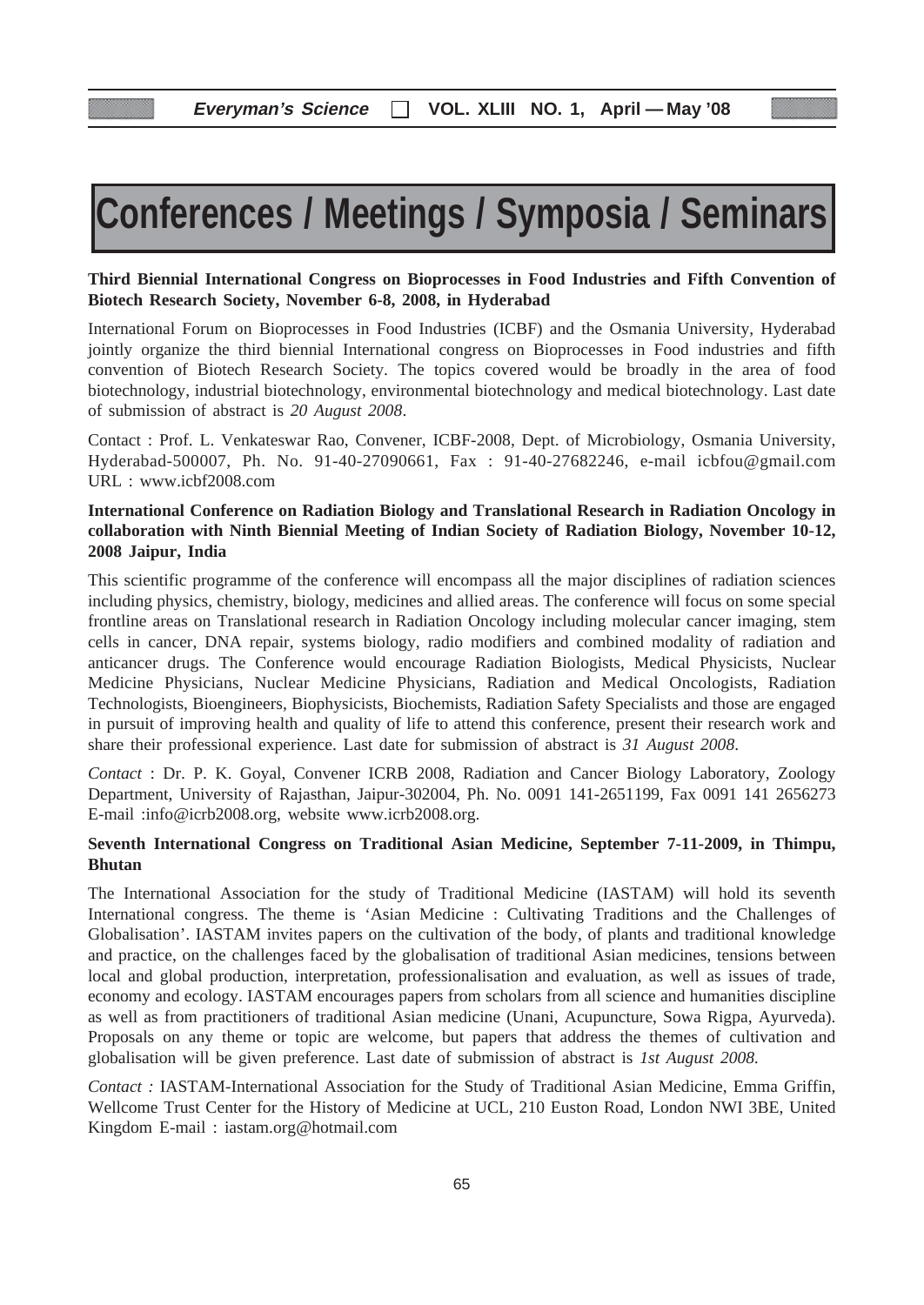# **BOOK REVIEWS**

**MODELLING AND GEOCHEMICAL EXPLORATION OF MINERAL DEPOSITS** (170 pages)**—***Ashok K. Talapatra*, Capital Publishing Company, 2006 ISBN : 81-85589-43-7

This book attempts to address Modelling and Geochemical Exploration of Mineral deposits with emphasis on concealed deposits and is intended to be a guide to field geologists, students, and research scholars.

The text is divided in seven chapters-two dealing with "Modelling" and the rest discuss Geochemical Exploration. The first chapter briefly introduces basic concepts of modelling while the second discusses on-land and off shore mineral deposits citing Indian examples. The part on Offshore deposits, particularly the Indian beach placers is interesting. Chapters 3 and 4 deal with Geochemical exploration. There are excellent books on the subject but credit must go to the author for discussing Indian case histories. Among non-conventional geochemical techniques, use of mercury and  $SO<sub>2</sub>$ for locating concealed deposits has been discussed. However, usefulness of this technique in finding new deposits has not yet been demonstrated in India.

The discussion on usefulness of radiogenic and stable isotopes is by far the weakest part of the book. The notations for the isotopes are given in non-conventional way e.g. 238 U instead of 238U and contain incomplete and incorrect statements. Standard analytical methods in Chapter 6 are also of cursory nature. Geochemical analysis by Spectrograph is now of historic interest. There are standard books on analytical methods that the interested reader can refer to. The Tables in the Appendix will provide ready reference. The type setting is very good, but Figures e.g. 2.5 to 2.10 and 3.2, 3.6, 3.7 a, b, are of very poor quality.

The references run into about eight ages. I could not find even a dozen references from the post-2000 period. There are serious errors (e.g. mismatch of authors' names in text and in References) in language that could have been avoided with some editorial attention. In pages 61 and 62, "Red-ox "spelling is irritating !

Postgraduate students will find the book useful although this will not be of much use to the professional economic geologists.

#### **D K Paul**

Department of Geology, Presidency College, Kolkata 700073.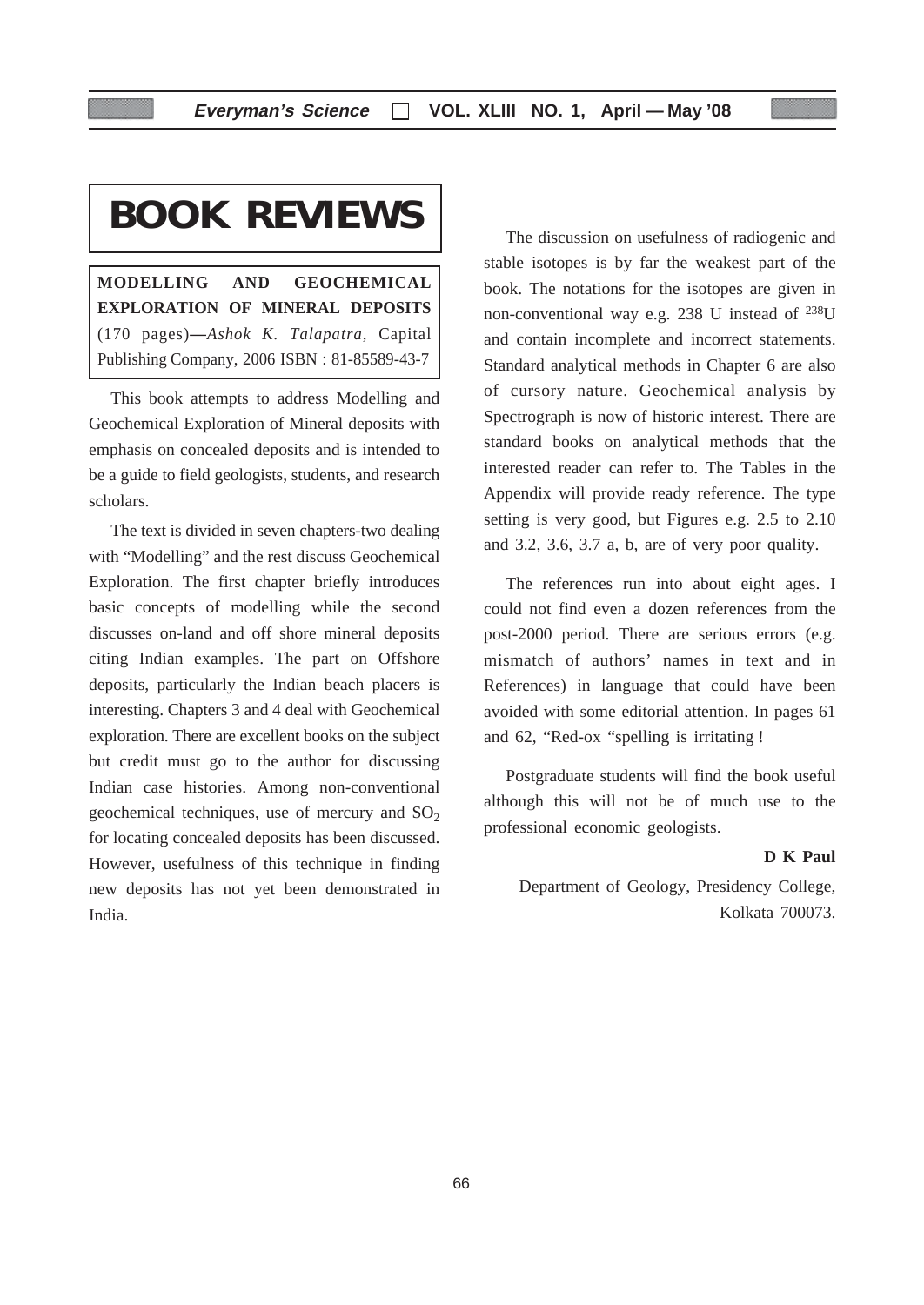# **S & T ACROSS THE WORLD**

## **MUSHROOMS AS PAIN RELIEVERS**

Scientists at the Amala Cancer Centre in Thrissur, Tamil Nadu, have found significant antiinflammatory and antitumour qualities in the extract of Morel mushrooms, which are the world's most expensive and delicious.

They experimented on mice suffering from cancer, using both the extracts and the standard reference drug Diclofenac. The results showed that the extracts could be put to therapeutic use in chemotherapy. According to the scientists, the mushrooms showed significant dose dependent inhibition of both acute and chronic inflammation. The anti-tumour activity of the extract was determined using cell line induced solid tumour and cell line ascites tumour models in the mice.

Inflammation, a fundamental protective response can be harmful in conditions such as life threatening hyper sensitive reactions to insect bite, drugs, and in chronic diseases such as rheumatic arthritis, lung fibrosis and cancer.

The mushroom, which is rare, is found only in Sikkim, Himachal Pradesh, Uttarakhand, and J & K. The scientists obtained the culture of the mushroom from the Institute of Microbiology, Chandigarh, and then grew the fungus on potato dectose broth.

*(PTI Science Service, Feb 16-28, 2008)*

#### **WIRELESS STEREO HEADPHONES**

Even wireless stereo Bluetooth headphones have wires-the ones that connect the left and right speakers. The MXW1 is however device totally without wires. The two piece MXW1 uses a new wireless technology called Kleer, which unlike Bluetooth, permits left and right speakers to link

wirelessly. The headphones twist-to-fit design keeps them securely and comfortably in the ear.

The MXW1 includes a small Kleer transmitter about the size of a match box which plugs into the headphone jack of the music source. The transmitter allows the listener to link a second set of MXW1 headphones to share the tunes with another person.

*(Electronics Blog. Mar 11, 2008)*

#### **ANTI-CANCER DRUG FROM THE SEA**

Researchers in the USA have identified a potent new anti-cancer drug isolated from a toxic bluegreen algae found in the South Pacific Ocean.

The somocystinamide A (ScA) compound was found in cyanobacterial *L. Majuscula,* also known as "mermaids" gathered off the coast of Fiji in the South Pacific. According to the researchers, the compound is not toxic to the cyanobacteria itself but activates a "death pathway" present on human cells. When the cells of the blood vessels that feed the tumours become activated and proliferate, they become sensitive to this agent.

Dwayne G. stupack, Associate Professor of Pathology at the Moores Cancer Center in San Diego, California, which is collaborating in this research, said that the entire research team was excited to have discovered this structurally unique and highly potent cancer fighting compound. He envisioned that it would be perfect for emerging technology, particularly nanotechnology, which was being developed to target cancerous tumours without side effects.

*(Science Daily, Feb 20, 2008)*

## **NEW LNG FUEL SYSTEM**

A new high pressure direct injection liquiefied natural gas (LNG) fuel system has been developed which has received certification from the Australian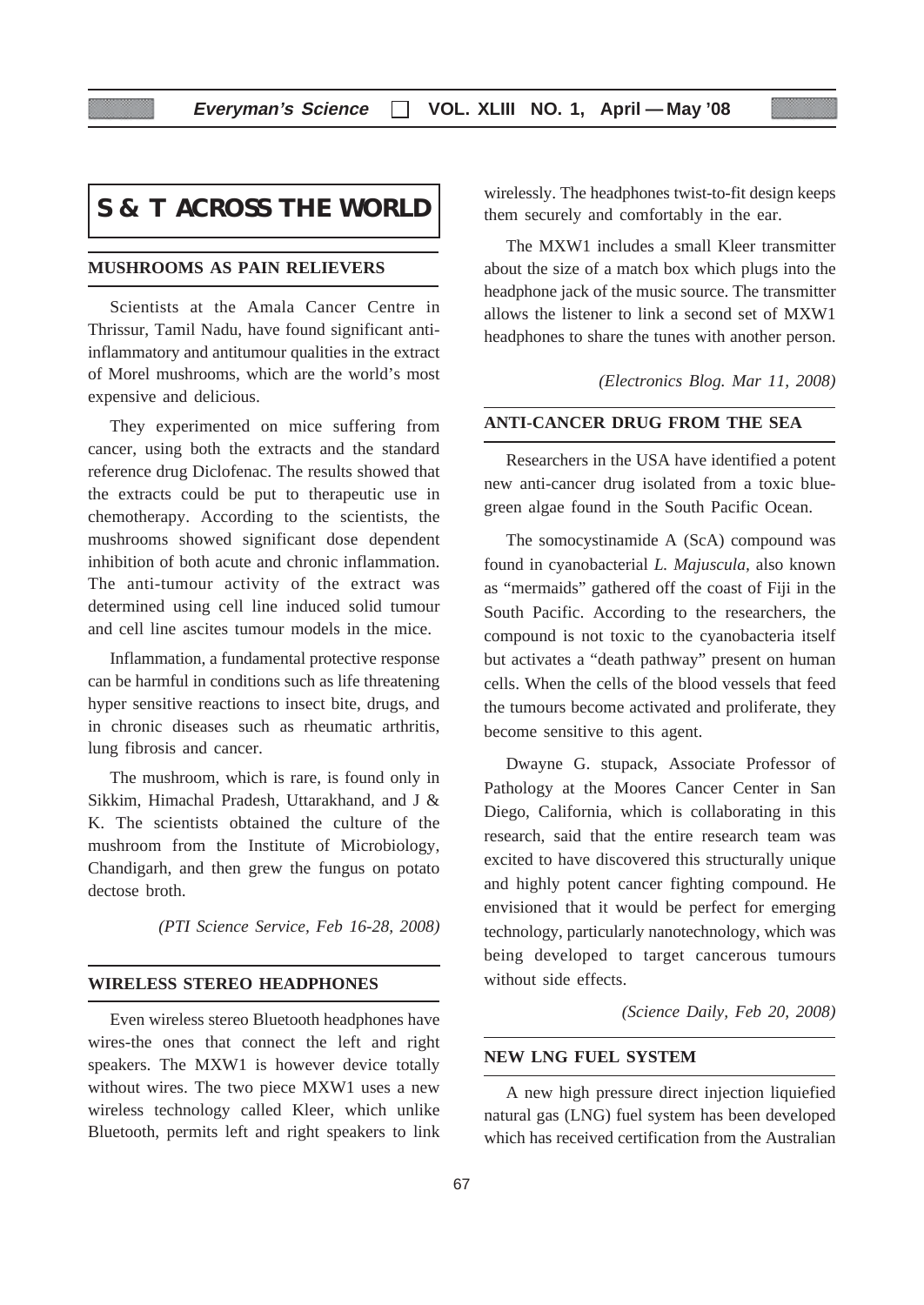government authorities and is likely to prove a boon in these days of skyrocketing oil prices.

The system has been developed by a Canada based company. Westport Innovations, which has an Australian subsidiary and has been adapted to the 2008 Cummins ISX heavy duty engine. Four trucks equipped with the system achieved over 1000,000 kilometres in commercial service during 2007.

The high pressure direct injection (HDPI) equipped engine provides power torque up to a maximum of 1650-1850 1b-ft and power of 500- 580 hp. On road data from the field trucks have confirmed high natural gas substitution ratios with only 4% to 6% energy provided by the pilot diesel fuel.

*(Westport Innovations Inc, Feb 8, 2008)*

I

# ANSWERS TO "DOYOU KNOW ?"

A1.  $1 \times 10$  sec.

Γ

I

ı П П Г

ı г L Γ

- A2. Antartica is 5 times bigger than India.
- A3. Yes on a convex surface like that of a ball.
- A4. In ancient time all the continents of Earth were joined together in a giant continent called Pangaea which was then surrounded by a single ocean called Panthalass.
- A5. There are 257 types of turtles.
- A6. 23 hours 56 minutes 4 seconds taken by the earth completely on its axis.
- A7. The terrible lizard.
- A8. Tibet, the average height is 4,877 m higher than all the peaks in Alps except two peaks so Tibet is called the roof of the world.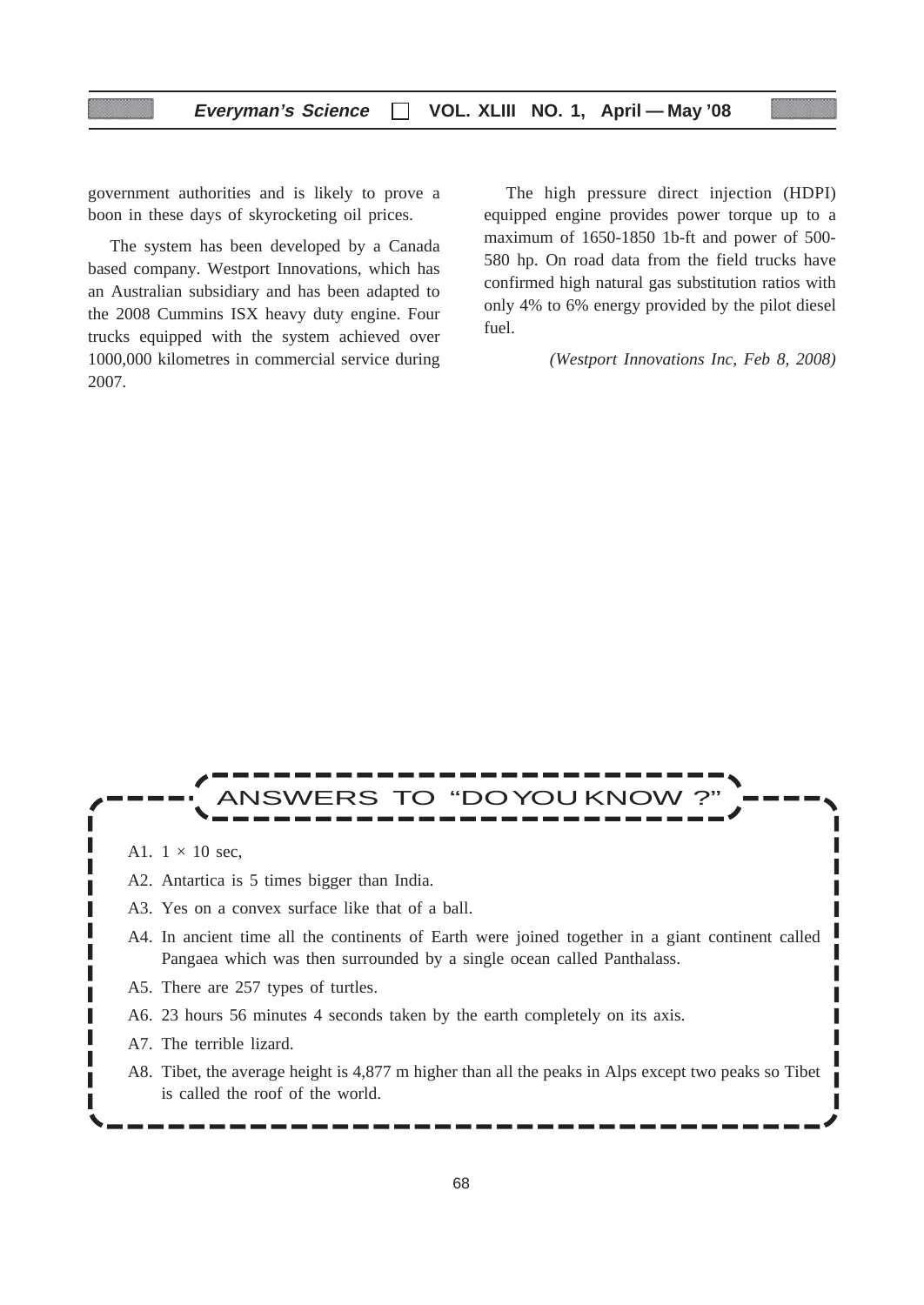

भारतीय विज्ञान कांग्रेस संस्था

 $14$ , उ० विरेश गुष्ठ स्ट्रीट, कोलकाता  $700017$ , भारत

**THE INDIAN SCIENCE CONGRESS ASSOCIATION**

14, Dr. Biresh Guha Street, Kolkata-700 017, INDIA

Telegram : SCICONG : CALCUTTA Fax : 91-33-2287-2551 Telephone : (033) 2287-4530, 2281-5323 E-mail : iscacal@vsnl.net Website : http://sciencecongress.nic.in iscacal\_2004@yahoo.com

## **Terms of Membership and Privileges of Members :**

Membership of the Association is open to persons with *Graduate or equivalent academic qualification* and interested in the advancement of science in India.

1. **Member :** A person willing to be enrolled as new Member has to pay an annualsubscription of Rs. 200/ **along with an admission fee of Rs. 50/-** (for foreign\* U.S. \$70) only. The annual subscription of a Member shall become due on the 1st April of each year. Anyone who fails to pay the subscription on or before the *15th July* in any year shall lose the right of voting and / or holding any office of the Association for that year. A Member failing to pay the annual subscription by the end of March of the following year shall cease to be a Member.

Members may contribute papers for presentation at the Science Congress. They will receive, free of cost, reprint of the Proceedings to Session of any one section of their interest and also the bi-monthly journal of the Association "Everyman's Science".

- 2. **Sessional Member :** Sessional members are those who join the Association for the Session only. A Sessional Member has to pay a subscription of Rs. 250/- (for foreign U.S. \$60) only.
- 3. **Student Member :** A person studying at the under-graduate level may be enrolled as a Student Member provided his/her application be duly certified by the Principal/Head of the Department. A Student Member shall have the right to submit papers for presentation at the Session of the Congress of which he/she is a member, provided such papers be communicated through a Member, or an Honorary Member of the Association. He/she shall not have the right to vote or to hold any office. A Student Member shall not be eligible to participate in the Business meetings of the Sections and the General Body.
- 4. **Life Member :** A Member may compound all future annual subscriptions by paying a single sum of Rs. 2000/- (for foreign U.S. \$ 500) only. Any person who has been continuously a member for 10 years or more, shall be allowed a reduction in the compounding fee of Rs. 50/- for every year of such membership, provided that the compounding fee shall not be less than Rs. 1,200/- (for foreign U.S. \$ 12.50 and U.S \$ 300 respectively). A Life Member shall have all the privileges of a member during his/her lifetime.

<sup>\*</sup>*Admission fee of Rs. 50/- is needed only for becoming a new annual member and not for sessional member / life member / Institutional member / student member / donor.*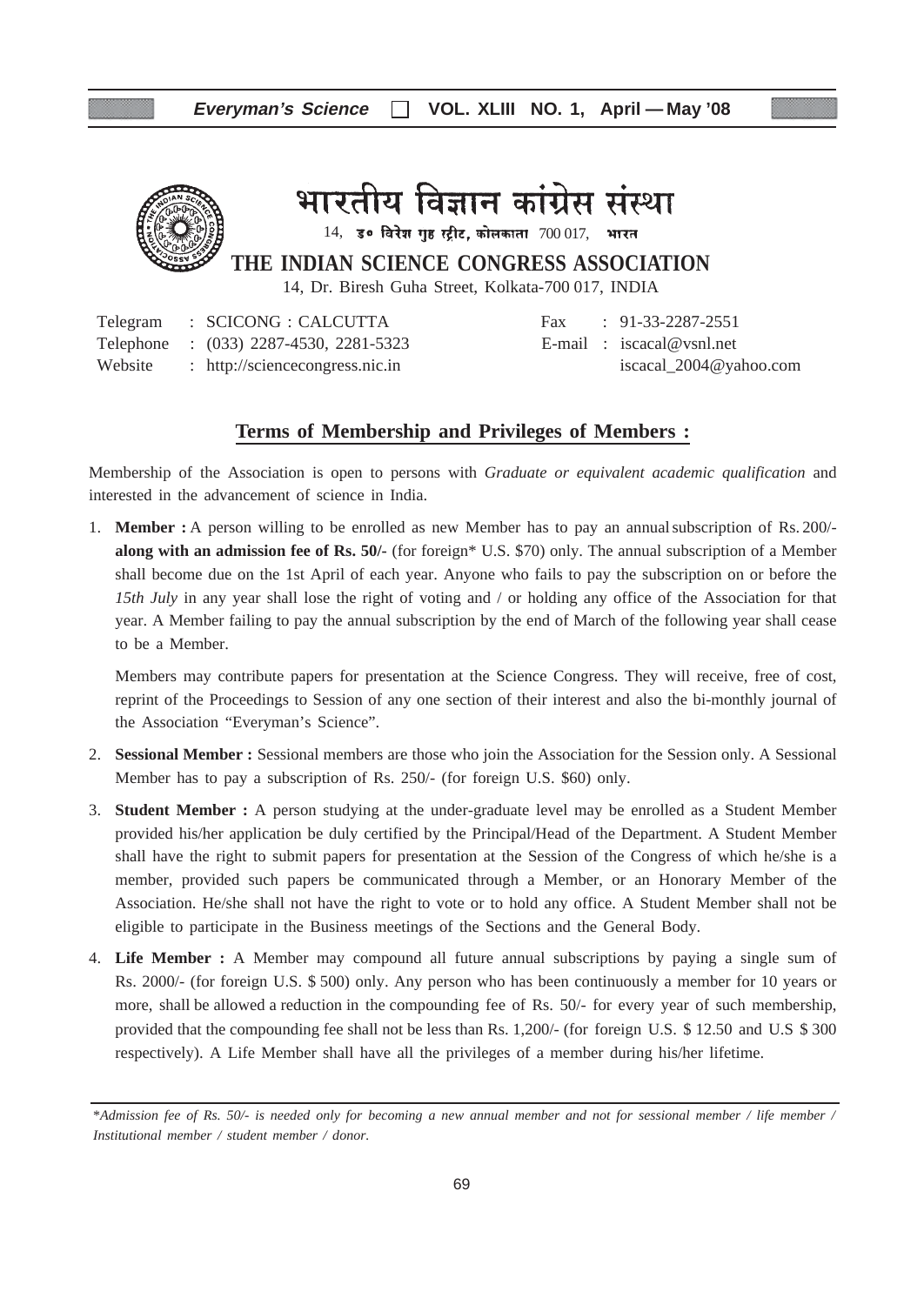- 5. **Institutional Member :** An Institution paying a subscription of Rs. 5,000/- (for foreign U.S. \$ 2,500) only, can become an Institutional Member of the Association. It shall be eligible to nominate one person as its representative to attend Annual Session of the Science Congress. An Institutional Member shall be eligible to receive, free of cost, a copy of the complete set of Proceedings of the Annual Science Congress Session as also a copy of the Association's journal "Everyman's Science".
- 6. **Donor :** Any person paying a lump sum of Rs. 10,000/- (for foreign U.S. \$5000) only, can become a Donor of the Assocaiation. An *INDIVIDUAL DONOR* shall have all the rights and privileges of a member during his/her lifetime. An Institution paying a lump of Rs. 50,000/- (for foreign U.S. \$25,000) only, can become **INSTITUTIONAL DONOR** of the Association, which shall have the right to nominate one person as its representative to attend Annual Session of the Science Congress. An Institutional / Individual Donor shall be eligible to receive, free of cost, a copy of the complete set of Proceedings of the Annual Science Congress as also the Association's journal "Everyman's Science".
- A) **Presentation of Papers :** A copy of complete paper accompanied by an abstract in triplicate not exceeding one hundred words and not containing any diagram or formula, must reach the Sectional President General Secretary (Hqrs) Latest by *September 15*, each year.
- B) Members of all categories are entitled to railway Concession of return ticket by the same route with such conditions as may be laid down by the Railway Board for travel to attend the Science Congress Session provided that their travelling expenses are not borne, even partly, by the Government (Central or State), Statutory Authority or an University or a City Corporation.
- C) Members of all categories are entitled to reading facilities between 10.00 a.m. to 5.30 p.m. on all weekdays (except Saturdays & Sundays) in the library of the Association.
- D) Members of all categories may use Guest House facilities, Lecture Hall hiring at the rates fixed by the Association from time to time.
- Note : All Money Orders, Bank Drafts etc. should be drawn in favour of "*Treasurer, The Indian Science Congress Association*". Members are requested to mention their Card No. while making any correspondence to ISCA office.

<sup>\* (</sup>A Foreign Member means one who is normally resident outside India.)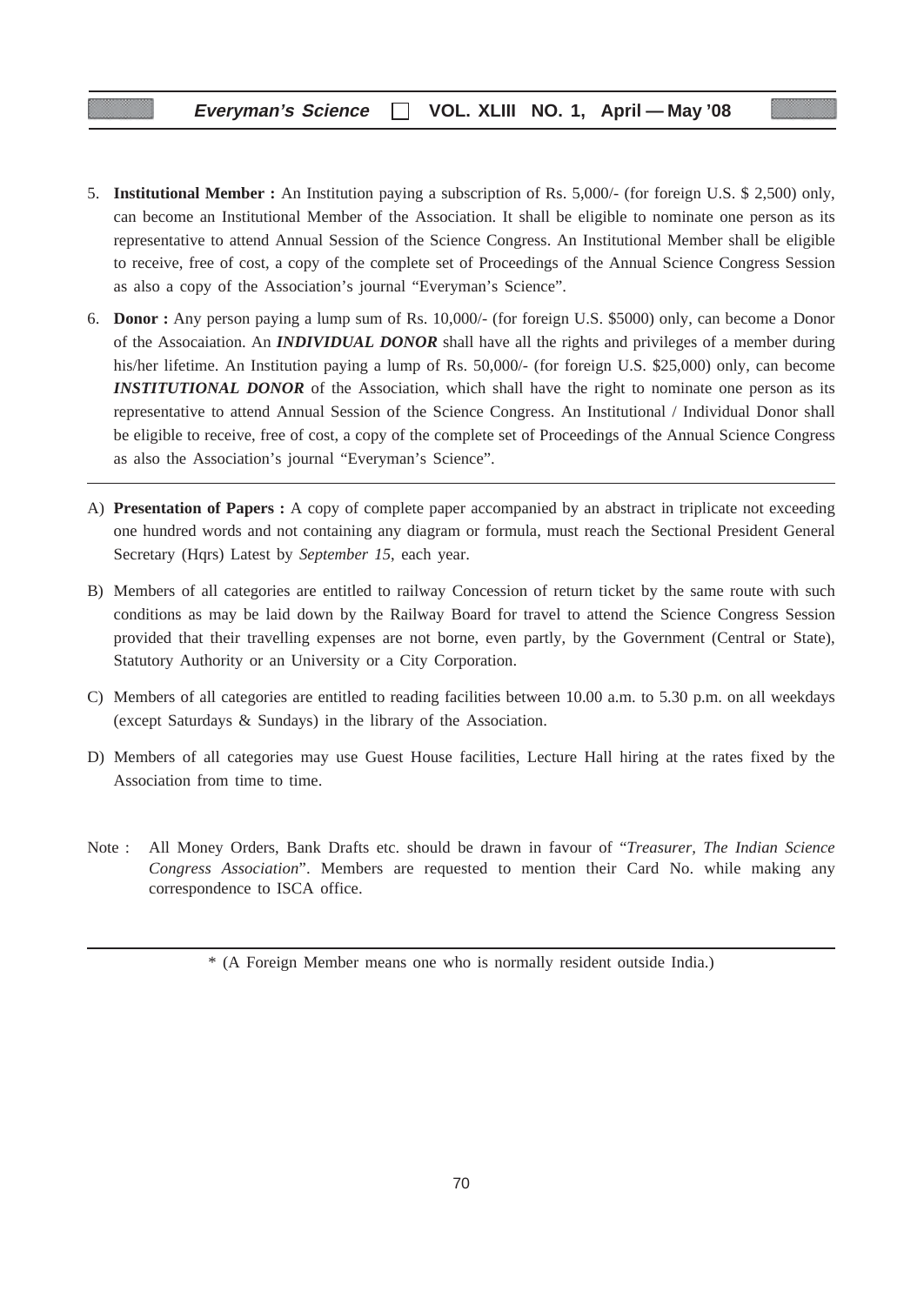## **Everyman's Science VOL. XLIII NO. 1, April — May '08**



# भारतीय विज्ञान कांग्रेस संस्था

 $14$ , उ० विरेश गुष्ठ स्ट्रीट, कोलकाता  $700017$ , भारत

**THE INDIAN SCIENCE CONGRESS ASSOCIATION**

14, Dr. Biresh Guha Street, Kolkata-700 017, INDIA

Telegram : SCICONG : CALCUTTA Fax : 91-33-2287-2551 Telephone : 2287-4530, 2281-5323 E-mail : iscacal@vsnl.net Website : http://sciencecongress.nic.in iscacal 2004@yahoo.com

## APPLICATION FORM FOR MEMBERSHIP

To

The General Secretary The Indian Science Congress Association 14, Dr. Biresh Guha Street, Kolkata-700 017

Stamp Size Photograph

Dear Sir,

I like to be enrolled as a Member / Life Member / Donor / Sessional Member / Student Member / of The Indian Science Congress Association.

I am sending herewith an amount of Rs. ............... in payment of my subscription by Bank Draft / Money Order / Cash for Membership / Life Membership Subscription / from the year 1st April 200 ...... to 31st March 200 ......

I am interested in the following section (Please tick any one).

## **SECTIONS**

- 1. Agriculture and Forestry Sciences
- 2. Animal, Veterinary and Fishery Sciences
- 3. Anthropological and Behavioural Sciences (including Archaeology and Psychology & Educational Sciences)
- 4. Chemical Sciences
- 5. Earth System Sciences
- 6. Engineering Sciences
- 7. Environmental Sciences
- 8. Information and Communication Science & Technology (including Computer Sciences)
- 9. Materials Science.
- 10. Mathematical Sciences (including Statistics)
- 11. Medical Sciences (including Physiology)
- 12. New Biology (including Bio-Chemistry, Biophysics & Molecular Biology and Biotechnology)
- 13. Physical Sciences
- 14. Plant Sciences

(Please type or fillup in Block Letters)

| Name (in block letters) :                               |                |                   |             |  |
|---------------------------------------------------------|----------------|-------------------|-------------|--|
|                                                         | <b>SURNAME</b> | <b>FIRST NAME</b> | MIDDLE NAME |  |
| Academic Qualifications :<br>(Evidence to be submitted) |                |                   |             |  |
| Designation :                                           |                |                   |             |  |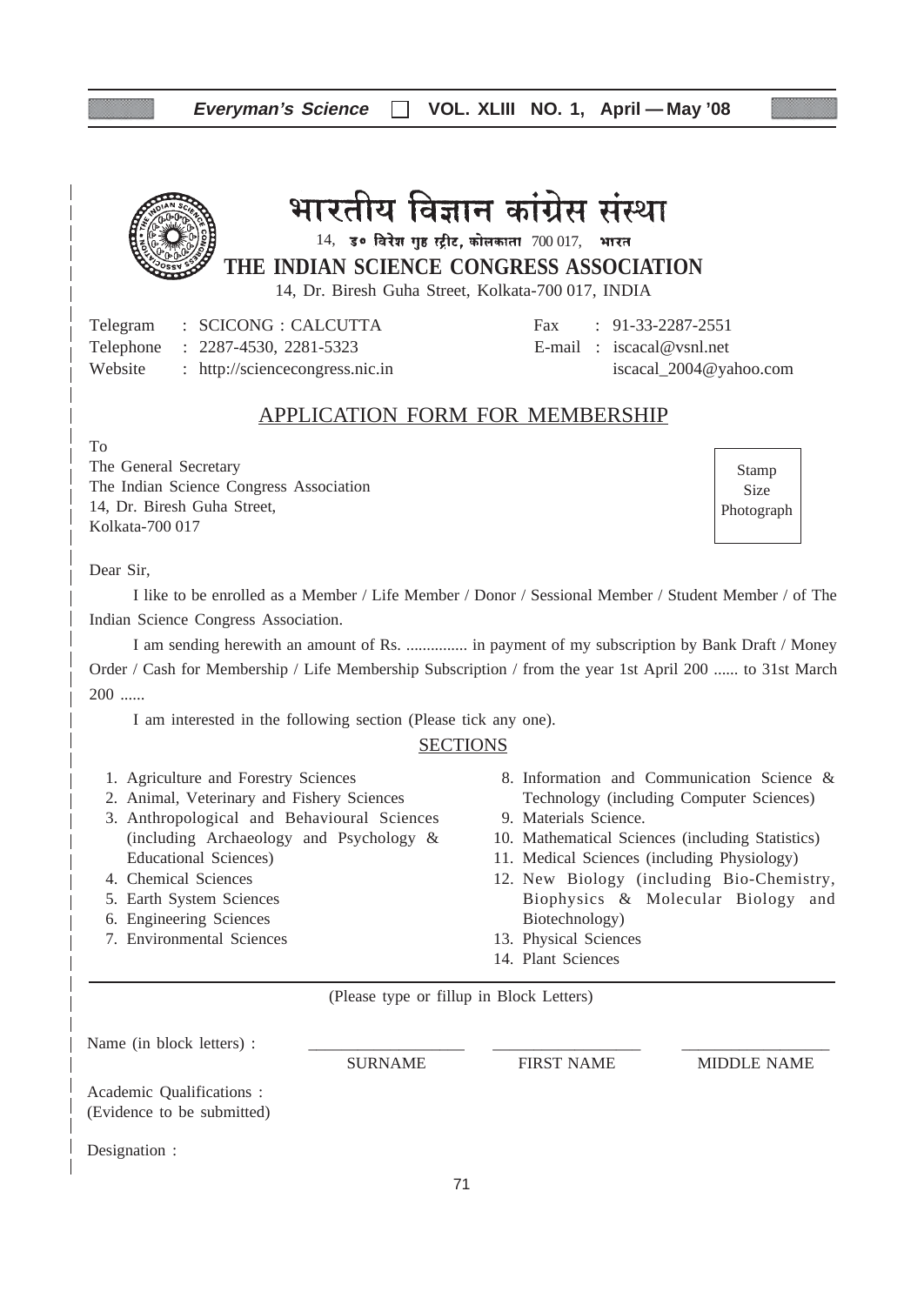Address for Communication : (including State, City/Town and Pin code)

Phone No. & e-mail

Permanent Address :

Yours faithfully

Date : Signature  $\sum_{n=1}^{\infty}$  Signature

- *As per resolution of Executive Committee in its meeting held on October 10, 2004 application for membership of ISCA in 'Care of' of some other person is generally discouraged. However, if in the application form "care of" address is given then there should be also signature of the person in whose name "care of" is given.*
- *Admission fee of Rs. 50/- is needed only for becoming a new annual member and not for sessional member / life member / Institutional member / student member / donor.*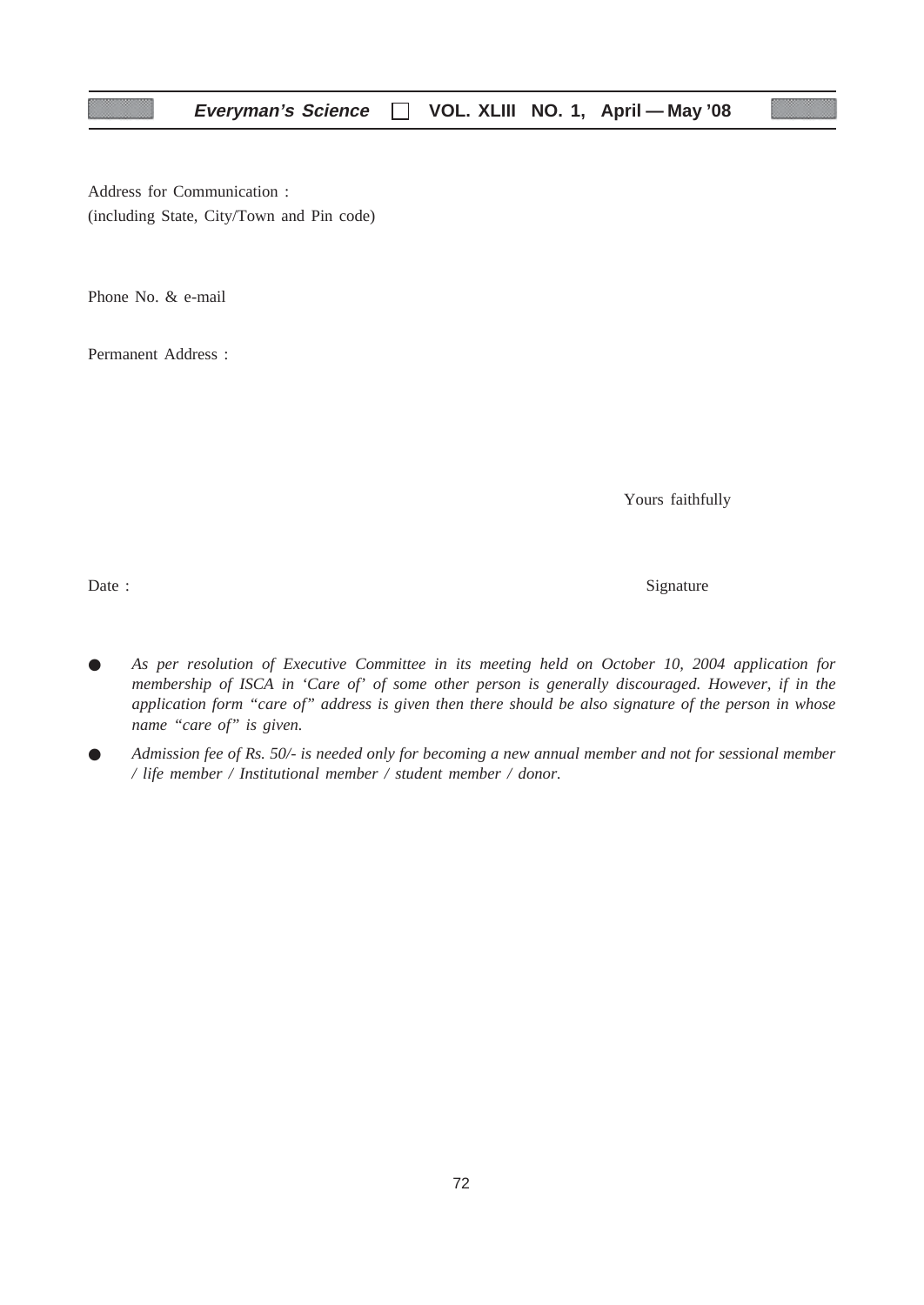## GUIDELINES FOR SUBMISSION OF MANUSCRIPTS

**Everyman's Science VOL. XLIII NO. 1, April — May '08**

1. Everymans's Science intends to Propagate the *latest message of science* in all its varied branches to its readers and through them, to every one interested in Science or Engineering or Technology. *Research articles* usually meant for publication in periodicals devoted to particular branches of Science & Technology and addressed to specialised sections of the readers, are not appropriate for Everyman's Science. Instead, popular or easily intelligible expositions of new or recent developments in different branches of Science & Technology are welcome.

2. Manuscripts should be typewritten on one side of the paper with double spacing. Articles should be written generally in non-technical language and should not ordinarily *exceed 2000 words.* Articles must be understandable by the average enthusiastic readers with some modest scientific background but outside the field. It should not be a review article in a specialised area. Without being too technical, it must also reflect state of the art situation in the field. *A summary* in 50 words should be submitted along with the paper highlighting the importance of the work. *Two copies* of the manuscript complete in all respects should be submitted. The title should be written in capital letters and name(s) of the author(s) should be given along with the Department, Institution, City and Country of each author.

3. Illustration & Tables : The size of illustrations should be such as to permit reduction to about one-third. Legends and captions should be typed on a separate sheet of paper. Photographs should be on glossy paper with strong contrast in black and white. Typed tables should be in separate pages and provided with titles and their serial numbers. The exact position for the placement of the tables should be marked in the script. Authors are specially requested to reduce the number of tables, illustrations and diagrams to a minimum (maximum of 3)

4. References : References to be given on a selective basis, (maximum of 10) and the order of placement should be numerically with (a) name(s) of the author(s) (surname last), (b) name of the journal in abbreviated form according to the 'World list of Scientific Periodicals' and in italics, (c) volume number (in bold) (d) page number and (e) year of publication.

For citations of books the author's name should be followed by the (a) title of the book, (b) year of publication or edition or both, (c) page number, (d) name of publishers, and (e) place of publication.

5. The Indian Science Congress Association and the Editors of Everyman's Science assume no responsibility for statements and opinions advanced by the contributors to the journal.

Reprints : The communicating author with receive 1 copy of the journal and 10 reprints free of cost.

All manuscripts and correspondences should be addressed to the *Hony, Editor, Everyman's Science, The Indian Science Congress Association 14, Dr. Biresh Guha Street, Kolkata-700 017.* Email : iscacal@vsnl.net. iscacal\_2004@yahoo.com, Fax : 91-33-2287-2551

73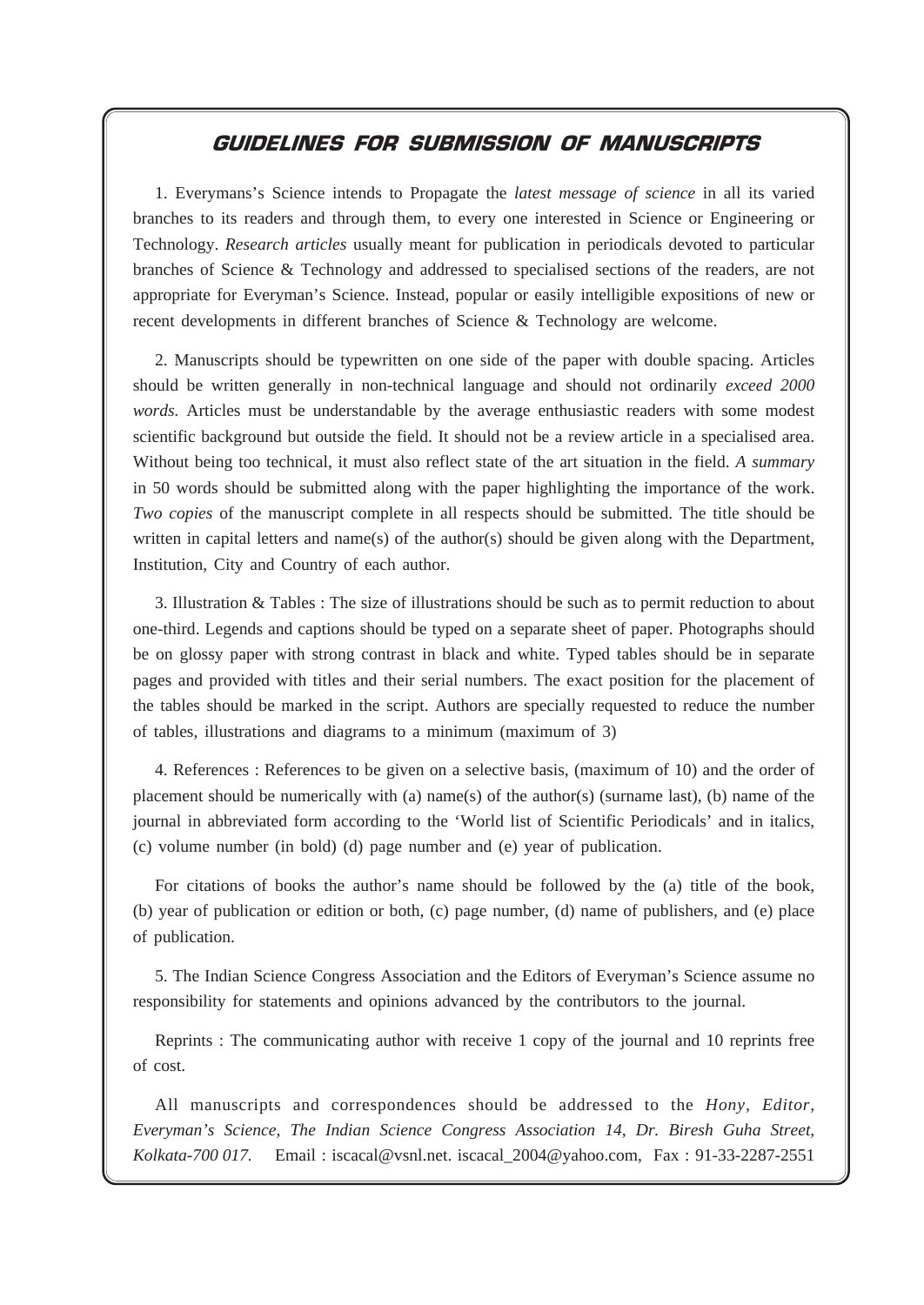## **Everyman's Science VOL. XLIII NO. 1, April — May '08** MEMBERS OF THE COUNCIL FOR 2008-2009

**General President** Dr. T. Ramasami, New Delhi **Immediate Past General President** Prof. R. Ramamurthi, Tirupati **General President-Elect** Dr. G. Madhavan Nair, Bangalore **General Secretary (Headquarters)** Prof. Avijit Banerji, Kolkata **General Secretary (Outstation)** Prof. Dr. Ashok K. Saxena, Kanpur **Treasurer** Prof. Col. Dr. Ranajit Sen, Kolkata **Elected Members of the Executive Committee** Dr. (Mrs.) Vijay Laxmi Saxena, Kanpur Prof. S. S. Katiyar, Kanpur Mr. Anurag Srivastava, New Delhi Dr. D. Dalela, Lucknow Prof. Gangadhar, Bangalore Dr. P. P. Mathur, Puducherry Prof. Santosh Kumar, Bhopal Dr. Dhyanendra Kumar, Arrah Prof. Aditya Shastri, Rajasthan Dr. M. Aruchami, Coimbatore **Representative of the Department of Science & Technology, Government of India** Dr. B. Hari Gopal, New Delhi **Local Secretaries** (To be announced later) **Past General Presidents** Prof. M. S. Swaminathan, Chennai Dr. H. N. Sethna, Mumbai Prof. A. K. Sharma, Kolkata Prof. M. G. K. Menon, New Delhi Prof. R. P. Bambah, Chandigarh Prof. C. N. R. Rao, Bangalore Prof. Yash Pal, Noida Prof. D. K. Sinha, Kolkata Dr. Vasant Gowariker, Pune Dr. S. Z. Qasim, New Delhi Prof. P. N. Srivastava, Haryana Dr. S. C. Pakrashi, Kolkata Prof. U. R. Rao, Bangalore Prof. S. K. Joshi, New Delhi Dr. P. Rama Rao, Hyderabad Dr. (Mrs.) Manju Sharma, New Delhi Dr. R. A. Mashelkar, Pune Dr. R. S. Paroda, New Delhi Dr. K. Kasturiranagan, Bangalore Prof. Asis Datta, New Delhi

Prof. N. K. Ganguly, New Delhi Dr. I. V. Subba Rao, Secunderabad Prof. Harsh Gupta, Hyderabad **Past General Secretaries** Dr. (Miss) S. P. Arya, New Delhi Prof. H. P. Tiwari, Allahabad Prof. S. P. Mukherjee, Kolkata Dr. (Mrs.) Yogini Pathak, Vadodara Prof. Uma Kant, Jaipur Dr. A. B. Banerjee, Kolkata Prof. B. Satyanarayana, Hyderabad Prof. B. P. Chatterjee, Kolkata Prof. S. P. Singh, Kurukshetra **Past Treasurer** Dr. S. B. Mahato, Kolkata **Sectional Presidents** Dr. Himanshu Pathak, New Delhi Dr. Dilip Kumar, Mumbai Dr. A. B. Das Chaudhuri, Kolkata Dr. Ganesh Pandey, Pune Prof. Hari B. Srivastava, Varanasi Mr. N. B. Basu, Kolkata Prof. M. G. Tiwari, Jharkhand Prof. Samir Kumar Bandyopadhyay, Kolkata Prof. Karnati Somaiah, Hyderabad Dr. B. K. Dass, Delhi Dr. Ananga Mohan Chandra, Kolkata Prof. K. V. R. Chary, Mumbai Prof. S. P. Ojha, Meerut Dr. S. M. Paul Khurana, Jabalpur **Elected Members of the Council** Mr. Gauravendra Swarup, Kanpur Prof. Nirupama Agrawal, Lucknow Prof. K. C. Pandey, Lucknow Prof. Ranjit K. Verma, Bodh Gaya Prof. Geetha Bali, Bijapur Prof. Pravin C. Trivedi, Rajasthan Prof. Kandarpa Viswanath, Visakhapatnam **Representative of the Kolkata Municipal Corporation** Mr. N. B. Basu, Kolkata **Co-opted Members of the Finance Committee** Dr. H. S. Maiti, Kolkata **Co-opted Members of the Establishment Committee** Prof. B. P. Chatterjee, Kolkata Prof. H. S. Ray, Kolkata **Editor-in-Chief of Everyman's Science** Prof. S. P. Mukherjee, Kolkata **Representative of Indian National Science Academy (INSA) Council**

Prof. N. K. Gupta, New Delhi

74